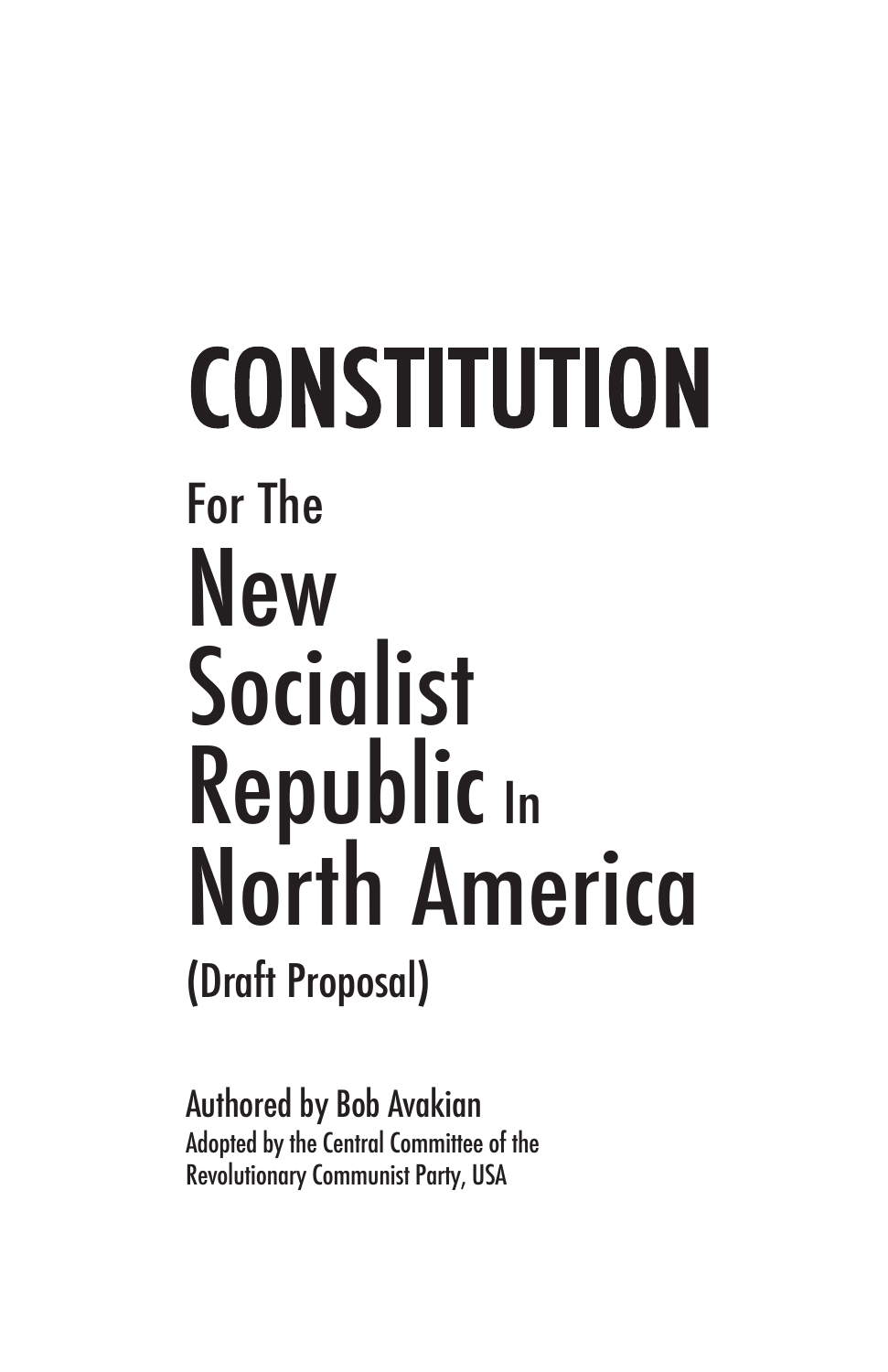Copyright © 2010 RCP Publications

Published in October 2010 by RCP Publications Printed in USA

ISBN: 978-0-89851-007-2

RCP Publications P.O. Box 3486 Merchandise Mart Chicago, Illinois 60654-0486 revcom.us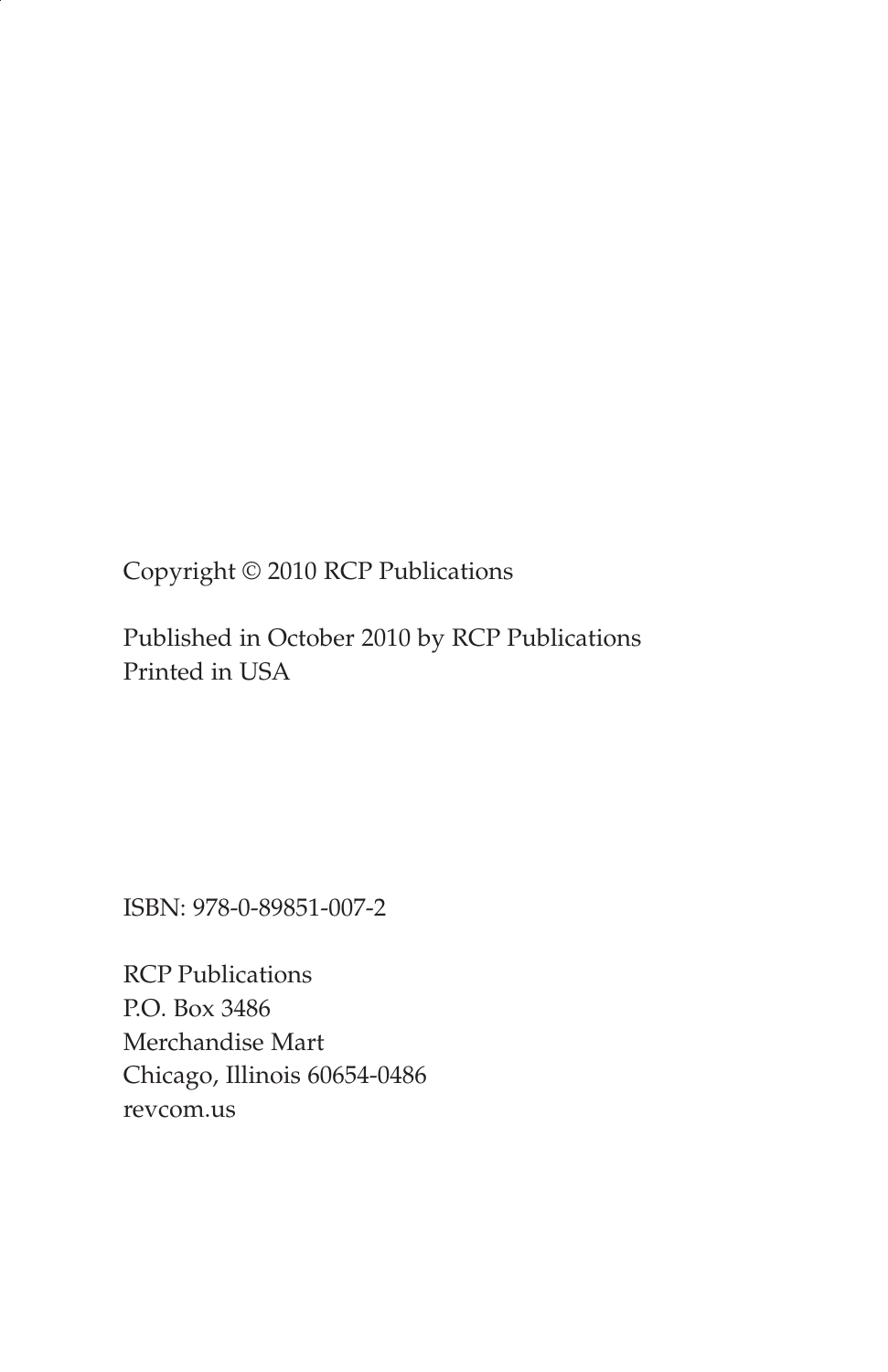### Introductory Explanation: On the Nature, Purpose and Role of This Constitution (Draft Proposal)

This Constitution (Draft Proposal) is written with the future in mind. It is intended to set forth a basic model, and fundamental principles and guidelines, for the nature and functioning of a vastly different society and government than now exists: the New Socialist Republic in North America, a socialist state which would embody, institutionalize and promote radically different relations and values among people; a socialist state whose final and fundamental aim would be to achieve, together with the revolutionary struggle throughout the world, the emancipation of humanity as a whole and the opening of a whole new epoch in human history–communism–with the final abolition of all exploitative and oppressive relations among human beings and the destructive antagonistic conflicts to which these relations give rise.

In order to bring this new socialist state into being, it would be necessary to thoroughly defeat, dismantle and abolish the capitalist-imperialist state of the USA; and this in turn would only become possible with the development of a profound and acute crisis in society and the emergence of a revolutionary people, in the millions and millions, who have the leadership of a revolutionary communist vanguard and are conscious of the need for revolutionary change and determined to fight for it. To work for this objective–to hasten while awaiting the emergence of these necessary conditions, with the goal of revolution and ultimately communism clearly in mind–is the strategic orientation of the Revolutionary Communist Party, USA. And, as one important part of giving life to and carrying out this strategic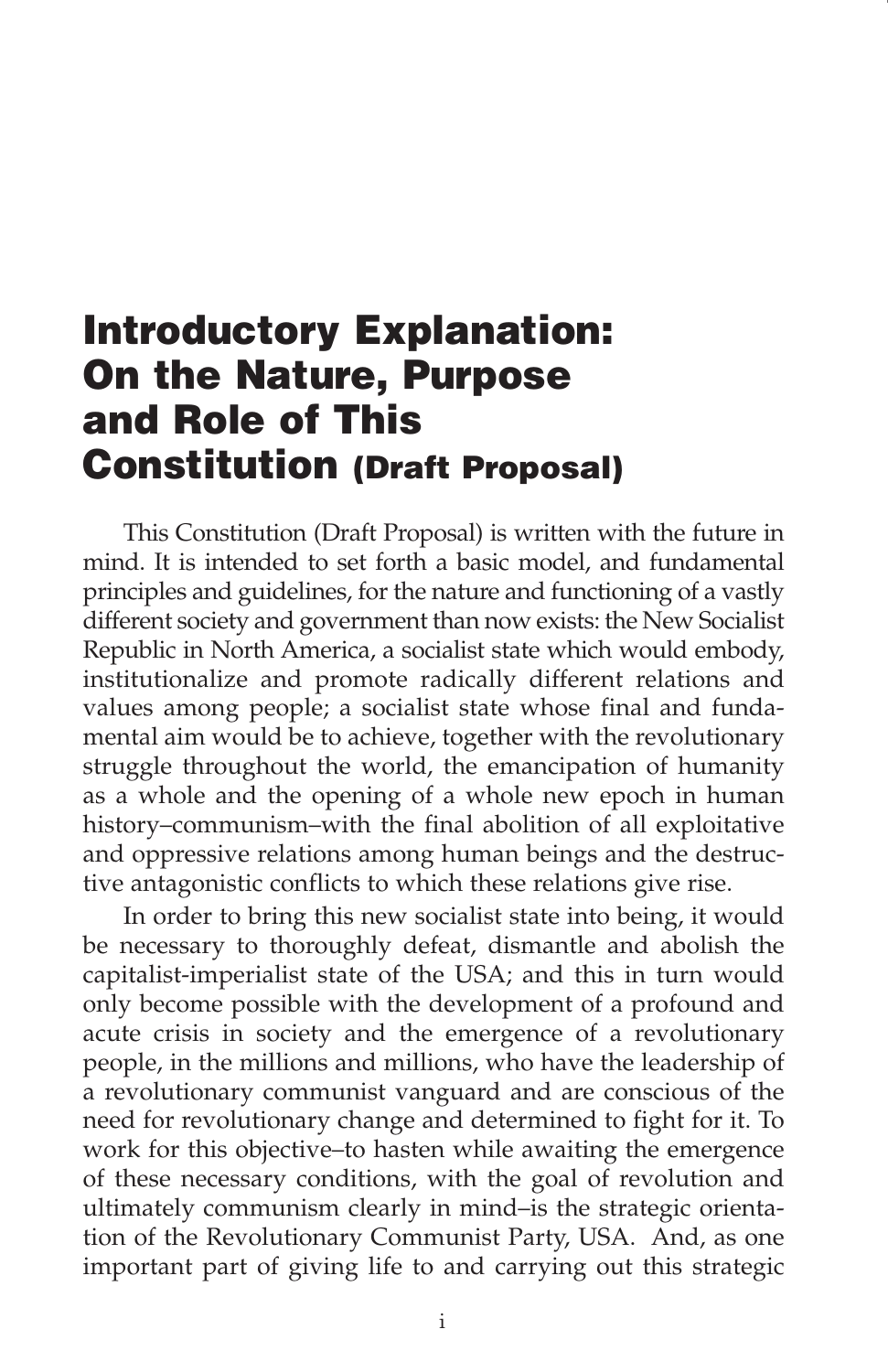orientation, we are publishing this "Constitution for the New Socialist Republic in North America (Draft Proposal)": as a contribution to a process in which growing numbers of people are seriously considering and grappling with whether, how, and in what form there could be a real alternative to the present capitalist-imperialist system and the unspeakable suffering and depredations it imposes on the great majority of people in the world, on humanity as a whole, as well as on the environment and the webs of interconnected species which inhabit this earth; to provide a more concrete sense of the basic nature, structure and functioning of the socialist society, and its government, envisioned here, and the principles and objectives underlying and guiding this; and to enable people to see, sharply outlined, what is in reality the radical difference between the society and government envisioned here and the capitalist-imperialist system which currently rules in this country and exercises domination over the world as a whole, with such terrible consequences.

The term "New Socialist Republic in North America" has been chosen not because that would necessarily be the name of such a socialist society, brought into being through revolution in this part of the world (the formal name would of course be decided at the time of the actual establishment of such a socialist state); rather, this term is utilized in order to emphasize that this is intended as a proposal for the Constitution of a socialist state as it would have been newly brought into being, in the first stages of its existence, with the victory of the revolution that would have put an end to the imperialist USA and replaced it with a new, revolutionary society on the road of socialism. And, while we have sought to indicate here, as much as possible, the basic principles, institutions, structures, and processes which would characterize this new socialist society, and particularly the functioning of its government, much of the specific features of this would naturally be influenced by the situation that existed at the time of the establishment of this new socialist state–including factors such as the size of the territory that had been liberated from the imperialists (and other reactionaries) and consolidated as the territory of the new socialist state, and what overall situation prevailed, particularly in terms of the struggle between revolutionary and reactionary forces, in this part of the world, and in the world overall, at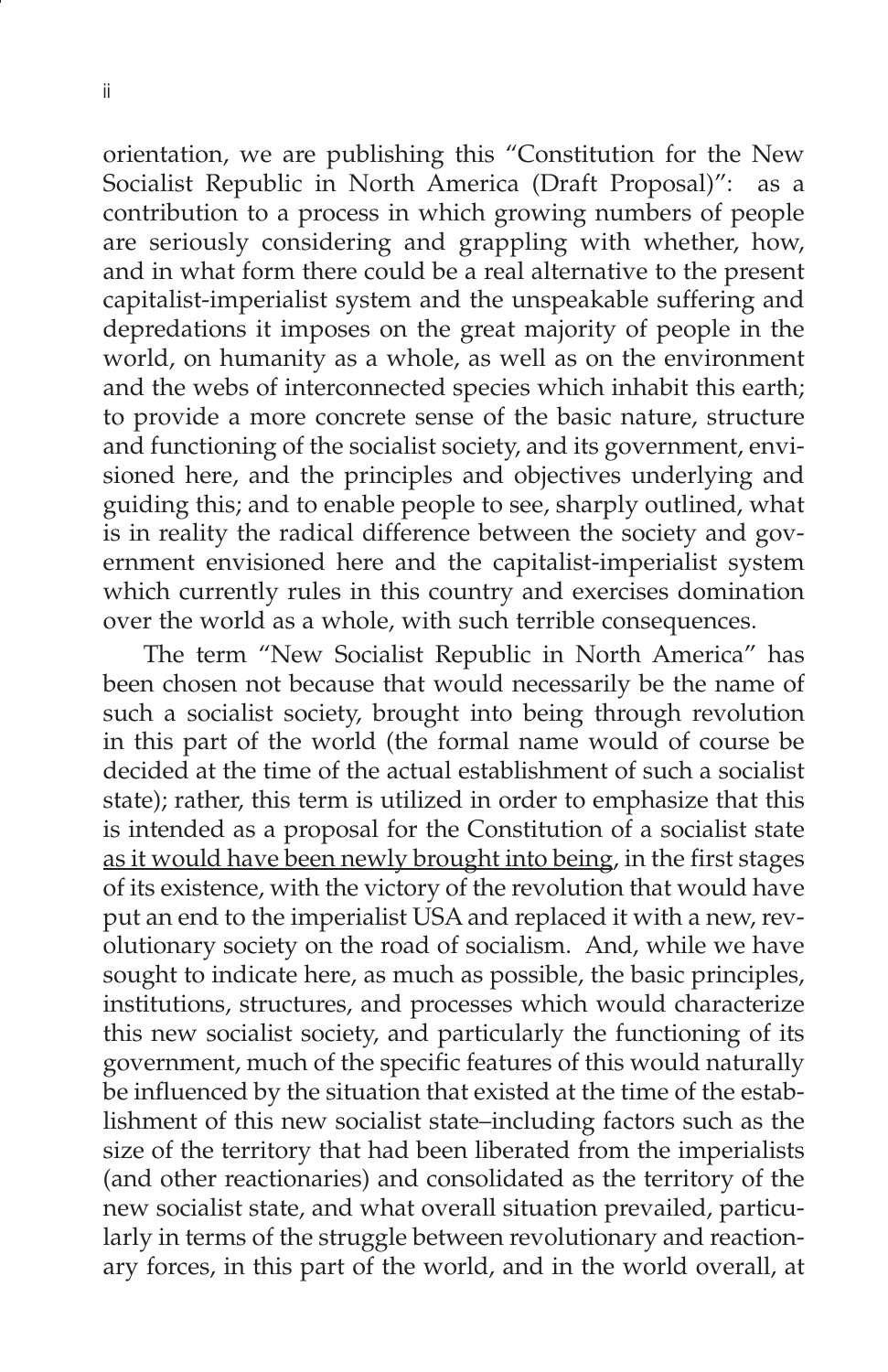the time of the founding of this new socialist state. Some of this is spoken to in the Constitution (Draft Proposal) that follows, but there are clearly aspects of such a future situation which can be anticipated only in broad terms, and others which may arise which cannot at all be anticipated now. Nevertheless, it has been our purpose, and we have striven to the best of our ability, to put forward as clearly as possible the basic principles that would be embodied in a Constitution for a new socialist state in North America, and much of the specific ways in which these principles would be applied, in order to enable and encourage people to engage, in a serious and substantive way, with the vision that is put forth here of this new socialist state and the potential for a radically different society and world that it represents. For, again, that is our purpose in publishing this Draft Proposal: to stimulate, as broadly as possible, such serious and substantive engagement with this Draft Proposal, and vigorous discussion and debate about what it puts forward as the kind of society and world to be not only imagined but actively struggled for.

A final point. As a Draft Proposal for a Constitution for a new socialist state, this document focuses on and is primarily concerned with addressing the purposes, nature, objectives, and functioning of the government in this new society and does not attempt to discuss to any great depth the philosophicalideological and political-strategic thinking regarding the necessity and basis for, and the means for bringing into being, such a state. For more background in relation to this, we strongly recommend the talks and writings of the Chair of our Party, Bob Avakian, as well as other Party publications, including: *Birds Cannot Give Birth to Crocodiles, But Humanity Can Soar Beyond the Horizon; Revolution and Communism: A Foundation and Strategic Orientation; Constitution of the Revolutionary Communist Party, USA;* and *Communism: The Beginning of a New Stage: A Manifesto from the Revolutionary Communist Party, USA*.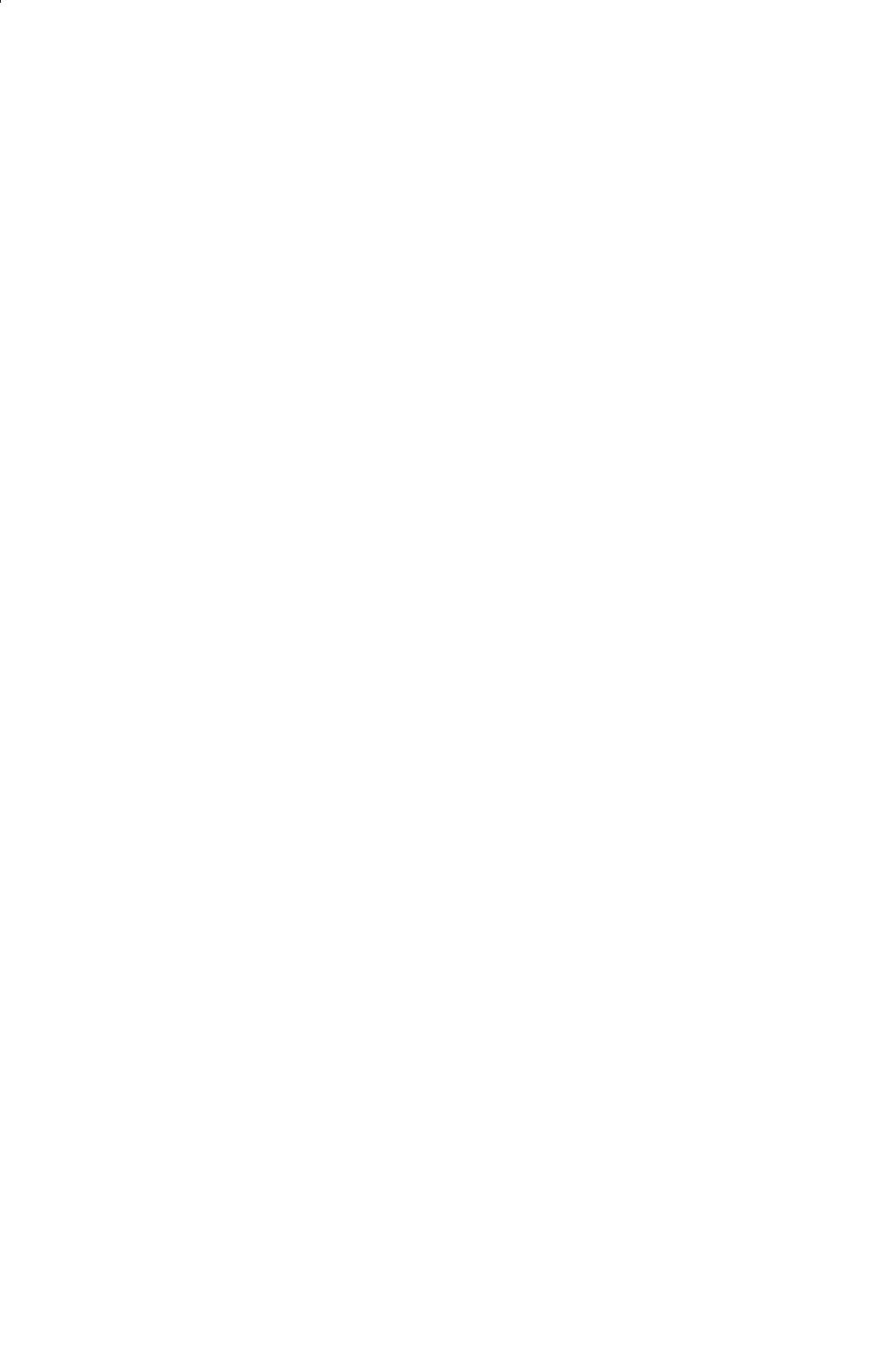## CONSTITUTION FOR THE NEW SOCIALIST REPUBLIC IN NORTH AMERICA

#### (Draft Proposal)

**This Constitution consists of a Preamble and six Articles:**

- **Article I. The Central Government.**
- **Article II. Regions, Localities, and Basic Institutions.**
- **Article III. Rights of the People and the Struggle to Uproot All Exploitation and Oppression.**
- **Article IV. The Economy and Economic Development in the New Socialist Republic in North America.**
- **Article V. Adoption of This Constitution.**
- **Article VI. Amendments to This Constitution.**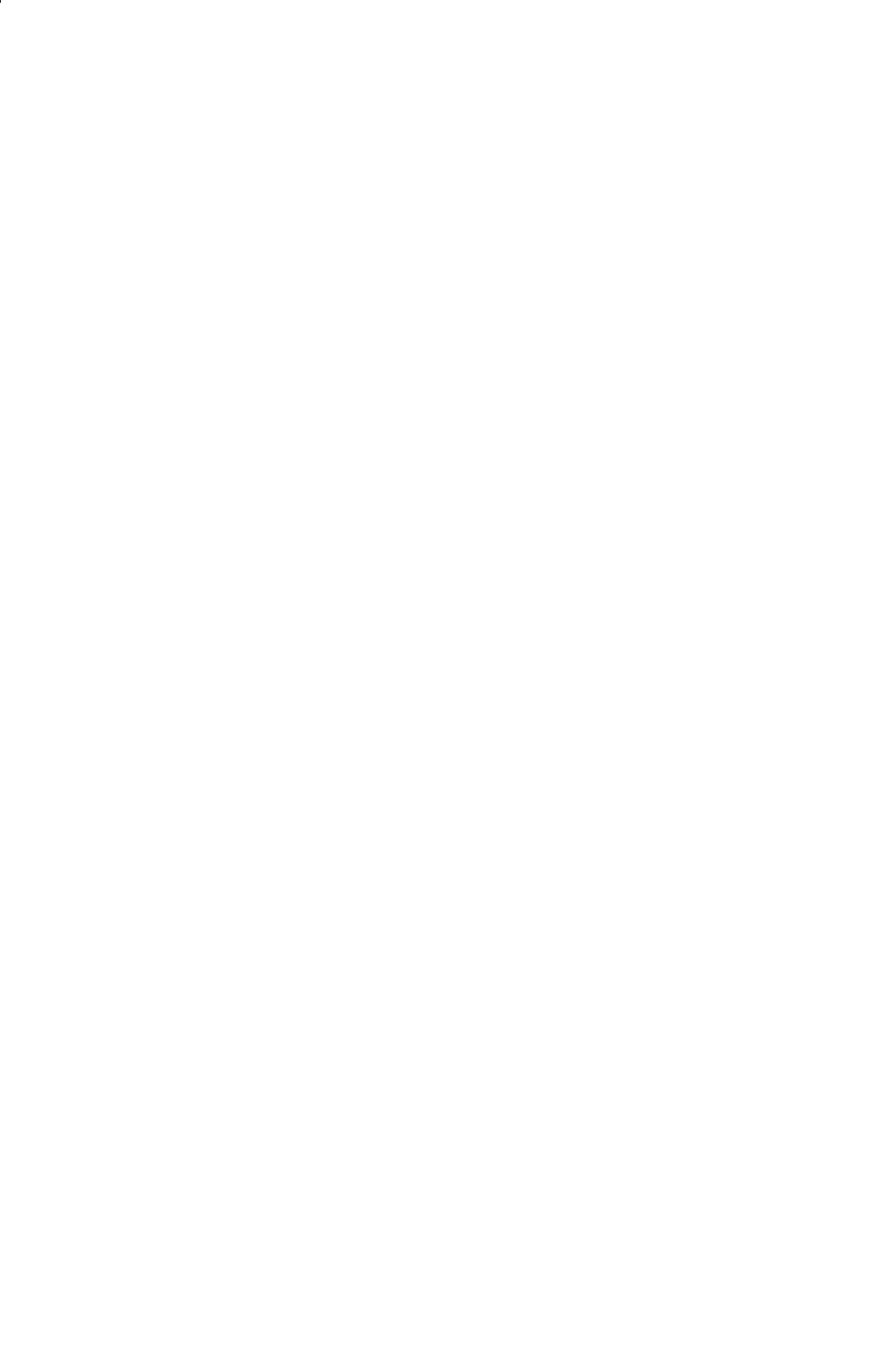#### Preamble

The New Socialist Republic in North America could only have been brought into being as a result of heroic, self-sacrificing struggle carried out by millions and millions of people who had been forced to live under a system of exploitation and oppression in the former United States of America; who could no longer tolerate the continual outrages and injustices perpetrated by the system of capitalism-imperialism and the structures and institutions of power and repression which enforced all this with violence and brutality as well as lies and deception; who refused to any longer accept that this was the best possible society and world, and were increasingly aware of and inspired by the possibility of a radically different and better society and world; and who therefore rose up, with the leadership of the Revolutionary Communist Party, to defeat, abolish and dismantle the imperialist system in the former USA and its institutions and apparatus of repression and violence. At the same time, this new socialist state could only have resulted from a whole process of revolutionary work and struggle, in the realm of theory as well as practicalpolitical activity, by the Revolutionary Communist Party, acting as the vanguard of the revolutionary process, to enable both the Party itself and growing numbers of broader masses to prepare for and then to seize on the emergence of a revolutionary situation, to defeat and dismantle the forces of the old, oppressive order, and establish the new socialist state. In this whole process, the interaction and mutual reinforcement between the vanguard role of the Revolutionary Communist Party–with its theoretical basis in the science of communism and the further development of this science through the new synthesis brought forward by Bob Avakian–and the growing consciousness and increasingly determined struggle of masses of people, constitute a decisive element in the success of the revolution and the founding of the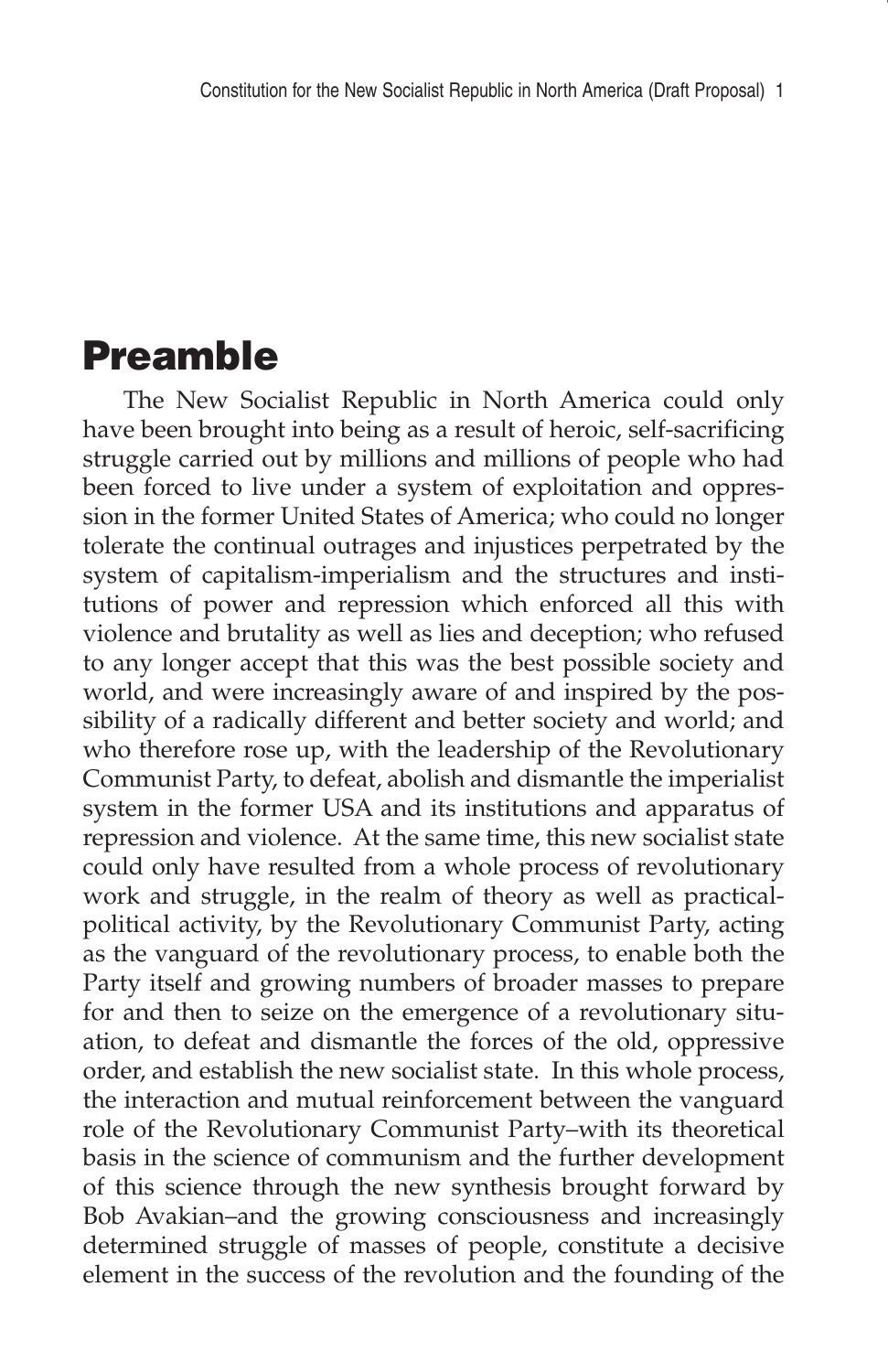new, revolutionary socialist state. The Constitution for the New Socialist Republic in North America continues and gives further expression and initiative, in the conditions of the new society, to the fundamental principles and motive forces that constitute the basis for the establishment of this new socialist state.

In contrast to the way in which the capitalist-imperialist state serves and enforces the interests of a small ruling group of exploiters, the New Socialist Republic in North America, with the continuing leadership of the Revolutionary Communist Party, bases itself on, and proceeds from, the fundamental interests of those most bitterly exploited and oppressed under the old system, and the masses of people broadly, and provides the means for them to play an increasingly widening role in the exercise of political power and the functioning of society in accordance with those interests–in order to carry forward the struggle to transform society, with the goal of uprooting and finally eliminating all oppressive and exploitative relations among human beings and the destructive antagonistic conflicts to which these relations give rise.

 This is a process and goal which, fundamentally and in the final analysis, can only be achieved on a global scale, with the advance to communism throughout the world. The orientation and principles of this state, as embodied in this Constitution, are internationalist: While giving due emphasis to meeting the material, intellectual and cultural needs of the people within this state, on a continually expanding basis, and to promoting the further transformation of this society to continue uprooting social inequalities and remaining aspects of exploitation and oppression, the socialist state must give fundamental priority to the advance of the revolutionary struggle, and the final goal of communism, throughout the world, and must adopt and carry out policies and actions which are in accordance with and give concrete effect to this internationalist orientation.

Regardless of differences, even very great and qualitative differences, in their political structures, institutions and guiding principles, all states have a definite social content and class character: they are an expression of the prevailing social relations, and most fundamentally the economic relations (relations of production), which have a decisive and ultimately determining role in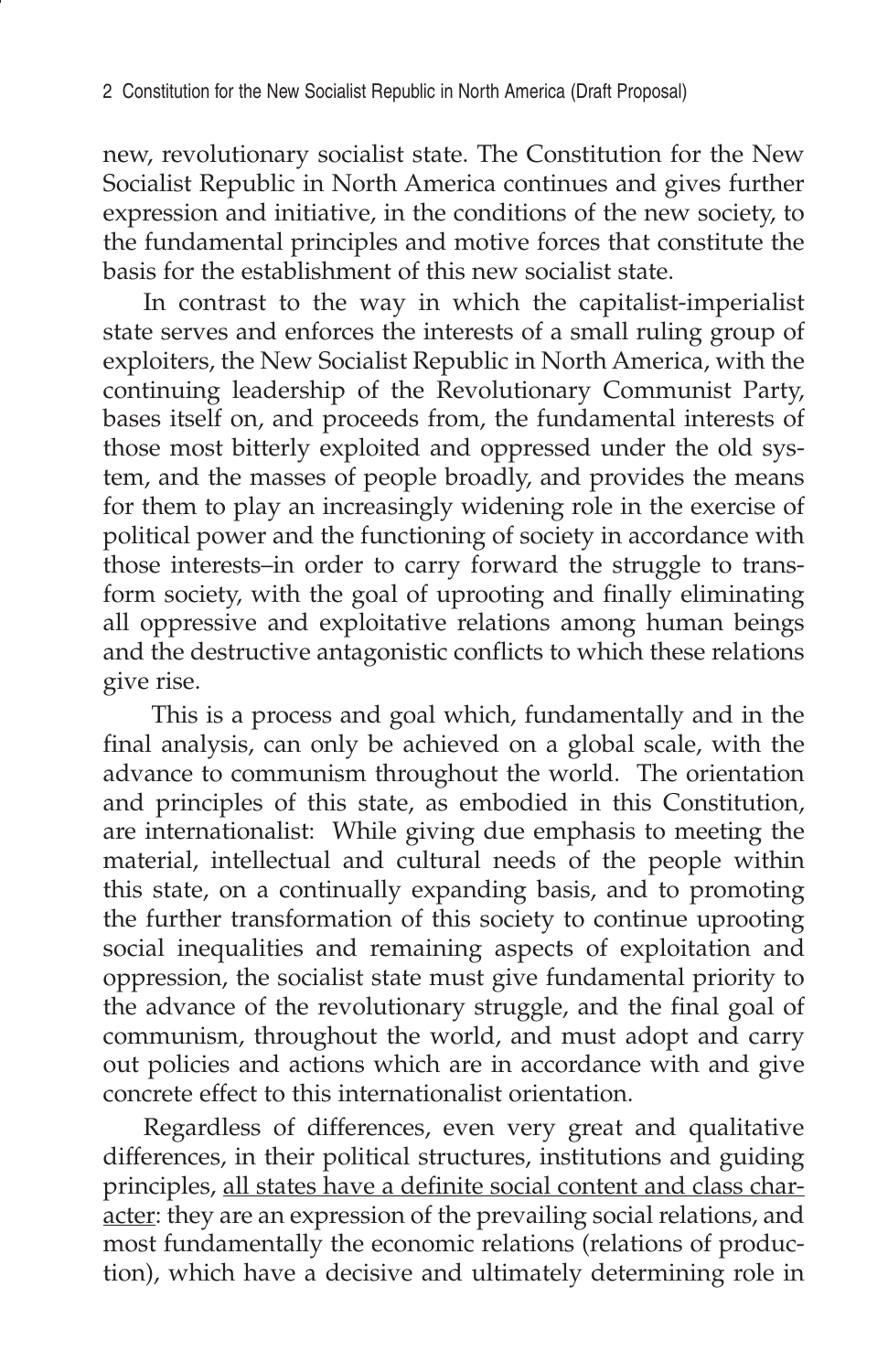regard to how the particular society functions and is organized. The state serves to protect and expand those relations and to enforce the interests of the social group–the ruling class–which holds the dominant position in society, as a result of its role in the economy, and in particular its ownership and control of the major means of production (including land, raw materials and other resources, technology and physical structures such as factories, and so on). In capitalist society, it is the capitalist class which holds this dominant position: the government structures and processes–and above all the organs of the state as an instrument of class rule and suppression (the armed forces, police, courts and prisons, the executive power, and the bureaucracies)–are controlled by this capitalist class as a means of exercising its rule over society and its repression of forces whose interests are in significant opposition to, and/or which resist, its rule. In short, all states are an instrument of dictatorship–of a monopoly of political power, concentrated as a monopoly of "legitimate" armed force and violence–exercised by, and in the interests of, one class or another. Any democracy which is practiced in this situation is democracy on the terms of, and fundamentally serving the interests of, the ruling class and its exercise of dictatorship. And it will remain the case that there will be a state, and that the state will constitute a dictatorship of one kind or another, serving the interests of one ruling class or another, so long as society is divided into classes (and other groups) with interests that are fundamentally antagonistic–a division rooted in the underlying social relations, and above all the production relations, which predominate in the given society.

The New Socialist Republic in North America is, like all states, a form of dictatorship–the dictatorship of the proletariat–which means that, in its essential character and its basic principles, structures, institutions and political processes, it must give expression to and serve the fundamental interests of the proletariat, a class whose exploitation is the engine of the accumulation of capitalist wealth and the functioning of capitalist society and whose emancipation from its exploited condition can only be brought about through the communist revolution, with its goal of abolishing all relations of exploitation and oppression and achieving the emancipation of humanity as a whole. In accordance with this, the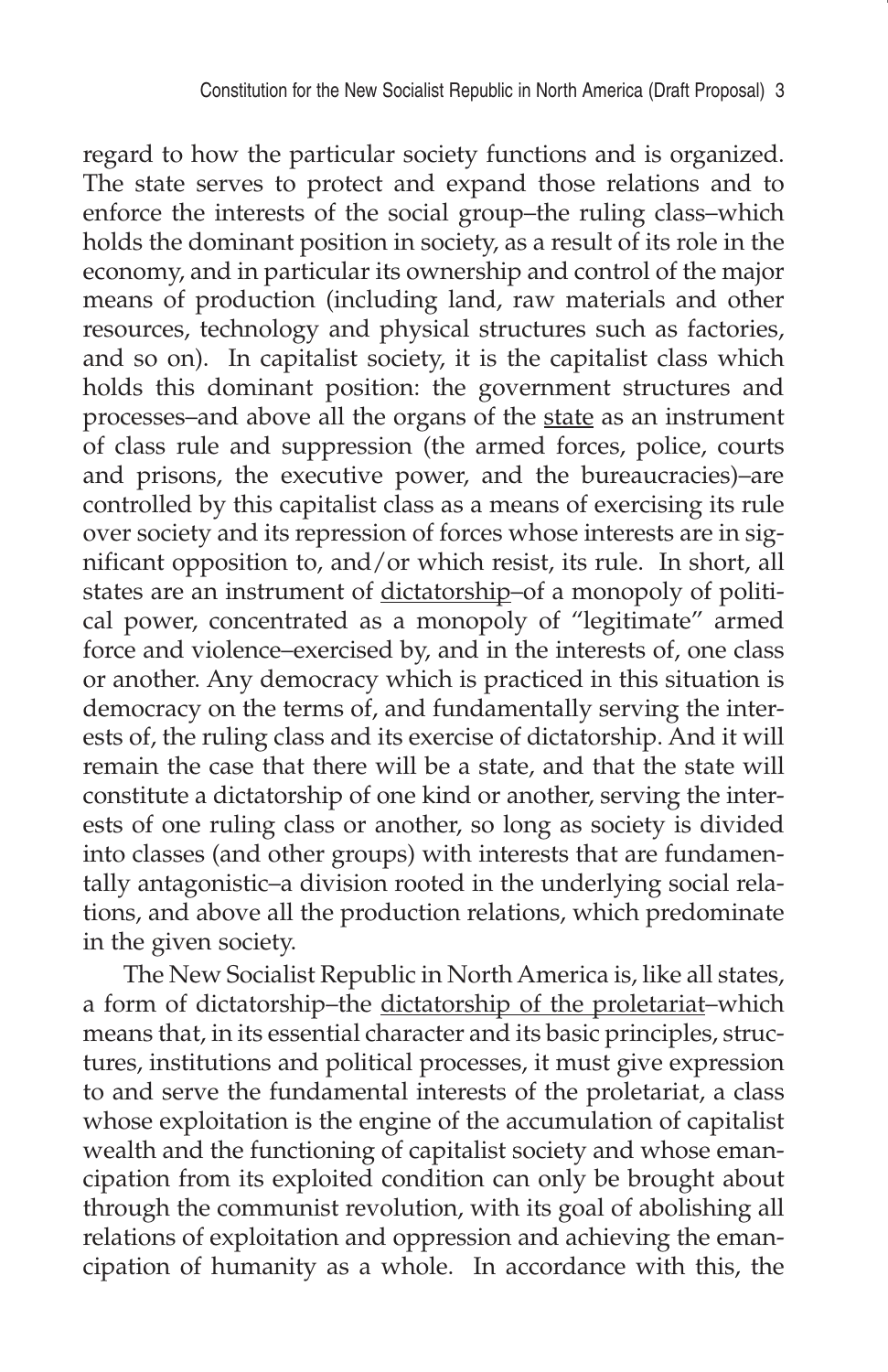governing bodies and processes of this socialist state, at all levels, must be vehicles for the furtherance of the communist revolution; and, as a key dimension of this, they must provide the means for those who were exploited and oppressed in the old society–and were effectively locked out of the exercise of political power and the governance of society, as well as the spheres of intellectual endeavor and working with ideas overall–to increasingly take part in these spheres, with the aim of continually transforming society in the direction of communism. All this is given expression through the principles and provisions, and the institutions, structures and processes which are set forth and provided for in this Constitution.

At the same time, the New Socialist Republic in North America is a continuation of the strategic orientation of United Front under the Leadership of the Proletariat, in the conditions of the new society which has been brought into being through the revolutionary struggle. This means that, while it must be recognized that the essential nature, and the basic principles and processes, of this Republic are oriented in accordance with the interests of the proletariat, as a class, in the most fundamental and largest sense– abolishing all relations of exploitation and oppression through the advance to communism throughout the world–the struggle to achieve this goal cannot be, and will not be, carried out simply by PROLETARIANS, as some idealized "perfect embodiment of communist principles," and in some uniform and linear sense. As the new synthesis brought forward by Bob Avakian has given emphasis to, the process of making revolution, and then continuing the revolution in the new socialist state toward the final goal of communism, must involve the active participation of broad ranks of the people, of different strata, and will proceed through many different "channels," involving many diverse forces among the people in many different spheres of human endeavor, not only those more directly political or relating more directly, at any given time, to the functioning and objectives of the leadership of the revolution and the new socialist state; and the orientation and aim, consciously taken up by growing numbers of the people, must be to work so as to enable all this to contribute, in the final analysis, to the struggle to further transform society in the direction of communism.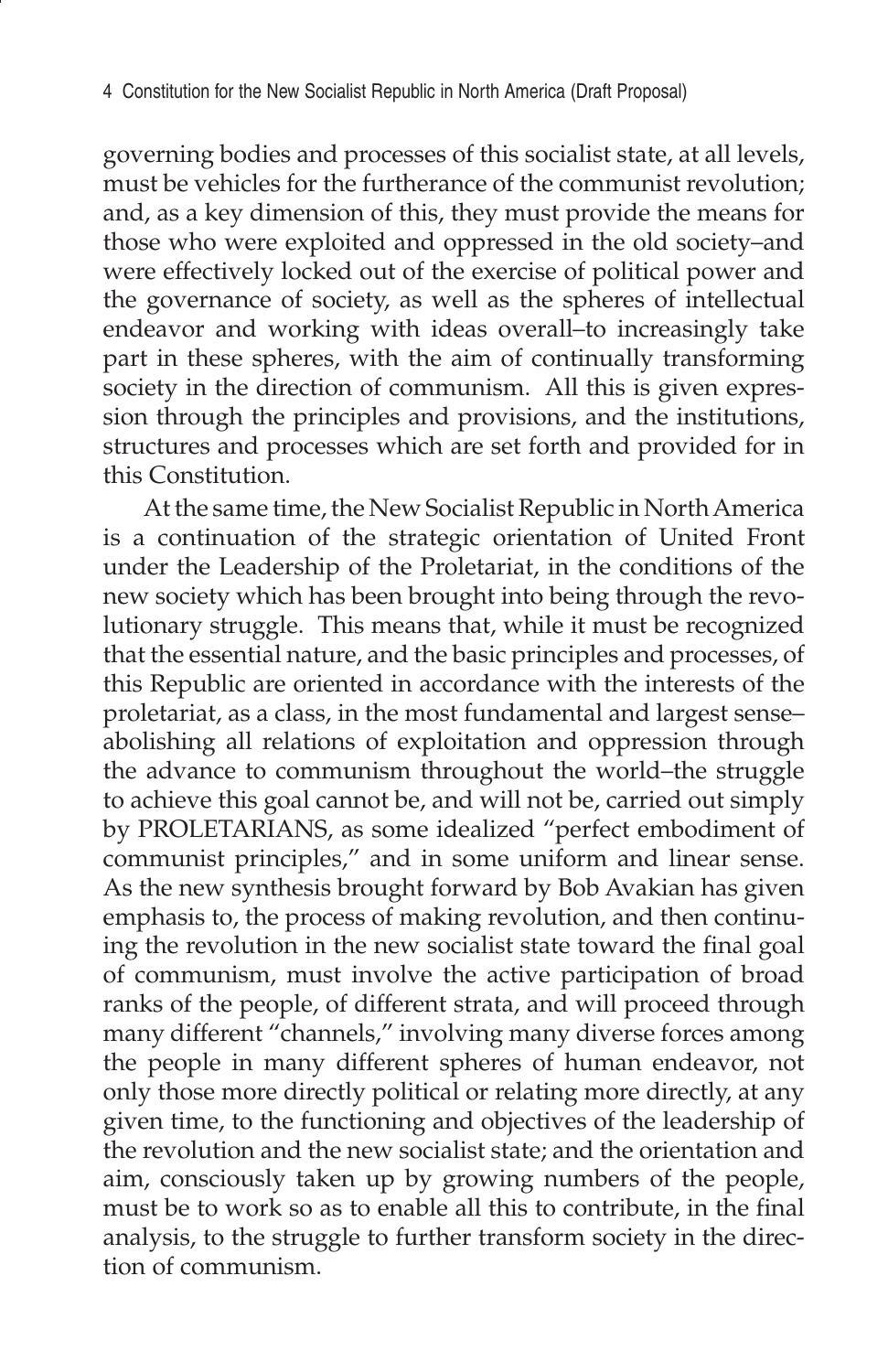In keeping with this orientation and these objectives, the principle of "solid core, with a lot of elasticity" must be applied. This means that, on the one hand, there must be a continually expanding force in society, with the revolutionary communist party as its leading element, which is firmly convinced of the need to advance to communism and deeply committed to carrying forward this struggle, through all the difficulties and obstacles; and, on the basis of and at the same time as continually strengthening this "solid core," there must be provision and scope for a wide diversity of thinking and activity, among people throughout society, "going off in many different directions," grappling and experimenting with many diverse ideas and programs and fields of endeavor–and once again all this must be "embraced" by the vanguard party and the "solid core" in an overall sense and enabled to contribute, through many divergent paths, to the advance along a broad road toward the goal of communism. This orientation and approach is embodied in the Constitution for the New Socialist Republic in North America.

The New Socialist Republic in North America is a multinational and multi-lingual state, which is based on the principle of equality between different nationalities and cultures and has as one of its essential objectives fully overcoming national oppression and inequality, which was such a fundamental part of the imperialist USA throughout its history. Only on the basis of these principles and objectives can divisions among humanity by country and nation be finally overcome and surpassed and a world community of freely associating human beings be brought into being. This orientation is also embodied in the various institutions of the state and in the functioning of the government in the New Socialist Republic in North America.

The oppression of women arose together with the emergence of exploitative class divisions among human beings thousands of years ago, has been carried forward and become deeply entrenched in all societies ruled by exploiting classes, and was a marked feature of the imperialist United States of America and its domination and influence in the world. Abolishing and uprooting all this is one of the most important objectives of the New Socialist Republic in North America. This is expressed not only in full legal equality between women and men, but beyond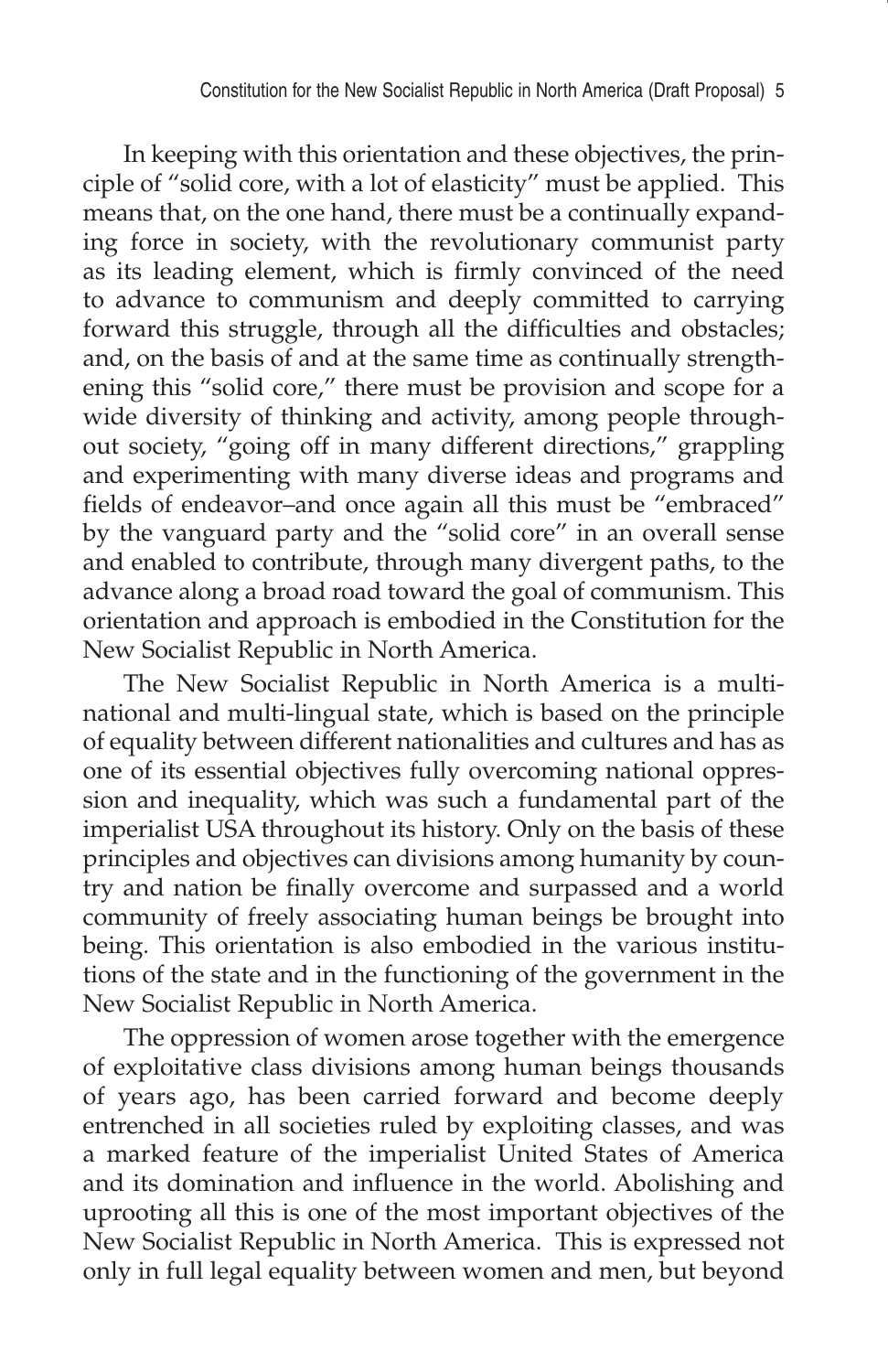that in the declared orientation and policy of this Republic to overcome all "tradition's chains" embodied in traditional gender roles and divisions, and all the oppressive relations bound up with this, in every sphere of society, and to enable women, as fully as men, to take part in and contribute to every aspect of the struggle to transform society, and the world, in order to uproot and abolish all relations of oppression and exploitation and emancipate humanity as a whole.

In an overall sense, and in accordance with the principles and provisions of this Constitution, the Revolutionary Communist Party provides leadership to the state and its key institutions. Members of the Party, at all levels, dedicate themselves to upholding, propagating and implementing the Constitution of the Party as well as the Constitution of the New Socialist Republic in North America. While there are differences between these two Constitutions–as aspects of the viewpoint, objectives and responsibilities of Party members, embodied in the Party Constitution, extend beyond what is set forth in the Constitution for the New Socialist Republic–there is a fundamental unity between the principles of the two Constitutions; the Party, and all its members, are accountable to and may not act in violation of, and on the contrary must consistently act on the basis of and in accordance with, the Constitution for the New Socialist Republic in North America.

As historical experience has demonstrated, socialist society will–for a considerable period of time–contain, and in fact regenerate, elements of exploitation, social inequality and oppression, which have been, unavoidably, inherited from the old society and cannot be uprooted and abolished all at once, or soon after the establishment of the socialist state. Further, there is likely to be a protracted period in which new socialist states come into existence in a situation where they are, to one degree or another, encircled by imperialist and reactionary states, which will continue to exert significant influence and force, and may even occupy a dominant position in the world for some time. These factors will, for a long time, repeatedly give rise to forces within socialist society itself, as well as within the parts of the world still dominated by imperialism and reaction, which will attempt to overthrow any socialist states that exist and restore capitalism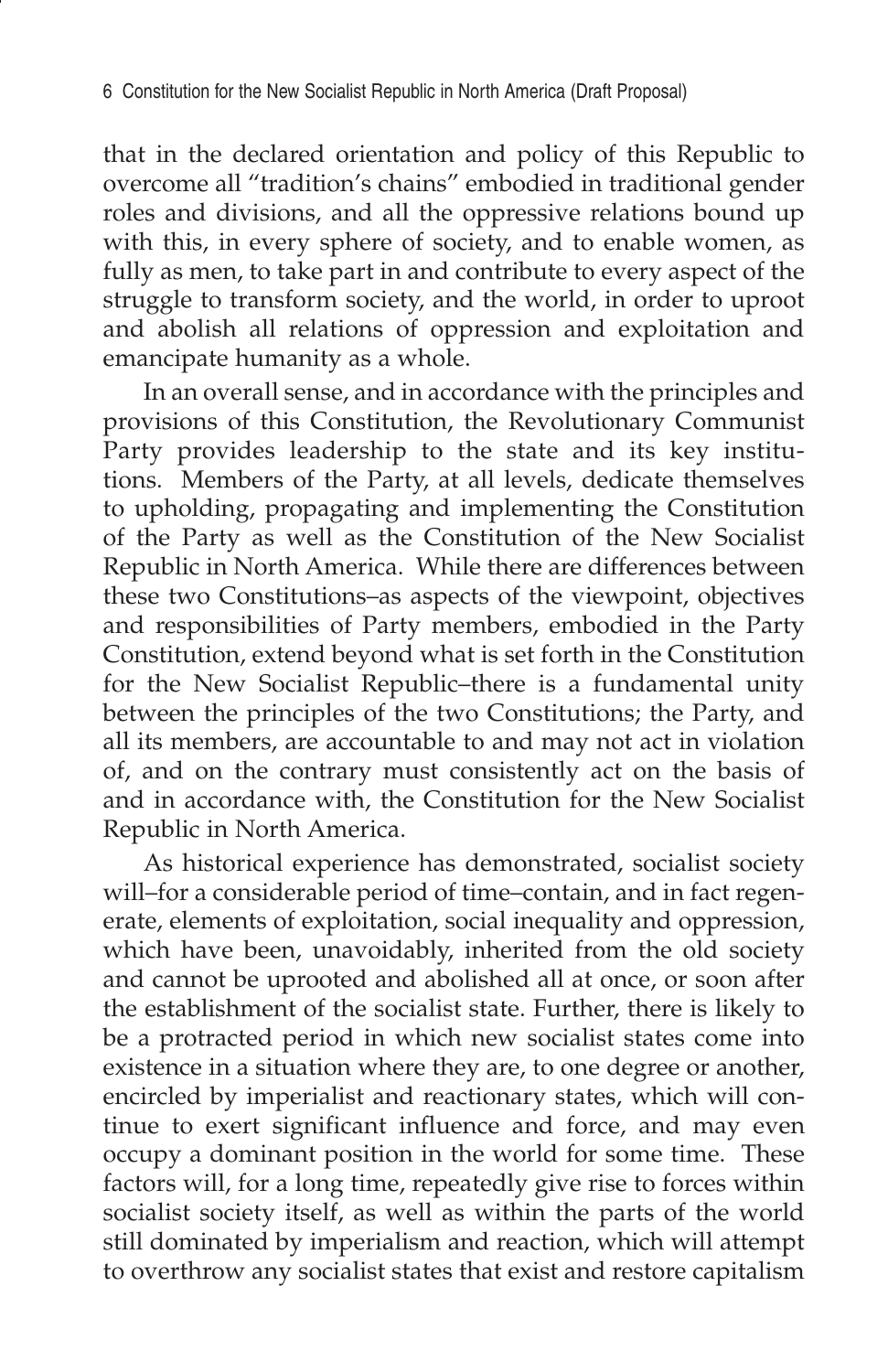there. And historical experience has also demonstrated that, as a result of these contradictions, forces will emerge within the vanguard party itself, including at its top levels, which will fight for lines and policies that will actually lead to the undermining of socialism and the restoration of capitalism. All this underscores the importance of continuing the revolution within socialist society, and of doing so in the overall framework of the revolutionary struggle throughout the world and with the internationalist orientation of giving fundamental priority to the advance of this worldwide struggle toward the achievement of communism, which is only possible on a world scale–and the importance of struggle within the party itself, as well as in society as a whole, to maintain and strengthen the revolutionary character and role of the party, in keeping with its responsibilities to act as the leadership of the continuing revolution toward the final goal of communism, and to defeat attempts to transform the party into its opposite, into a vehicle for the restoration of the old, exploitative and oppressive society.

With the final abolition of class divisions and all other exploitative and oppressive relations among people, throughout the world, there will still remain a need for government, in the sense of providing an organized framework for decisionmaking and the administration of the common affairs of the human beings who make up society, on its various levels, and for the pursuit by individuals and groups within society of their particular inclinations, preferences and concerns within the overall cooperative functioning and ethos of society. But the need and the basis for a state–as an organ of class rule and of suppression of classes and groups antagonistically opposed to the ruling class–will have been eliminated, and the state will have been abolished. In these conditions, the basis and need for an organized group of people exercising a disproportionate influence in the sphere of government, and in society overall, will also have been surpassed, and vanguard parties, with a special role in the governance of society, will have been eliminated. Advancing to such a communist society, bringing into being the conditions that make that possible and achievable– through continuing revolutionary struggle to transform all spheres of society, within a particular socialist state and in the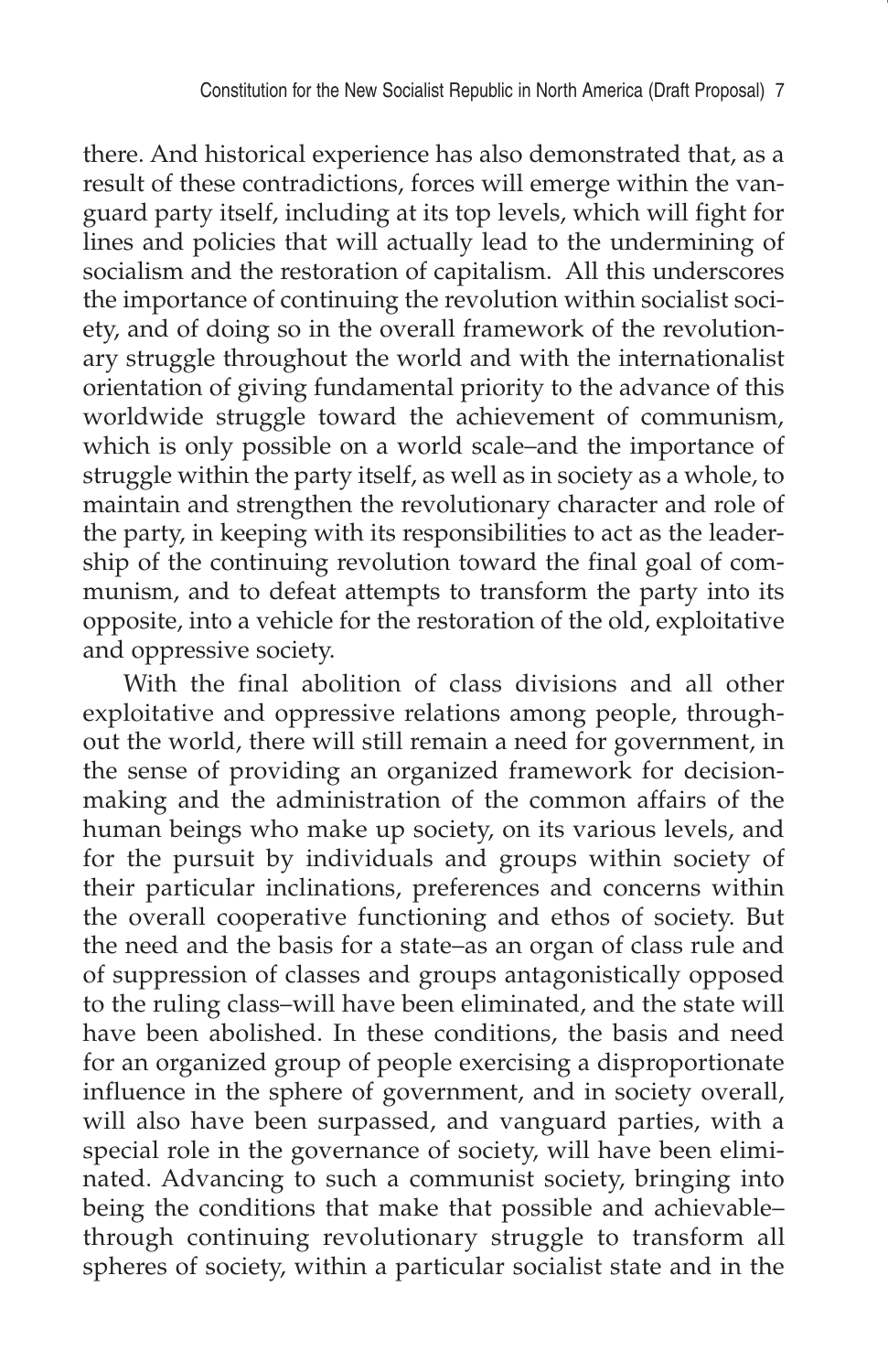world as a whole–is the fundamental aim of the socialist state and of the vanguard party which plays a leading role within that state. While recognizing the complex and protracted nature of the struggle to overcome the relations and divisions which make a state and a vanguard necessary, the socialist state and its leading party must, at every stage in this process, not only propagate this goal but promote and give effect to concrete measures which lead in this direction.

The preceding constitutes the basis and foundation for the Articles that follow in this Constitution for the New Socialist Republic in North America.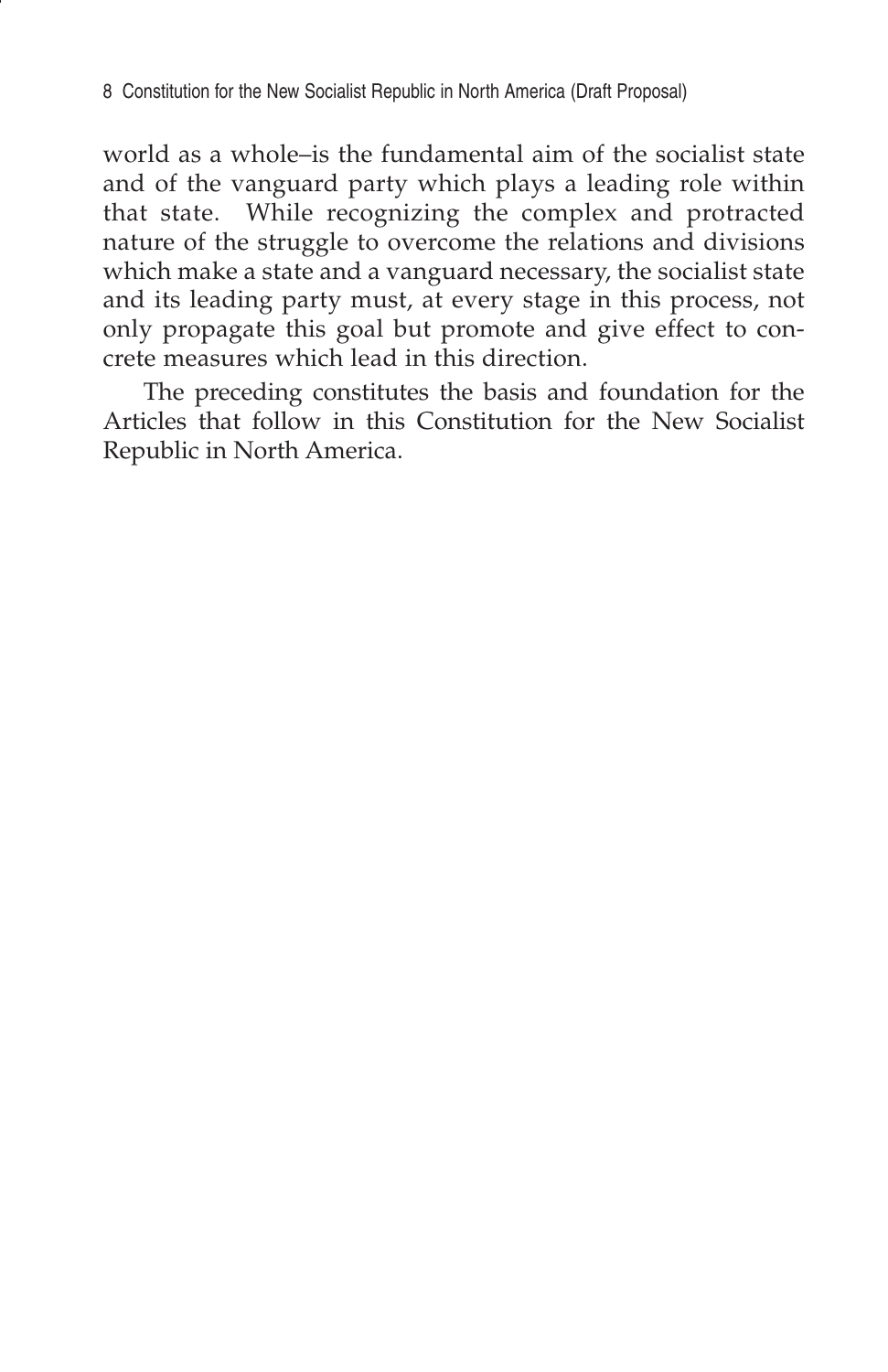# Article I. The Central Government.

#### **Section 1. The Legislature.**

1. The central Legislature in the New Socialist Republic in North America constitutes the law-making body for the Republic as a whole. It shall have the authority to legislate laws for the Republic as a whole, on the basis of and in accordance with the principles and provisions set forth in this Constitution. This shall include the authority to ratify, through a vote of a majority of its members, treaties entered into by the government of the New Socialist Republic in North America–and such treaties, when so ratified, shall become, and shall have the force of, law within this Republic. All laws, including treaties, are subject to review by the Supreme Court, and other courts which may be established and have jurisdiction (see Section 3 of this Article); but unless and until a law passed by the central Legislature has been ruled, by the appropriate judicial body, to be in violation of the Constitution, it shall have the power and authority of law (this shall also apply to laws enacted by legislative bodies, with law-making authority, which may be established in other areas of governance within this Republic). Unless otherwise indicated in this Constitution–or otherwise prescribed by rules and procedures adopted by the Legislature, in accordance with this Constitution–laws passed, and other actions taken, by the Legislature shall require only a simple majority vote.

Laws, as well as other official government documents, shall be published in both English and Spanish. In proceedings of the central Legislature, both Spanish and English may be utilized, with translation from the one language into the other provided simultaneously. If there are areas–and this might apply particularly in certain autonomous regions or areas that may be established–where significant parts of the population have some language other than Spanish or English as their first language, the policy shall be to create the basis so that laws and documents are published in that language and that language may be used in legislative proceedings.

The central Legislature shall also provide for the establishment of the appropriate governmental authority and administration in regions, localities, and other areas and institutions within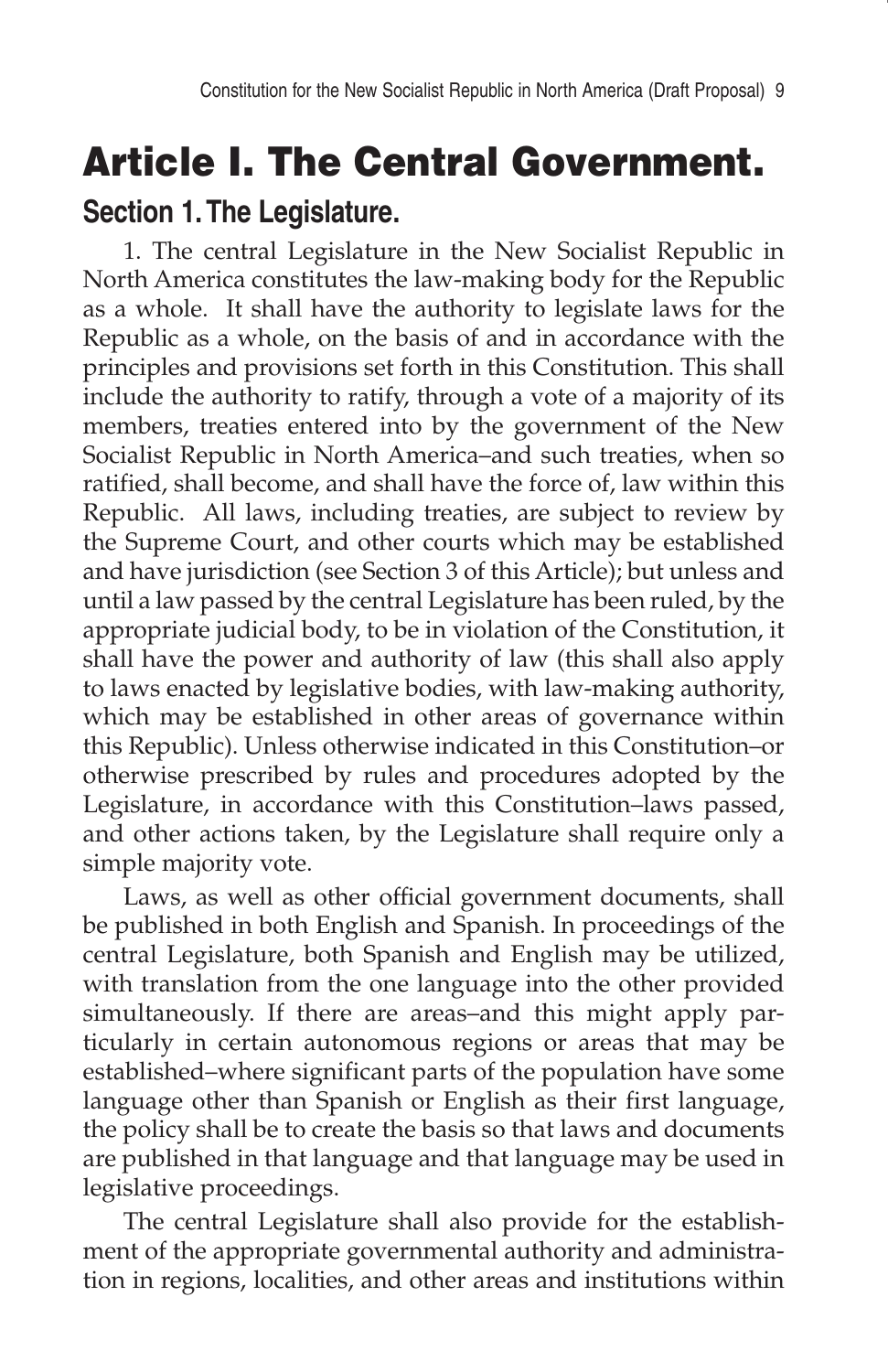the New Socialist Republic in North America. (This includes autonomous regions, or other autonomous areas, which may be established where there are significant populations of minority and formerly oppressed nationalities–see Article II, Section 3.)

2. The central Legislature shall be chosen by apportioned popular vote, direct and indirect (see part 3 in this Section). Election to the Legislature shall, as a general rule, be held every five years, after the first such election–which will have been held within six months after the founding of the New Socialist Republic in North America, and will have been organized by a Provisional Governing Council established by the Revolutionary Communist Party. Prior to this first election of the Legislature, laws will have been promulgated, and institutions created to give effect to the laws, and to the governance and administration of the Republic, by the Provisional Governing Council, in accordance with the principles and provisions of this Constitution (which shall also have been adopted by the Provisional Governing Council–see Article V). Upon its election, the first Legislature shall review the laws and other actions taken by the Provisional Governing Council and may, on the basis of and in conformity with this Constitution, revise what has been done by the Provisional Governing Council. The Legislature (or, in the case of the first election to the Legislature, the Provisional Governing Council) shall determine the ratio of elected to electors in the voting for the Legislature, but the size of the Legislature must, in any case, not be more than 500 members nor less than 300. The elected Legislature shall itself certify the validity of the election and of those elected to serve in the Legislature; these decisions of the Legislature, regarding the validity of the election and the standing of those elected, may be appealed to the Supreme Court, but unless and until the decision of the Legislature in this regard is overturned, it shall stand and be in effect. The Legislature, by a vote of 2/3 or more of its members, may also cause an election to be held before five years have expired since the last election for the Legislature.

The first session of each elected Legislature shall be held within two months of the date of the election. The Legislature shall meet at least once a year, and as often as may be deemed necessary by the Legislature itself. As a matter of basic orientation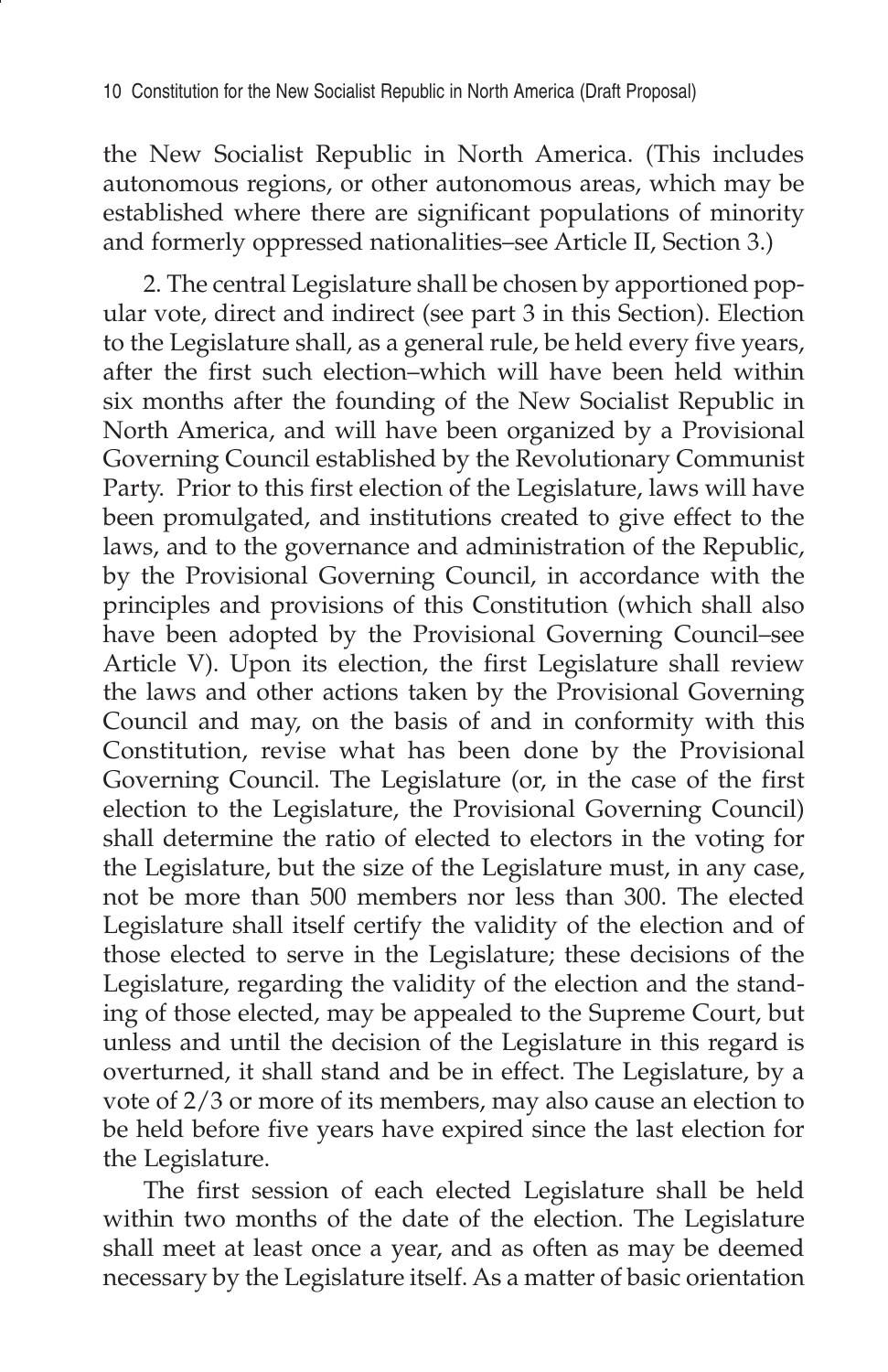and policy, sessions of the Legislature shall be open to the public, and public awareness of the proceedings of the Legislature shall be encouraged and facilitated; the only exception to this shall be where a reasonable concern regarding the security of this Republic and its people may require non-public proceedings of the whole or parts of the Legislature, but such situations should not be allowed to undermine or fundamentally compromise the general orientation and policy that the proceedings of the Legislature shall be open to and made known to the public. The Legislature may also be called into session by the Executive (see Section 2 of this Article).

After the Legislature has first been elected (within six months after the founding of the New Socialist Republic in North America) and has taken office, it has the authority to determine the specific date of the next election–but, with the exception of circumstances of extraordinary emergency (see Article III), the time between elections to the central Legislature may not be more than five years.

The Legislature shall elect, from among its members, a chairperson to preside during sessions of the Legislature and other officers of the Legislature that it may deem necessary and appropriate for its functioning. The Legislature shall have the authority to establish the rules and procedures regarding its functioning, so long as this is in conformity with this Constitution. The Legislature shall also be empowered to pass measures providing for the livelihood of its members, while they are serving in the Legislature–and the basic standards provided for in this way shall apply more generally to officials of government at various levels and in various spheres–so long as this is in accord with reasonable standards, conforming to those in society generally, and in accord with this Constitution overall.

Those eligible to vote in elections for the Legislature are all the citizens of the New Socialist Republic in North America who have reached the age of 18, with the exception of those who may have been deprived of the right to vote, for life or for a certain designated period, through a lawful process in accordance with this Constitution (in this regard see Section 3 of this Article and especially Article III). All citizens who are eligible to vote shall also be eligible to stand for election to the Legislature and, if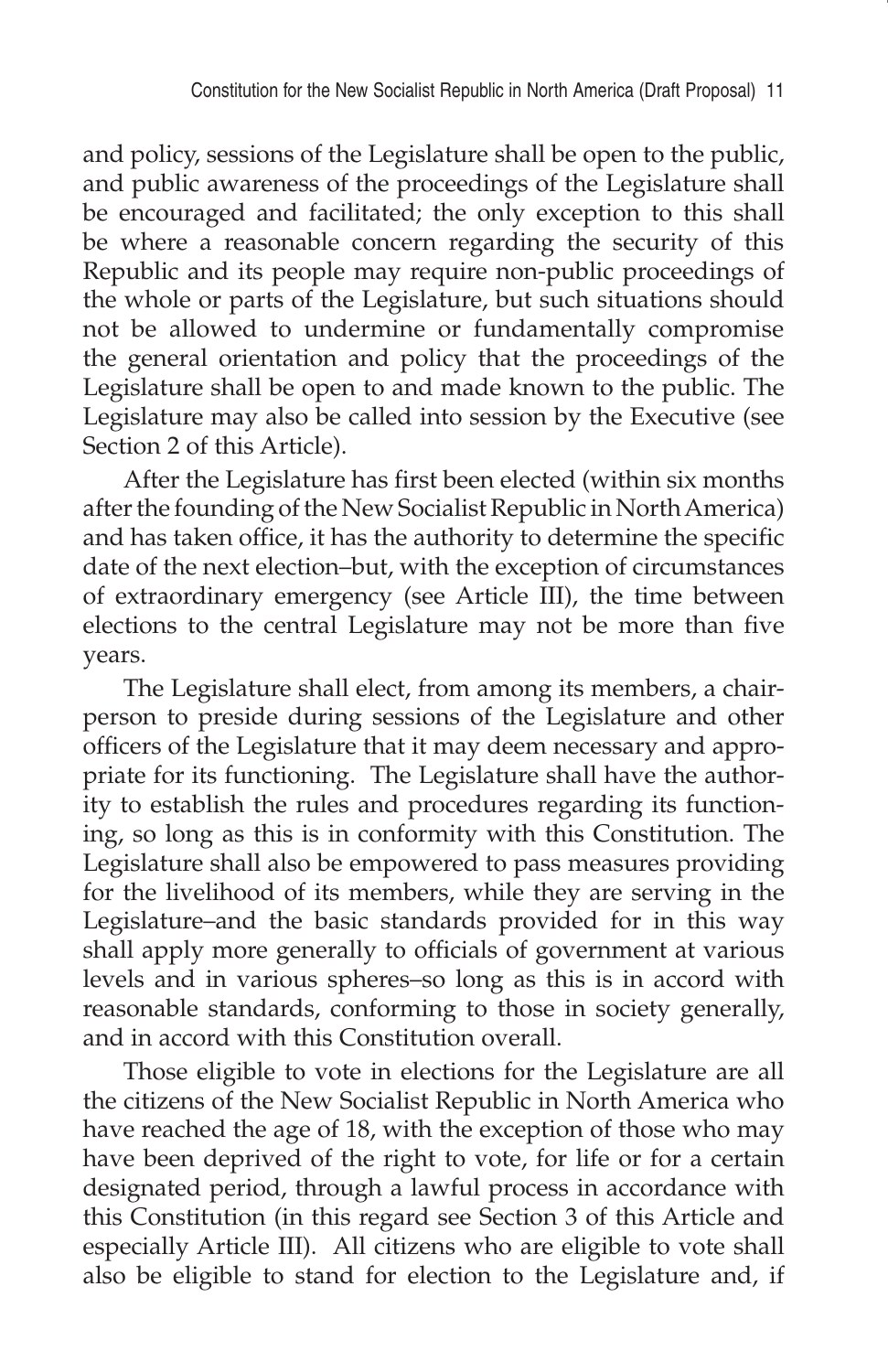elected, to serve in the Legislature for the term for which they are elected.

3. Apportioned popular vote, as the means of election of the central Legislature, shall be organized and conducted in accordance with provisions and procedures established by the Legislature (or, in the case of the first elected Legislature in the New Socialist Republic in North America, by the Provisional Governing Council). But the following shall apply in the voting for the central Legislature:

i. 20% of the total seats shall be determined through votes cast by the organs of government at workplaces, neighborhoods, educational institutions, and other basic institutions of society (these organs of government shall themselves be elected by popular vote–see Article II, Section 2).

ii. 20% of the total seats shall be determined through votes cast by the organs of government in the local areas and regions, including any autonomous regions and autonomous areas that may be established (these organs of government shall also be elected by popular vote–see Article II, Section 1).

iii. 30% of the total seats shall be determined through votes cast through direct popular election, with voting to be conducted by districts, established by the central Legislature (or, in the case of the first elected Legislature, by the Provisional Governing Council) for the purpose of electing this Legislature. Everyone eligible to vote and to serve in the Legislature may stand for election in this process.

iv. 30% of the total seats shall be also determined by votes cast through direct popular election, conducted by districts, in the same manner and with the same eligibility requirements as described in the paragraph above (iii), with the difference that in this process those standing for election will have been recommended by a nominating council established and led by the Revolutionary Communist Party (it shall be the general orientation of this council, and of the Party in establishing and leading it, that wherever and whenever feasible more than one group of candidates shall be nominated and that those nominated reflect a diversity of views, within the overall framework of the principles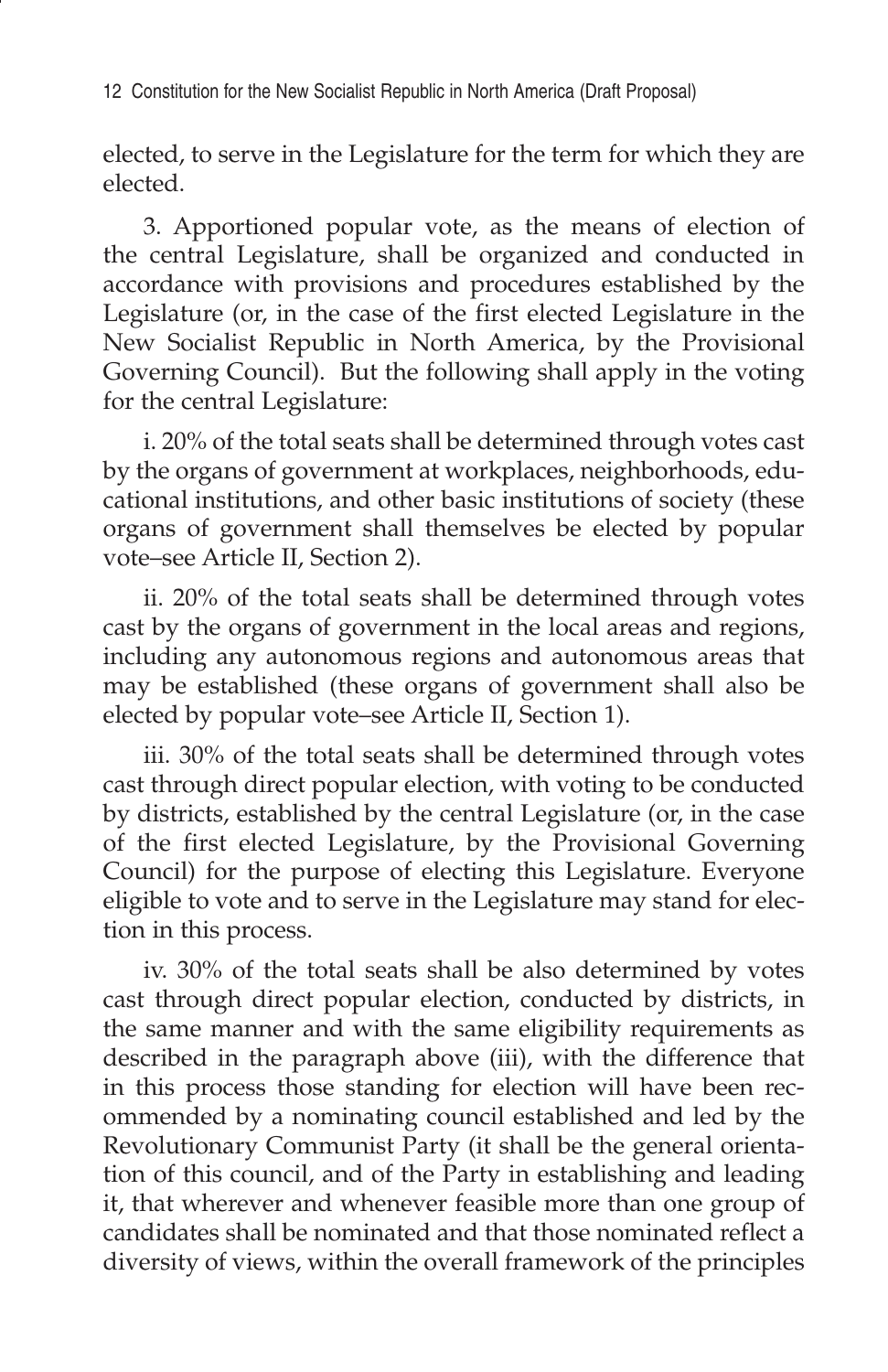and objectives set forth in the Preamble and elsewhere in this Constitution).

v. While the Legislature–or, in the case of the first election to the Legislature, the Provisional Governing Council–shall determine the ratio of elected to electors in the voting for the Legislature, the percentages set forth in points i through iv above may not be altered and the total number of the Legislature may not exceed 500, nor be less than 300, members.

vi. Access to government media and other public means of communication shall be made available, on an equal basis, to all those who are candidates for direct election (as set forth in 3,iii and 3,iv above), and a situation shall be fostered where all candidates can have their views and intentions made known in an atmosphere conducive to serious consideration, discussion and debate in regard to the views and intentions of the candidates.

#### **Section 2. The Executive.**

1. On the basis of this Constitution and laws passed in accordance with it, the Executive shall have invested in it the authority and necessary powers to adopt and effect policies regarding the operation of government and the direction of society, as well as the defense of this Republic and the security and rights of its people.

2. The Executive shall consist of an Executive Council elected by the Legislature, from among the members of the Legislature, according to rules and procedures the Legislature shall establish for this purpose, through a vote of a simple majority of its members, providing that these rules and procedures are in conformity with this Constitution. This election of the Executive Council shall be the first act of the newly elected Legislature. This must be done with due deliberation but as expeditiously as possible on that basis–within three months of the election of the particular Legislature–and the new Executive Council shall assume office, with the full authority and powers of that office, as soon as it is elected by the Legislature. Until such a new Executive Council is elected by the Legislature and assumes office, the previous Executive Council shall remain in office, with the full authority and powers of that office. (In the circumstances prevailing before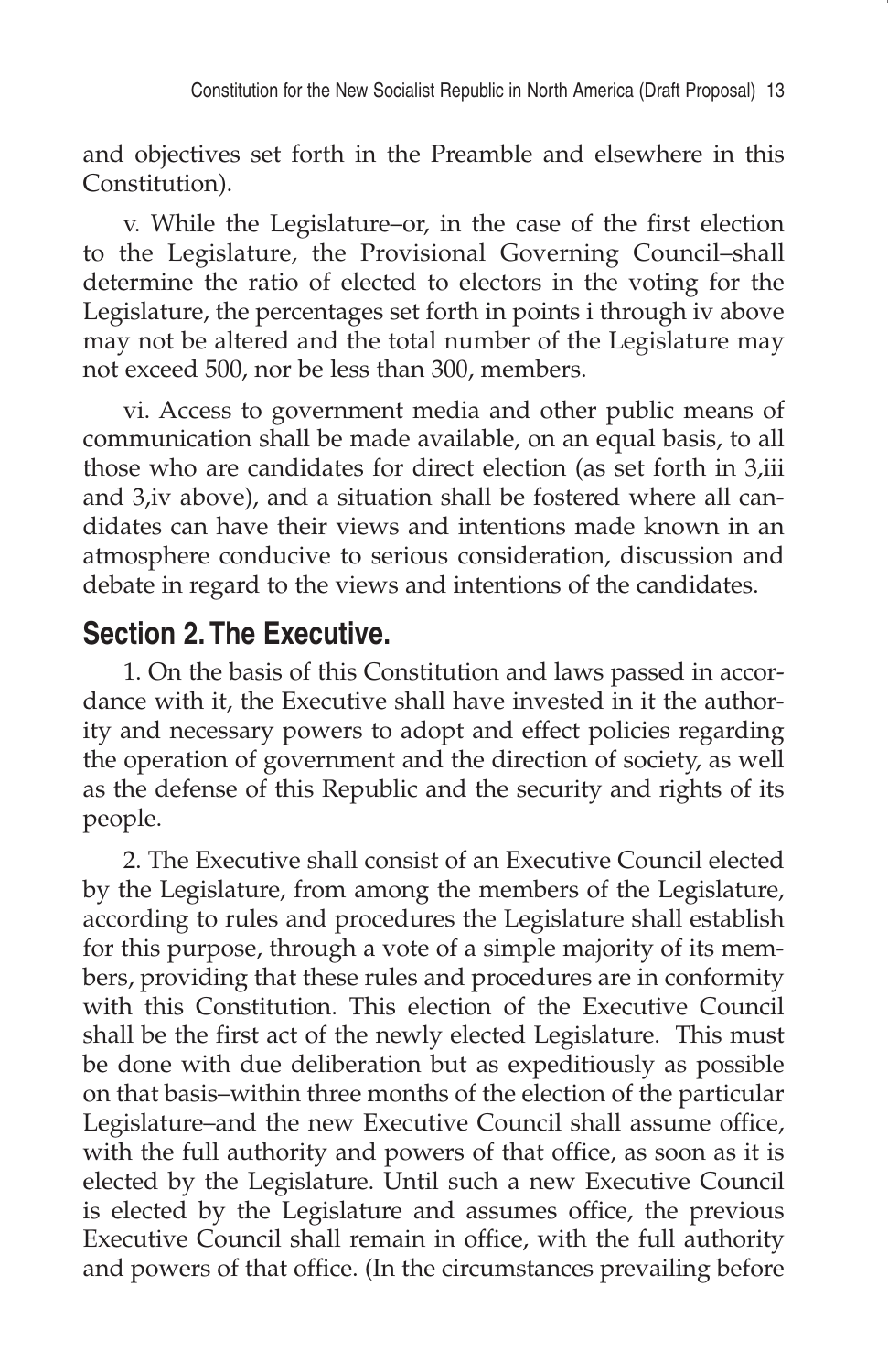the first election to the Legislature, the authority, powers and functions of the Executive will have been determined and given effect by the Provisional Governing Council, in accordance with the basic principles embodied in this Constitution.)

The size of the Executive Council shall be determined by the Legislature which elects it, keeping in mind that this Council is an administrative, not a legislative, body: It should be large enough to effect the collectivity and division of labor necessary for and appropriate to its functions, but not so large as to be unwieldy and encumbered in its functions. It should be a general guideline that the Executive Council will combine people of different ages and particular experiences, but all members must be of voting age. This Executive Council shall in turn elect, from among its members, its chairperson and any other officers it may deem necessary for and appropriate to its purposes and functions. Once elected, the Executive Council shall hold office until a new Executive Council is elected by the Legislature and takes office. (The Legislature shall have the power to recall the Executive Council. The means for such a recall, and for ensuring continuity of the Executive in the event of such a recall, are discussed below.) The Executive Council itself shall have the authority to determine the term of its chairperson and any other officers it may establish, and it may change this, and may replace such officers, at any time, by a simple majority vote of its members.

The Executive shall be independent of the Legislature, except that it is elected by the Legislature from among the members of the Legislature, and may be recalled, or members of the Executive impeached, by the Legislature. During the time of their participation in the Executive Council, members of this Council shall not serve as members of the Legislature, nor have the right to participate or vote in matters before the Legislature–except that, if a vote in the Legislature should result in a tie, and after repeated attempts to resolve the matter through new votes the result is the same and the Legislature cannot break this deadlock, the chairperson of the Executive Council shall cast the deciding vote in this matter.

The Executive Council shall, as a general rule, serve for the length of the term of the Legislature which elects it, but the Executive Council may be recalled, and a new Executive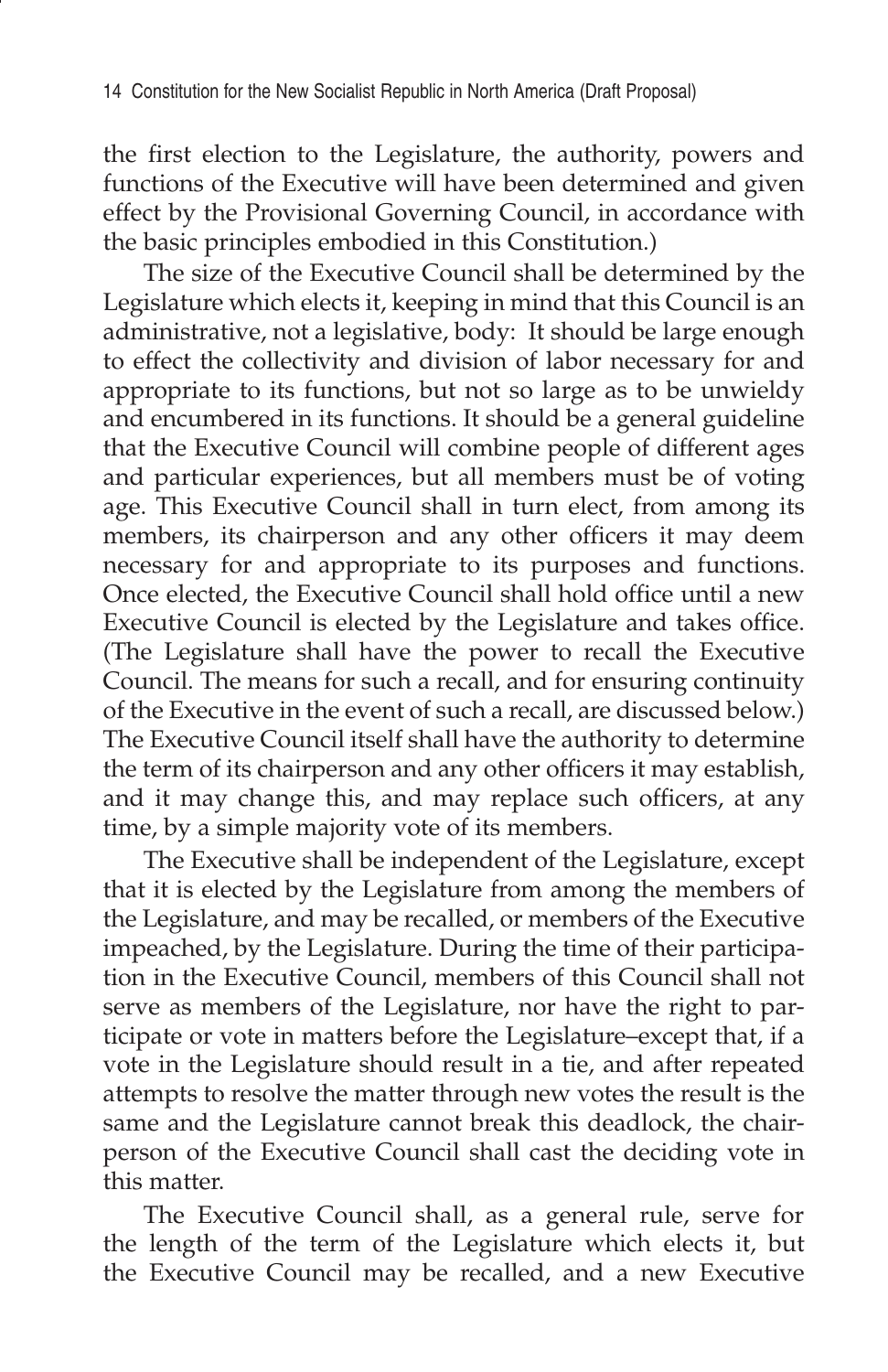Council elected, by the Legislature, during the term of the given Legislature (even before the next election for the Legislature). To recall the Executive Council in this way requires a vote of at least 2/3 of the members of the Legislature, while in the event of such a recall the election of a new Executive Council shall be conducted immediately–within 48 hours–by the Legislature. Until such a new Executive Council is elected and assumes office, the chairperson of the Legislature shall assume responsibility for the executive functions of government, utilizing the institutions and organs of administration that have been established for the functioning of the Executive. To further ensure the continuity of the Executive function, and of government as a whole, the Legislature shall also have established, as one of its first acts– within 48 hours after the Legislature is first in session–the further lines of responsibility, among the members of the Legislature, for the assumption of the executive functions of government, in the event of a recall of the Executive Council or other circumstances in which the existing Executive Council is no longer able to function and the chairperson of the Legislature is unable to assume the Executive responsibility.

In the event of actions which, in its judgment, constitute violations of the Constitution and/or of the law, the Legislature may also impeach members of the Executive Council. To initiate such impeachment proceedings requires the vote of at least 2/3 of the members of the Legislature, and conviction requires the vote of at least 3/4 of the members of the Legislature. In cases of impeachment, a member of the Supreme Court, chosen by it, shall preside over the proceedings. The same basic principles and procedures shall apply with regard to impeachment of members of the Legislature itself, or of the judiciary (in the event of an impeachment proceeding against one or more members of the Supreme Court, however, a member of a court at the next lowest level shall preside). Impeachment is a very serious matter and should not be undertaken except in cases of violation of the Constitution and/or of the law. Upon conviction for impeachment, persons so convicted may not hold any public office for a period of at least 10 years, and after that time must receive the approval of a majority of the central Legislature before they can hold any such office; they may also be prosecuted criminally for violation of the law.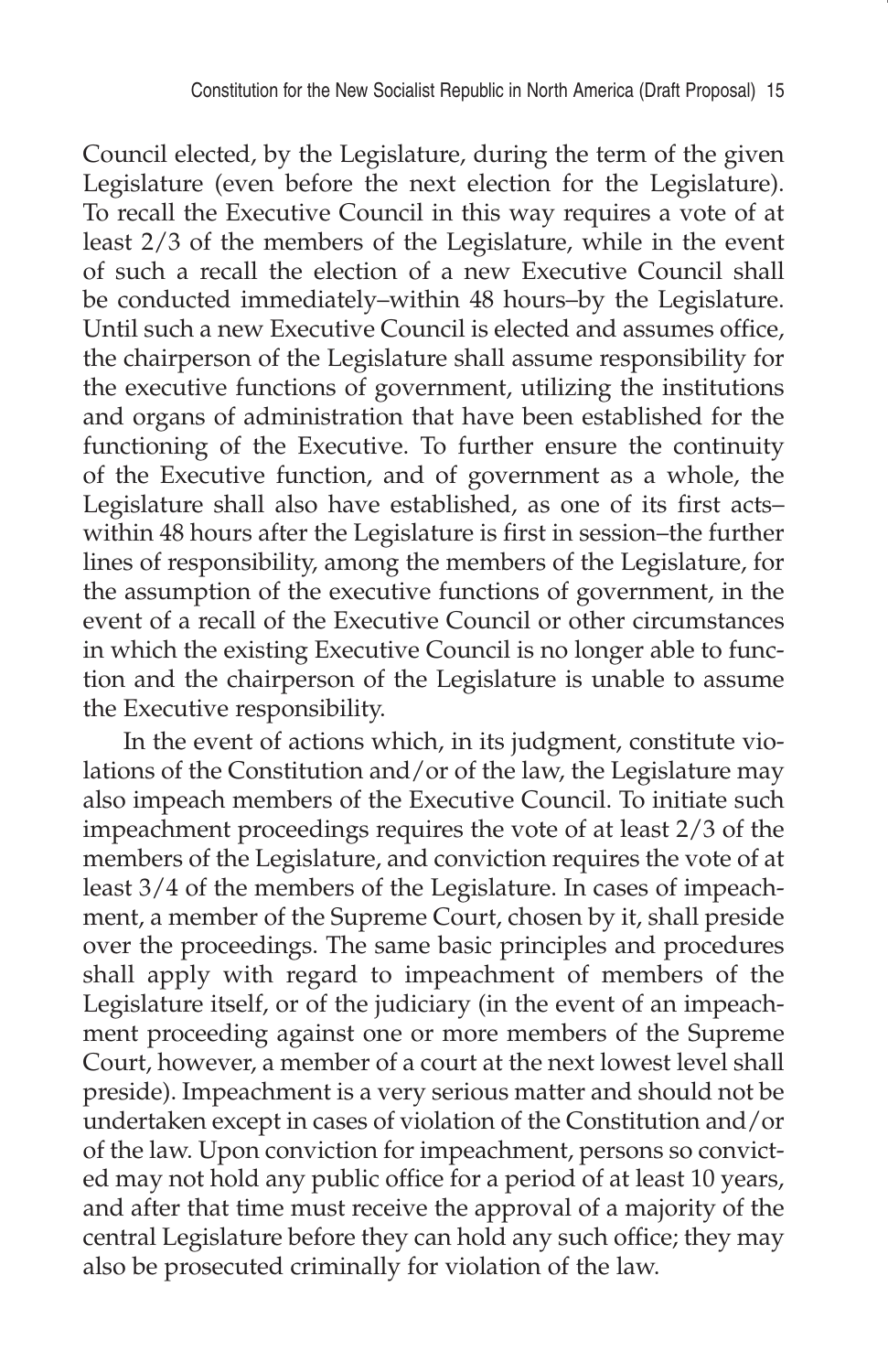3. At the same time as it is elected–and may be recalled or its members impeached–by the Legislature, the Executive Council also operates on the principle of leadership by the Revolutionary Communist Party. This leadership is exercised not so much and not essentially by a numerical preponderance of members of the Party in this Executive Council–and in fact it is the general orientation and approach of the Party not to seek to dominate the Executive Council, or to effect its influence on this Council, by relying on organizational means and the securing of a majority on the Council. Rather, whatever the number of Party members who may at any given time be elected to and serving on the Executive Council, the Party's leadership of this Council will be effected primarily and essentially through the overall influence in society of the Party's political and ideological line, and more specifically and directly through proposals and recommendations that the Party may make to the Executive Council concerning matters of policy and the general conduct and actions of the Executive Council, and discussion, involving representatives of the Party and of the Executive Council, about these proposals and recommendations, as well as the situation in society and the world as a whole. Such discussions shall be held regularly during the term of the Executive Council, but the role of the Party in this regard is essentially advisory; the Executive Council and its members are under no obligation, legal or otherwise, to adopt proposals and recommendations made by the Party, and the spirit and orientation in which such discussions are held should be one of mutual exploration of problems and concerns and learning from each other. The principle of leadership by the Revolutionary Communist Party, as applied to the Executive Council, shall not be construed or approached in such a way as to conflict with or undermine–but rather shall work in fundamental unity with–the basic principles and provisions which establish in the Legislature the authority and power to elect, and to recall or impeach, the Executive Council and its members, and to be apprised, in a timely way, of matters concerning the work of this Executive Council, the conduct of the government and affairs of state more generally, and the situation in society and the world as a whole, in light of and in relation to the principles and objectives set forth in this Constitution.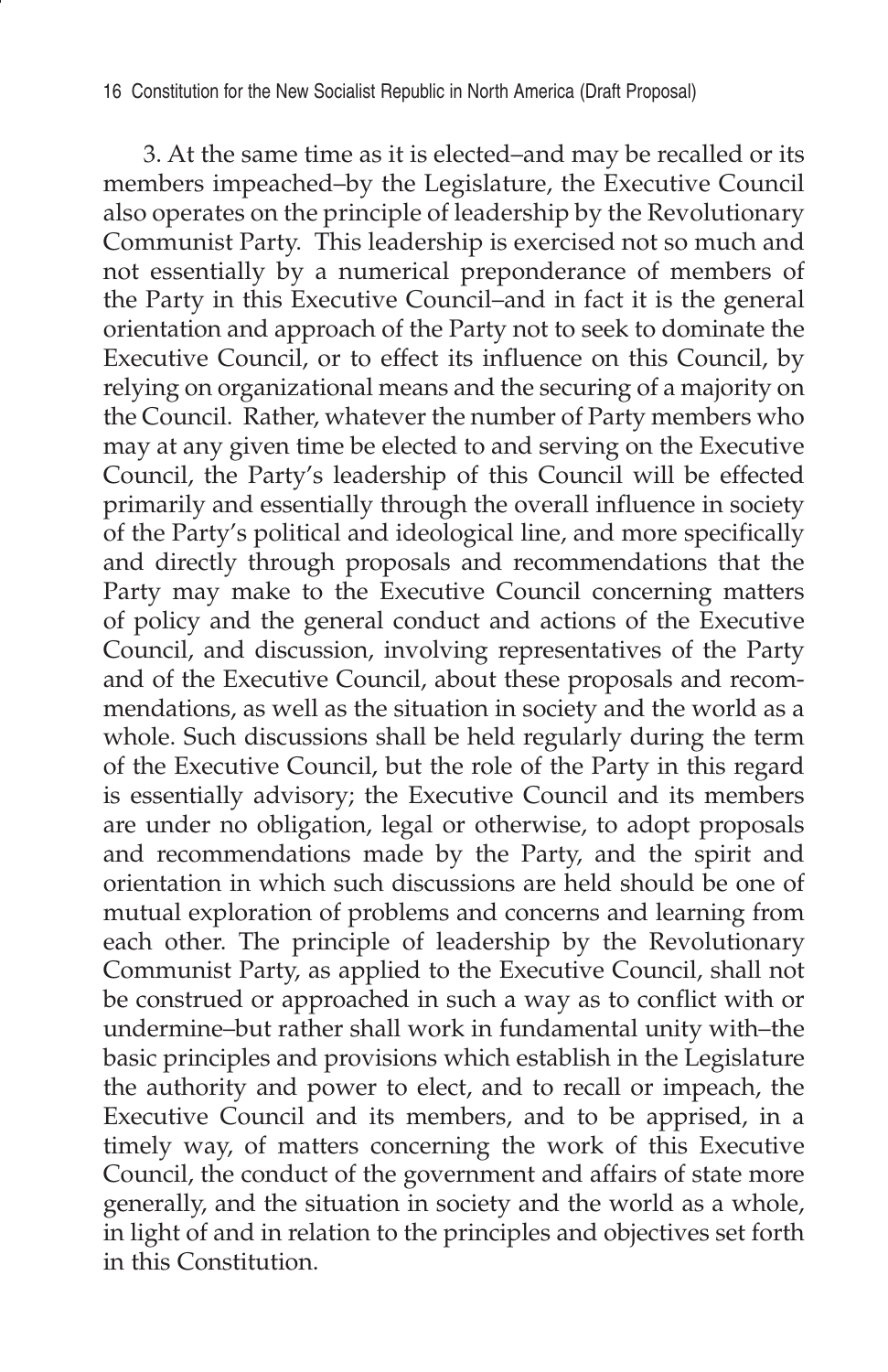4. To carry out its duties in situations of extraordinary emergency, the Executive Council has the authority and the responsibility to call the central Legislature into session (see Article III). It may also, in agreement and coordination with the appropriate officers of the Legislature, call the Legislature into session for some other purpose.

5. The Executive Council shall report on its work, and matters relating to its authority and powers, at least once a year to a session of the Legislature, so as to keep the Legislature informed with regard to these matters. This shall include an accounting of the state of the finances of the government and budgets for the central and regional and other government bodies, with regard to specific needs and for periods deemed necessary and appropriate by the Executive. These budgets shall have effect, on the initiative of the Executive, unless they shall be opposed by a vote of at least 2/3 of the members of the Legislature. Public funds for the functioning of the executive, and for government in general, on the various levels, are accumulated through the state's central and regulating role in the economy and are allocated in accordance with a budget drawn up by the Executive. This budget normally applies to the period corresponding to the length of term of the Executive Council, although in keeping with overall socialist economic planning and the larger needs of the society and government, it may envision and provide for some longerterm expenditures. As all of the funding for the government is based ultimately on the initiative and work, physical and intellectual, of the people, serious and systematic attention must be paid to making the most efficient and productive use of such funds, in accordance with the fundamental interests of the masses of people and in the service of the principles and objectives set forth in this Constitution. The general orientation of the Executive and the government as a whole shall be to avoid, or to minimize as much as possible, debt and operating at a deficit.

6. As an essential point of orientation–and while keeping in mind legitimate security concerns of this Republic and its people– reports made by the Executive Council to the Legislature shall also be made accessible to the general population through various media, and it shall be the basic orientation of the Executive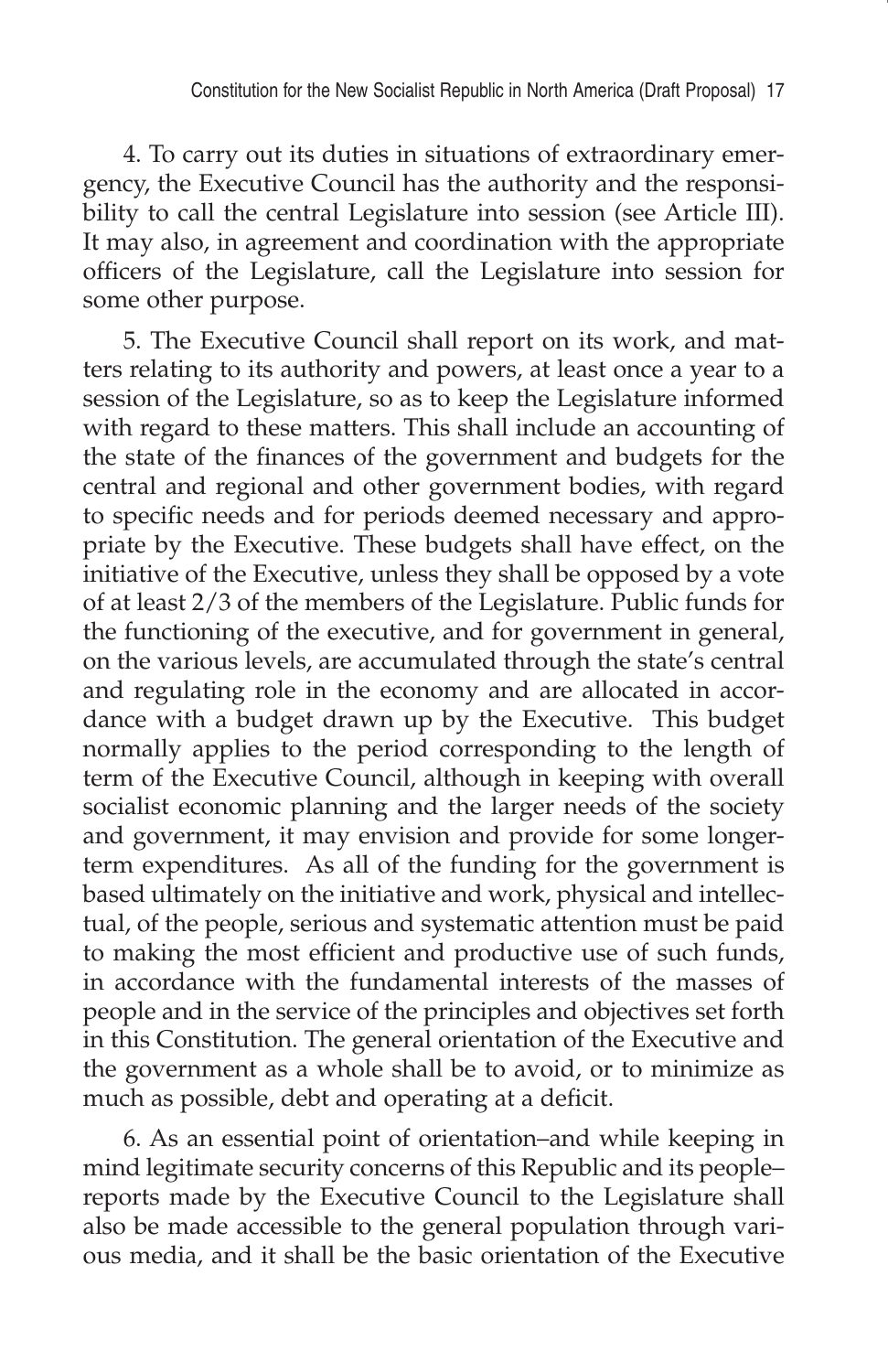Council to inform the members of society, in a frequent manner and in such a way as to foster and facilitate the active and increasing involvement of masses of people, on an informed basis, concerning the functioning of government and affairs of state, and generally the process of transforming society and the world in accordance with the principles and objectives set forth in this Constitution.

7. On the basis of this Constitution, and laws established by the Legislature in accordance with the Constitution, the Executive is responsible for–and may establish various bodies, and other means and instrumentalities, under its overall direction, to implement policies regarding–various spheres of government and society, including the following:

#### **A. The Economy.**

1. The basic character and objectives with regard to the economy and its development are set forth in Article IV. Here it is important to underline that the development of the economy, along socialist lines, is the foundation for carrying out the functions of government and affairs of state in the interests of the broad masses of people, within the New Socialist Republic in North America and in the world as a whole. The fundamental objective is to carry out the development of the economy and the transformation of economic relations, and relations in society and the world overall, in such a way as to eliminate and uproot all aspects of exploitation and oppression and so that finally the means of production (as distinguished from items of personal use and consumption) become the common property and resource of the whole of society, and ultimately all of humanity, in accordance with the fact that these means of production, and the wealth that is produced in general, are fundamentally the result of the labor, both intellectual and physical, of people throughout the world. With the achievement of communism, throughout the world, ownership of the means of production by the whole people will take place directly, that is, without the need for or the mediation of a state (although, once again, there will still be a need for, and a role of, government, in regard to the economy as well as other aspects of society, as discussed in the Preamble of this Constitution). Within a particular socialist country, before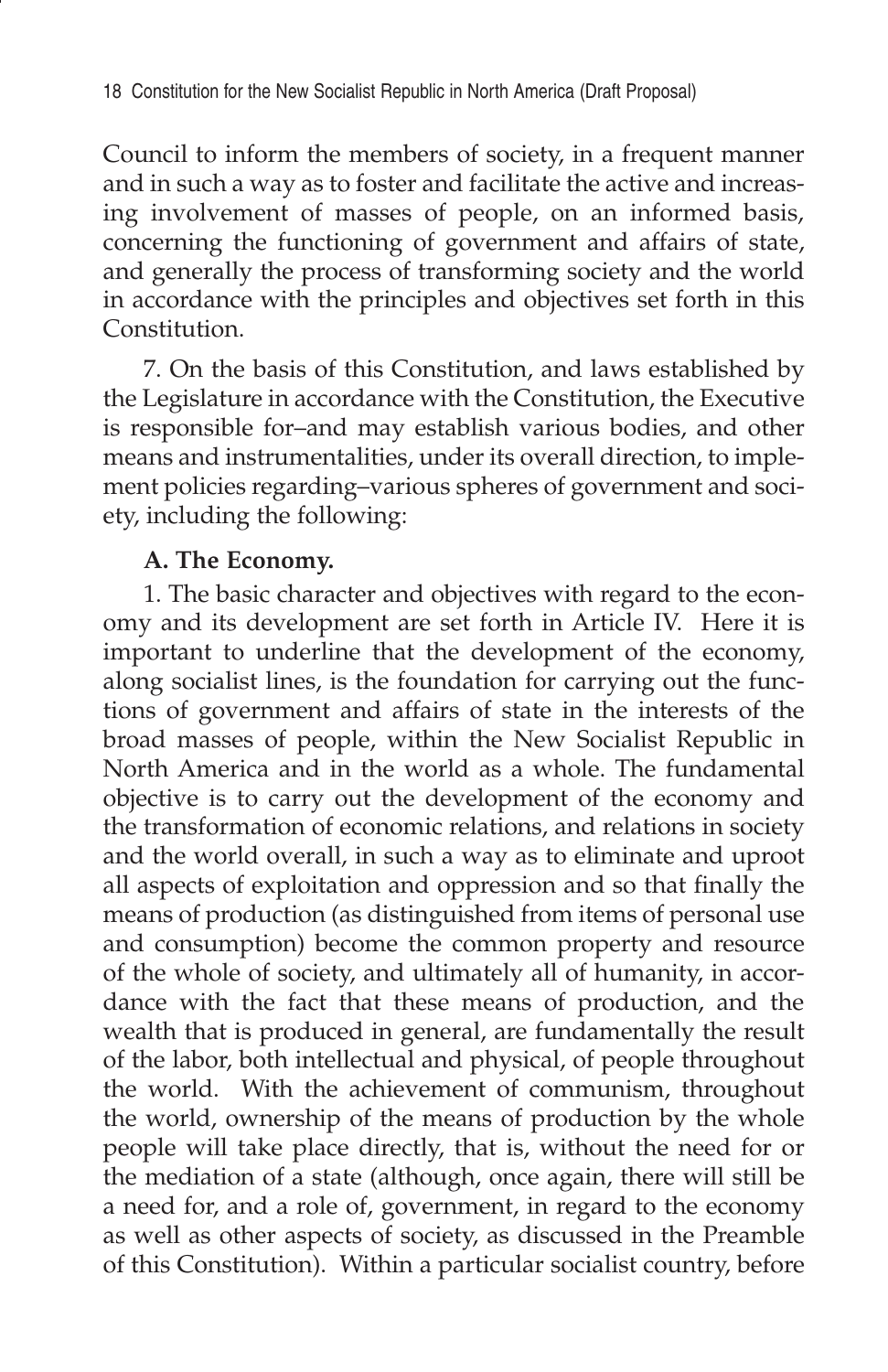the goal of communism has been achieved on a world level–and this is particularly so with regard to the early stages of the socialist transition to communism, to which the New Socialist Republic in North America, and the Constitution embodying the principles of this Republic, now correspond–the ownership by society of the means of production will be expressed primarily and most essentially through the medium of the socialist state, and its increasingly predominant role in the ownership of means of production and the overall socialist economy, even as the state itself is being continually transformed in line with and in the direction of the achievement of communism.

2. The development of the socialist economy has as its source and relies upon the initiative and work, intellectual as well as physical, of the masses of people, of the members of society broadly, in conditions which are increasingly freed from relations of exploitation, and with the aim of overcoming all vestiges and aspects of such relations, and the effects of such relations, not only in this society but everywhere on the earth. In accordance with these objectives and this orientation, the state is the central and leading element in the development of the new socialist economy, state ownership of the means of production is the primary form of economic ownership and state planning the primary guideline in the development of the economy–while, as indicated in the principles and objectives set forth in this Constitution, the socialist state is not only already radically different from all previous forms of state which embodied and enforced the interests of capitalists and other exploiting classes, but once again the orientation is to continually transform the state, in relation and in tempo with the transformation of the society, and the world, as a whole, toward the goal of overcoming the divisions which make a state necessary, and to finally create the conditions in which the state can be abolished and replaced by the common association of human beings without distinctions of class or nation, or other relations which embody, or contain the seeds of, exploitation and oppression.

3. In keeping with this orientation and with the predominance of state ownership and state planning in the development of the new socialist economy, one of the principal aims is to eliminate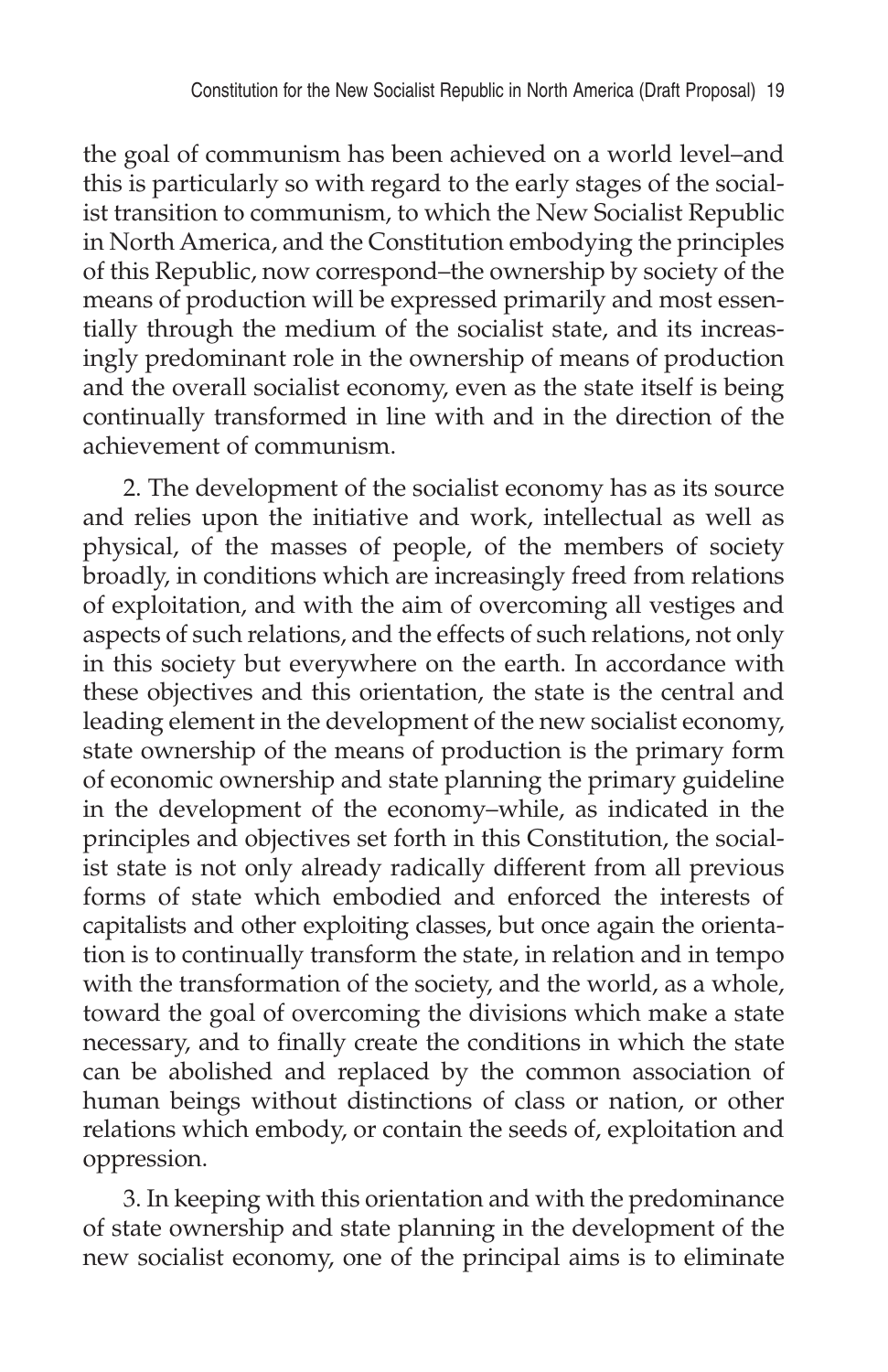the ownership of private capital and the resultant relations of exploitation in the form of wage labor; and while, for a fairly long period of time, it will be necessary for people employed in enterprises and other units of the socialist economy to receive remuneration–and to meet their various personal needs, to a significant degree–through the medium of money, it will be possible, and will be the orientation, to eliminate, in a much shorter period of time, conditions and situations in which individuals are forced to work for other individuals who own private capital. Accordingly, the private ownership of means of production and other capital, and the hiring of wage labor by owners of private capital, shall be prohibited, except on a transitional basis, on a small scale and in conditions specifically provided for in the overall plans and policies for the development of the socialist economy and within the limits set by these plans and policies. With regard to small-scale owners of means of production, while incorporating their operations within the overall plans and policies for the development of the socialist economy, the orientation shall be to develop these operations in the direction of joint cooperation with the economic functions of the state and, in a relatively short period of time and in relation to the overall development of the economy and transformation of society, to buy out such private operations, integrate their property into the overall resources of the state, and integrate their former owners into the ranks of working people employed in state-owned enterprises and other, collective and cooperative, units of the economy.

Within the overall framework of socialist economic development, in which state ownership and state planning predominate, there shall also be, for a certain period, the development of cooperative and collective forms of ownership and economic functioning, on various levels and involving varying numbers of people, and this may include the merging of former units of private ownership and capital into such cooperative and collective forms. With regard to this dimension of the economy as well, the orientation and aim shall be to increasingly transform these cooperative and collective forms in the direction of larger-scale ownership and eventually incorporate them into the state-owned sector of the economy, as part of the overall development toward the ownership by all of society of the means of production. This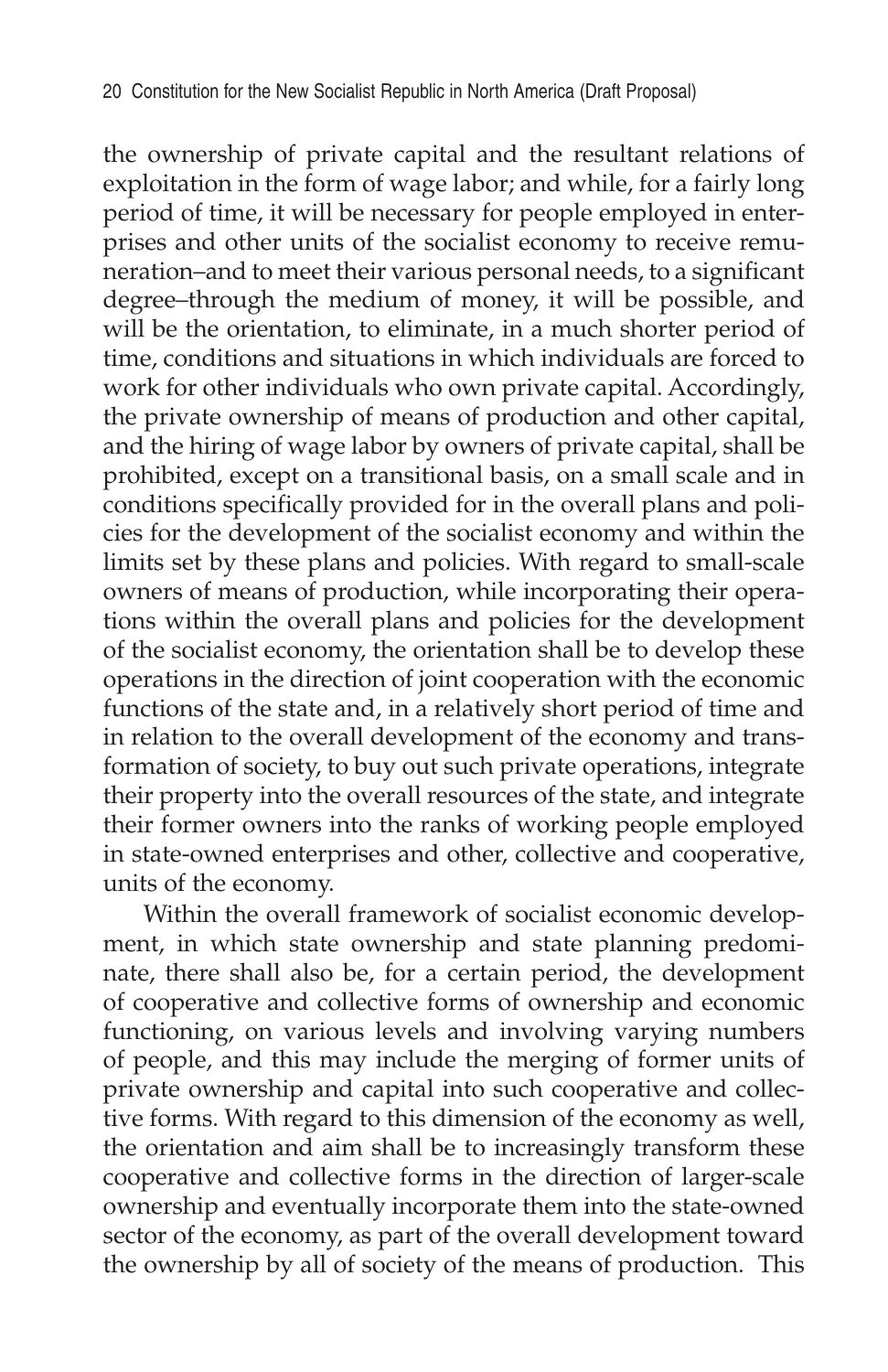orientation shall be applied with regard to agriculture as well as industry and other segments of the economy, while due attention must also be paid to the particularities of each segment of the economy as well as to differences with regard to region and other factors which may influence the particular ways in which this orientation, and policies flowing from it, should be practically applied.

#### **B. The Environment.**

1. In the development of the socialist economy, and in the overall functioning of the government, within the New Socialist Republic in North America and in its international relations, not only must the fundamental orientation and principles of proletarian internationalism be consistently adhered to and applied, but this has special and urgent relevance with regard to the environment. In addition to–and in a dimension far beyond–damage that had been done to the environment in previous periods of history, the fundamental dynamics and the overall operation of the capitalist-imperialist system in this era–not least the wars and other massive destruction this system repeatedly gives rise to and continually causes–have created an environmental crisis constituting a genuine and increasingly severe emergency, and this is being and will be continually heightened and exacerbated, for so long as the system of capitalism-imperialism continues to dominate, or to exert significant influence and force in, the world.

The establishment of the New Socialist Republic in North America, through the defeat of the imperialist state of the USA, while it could not have occurred without the unleashing of further violent and destructive acts on the part of that outmoded imperialist state, nevertheless represents a truly gigantic stride toward the emancipation of humanity and with regard to the ability to more frontally and comprehensively confront and address the critical environmental emergency threatening humanity and the other species and ecosystems (the complex webs of interacting and interrelating life) on this earth. In full recognition of this, the New Socialist Republic in North America, in its development of a socialist economy, in all spheres of government and social activity, and in its international relations, will apply itself–and the initiative, knowledge, energy and creativity of the masses of people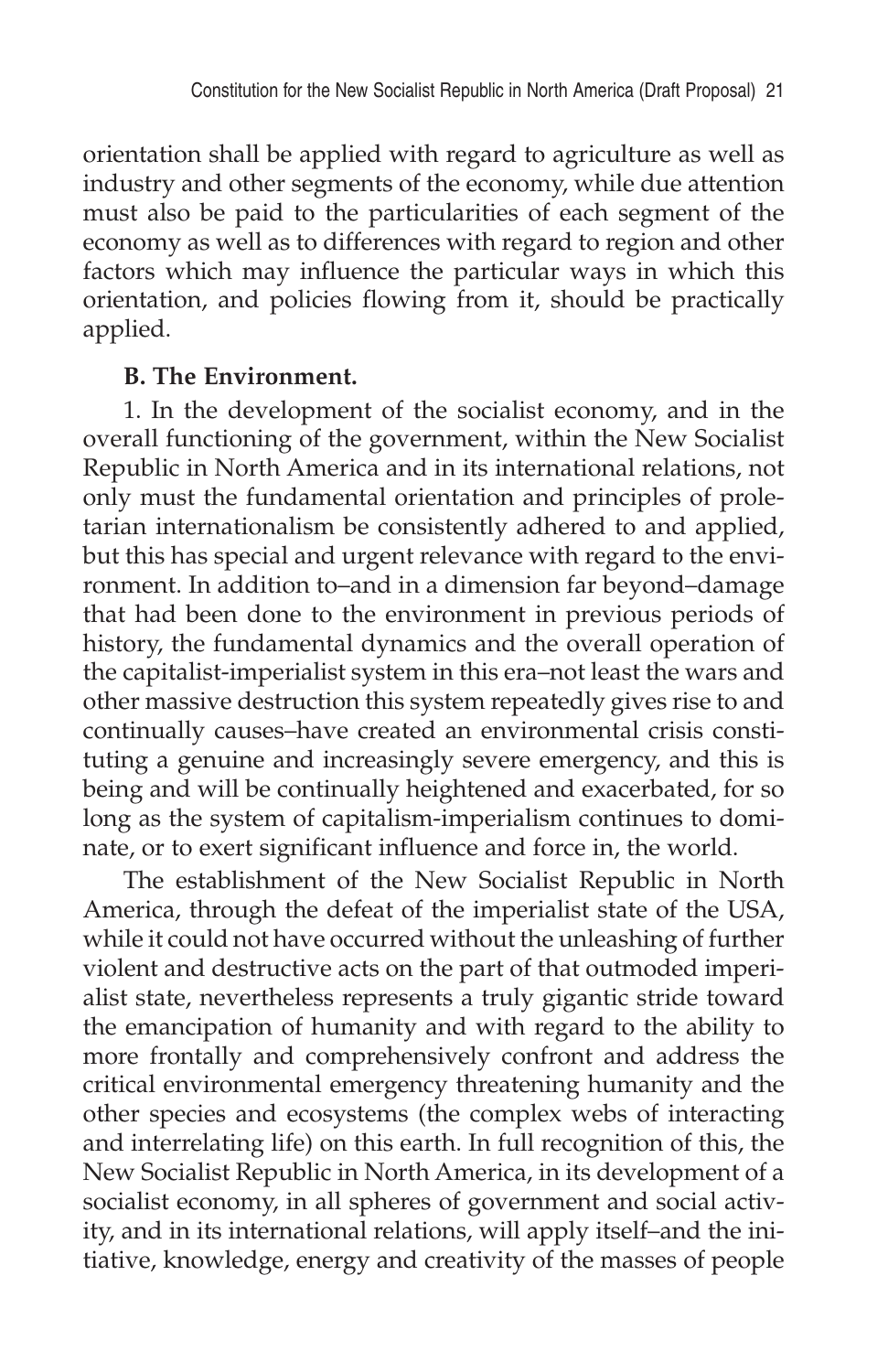who make up and are the backbone of this Republic–to addressing this environmental emergency, in its various dimensions, and will seek out the ways to do so through increasing cooperation and common endeavor with scientists, and people from all walks of life, in every part of the world, struggling and joining with others in struggle to overcome barriers that are placed in the way of such efforts by the operation of the capitalist-imperialist system and the functioning of imperialist and other reactionary states.

2. Already, in the period before the revolution that led to the establishment of the New Socialist Republic in North America, the Revolutionary Communist Party (in what was then the imperialist United States of America) published a special issue of its newspaper, *Revolution* (issue #199, April 6, 2010) which analyzed the extent, depth and urgency of the environmental crisis at that time and the fundamental elements and principles of a program for addressing this crisis. One of the distinguishing features of the New Socialist Republic in North America is its determination to apply the principles set forth at that time by the Revolutionary Communist Party–and what has been learned since, with further developments with regard to the environmental crisis and in the world more generally–in order to contribute all it can to solving this environmental crisis and, to the greatest degree possible, reversing its terrible and manifold effects, and to ushering in a new era in which human beings and their society can truly be fit caretakers of the earth.

#### **C. Defense and Security.**

1. The basic components and structures of the armed forces and militia and other organs of public defense and security of the New Socialist Republic in North America will have been brought into being through the course of the revolutionary struggle for power, once the conditions for that struggle had emerged: the development of an acute revolutionary crisis and the emergence of a revolutionary people, in the millions and millions, who have the leadership of a revolutionary communist vanguard and are conscious of the need for revolutionary change and determined to fight for it. With the establishment of this Republic, these institutions of public defense and security will be further developed in accordance with their essential purpose and role: to defend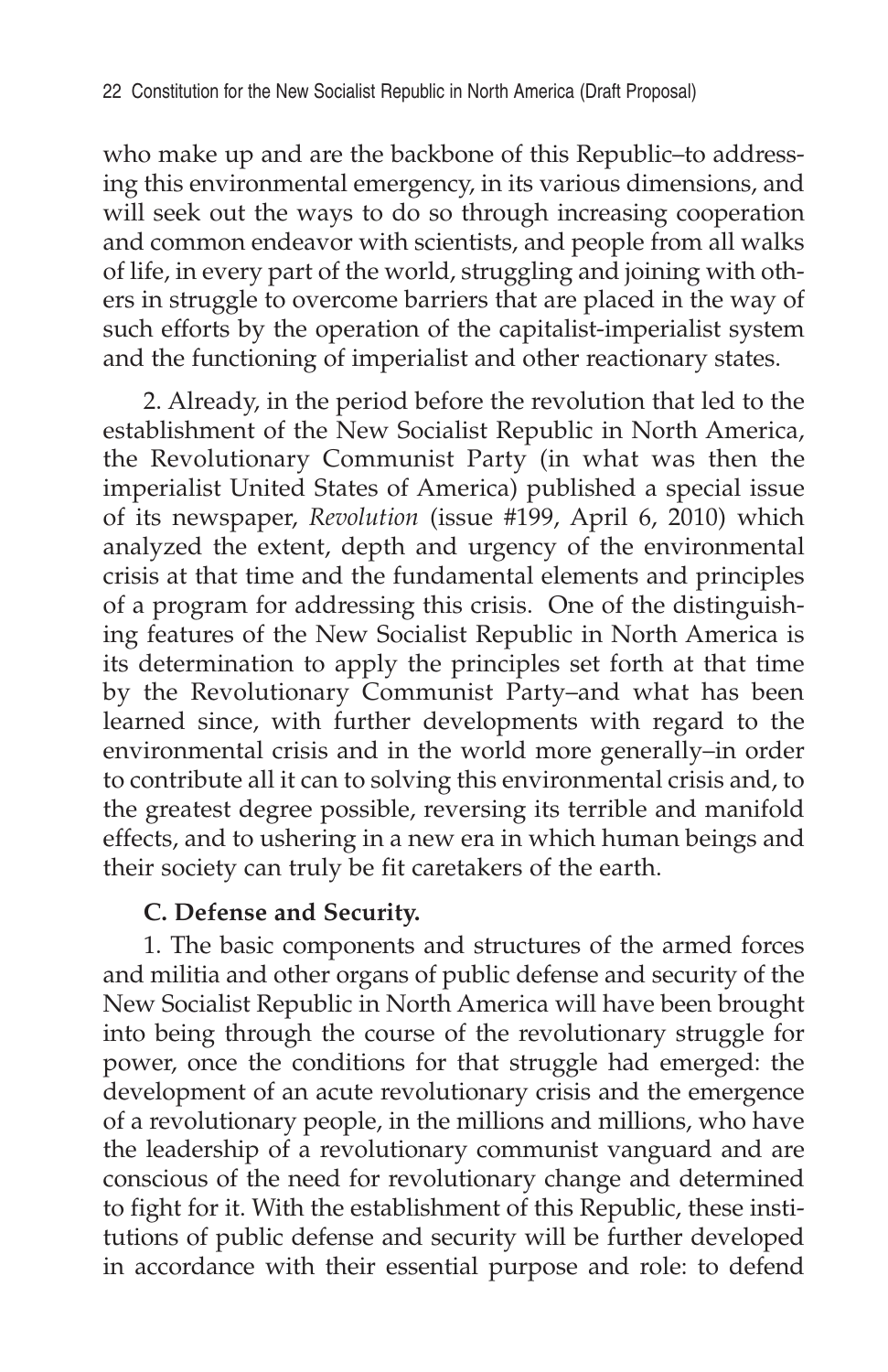and safeguard the New Socialist Republic in North America and the security and rights of its people, in furtherance of the aims of this Republic and in support of the masses of people in carrying forward the revolutionary transformation of society, and contributing as much as possible to this transformation throughout the world.

2. In keeping with this purpose and role, and in accordance with its internationalist orientation, the New Socialist Republic in North America will dismantle all remaining bases of the former imperialist USA in other countries and will renounce all treaties and agreements, military and otherwise, which were imposed by that imperialist state on other countries and peoples or which in any case served to impose and enforce the domination of the imperialist USA. The New Socialist Republic in North America renounces all wars of aggression and domination, and all occupation of other countries in pursuit of such domination and aggression, and will not station its forces, nor establish bases, in another country, except in circumstances where this is clearly in accord with the wishes of the masses of people in that country and where such action would actually be a manifestation of the internationalist orientation and other fundamental principles and objectives set forth in this Constitution and would contribute to the advance of revolutionary struggle in the world in accordance with these principles and objectives.

3. The New Socialist Republic in North America will not develop, and will not use, nuclear weapons or other weapons of mass destruction. It will wage a determined and many-sided struggle to rid the world of all such weapons–and it will do this as part of the larger, overall struggle to defeat and dismantle all imperialist and reactionary states and forces and to advance toward the achievement of communism, throughout the world, which will finally make it possible for the desires and dreams of countless human beings throughout history, and the fundamental interests of humanity, for a world without war, to at long last be realized.

4. In every aspect of their functioning and operations, the armed forces, militia and other organs of public defense and security of the New Socialist Republic in North America shall act in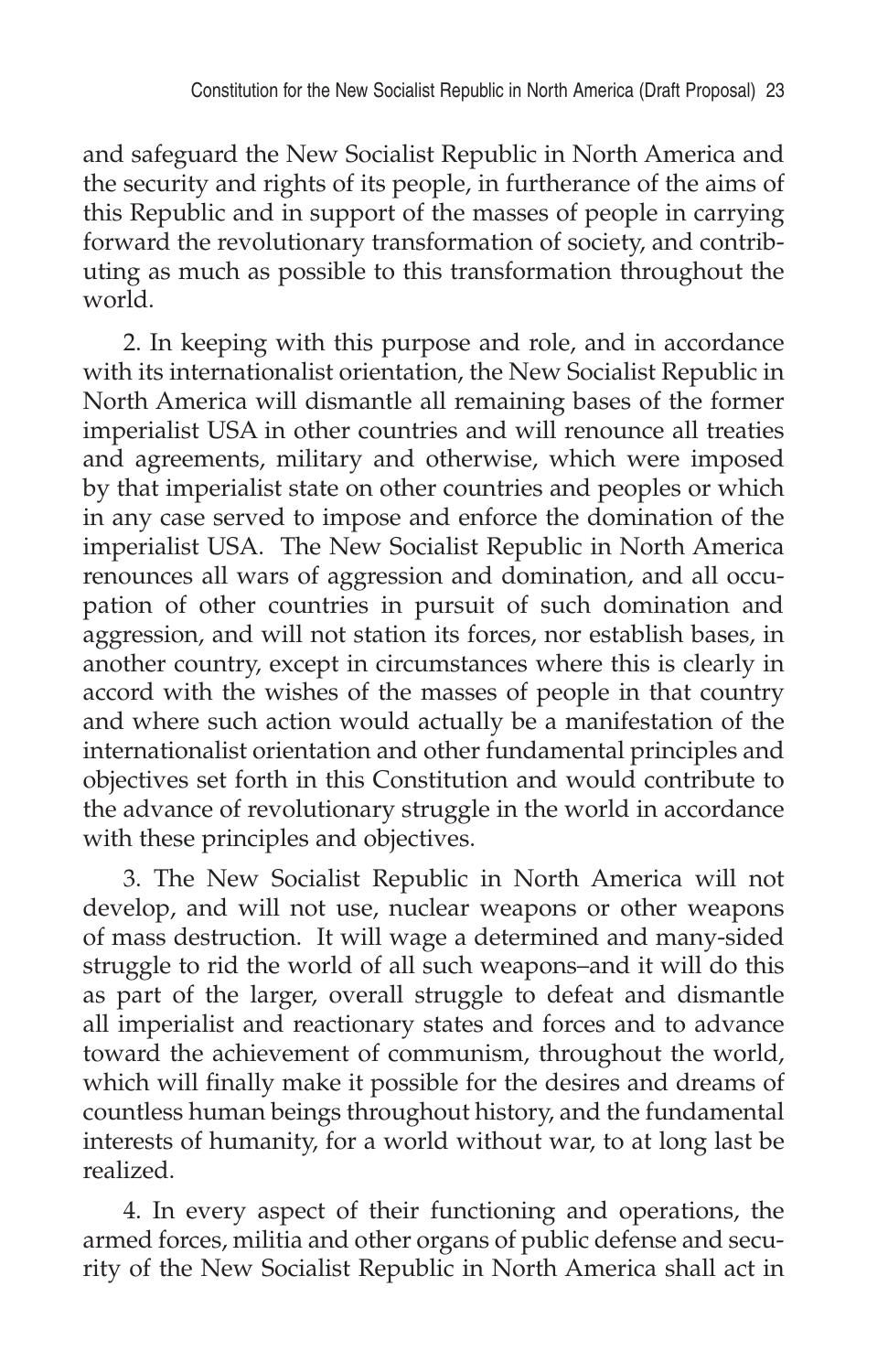accordance with the principles set forth in this Constitution, and laws based on this Constitution (including treaties which become law as a result of the provisions set forth herein). In circumstances of war (or other situations in which there are hostilities) this shall apply to the treatment of prisoners and others detained under the jurisdiction and control of the armed forces, militia and other institutions of public defense and security: no prisoner or any other person may be tortured or subjected to other forms of cruel and unusual punishment, nor treated in any other way which violates the high standards which must be maintained in accordance with the nature, purpose and role of these institutions of defense and security, as set forth in this Constitution.

5. In recruiting members of the armed forces, and other public defense and security organs, priority will be given to those– citizens and others who have been granted residency within this Republic–who, on the basis of dedication to the cause of the revolution and the principles and goals set forth in this Constitution, volunteer to join. Where and to the extent that it deems it necessary for the defense of this Republic and public security, the Legislature may pass a law instituting a draft of able-bodied female and male citizens and residents of the New Socialist Republic in North America who are of the appropriate adult ages; but, in these circumstances as well, priority and reliance will be placed on recruiting volunteers, in accordance with the criteria and standards indicated here. Militias shall be established at the various levels of society–regions, including autonomous regions (and other autonomous areas) which may be established, localities and basic units and institutions–drawing their members from persons 18 years or older, with the aim of providing military training and organization, as well as ideological and political orientation, to broad and growing ranks of the people, on the basis of and in accordance with what is set forth in this Constitution. (With regard to the right of individuals to bear arms, see Article III.)

6. The armed forces, militia and other organs of public defense and security shall be under a system of overall leadership combining the central Executive Council and the Revolutionary Communist Party, with the Party having the ultimate leader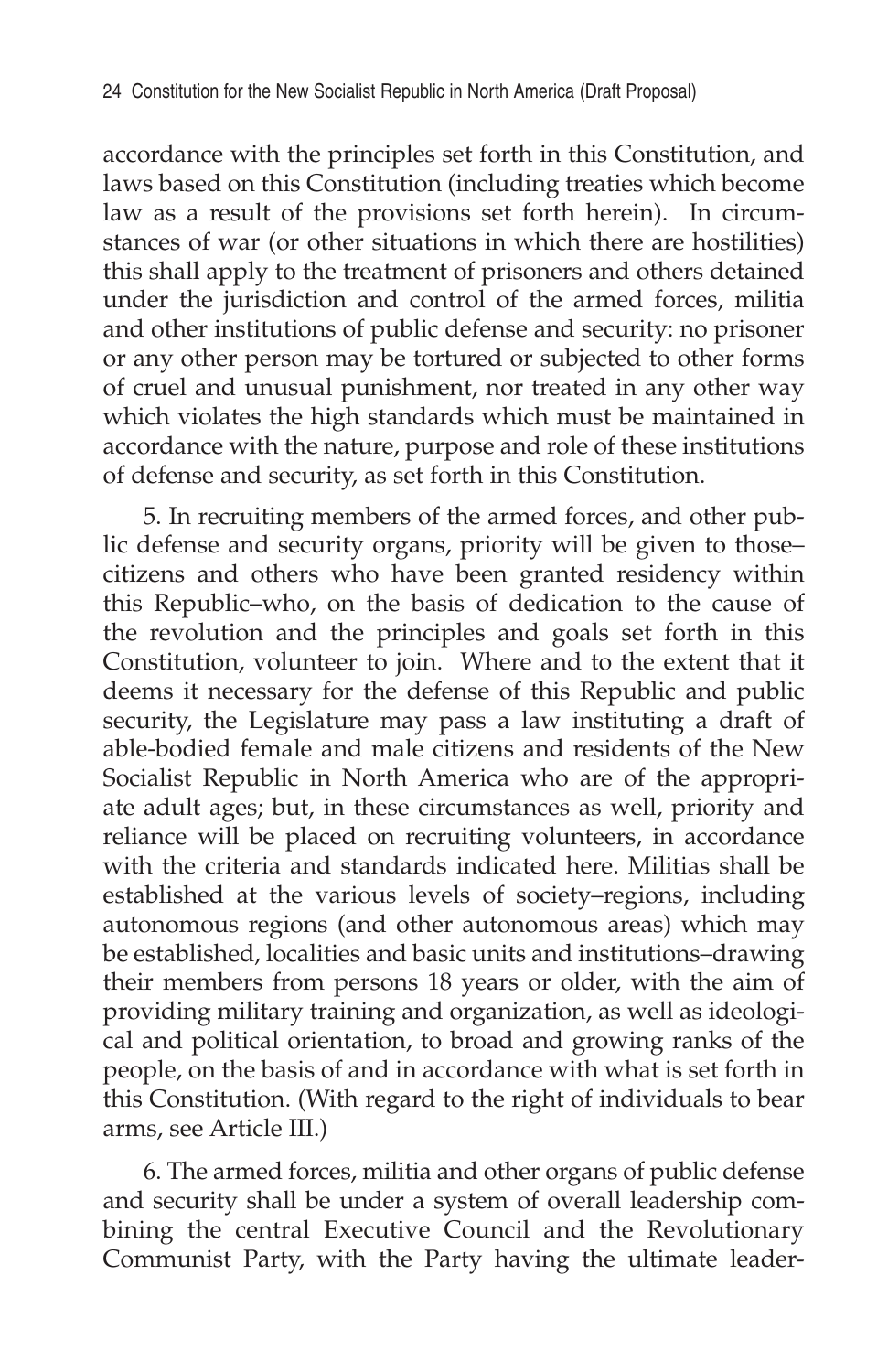ship responsibility and role. To this effect, a Commission for Defense and Security shall be established, with its members selected through consultation between the Executive Council and the Revolutionary Communist Party. This Commission shall oversee the operations of the armed forces, militia and other organs of public defense and security, including their doctrine and operational principles; it may make changes in the overall structure and chain of command of these institutions, as well as the positions of different personnel within this chain of command, particularly at its higher levels. The work of this Commission shall be overseen and reviewed by the Executive Council, in consultation with the Party, and in what should be rare occasions where agreement cannot be reached through such consultation in matters concerning the role and functioning of the armed forces, militia and other organs of public defense and security, the Party shall have the final say.

7. The leadership of the Revolutionary Communist Party, with regard to the armed forces, militia and other organs of public defense and security, is a key means of combatting tendencies for these institutions, which embody a concentration of the political power of the state, to turn into a force not only standing above but in antagonistic relation to the masses of people and the principles and objectives set forth in this Constitution. While Party leadership cannot be a guarantee against such a development– and in fact there must be continuing struggle throughout the Party itself, as well as the larger society, to combat tendencies for the Party to turn into its opposite, changing from the vanguard of the revolution into a force of counter-revolution, becoming an instrument for the restoration of capitalism and the consequent exploitation and oppression of the masses of people–it remains the case that, so long as the basic viewpoint, orientation, program and policies (the line) of the Party is revolutionary, the leadership of the Party will be crucial in maintaining and further developing the armed forces, militia and other organs of defense and security as safeguards of the most fundamental and largest interests of the proletariat, protectors of the safety and rights of the people, and key instruments in the advance on the road of socialism toward the final goal of communism.

The leadership of the Revolutionary Communist Party with regard to the socialist state overall is expressed and effected in a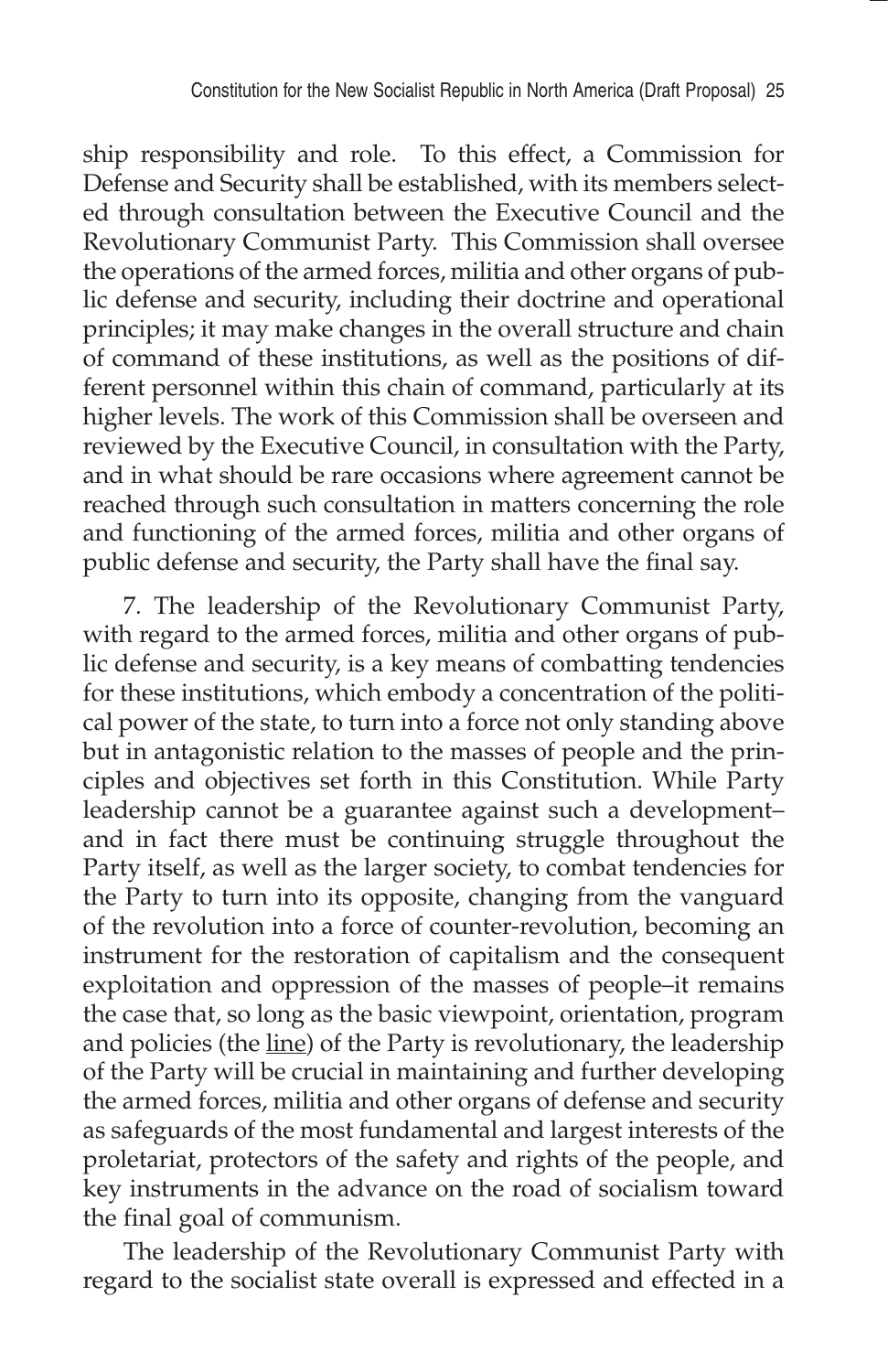concentrated way through the revolutionary communist line of the Party and policies and actions that are concrete manifestations and applications of that line. With regard to the armed forces, militia and other institutions of public defense and security, the leadership of the Party is realized not only in the fact that, as spoken to above, the Party has the ultimate say in matters relating to these institutions, but even more decisively in the ideological and political influence of the Party's line throughout the ranks of these institutions (as well as in society more broadly). To this end, the Party, in consultation with and acting in coordination with the appropriate leadership at the various levels of these institutions, shall establish (and maintain and develop where they may already exist) mechanisms through which the Party can promote education and ideological and political orientation, in all the departments and at all the levels of these institutions, regarding the nature and purpose of these institutions, as key instrumentalities of the New Socialist Republic in North America, in accordance with what is set forth in the Preamble and elsewhere in this Constitution, including in this Section.

8. At the same time as they are under the overall and ultimate leadership of the Revolutionary Communist Party, the army and militia and other organs of public defense and security are accountable to the Constitution of the New Socialist Republic in North America and may not, under any circumstances, act in violation of this Constitution; on the contrary, they must, in all circumstances, including those of extraordinary emergency, act in a manner consistent with and conforming to the principles and provisions set forth in this Constitution and laws which are adopted in accordance with it. The armed forces and the militia and other organs of public defense and security at the various levels shall, under the leadership of the Commission for Defense and Security, and with the ultimate leading role of the Party, establish their own regulations and procedures and codes of conduct and justice, so long as these are in conformity with the Constitution of the New Socialist Republic in North America (and, in addition to any ways in which they may be liable to action under these regulations and procedures and codes of conduct and justice, members of the armed forces, militia and other organs of public defense and security may be prosecuted in the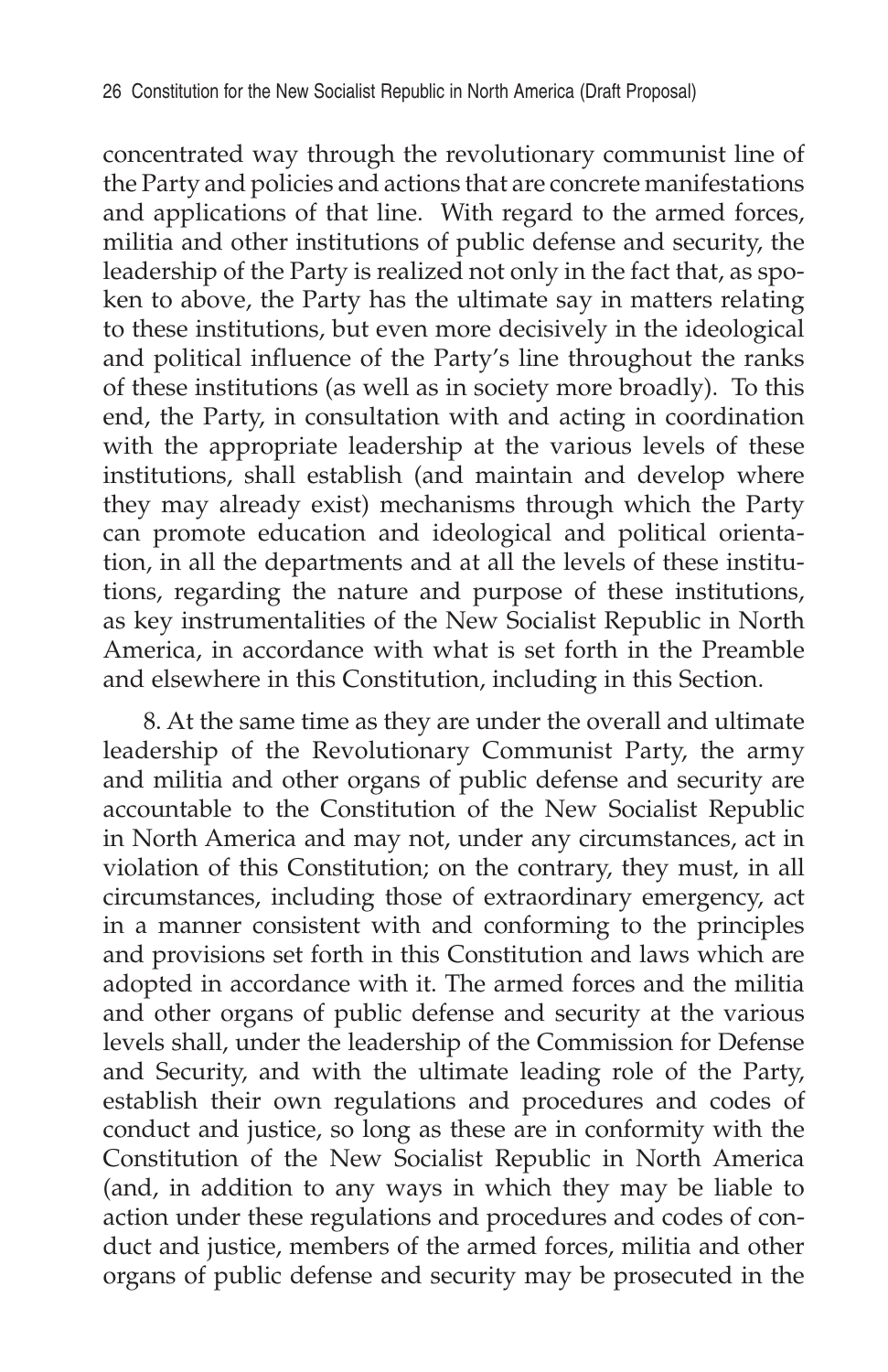regular ["civilian"] courts for any violations of laws of the New Socialist Republic in North America established in accordance with this Constitution).

9. The practice and promotion of equality between women and men, and between different nationalities, cultures and languages, shall be upheld and applied in the armed forces, militia and other institutions of public defense and security. Discrimination against people on the basis of sexual orientation is prohibited in these institutions (as well as in society as a whole–see Article III).

10. The principles, procedures and functioning of the armed forces, militia and other organs of public defense and security shall promote the closest possible unity between those with leadership responsibility and the broader ranks. Differences in rank will exist among the armed forces, militia and security forces but these should be simplified as much as possible, and outward expressions of such distinctions must be minimized (for example, with regard to uniforms, insignia and other designations of rank, as well as with regard to the attitude and conduct of people with higher rank and authority) in accordance with the principles of these institutions of public defense and security and of this Constitution as a whole. Things such as saluting and "yes-sir-ing" are contrary to the orientation, purpose and spirit of these institutions in the New Socialist Republic in North America, as they tend to encourage slavish and not conscious discipline and allegiance. Cohesion and discipline within these institutions are of great importance and must be consistently adhered to and developed, and it is the duty of everyone in their ranks to carry out orders in a timely way, and especially so in conditions of war or extraordinary emergency. But the means must be fostered and applied to have, throughout the ranks, ongoing discussion of the nature and purpose of these institutions of public defense and security; and the atmosphere must be created and consistently maintained where–in the appropriate ways, in conformity with the principles set forth here and regulations, procedures, and codes of conduct that may be adopted by these institutions in accordance with this Constitution–members of these institutions, at every level, feel free to, and are encouraged to, raise questions, disagreements and criticisms with regard to policies and actions of these institutions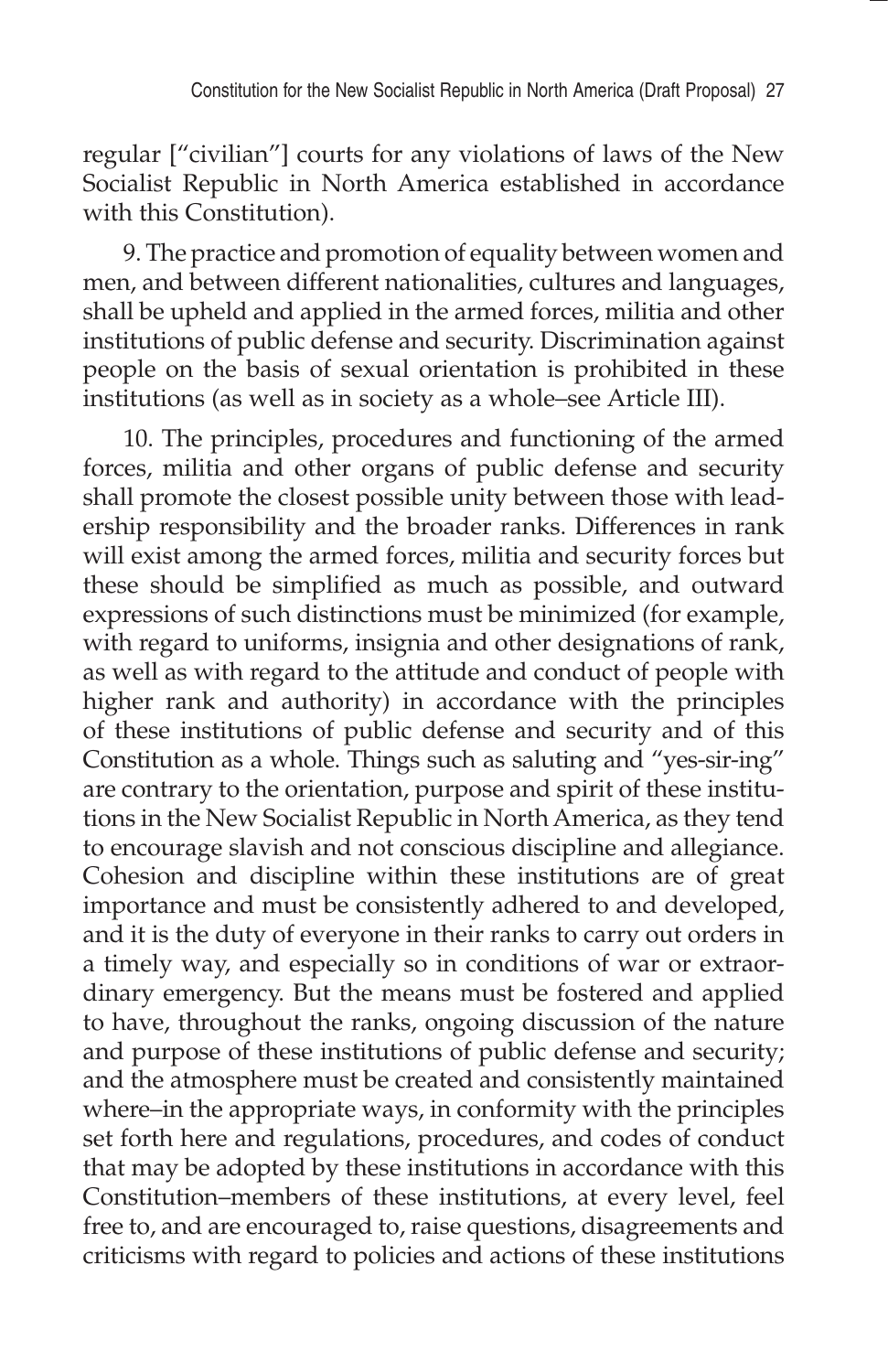and persons holding positions of higher leadership and authority within them.

Beyond that, the orientation and principles of these institutions, and policy and action flowing from them, must promote relations of unity and comradeship not only among their own ranks but also between them and the broad masses of people in society at large. Members at all levels of these institutions of public defense and security must never forget–and there must be the continual promotion of education, discussion and struggle throughout these institutions, and among all their members, to instill and deepen the understanding and orientation–that these institutions exist to safeguard the victories of the revolution, and the new socialist state which was brought into being through this revolution, on the basis of the most arduous and self-sacrificing struggle of masses of people; to contribute to the further advance of that revolution; and to safeguard the security and rights of the people and help to create a situation and an atmosphere in which growing ranks of the people will be enabled to, and will, take part in the process of grappling, in an active way, in a lively atmosphere, with the vital matters concerning affairs of state, the governance and direction of society, and the conditions and future of humanity.

#### **D. Justice and the Rights of the People.**

1. The responsibility for the enforcement of the laws and the defense of the Constitution by the organs of public security resides with the Executive Council, with the overall and ultimate leadership of the Revolutionary Communist Party. The Executive Council is also responsible for establishing, and providing the necessary funds and resources for, bodies which will carry out the prosecution of those who are accused of violating the law. This shall include the establishment–in consultation with the executive at other levels of government that are established in accordance with this Constitution–of the institutions which are responsible for the prosecution of violations of laws in those other areas of governance and legal jurisdiction, within the overall New Socialist Republic in North America (see also Article II).

At the same time, the Executive Council also has responsibility for safeguarding the rights of the people, as established on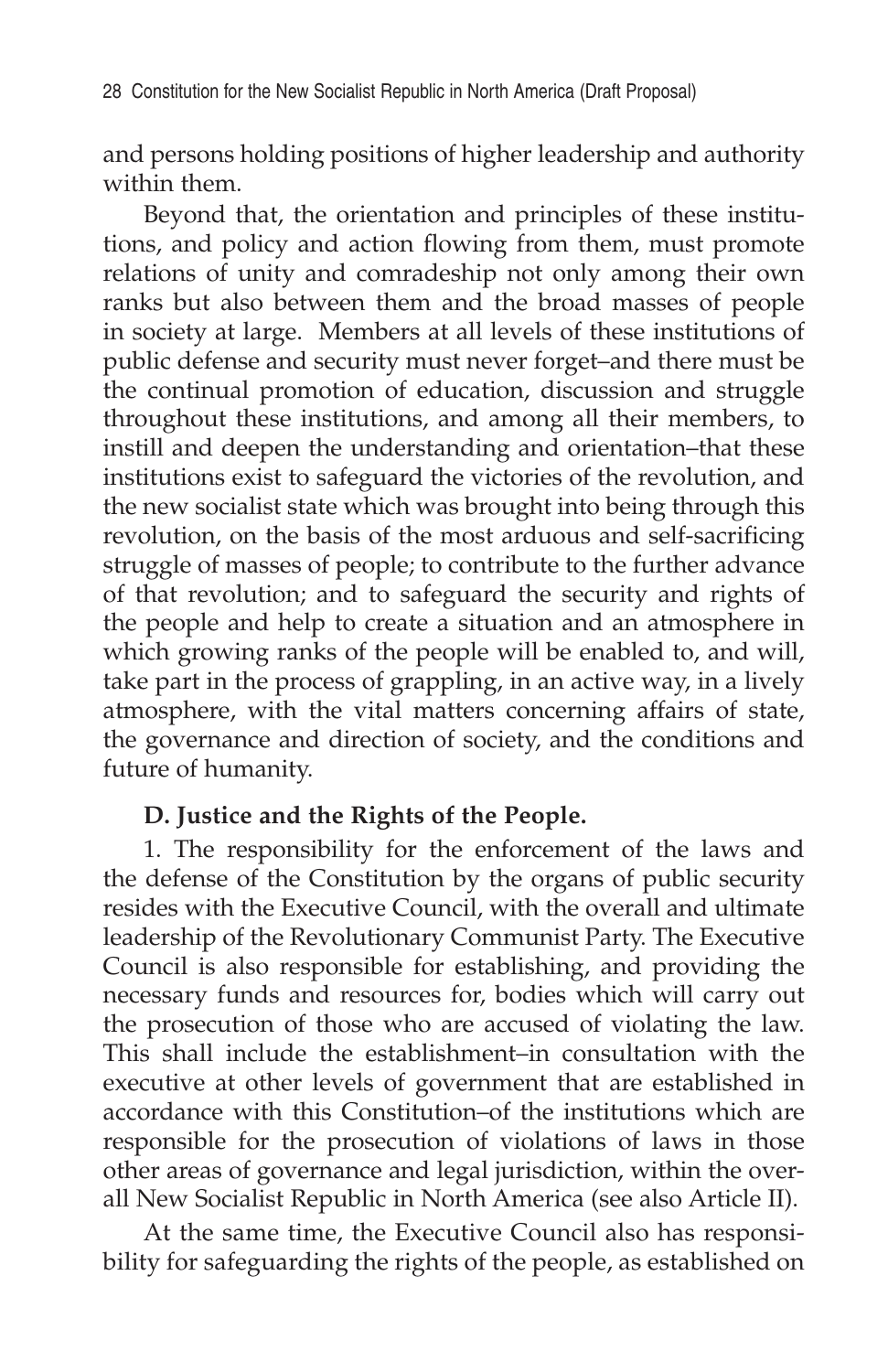the basis of this Constitution, and specifically for overseeing the operation of the organs of public security, and those responsible for the prosecution of crimes, to ensure that their policies and actions are in accord with the Constitution and the law and with the rights of the people established on that basis (see Section 3 of this Article and Article III). The Executive Council shall also create such bodies as are, in its judgment, necessary to carry out these responsibilities and further these ends.

2. As a key part of providing the fullest protection for the rights and liberties of the people, and more specifically the defense of their rights in situations where they are accused of crimes–as well as in other proceedings where citizens or residents of this Republic are confronting the government as a legal adversary and have the right to legal representation–there shall be a Department of Legal Defense and Assistance, which shall be funded by the government, as part of the overall budget prepared by the Executive Council, but which shall in every other way be independent of, and operated independently of, the government. Branches of this Department of Legal Defense and Assistance, funded out of the overall government budget, shall also be established in the various regions, including any autonomous regions (or other autonomous areas) which may be established, and other areas of governmental responsibility and administration. The funds and resources allotted for this Department of Legal Defense and Assistance, including its various branches, must be at least equal to those provided, at the corresponding levels of government, for the prosecution of crimes. This Department of Legal Defense and Assistance, and its various branches, shall, with the resources provided by the government, establish the necessary personnel, structures and procedures in order to carry out the functions assigned to it by–and within the overall framework of what is set forth in–this Constitution.

# **E. International Relations.**

1. The development of the United States of America as a powerful capitalist-imperialist state was, for centuries, marked by and based on expansion through slavery, conquest, domination and plunder, with genocidal dimensions to all this–spreading by this means its system of exploitation throughout much of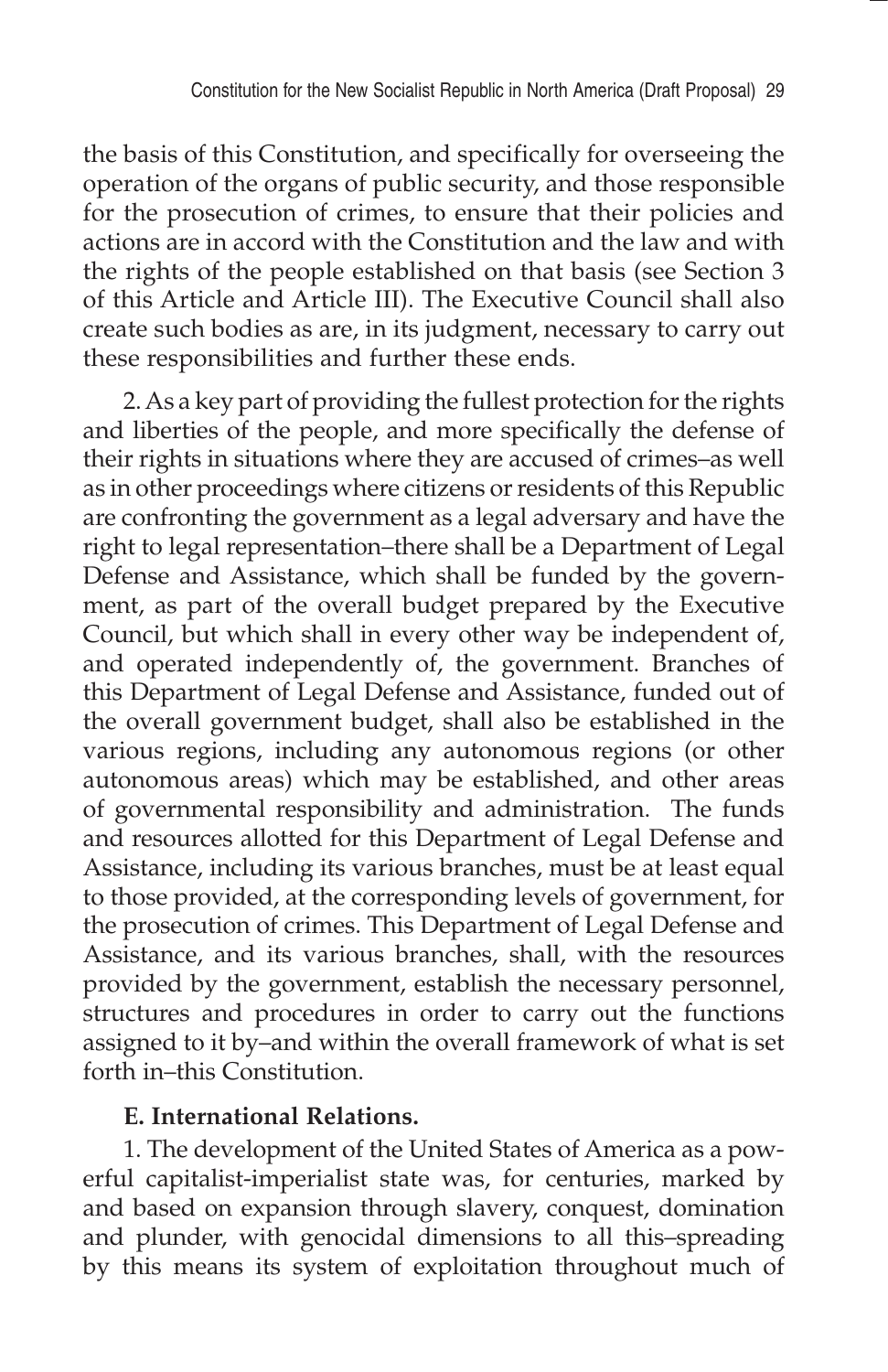North America and large parts of the world, with devastating consequences for those who directly fell victim to its juggernaut of oppression, and for humanity as a whole. The defeat and dismantling of the imperialist state of the USA, its far-reaching tentacles of suffocating exploitation and its massive machinery of death and destruction, will have struck a tremendous blow for the liberation of people everywhere in the world and greatly strengthened the basis for making further advances and leaps in the revolutionary struggle throughout the world toward the final goal of communism. Still, much more remains to be done to win further victories, as well as to defend what has already been won, and the New Socialist Republic in North America must meet this challenge and shoulder this responsibility.

2. In its international relations, the New Socialist Republic in North America will give priority to overcoming the terrible legacy of exploitation and depredation by the imperialist USA and to contributing all it can to the advance to a world in which all conquest, plunder, and domination, and all exploitation, have been finally ended. It will approach relations in the international arena, including those with the other states, in accordance with these principles and priorities. The New Socialist Republic in North America must, most fundamentally, be a base area and source of support and inspiration for the world revolution. (In this connection, and in regard to what follows here, see also part C above in this Article and Article IV.) This will find expression, first and foremost, in support for revolutionary forces, movements and struggles throughout the world, with the aim of advancing to a communist world as the fundamental guiding principle.

3. Relations with remaining imperialist and other reactionary states at any given time must not be in fundamental conflict with, and must be subordinated to, the development and transformation of the New Socialist Republic in North America itself along the road of socialism, and above all the advance of the revolutionary struggle throughout the world, toward the goal of communism. Treaties and agreements regarding trade and other aspects of relations between states must be in accordance with this orientation and these principles. (As set forth in Section 1 of this Article, all treaties and similar agreements entered into by the government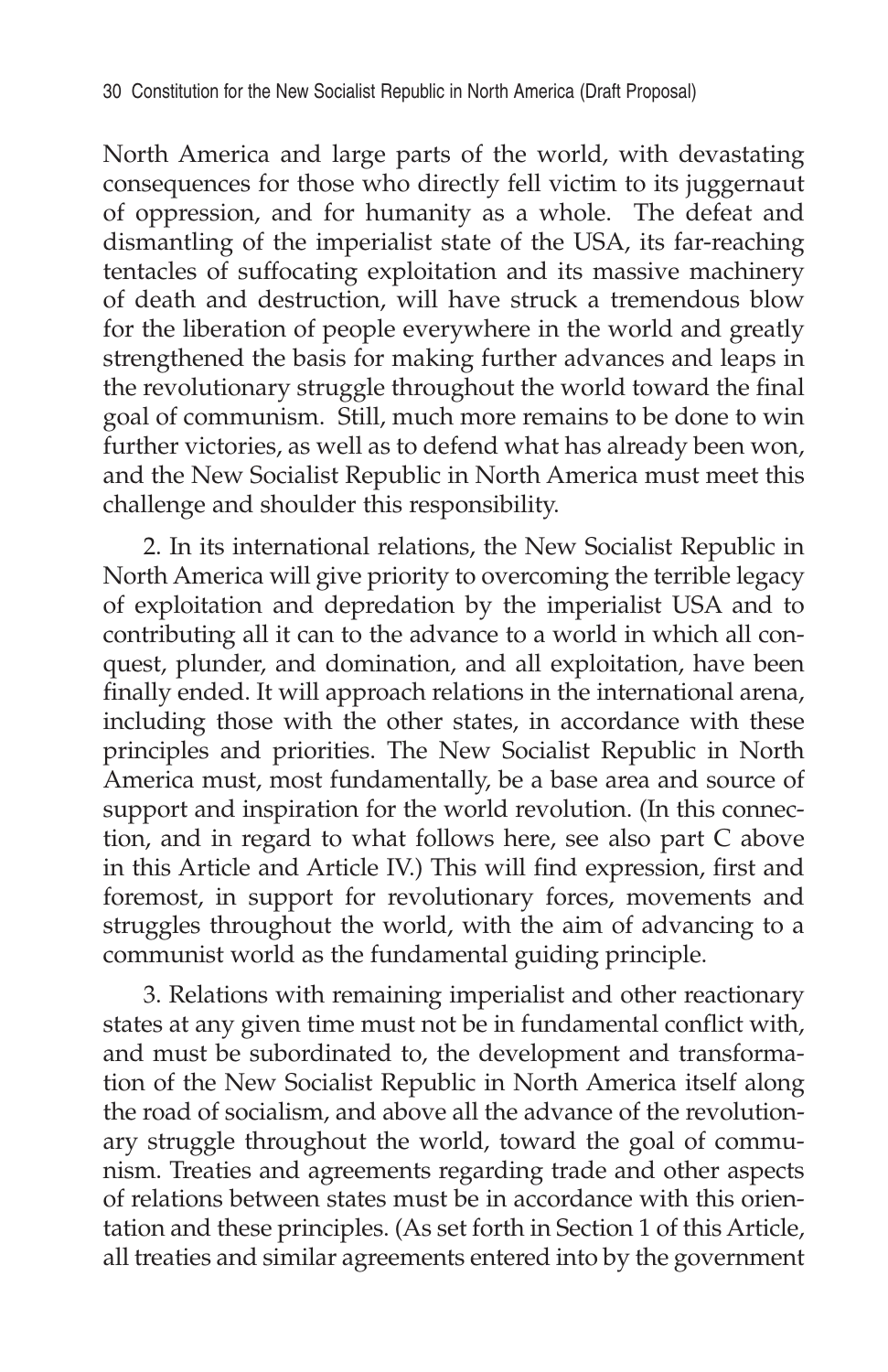of the New Socialist Republic in North America must be approved by the central Legislature, by a simple majority vote, and when so approved they have the effect and force of law.)

4. With other socialist states that may exist, or come into being, the orientation of the New Socialist Republic in North America shall be to develop relations of mutual aid and support, and mutual efforts in assisting the revolutionary struggle throughout the world.

5. With regard to inequalities between nationalities and regions (as well as other inequalities) within the New Socialist Republic in North America which resulted from the historical development and functioning of the imperialist United States of America, the New Socialist Republic in North America shall give important priority, in the development of the economy, the structure and functioning of the government, and in other ways, to overcoming this inequality, as a crucial part of developing this new socialist state in accordance with the principles and objectives set forth here and elsewhere in this Constitution.

# **F. Education.**

1. Education in the New Socialist Republic in North America shall be based in accordance with, and contribute to, the principles and objectives set forth in this Constitution. All education shall be public education, provided for financially through the allocation of funds from the central government and other levels of government, under the overall direction of the Executive Council of the central government.

Education providing not only for literacy and other basic skills and abilities but also for a grounding in the natural and social sciences, as well as art and culture and other spheres, and in the ability to work with ideas in general, shall be provided, at government expense, and shall be compulsory for all youth (both citizens and residents) within the New Socialist Republic in North America, in accordance with policy and guidelines that shall be adopted by the appropriate government bodies for this purpose. Advanced education, combining specialization with the continuance of overall, well-rounded learning, shall also be provided at government expense for those who meet the criteria and standards for this more advanced education, as set forth in policy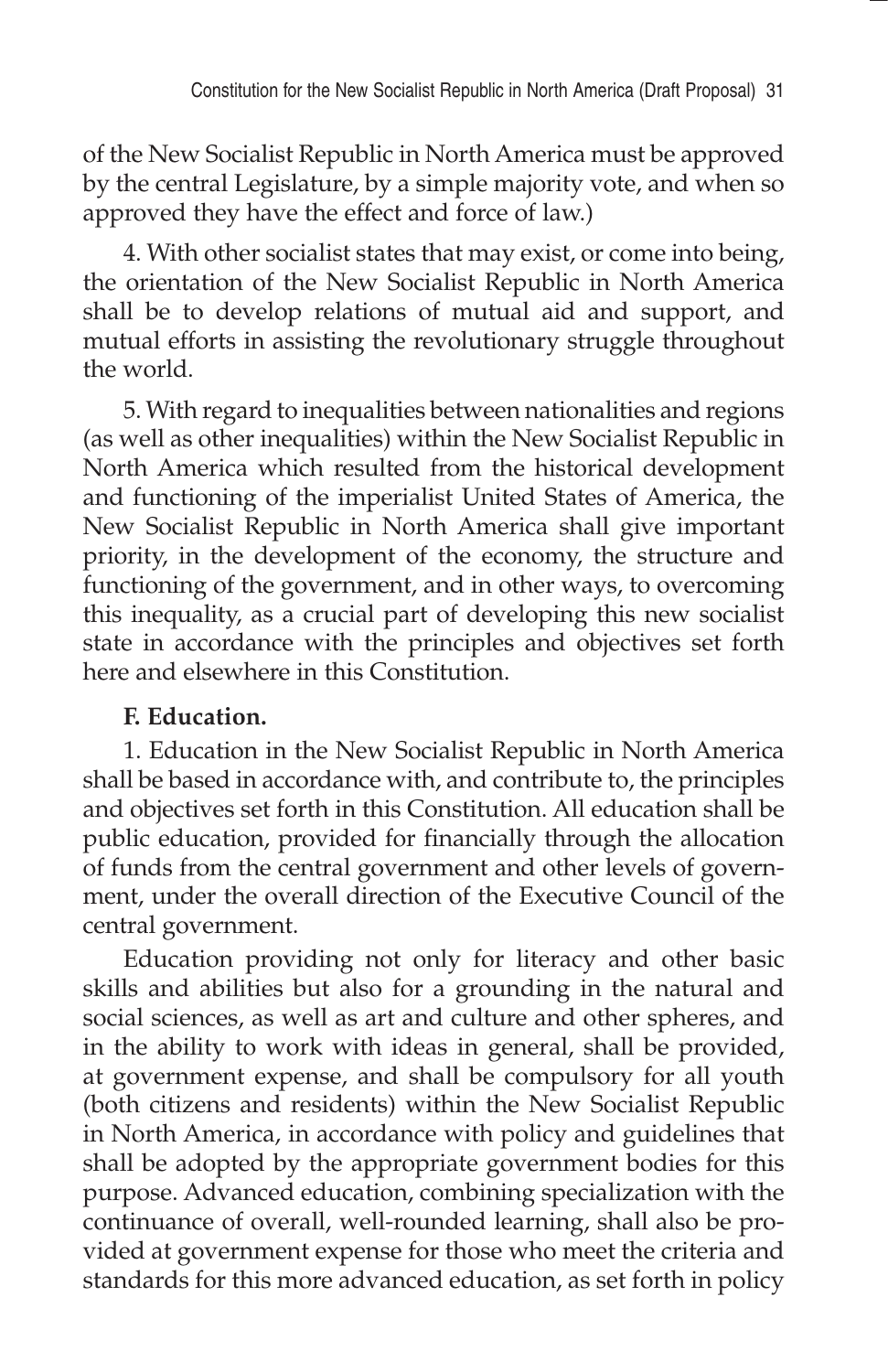and guidelines developed by the appropriate government bodies, in accordance with the principles and objectives embodied in this Constitution. And, on the basis of and in tempo with the development of the socialist economy and society overall, it shall be the orientation of the state to provide such advanced education to increasing numbers of the adult population. In furtherance of these ends, museums relating to history, natural history and science, art, and other spheres, as well as other institutions and programs, shall be developed in accordance with the basic principles and objectives set forth here, and shall be made available widely to the population as a whole.

Education, while valuing and giving expression to the circumstances and atmosphere that are favorable and conducive to learning and intellectual pursuit, shall avoid and combat an "ivory tower" environment and mentality and, on the contrary, shall promote interchanges between students and the broader ranks of the people, on the basis of and in keeping with the principles and policies of the educational system. At the same time, education at all levels shall combine intellectual pursuits with various kinds of physical labor, in ways and forms that correspond to and are appropriate for students of different ages and different levels of development, in order to foster the development of new generations of people with well-rounded experience, knowledge and abilities, and as part of working to transform the relation between intellectual and physical work so that this no longer constitutes the basis for social antagonism.

Overcoming, in society (and ultimately the world) as a whole, such antagonism relating to the division between mental and physical work, which is deeply rooted in the development of societies marked by oppressive and exploitative relations and which is itself a potential source of such relations, shall be a concern of the state overall, and attention shall be paid to this in all spheres of society.

2. One of the most important purposes of the educational system in the New Socialist Republic in North America is to enable students (and the people broadly) to learn deeply about the reality of, and the basis for, the oppression of whole peoples, and the domination and oppression of women, in the former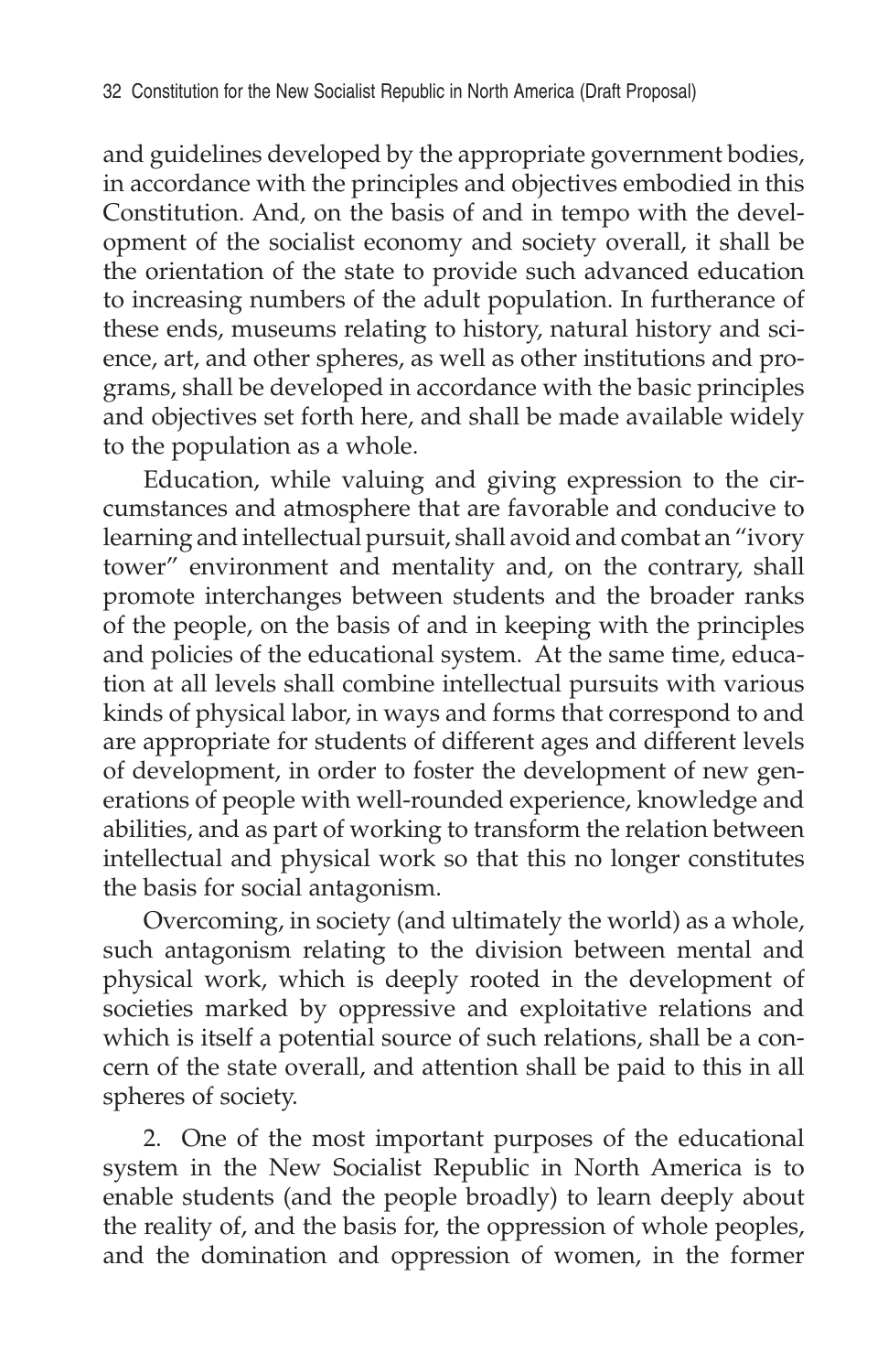imperialist USA and throughout the world where societies have been founded on exploitation and ruled by exploiting classes– and, on this basis, to become deeply dedicated to and actively involved in the fight to uproot and eliminate all such relations of inequality and oppression. This shall also be the approach with regard to discrimination against and oppression of people based on sexual orientation, which is closely bound up with traditional gender roles and the oppression of women.

3. As an expression of the multi-national, multi-lingual character of the New Socialist Republic in North America, of the history and current composition of the population of this Republic, and of its internationalist orientation and its goal of overcoming and abolishing all inequality between nationalities and cultures, all education shall be conducted in Spanish and English equally, as a matter of government policy. (And, as indicated in Section 1 of this Article, all laws and other official documents of the government shall be published in both languages.) In any areas where significant sections of the population have another language as their first language, efforts and resources shall be devoted to providing education in that language as well. Along with this, it shall be the goal of the state to encourage and assist people in society as a whole to become fluent in both English and Spanish and, as far as possible, to acquaint themselves with other languages, particularly those spoken by significant groups within the population of this Republic, as well as languages spoken by significant numbers of people in other parts of the world.

4. The educational system in the New Socialist Republic in North America must enable people to pursue the truth wherever it leads, with a spirit of critical thinking and scientific curiosity, and in this way to continually learn about the world and be better able to contribute to changing it in accordance with the fundamental interests of humanity. To this end, in the study of human society and its historical development, and in the social as well as the natural sciences in general, the pursuit of the truth, through the accumulation of facts and empirical evidence and the synthesis of this through logical reasoning and rational discourse, including the testing of ideas against reality, shall be the objective and standard. Scientific and other theories which have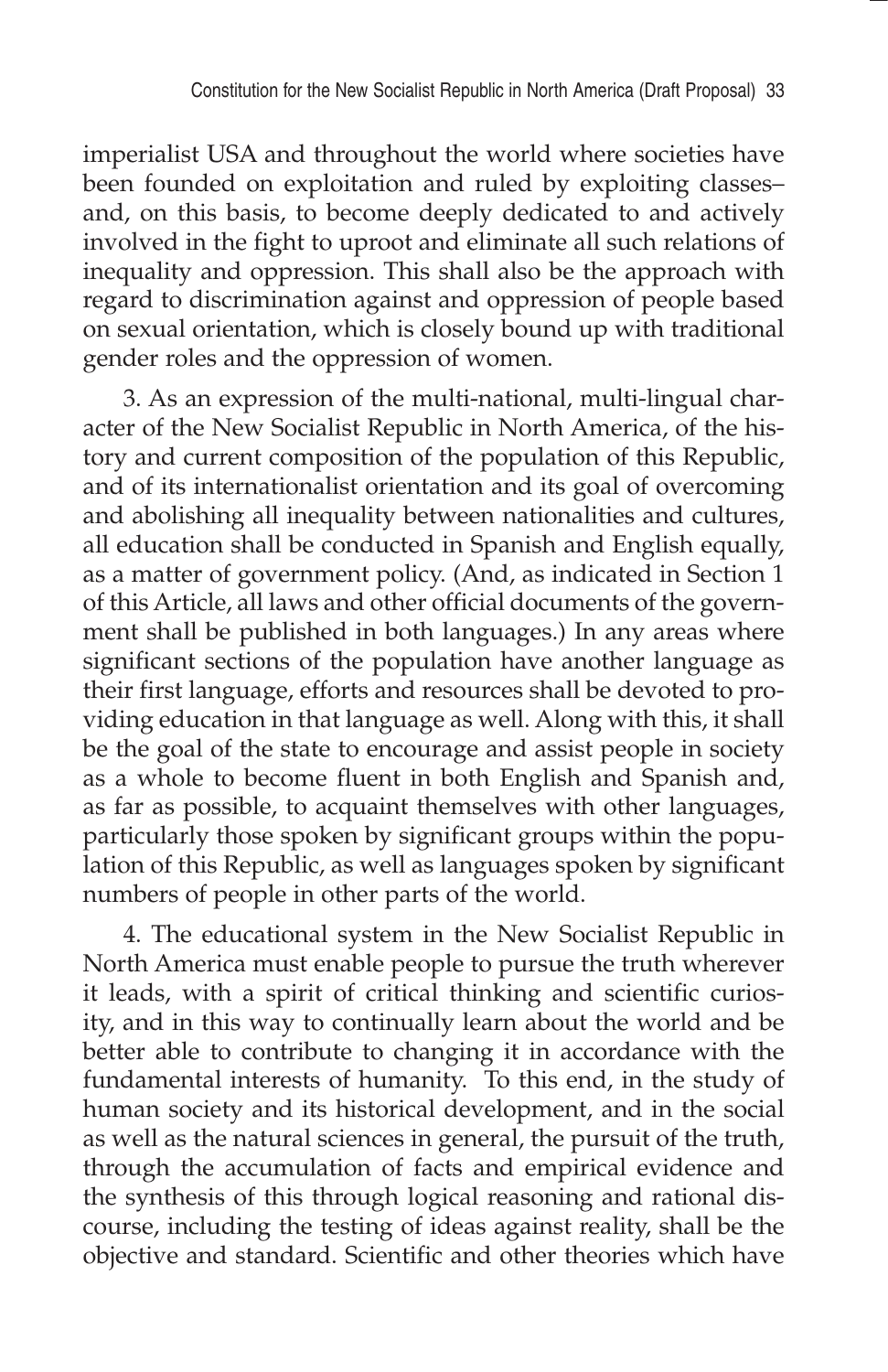met these criteria and have been clearly confirmed and validated through the scientific method (such as evolution, which is one of the most soundly confirmed and well established facts in all of science) shall be presented as what they are–true and valid understanding of reality–and shall serve as a foundation from which to proceed in further learning about and changing the world, while at the same time the ongoing application of the scientific method shall be fostered and supported in order to continue learning more about the dynamics of processes such as evolution and the natural-material world in general. The dialectical materialist understanding that all of reality consists of matter in motion, of various kinds, and nothing else, and the application of this understanding and approach to all spheres of natural and social science shall be the foundation and "solid core" of education. At the same time, as an application of "elasticity on the basis of a solid core," there shall be provision for other, opposing viewpoints to be presented, including by ardent advocates of those viewpoints, as a part of the overall curriculum and general education. In this regard, too, the orientation of pursuing the truth and the determination of whether something does or does not correspond to objective reality as the standard and criterion of truth, should be applied, while at the same time encouraging an atmosphere in which new and unconventional ideas are not suffocated or suppressed but instead are seriously engaged, with a recognition of the fact that it has been the case throughout history, and will remain the case in the future, that truth is often "in the hands of a minority" and that this applies in particular to newly discovered understanding of reality.

Education in the realm of art and culture in particular, but also as a matter of overall orientation and approach with regard to education in general, should foster an atmosphere that promotes and stimulates imagination, creativity and a wide diversity of artistic and other creations, and a healthy wrangling over ideas and viewpoints. While there must be a definite foundation and "solid core" in the educational system, as discussed above; and while the Revolutionary Communist Party will actively and vigorously promote its viewpoint and program throughout society; there should at the same time be available not only to students but to the broader population a rich storehouse of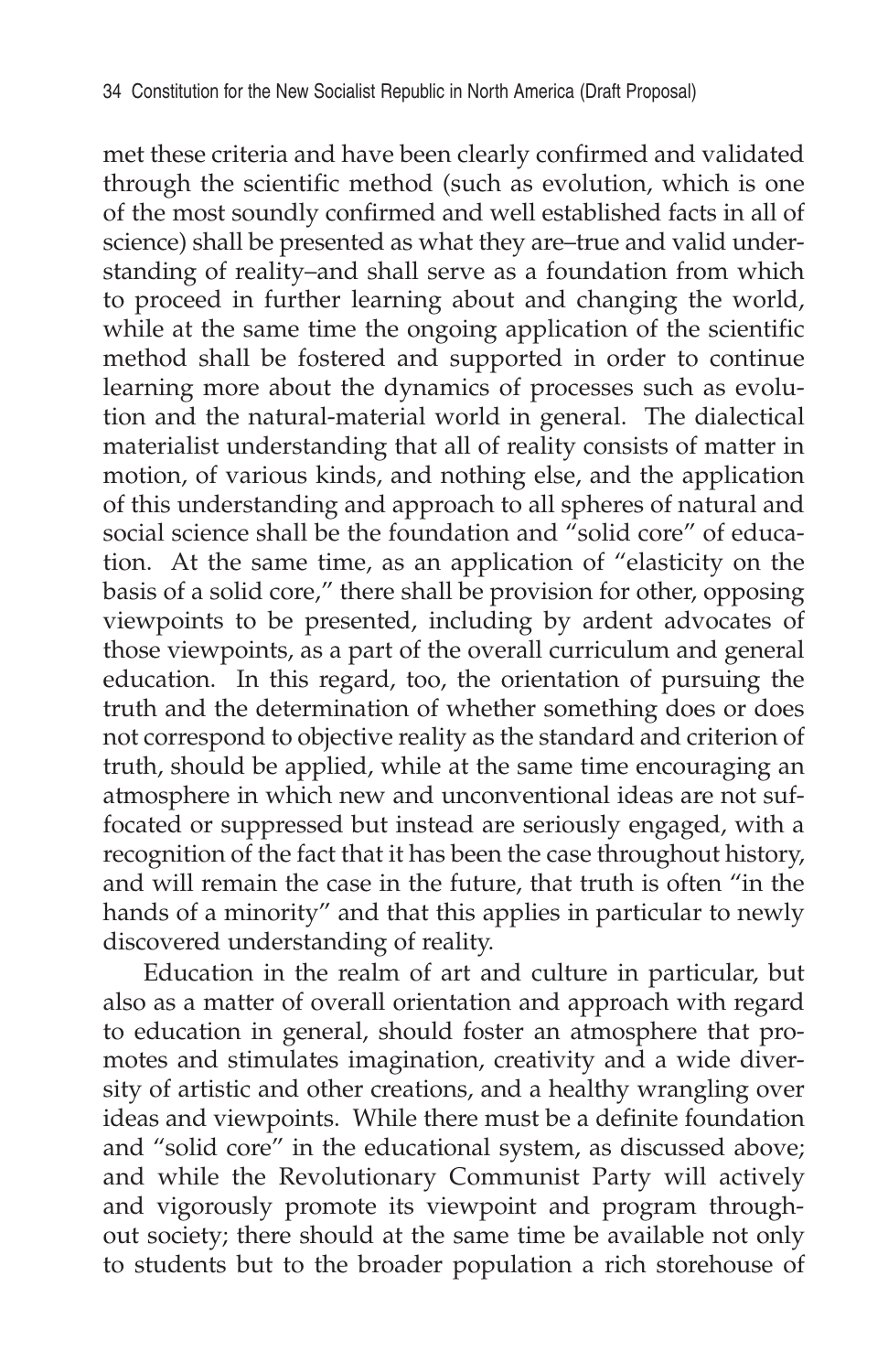political and philosophical, scientific, historical, artistic and other works, expressing and reflecting a diversity of viewpoints. This is an important, indeed indispensable part of enabling students, and the people broadly, to be stimulated, sustained and enriched intellectually and culturally and to pursue the truth wherever it leads with a spirit of critical thinking and scientific curiosity, and in this way to continually learn about the world and be better able to contribute to changing it in accordance with the fundamental interests of humanity.

## **G. Science and Scientific Endeavor.**

1. The promotion and support of science and scientific endeavor in the New Socialist Republic in North America is aimed at continually increasing the storehouse of scientific knowledge, and broadly fostering the scientific spirit and method, for the benefit of humanity. One very important dimension of this is furthering the development of the socialist economy and the material basis for carrying forward the transformation of society, and the world, toward the final goal of communism and the emancipation of humanity. But the role and purpose of science cannot be reduced to that, as important and crucial as that is. Beyond that, encouraging curiosity about the natural world, in its manifold dimensions, including human society and its historical development, and fostering and applying creative and at the same time rigorous scientific means for exploring and learning about all this, is fundamental to the full flowering of human beings and to their ability to contribute to the advance to a communist world.

With this orientation, the government, particularly through the central Executive, shall support both scientific projects and pursuits which relate and can contribute more directly to the objectives and policies of the government at any given time and scientific experimentation, research and theoretical exploration which may have no direct and immediate relation to and bearing on those objectives and policies but may hold the potential, or represent the possibility, of making new breakthroughs in scientific understanding or contributing to the process through which such breakthroughs may be made, and which in any case contribute to fostering the scientific spirit and the scientific method.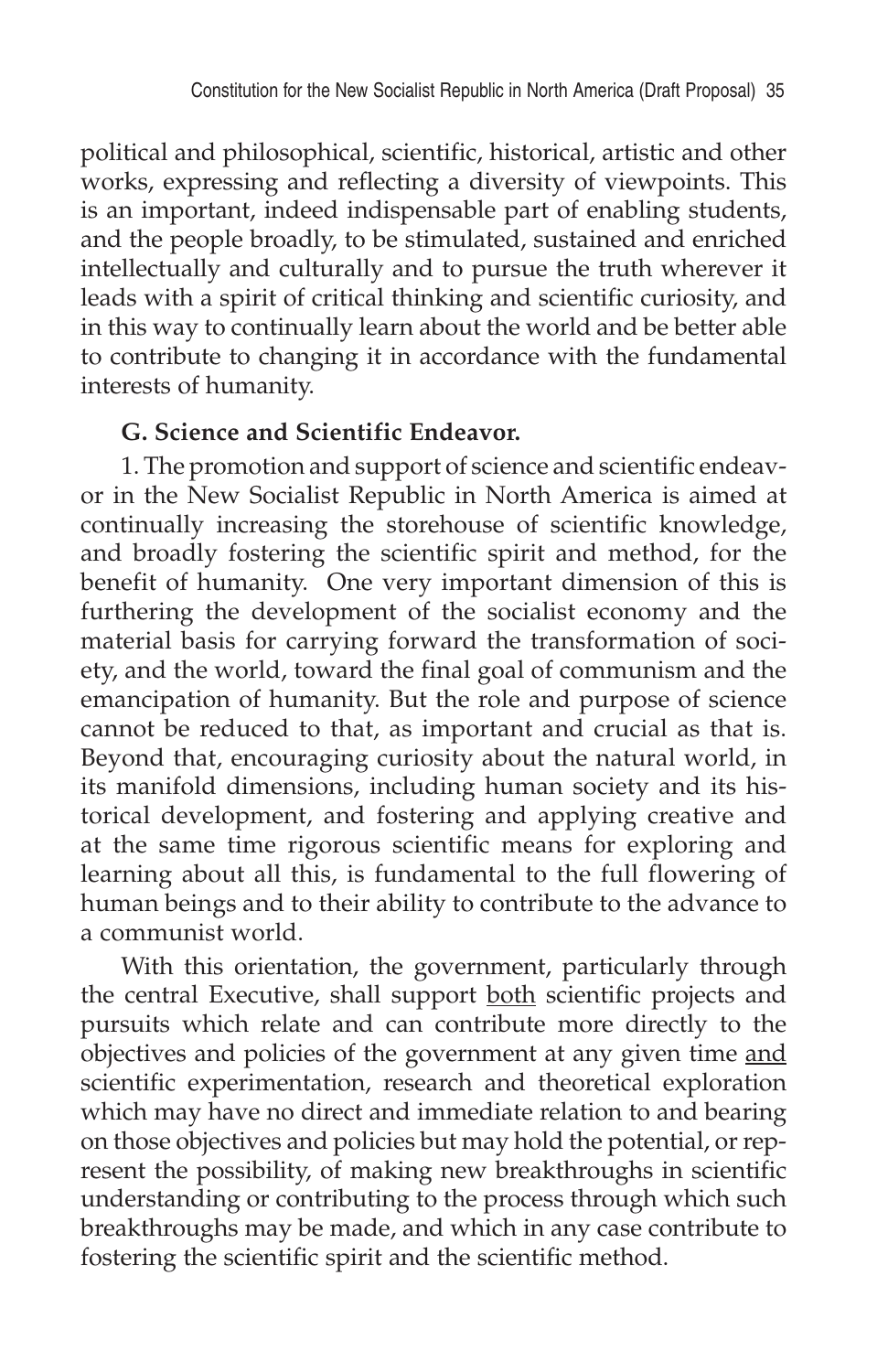2. It shall be the orientation of the government, and concrete efforts shall be made, not only to promote and foster the scientific method but to share scientific discoveries and breakthroughs, and scientific knowledge in general, with scientists (and the broader population) in other parts of the world, and to enable this to become part of the general storehouse of knowledge of humanity as a whole, to the greatest degree possible, while also paying necessary attention, where relevant, to the security concerns of the New Socialist Republic in North America and its people.

3. While providing the necessary means, conditions and atmosphere required for and conducive to scientific work, including theoretical research and exploration, efforts shall also be made not only to provide students and the people more broadly, through the educational system and in other ways, basic scientific knowledge and grounding in scientific principles and the scientific method, but also to involve growing numbers of people in scientific research and experimentation–including in projects where they are working together with and are led by full-time scientific professionals–and to draw on the vast experience and accumulated knowledge of the people in society as a valuable resource for scientific endeavor.

# **H. Health and Medicine.**

1. The goal of the New Socialist Republic in North America with regard to health and medicine is to promote the all-around health and well-being of the people and, as one key dimension of this, to provide the people in society as a whole with access to medical care–at low cost and eventually free of cost–and to continually develop and improve this medical care. The government of this Republic also acts to ensure that the food and nutritional needs of the population are met.

Research and other work will be done to anticipate, as much as possible, and to prevent to the greatest degree possible, outbreaks of disease and epidemics, and to detect and treat such outbreaks and epidemics as quickly and effectively as possible where and when they cannot be prevented.

2. In line with this overall orientation, while due attention will be paid to the treatment of disease, including highly specialized treatment, and to medical research (and in this regard the basic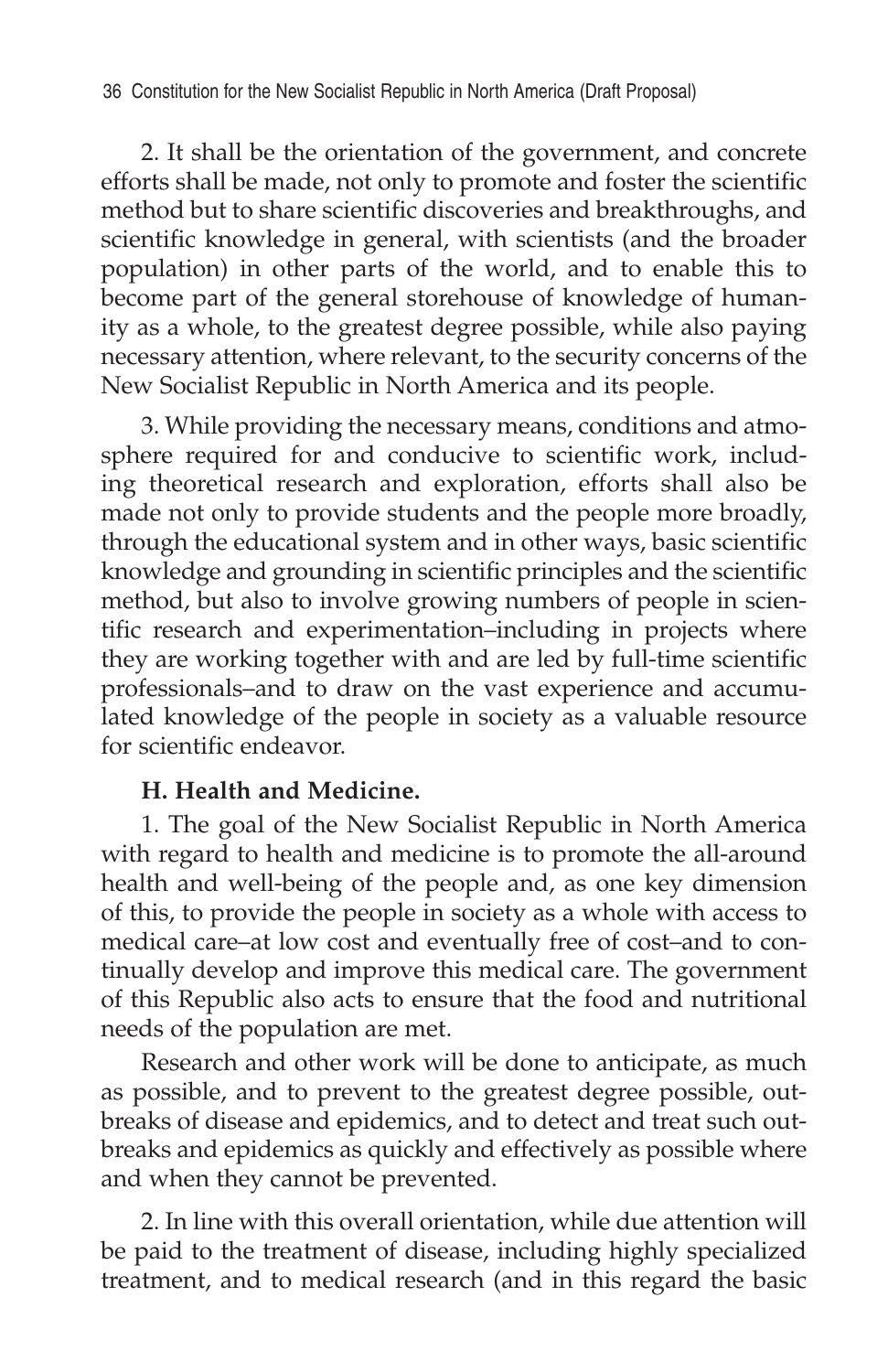principles discussed above with regard to science and scientific endeavor will be applied), the emphasis will be placed on prevention of disease, through the promotion of healthy nutrition and exercise, as well as other means, and on early detection and treatment of disease, to the greatest degree possible.

3. In keeping with a scientific approach, as well as an internationalist orientation, research and development, and practical developments, in the field of medicine shall be shared, as fully as possible, with people in this (and related) fields in other parts of the world, and cooperation shall be promoted and effected in detecting, combatting and preventing outbreaks of disease and epidemics, as well as in the treatment of disease, and the allaround development of medical science and its practical application, throughout the world.

4. The orientation that shall be promoted, and established as the standard, for professionals and others in the field of medicine shall be to serve the people. In the treatment of disease, and in other aspects of medicine, the sensibilities, as well as the experience and knowledge, of patients, and of the people broadly, shall be taken into account and drawn on fully as a basic requirement and a basic resource in the practice of medicine and the development and application of medical science.

# **I. The Media.**

1. In line with the socialist orientation and principles regarding the development of the economy–and with the orientation and principles set forth in this Constitution as a whole–the ownership and use of the major media in the New Socialist Republic in North America shall be in the hands of the government and under its ultimate direction, and specifically that of the Executive Council of the central government. At the same time, as discussed below, various media that are independent of the government shall not only be allowed but, to a significant degree, funded (and otherwise facilitated) by the central government, acting through the Executive Council and agencies and other instrumentalities it may establish for this purpose (see 4, below).

2. It shall be the orientation of the media directly owned and run by the government to provide the people in society with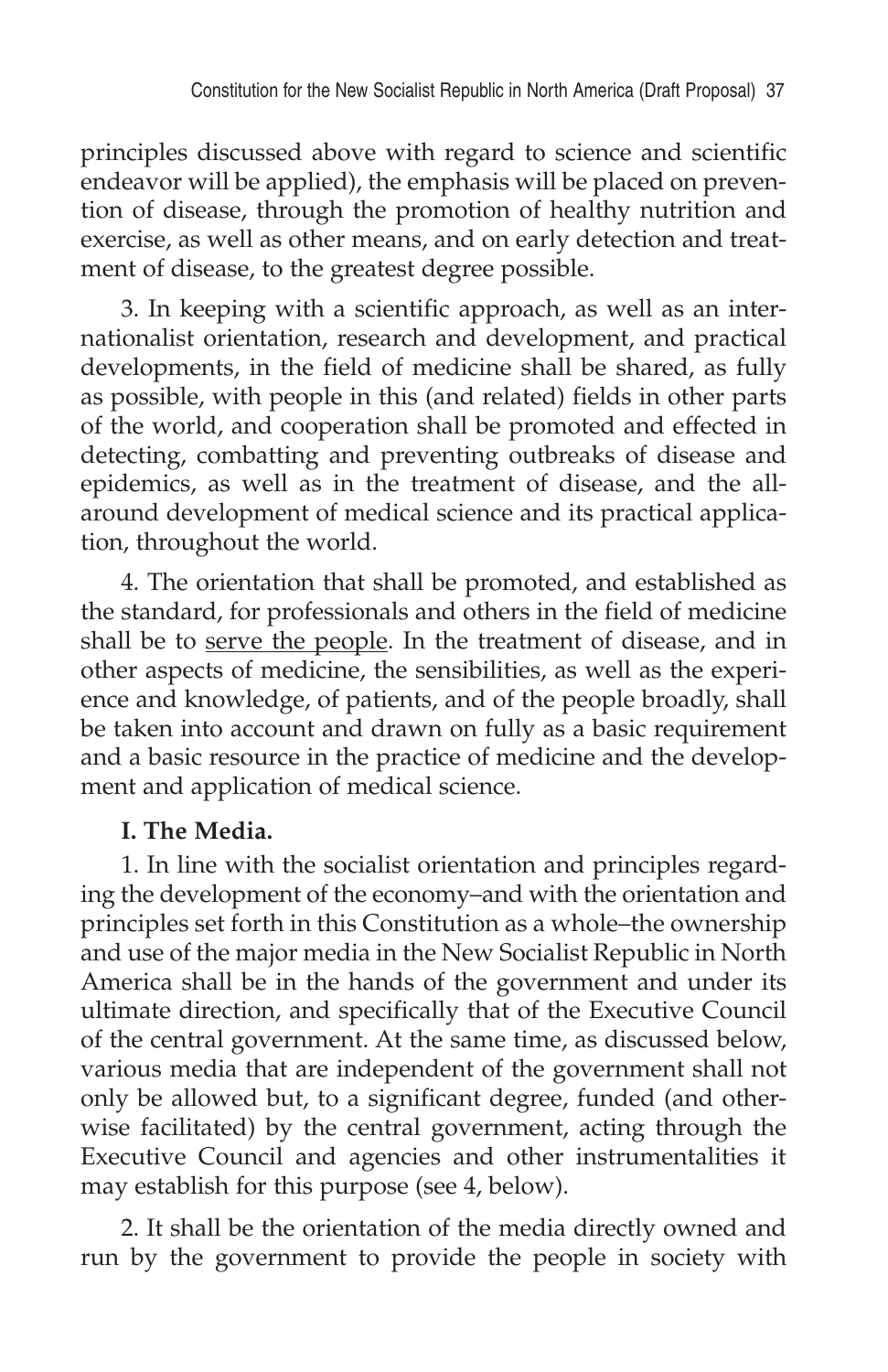truthful and important information and analysis regarding affairs of state, the functioning of government, and other significant developments in society and the world. In the gathering and presentation of such information and analysis by the government media, the orientation and principles that are emphasized above (in parts F and G, relating to education and science) with regard to the pursuit of the truth and the criterion of truth, shall be applied and given particular importance, as the purpose in presenting such information and analysis is to contribute in significant ways to the ability of the people to understand and act to transform society, and the world, in the interests of humanity. And, in the service of this same objective, in addition to the funding and facilitation of alternative media independent of the government, significant allowance must be made, and time and opportunity provided, for the presentation, through the government media themselves, of a diversity of viewpoints and analysis, including ones which differ from and are in opposition to those presented by the government and its representatives. All this will be in accord with, and an application of, the principle of "solid core, with a lot of elasticity."

3. In addition to the dissemination of information and analysis of current events, affairs of state and other important developments in society and the world ("news programs" and "news media") the media owned and operated under the direction of the government shall provide an increasing volume and variety of music, drama, comedy and other artistic works which will aim to be of the highest artistic quality and with a content consistent with the principles set forth in this Constitution. (See also part J, below, regarding Art and Culture.)

4. Besides the media owned and operated under the direction of the government, provision must be made and funds and other resources allocated for the establishment and operation of media which are independent of the government and which may present views and opinions that are in opposition to those put forward by the government at any given time through its media (and in other ways). For this purpose, various bodies and other agencies shall be appointed, under the ultimate direction of the central Executive Council, to review applications and grant licenses, funding and other resources, for such independent media. In the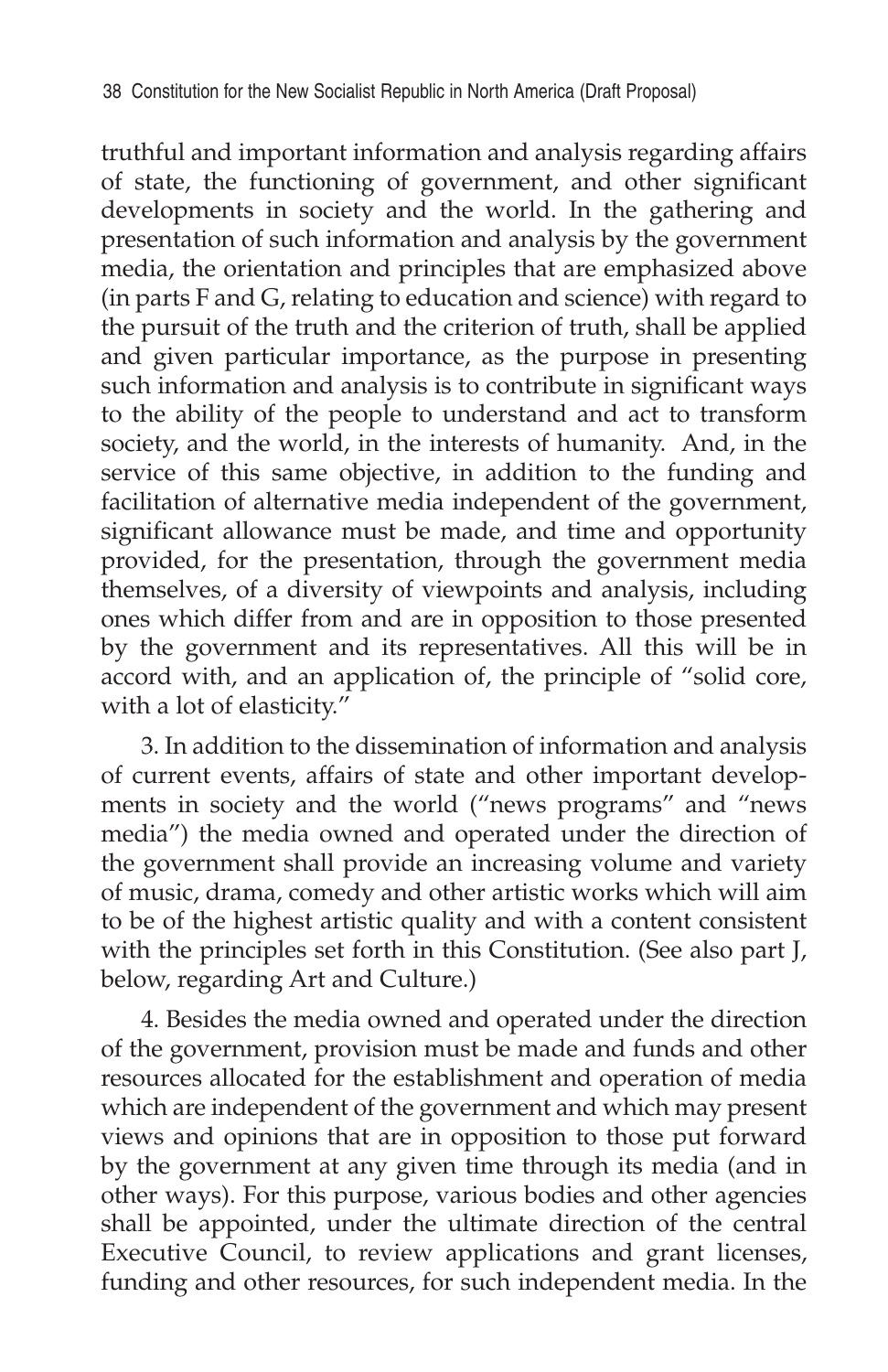determination of which applications shall be granted, the criterion must not be agreement with the government, but on the contrary to facilitate the promotion and dissemination of a diversity of views and opinions, with a significant representation of views and opinions that may run contrary to those of the government at any given time, including even some which may oppose not only particular policies and actions of the government but the basic principles and objectives of the New Socialist Republic in North America. In this connection, what is discussed in Article III, Section 2 concerning freedom of speech and other rights has importance as a basic guideline.

5. In addition to media which receive government funding and other resources but which operate independently of the government, there will also be, and be allowance for, many different means of communication belonging to individuals, including those connected to the internet, and various media generated through the efforts and personal resources of individuals. Besides the ways in which this can serve as a means of individual expression, of various kinds, it can also contribute to the larger atmosphere of lively and substantive exchange of and wrangling over different ideas and viewpoints. In accordance with the orientation and principles set forth here, "self-generated" media, and in general media independent of the government, may seek to raise funds and acquire resources, beyond those which may be provided by the government, so long as these funds and resources are utilized solely for the operation of these media and do not lead to, or involve, the accumulation of private capital and the employment of people as wage workers, except as might be specifically authorized through the economic plan of the state, or by an agency of the government authorized to make such a decision in the context of the overall economic plan.

6. Through funds and other resources provided by the government–not to exceed 1/2 of the value of that provided for the independent media discussed above–and through support it receives directly from its own members and others more broadly in society, the Revolutionary Communist Party may also maintain and establish media directly under its leadership, to propagate its full program and viewpoint, the principles and methods of the Party itself and their application to various spheres of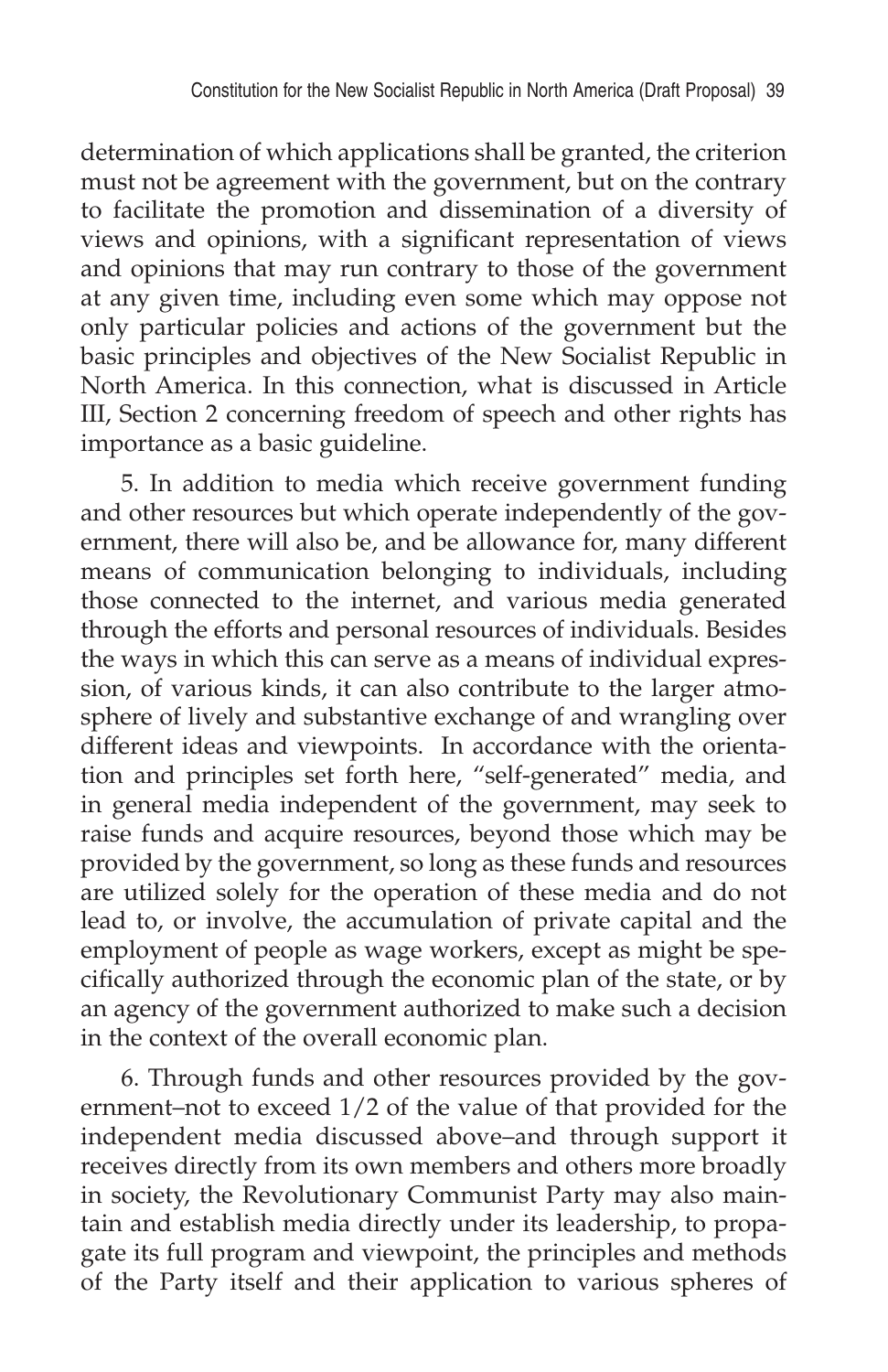social and international relations, and to analyze current events and important developments in society and the world, and other major questions relating to politics as well as philosophy, science, art and culture and in general matters which are of importance to society and the people and the advance to communism.

7. All this is, once again, an application of the principle of "solid core, with a lot of elasticity," a key means for enabling the broad masses of people to be exposed to, and to debate and "thrash out," various ideas and viewpoints, in order to more deeply engage, come to understand, and transform the world in the interests of humanity. And, once again as well, all this must be "embraced" by the "solid core"–with the Revolutionary Communist Party as the most decisive leading element–and enabled to contribute, through many divergent paths, to the advance along a broad road toward the goal of communism.

## **J. Art and Culture.**

1. The sphere of art and culture responds to a profound need of human beings, who indeed cannot live simply by "bread" (the basic material requirements of life) alone, and it is also an important arena in which ideological viewpoints and values are formulated, or reflected, and transmitted, and where ideological struggle takes place over opposing viewpoints and values. All this serves as the foundation and framework for the approach to art and culture in the New Socialist Republic in North America.

2. As noted previously in this Section, there will be significant attention and resources devoted to the creation, development and popularization of art and culture by the government, for which the central Executive Council shall have overall responsibility and which shall aim to be of the highest artistic quality and with a content consistent with the principles set forth in this Constitution. This shall be effected through the development and subsidy of professional artists and artistic productions–in film, theater, literature, music, painting, sculpture, and the visual and plastic arts generally, and other spheres of culture–as well as part-time and "amateur" artistic groups and productions throughout society, with support and assistance from the relevant government bodies in the various regions, including any autonomous regions (or other autonomous areas) which may be established (where art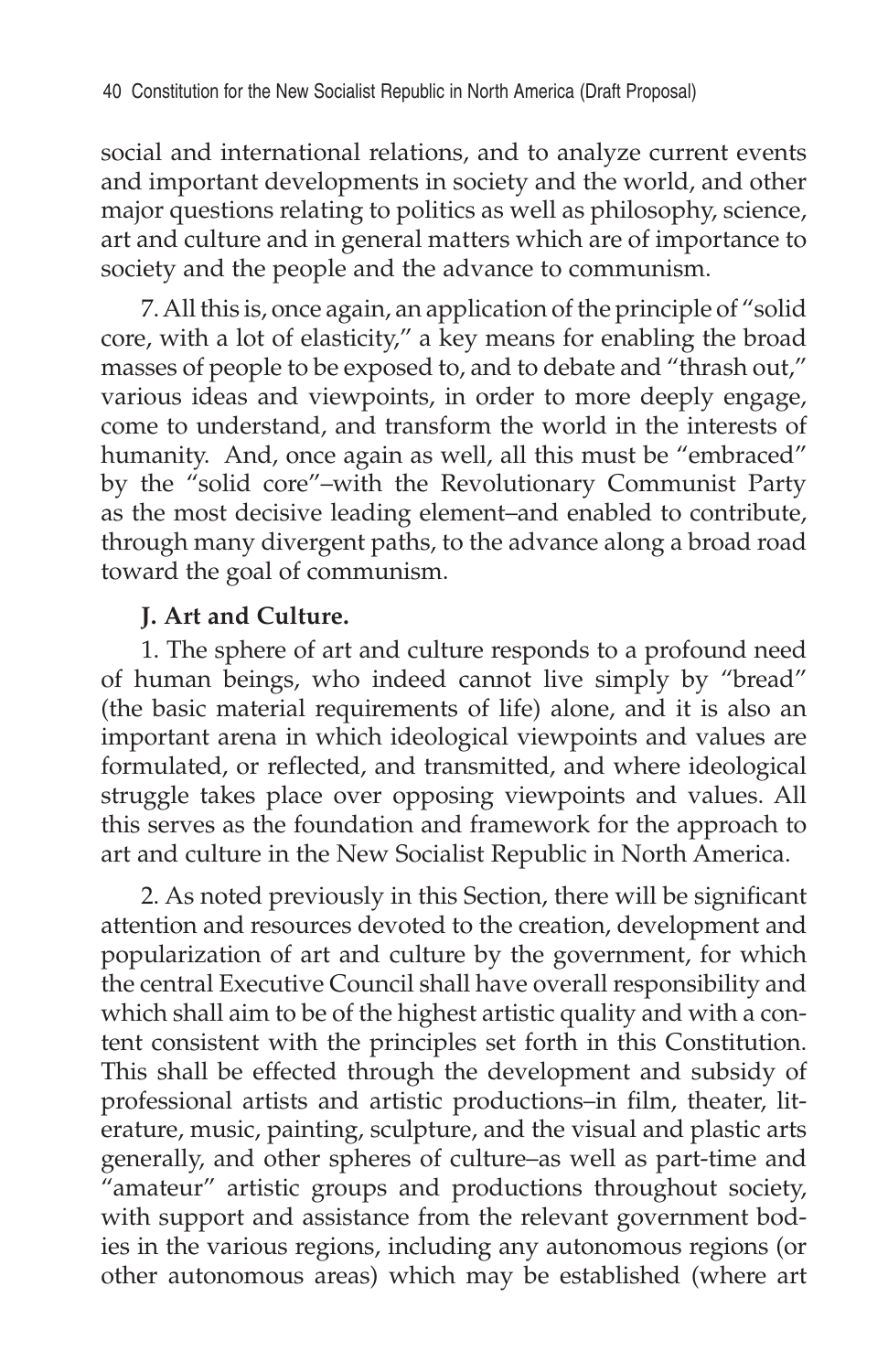and culture would reflect and embody important elements of the historically evolved culture of particular nationalities), localities and basic units of society and government.

3. As with the media, provision must also be made and funds and resources allocated, by the government at the central level, as well as other levels, to support art and culture which is independent of the government and may give expression to, or reflect, ideas and views which are in opposition to the policy and actions of the government at any given time, or even to the basic principles and objectives of the New Socialist Republic in North America. Here again, the discussion of freedom of speech and other rights in Article III, Section 2 is relevant. At the same time, as the sphere of art and culture has its own particularities–and specifically as one of its main features is the use of metaphor and figurative expression, and it often involves the "skewing" of reality and the presentation of things in terms and in forms which are not, and are not intended to be, literal reproductions of everyday life but are concentrations of aspects of life in a way that should be "higher than life"–it is necessary not only to make considerable allowance for, and to appreciate the importance of, experimentation and non-conformity in this sphere but also not to confuse art and culture with, and evaluate it according to the same criteria as, political agitation and advocacy per se. This is important as a general principle but also in regard to art and culture which is "oppositional" in one way or another; and this understanding should serve as another important guideline for government bodies in regard to art and culture.

4. Along with the development of and support for more professional artists and artistic works and productions–both those under the direction of government bodies created for this purpose and those which are expressly independent of the government– the government, with the central Executive Council having ultimate responsibility, should also foster, encourage, promote and support, among the people broadly, an appreciation for art and culture and involvement in artistic endeavors and creations, in line with what is discussed in point 1 above.

5. As with the media, in the sphere of art and culture independent and "amateur" theater troupes and other artistic groups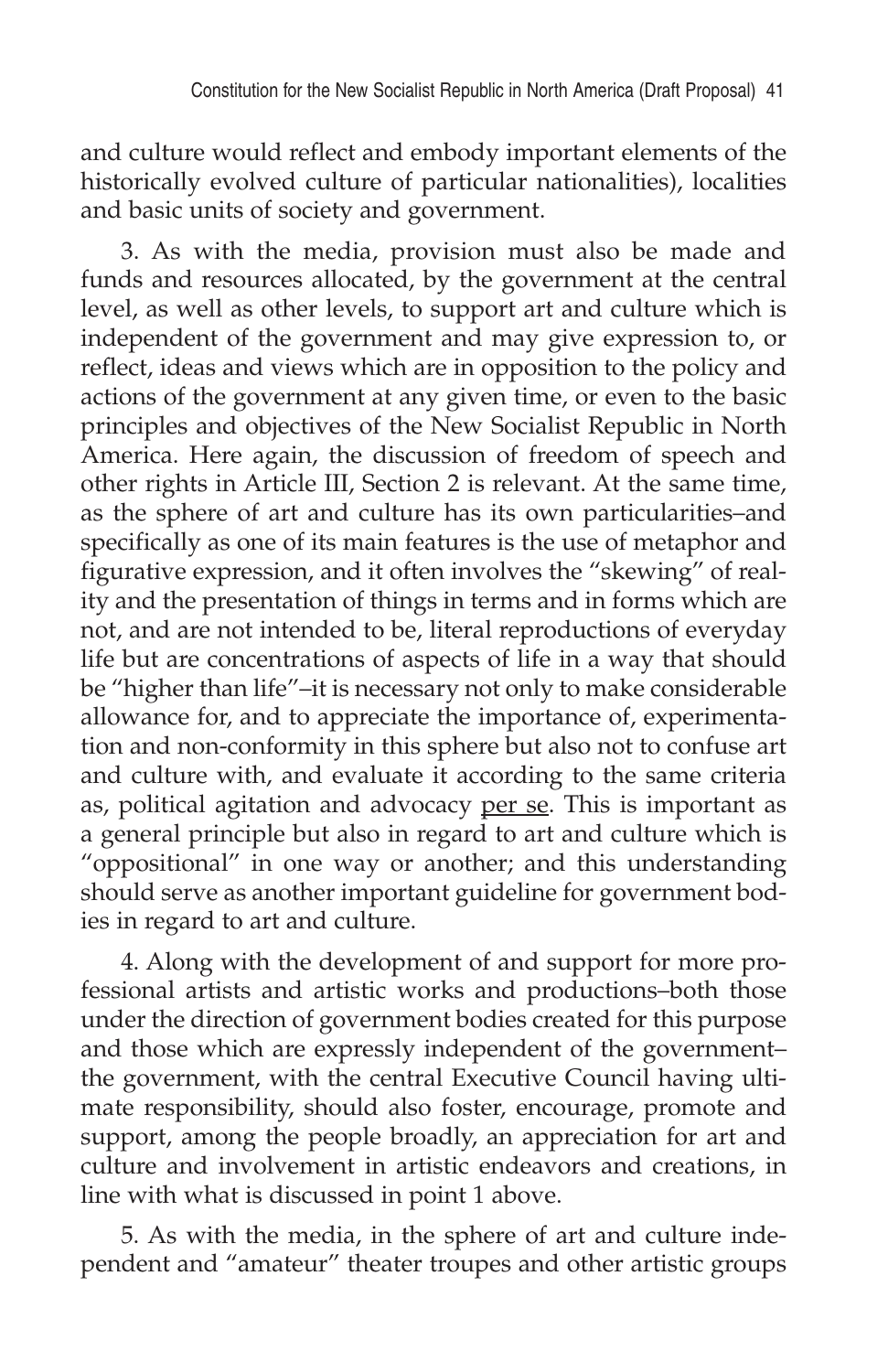and associations may seek to raise funds and acquire resources, beyond those which may be provided by the government, so long as these funds and resources are utilized solely for their operations and do not lead to, or involve, the accumulation of private capital and the employment of people as wage-workers, except as might be specifically authorized through the economic plan of the state, or by an agency of the government authorized to make such a decision in the overall context of the economic plan.

Also, through funds and resources provided by the government–not to exceed 1/2 the value of that provided for independent art and culture–and through support it receives directly from its own members and others more broadly in society, the Revolutionary Communist Party will produce and work to popularize a variety of artistic creations which also strive to meet the needs of the people for culture with a high artistic quality while also inspiring people with the outlook and values of communism, as this has been further developed through the new synthesis brought forward by Bob Avakian.

6. In addition to the sphere of art and artistic creation, the government (with the central Executive Council having the overall responsibility, while establishing agencies and instrumentalities for this purpose and working with government at other levels) shall also promote and support sports events and activities, to provide entertainment and recreation and promote health and fitness throughout society. This shall include some professional sports teams and leagues, while at the same time emphasis is given to the participation of people broadly, and in particular the youth, in sports of many different kinds. The role of competition in sports will be recognized and given its appropriate place, but the basic and overall priority in sports will be to foster bonds of friendship, comradeship, community, cooperation and the shared experience and joy of sport, along with its contribution to health and fitness–and the promotion of internationalism, particularly in sports activities that are engaged in together with people from other countries.

7. To further provide for the recreation of the people, and to encourage their appreciation for nature and sense of awe and wonder at its many and diverse manifestations, national parks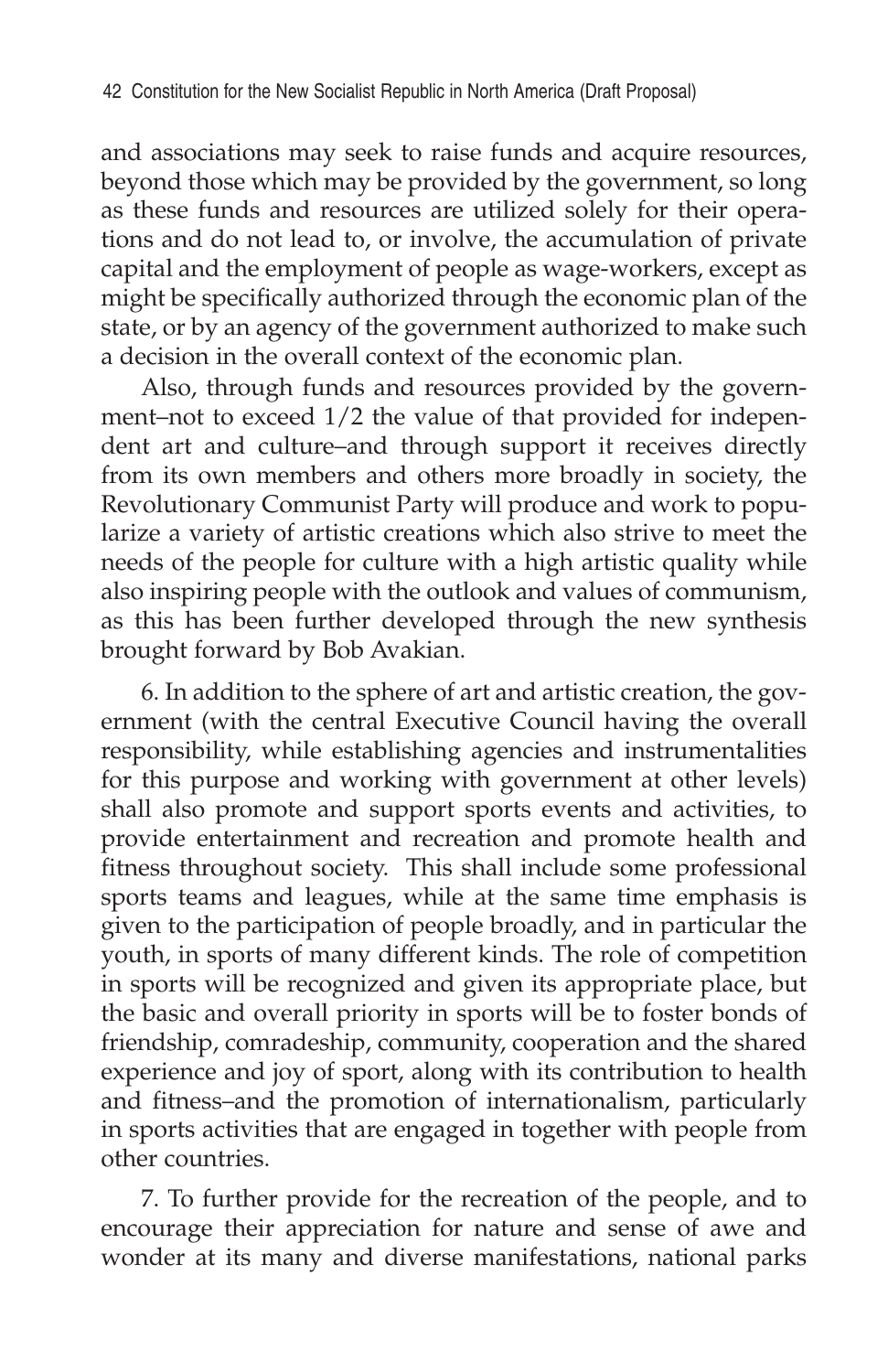and other areas designated for this purpose shall be established and maintained by the government: for the preservation and protection of these areas and of many different species of animals and plants, especially those which may be endangered, of crucial ecosystems and the environment as a whole, as well as for the cultural enrichment of the people.

8. In the various dimensions mentioned here, and in the sphere of art and culture as a whole, the objective of the government of the New Socialist Republic in North America is to meet the intellectual and cultural needs and serve the largest interests of the masses of people, to foster and support the all-around development of people throughout society, and to contribute to the development of people throughout the world, whose imagination, creativity, initiative, talents and abilities are inspired and unleashed to bring into being new relations among people, and a new world, in which human beings can flourish, in ways and in dimensions never before imagined, in a spirit and in bonds of cooperation, without the fetters of oppressive divisions and the selfish, narrowing, and deadening ideas and ways of thinking which spring from and reinforce such divisions.

# **Section 3. The Judiciary and Legal Adjudication.**

1. There shall be a uniform code of law for the Republic as a whole, consisting of laws established by the central Legislature as provided for in this Constitution (see, in particular, Section 1 of this Article). The legislatures in the various regions, including autonomous regions, localities and other units of government which may be established in accordance with this Constitution, may pass laws pertaining to their particular sphere of governance, but such laws may not be in conflict with this Constitution or with laws established by the Legislature at the central level in accordance with this Constitution. If there is a conflict between laws established by the central Legislature and laws passed by other government bodies at other levels of society, the laws established by the central Legislature shall have precedence and effect, so long as they are in conformity with this Constitution. The Constitution and laws in accordance with this Constitution in the New Socialist Republic in North America shall apply to all citizens of this Republic and to all those residing within its territory.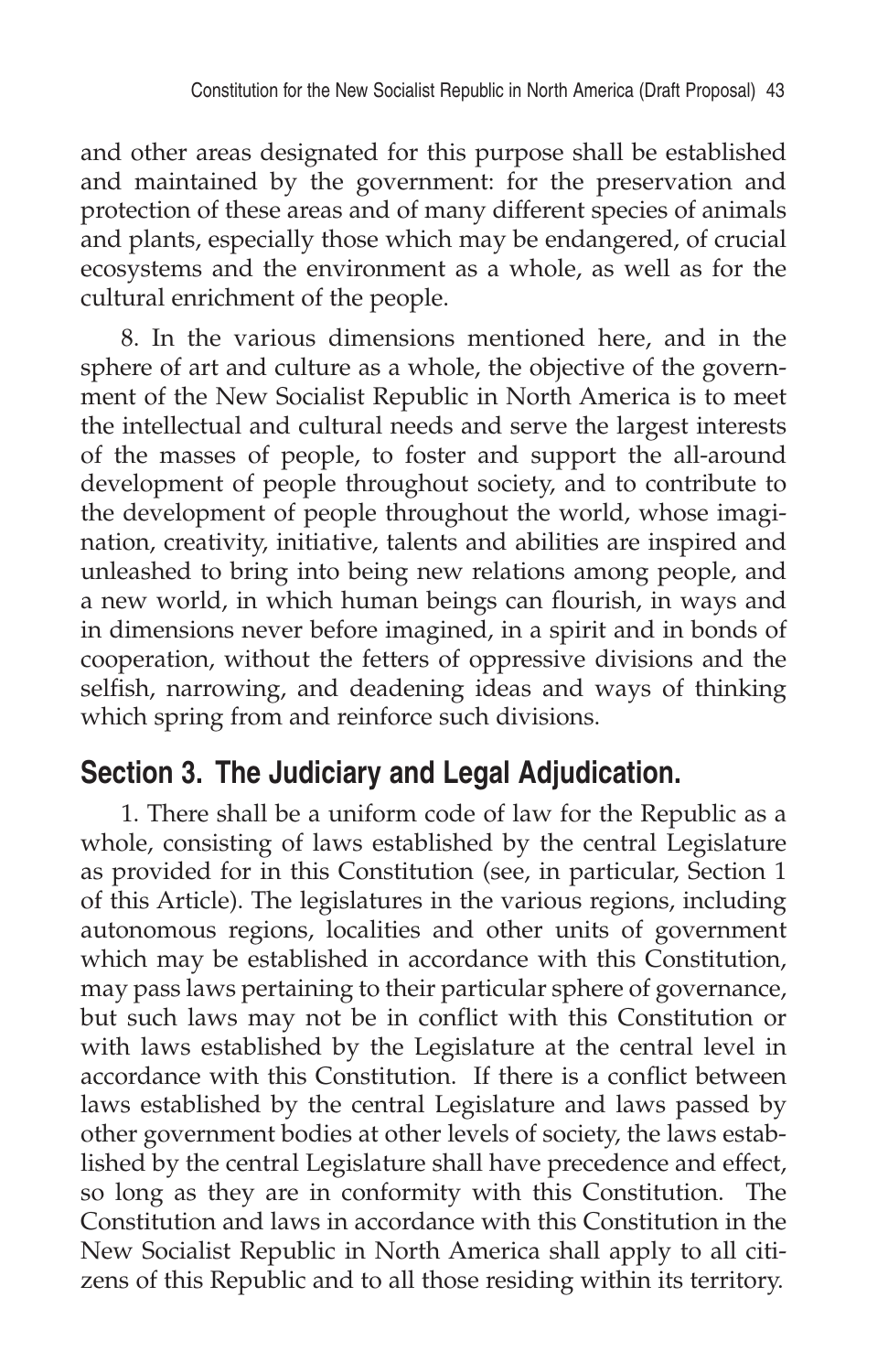44 Constitution for the New Socialist Republic in North America (Draft Proposal)

2. Laws established at whatever level of government, and actions of the government at whatever level, may be reviewed through the judicial system, which has the authority to determine whether or not such laws and actions are in conformity with this Constitution. Citizens and residents of the New Socialist Republic in North America have the right to challenge laws, established at whatever level of government, and actions taken by the government, at whatever level. However, except in legal proceedings in which they are defendants–in which case individuals shall have the right to legal counsel, provided by the Department of Legal Defense and Assistance at the appropriate level, and the right to appeal decisions of the courts as well as the constitutionality of laws which have been applied in those particular proceedings–citizens and residents of the New Socialist Republic in North America, in making, on their own initiative, a challenge pertaining to the constitutionality of a law or government action, must present their challenge to a legal body which shall have been established in various parts of this Republic specifically to hear and rule on such challenges; and, in this particular proceeding, those presenting such a challenge will not have the right to be provided legal representation by the Department of Legal Defense and Assistance, but must proceed on their own accord. If this legal body rules in favor of the challenge, it may then be presented to the appropriate court, and in this proceeding the person (or persons) making the challenge do have the right to legal representation, provided by the appropriate branch of the Department of Legal Defense and Assistance. If the initial ruling by this legal body is against the challenge, then the challenge may not be further pursued unless it is joined by a certain percentage of the population, 18 years and older, in the relevant area, in a manner prescribed by the legislature in that area, or by the central Legislature (for example, by requiring the requisite number of valid signatures on an authorized petition). This percentage is here set at 10%; however, this may be changed through action of the appropriate legislative body, although the percentage may not be established at less than 5% nor more than 20%, except through Amendment to this Constitution (see Article VI). If the required percentage of persons do join in such a challenge, by the means prescribed, then this challenge may proceed to a hearing at the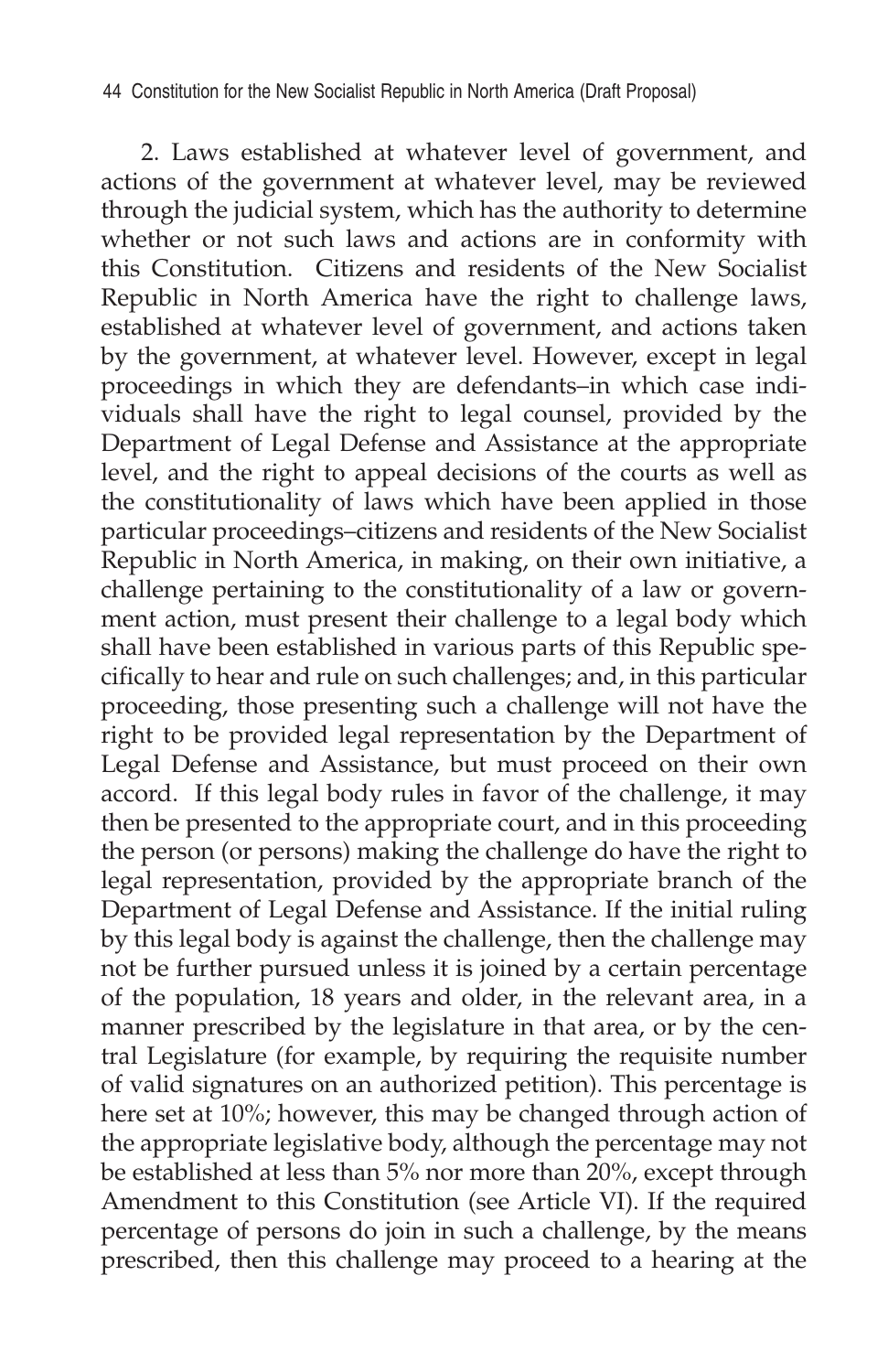appropriate court, and the rules and provisions relevant to such a procedure, including the right of those making the challenge to legal representation provided by the relevant branch of the Department of Legal Defense and Assistance, shall apply.

3. The highest court in the New Socialist Republic in North America is the Supreme Court. This Supreme Court shall have the ultimate review and determination as to the constitutionality of the laws and the actions of government. The exact size of the Supreme Court shall be determined by the central Legislature, but the number of justices on the Supreme Court shall be an uneven number, not to exceed 15 nor be less than 9. Rulings of the Supreme Court, to be official, must have the votes of at least a majority of its members who are sitting in judgment of the matter at the time, constituting at least 40% of the Court's total members.

In proceedings of the Supreme Court (and other legal proceedings) both Spanish and English may be utilized, with translation from the one language into the other provided simultaneously; and translation into other relevant languages shall be provided as relevant and necessary.

4. Members of the Supreme Court are nominated by the Executive Council of the central government. These nominations are subject to review and approval by the Revolutionary Communist Party, or by a body (or bodies) established by the Party for this purpose. Such nominations are also subject to review by the central Legislature, and nominees for the Supreme Court must receive the approval of a majority of that Legislature. Once chosen, members of the Supreme Court shall serve for life, or until they retire–except in cases of violation of the Constitution, or conviction for a crime, or conduct detrimental to the role of the Court, as determined through impeachment proceedings.

5. In the case of former members and functionaries of the ruling class of the imperialist United States of America, and those acting on its behalf, who are suspected of having committed war crimes and/or other crimes against humanity, special Tribunals may be established by the central Legislature–or by the central Executive Council, with the approval of a majority of the members of the central Legislature–to try such persons for these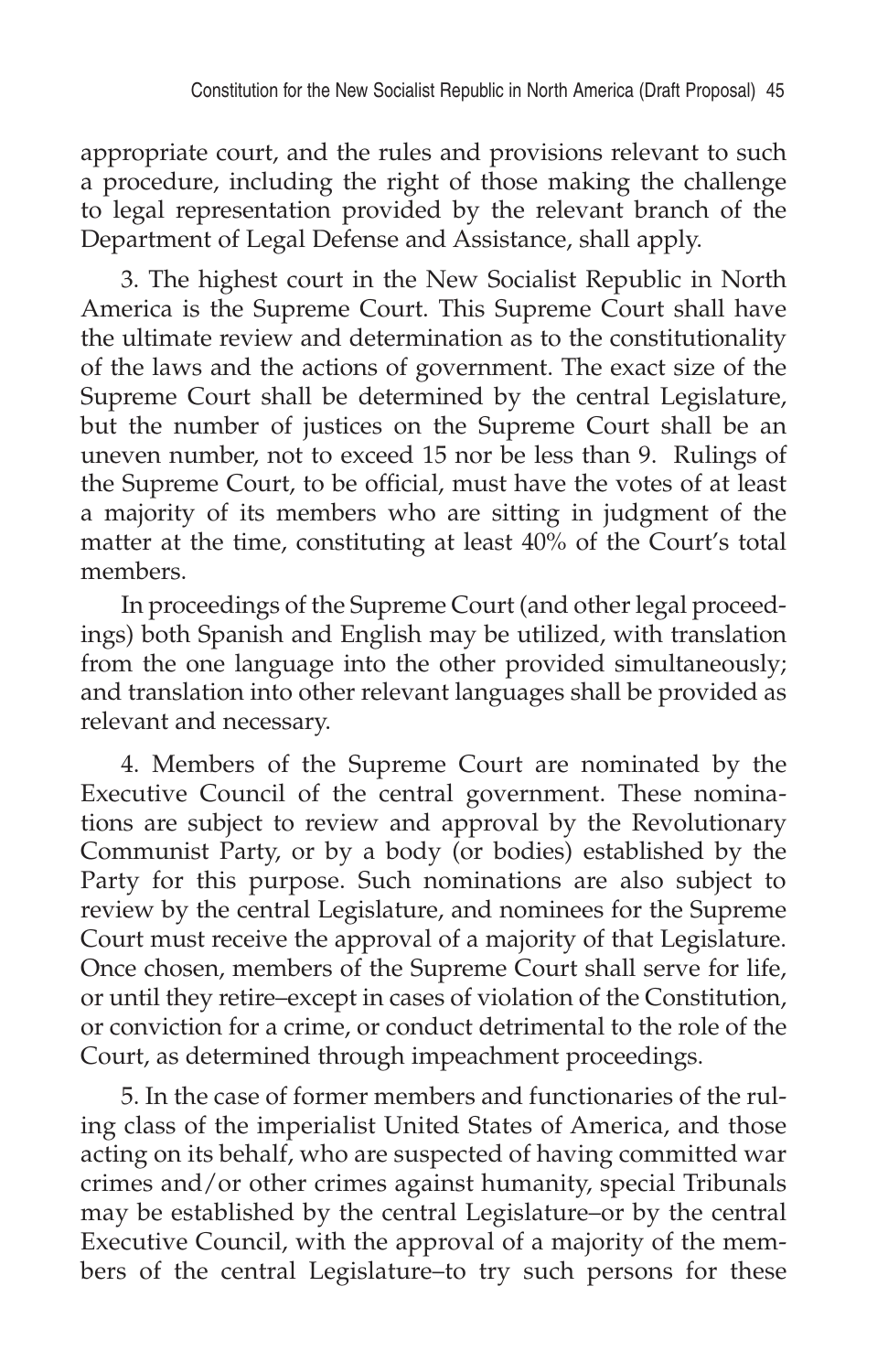crimes, in accordance with principles, provisions and procedures of law, and due process of law, which have been set forth in, or in any case are in conformity with, this Constitution. Those convicted–through the proceedings of such special Tribunals, or other judicial proceedings–of such war crimes and/or other crimes against humanity shall be deprived of their liberty and shall be punished in correspondence with the severity of the crime which they shall have been convicted of committing– but this shall again be in accordance with the law and with the provisions of this Constitution, and may not include cruel and unusual punishment, or other acts which are prohibited in Article III, Section 2 of this Constitution. In the case of persons convicted of war crimes and/or other crimes against humanity, as with conviction of any other crime, punishment shall apply only to those so convicted, and may not be applied to others, merely as a result of association with those convicted, including members of their family and their descendants–who may be punished for such crimes only if they themselves are convicted of these crimes through due process of law and in accordance with the provisions set forth in this Constitution.

6. As referred to in Section 2 of this Article, the central Legislature may, by a vote of at least 2/3 of its members, initiate impeachment proceedings against members of the Supreme Court. A member of the judiciary at the next level, below that of the Supreme Court, shall preside in such proceedings. Convictions in these proceedings shall require a vote of at least 3/4 of the members of the central Legislature. A member of the Supreme Court so convicted shall be removed from office. The central Legislature may also, in accordance with the same procedures and standards, impeach members of lower courts, or may delegate to a legislature at a lower level the authority to do so, with either a judge on the Supreme Court–or in any case a judge from a higher level of the judiciary than the person being impeached–presiding in such cases. In the case of impeachment of a member of the judiciary, sanctions and requirements relevant to holding public office, as well as the fact that the person impeached and convicted may also be prosecuted for violation of the law (as discussed in Section 2 of this Article), shall also apply–except that, in addition, any member of the judiciary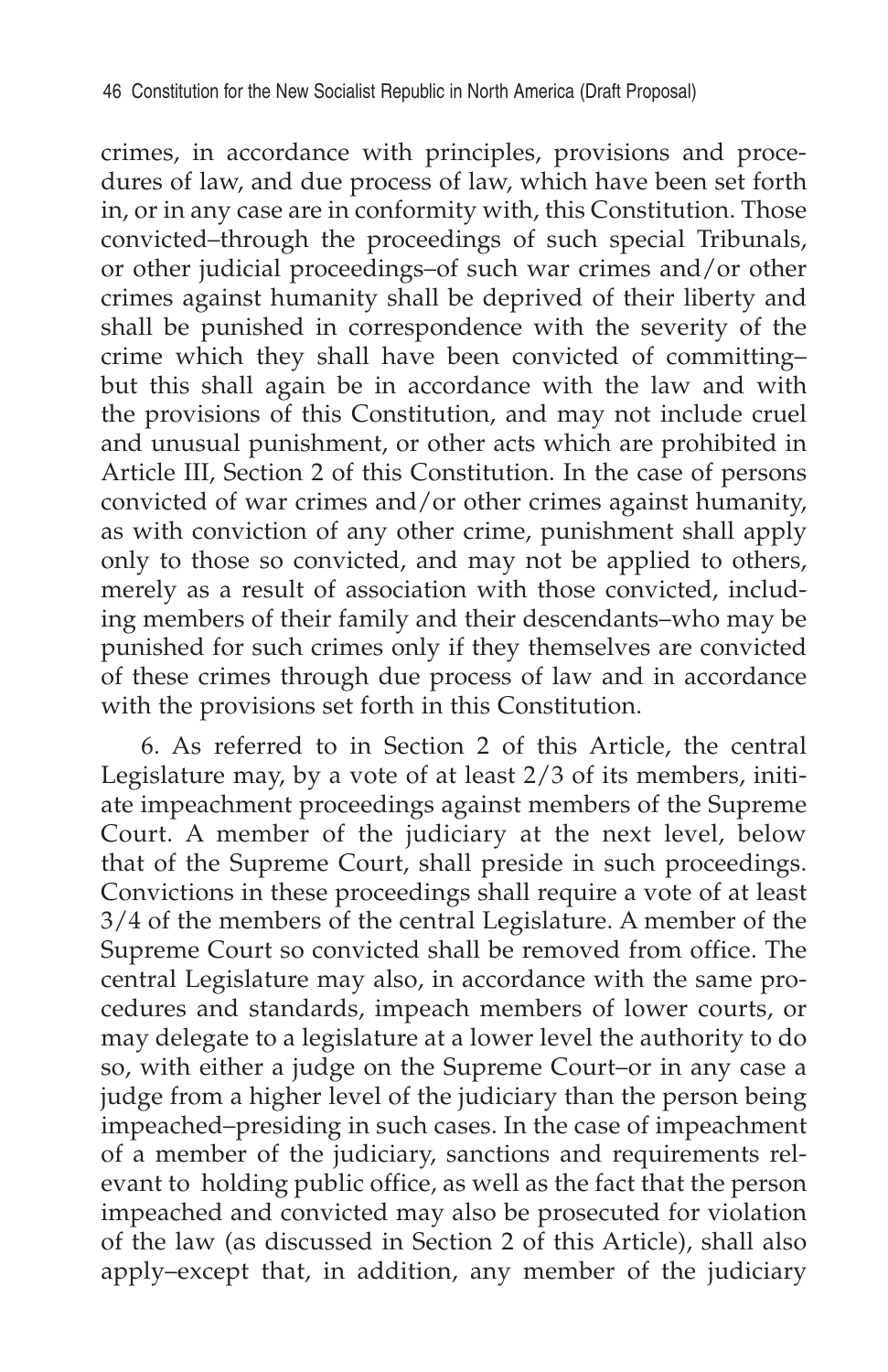who has been impeached and convicted may never again serve on the judiciary, on any level, and may not have the status of legal counsel in any capacity, except in a pro se capacity (representing herself/himself) in legal proceedings in which she or he is directly and personally involved.

7. Cases involving international relations and treaties, and questions regarding the legitimacy of elections to the central Legislature and the standing of members of that Legislature, are to be heard by the Supreme Court as the first court of jurisdiction. With regard to all other matters within its overall and ultimate authority, the Supreme Court may decide to hear, or not to hear, cases appealed to it from lower courts, and instead of hearing such a case itself, the Supreme Court may refer it to a lower court.

8. The central Legislature may establish courts at lower levels, and in doing so the Legislature shall consult with the appropriate legislative body in the given area. Legislative bodies at the various levels and in the various areas may also establish additional courts and determine the scope of their jurisdiction, so long as this is within the overall framework established by the central Legislature and is in conformity with this Constitution. The central Legislature, once again in consultation with the legislatures at the relevant lower levels, shall establish the basic structure of relations between the courts at the various levels, including the channels of appeals of decisions by courts at the various levels, with the Supreme Court being the court of last appeal.

9. The basic rights of the people–citizens and residents of the New Socialist Republic in North America–when they are accused of and prosecuted for crimes, or are otherwise involved in legal proceedings, are included in Article III of this Constitution, and these rights shall be fully recognized, accorded, protected and applied in all legal proceedings.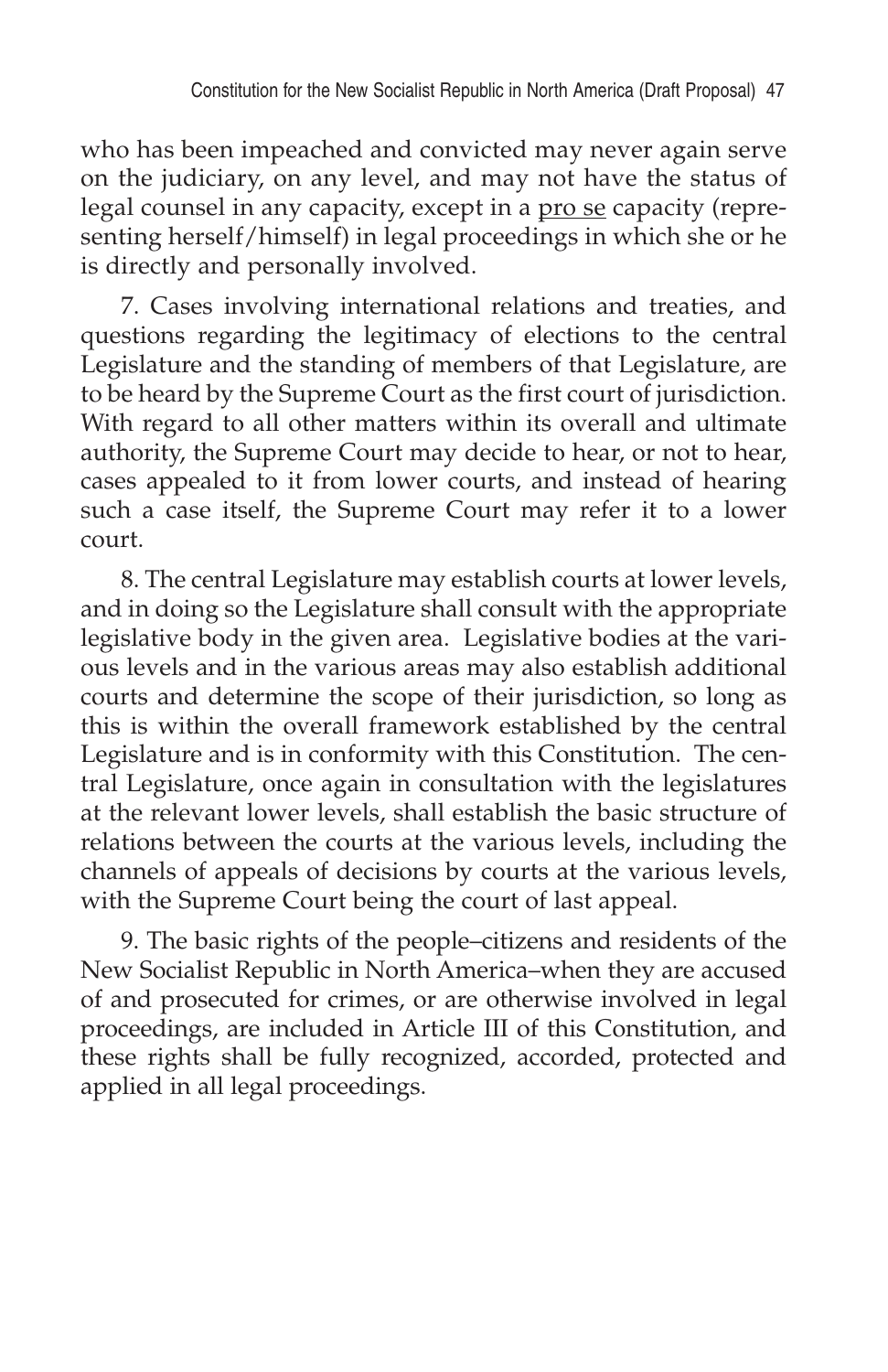# Article II. Regions, Localities, and Basic Institutions.

# **Section 1. Government in Regions, Localities, and Other Areas Within the Overall Territory of the New Socialist Republic in North America.**

1. As set forth in Article I, the central Legislature shall provide for the establishment of the appropriate governmental authority and administration in regions, localities, and other areas and institutions within the New Socialist Republic in North America. (This includes autonomous regions, or other autonomous areas, which may be established where there are significant populations of minority and formerly oppressed nationalities–see Section 3.)

2. Except where otherwise indicated in this Constitution, the government at these various levels shall follow the basic model as that at the central level, as set forth in Article I, with due allowance for particularities of the region, area, or institution (including especially autonomous regions, or other autonomous areas, which may be established), within the overall structure of the New Socialist Republic in North America and in accordance with this Constitution. In regions, including autonomous regions (or other autonomous areas), and in localities, which the central Legislature shall have designated as areas of governmental authority and administration, legislatures shall be elected by the same general procedures, and following the same general provisions (including those regarding eligibility to vote and to hold office) as obtain with regard to the central Legislature (with certain differences that are indicated in part 3 in this Section). Further, within the overall structure of the New Socialist Republic in North America and in accordance with this Constitution, the legislature in these areas shall in turn be responsible for and shall have the authority to elect (and to recall or impeach) an executive council and its members for these areas, in accordance with the same basic approach and procedures which obtain in the selection of the central Executive Council by the central Legislature; and on this same basis, and within the same overall structure, the executive in these areas shall have the authority to effect the adminis-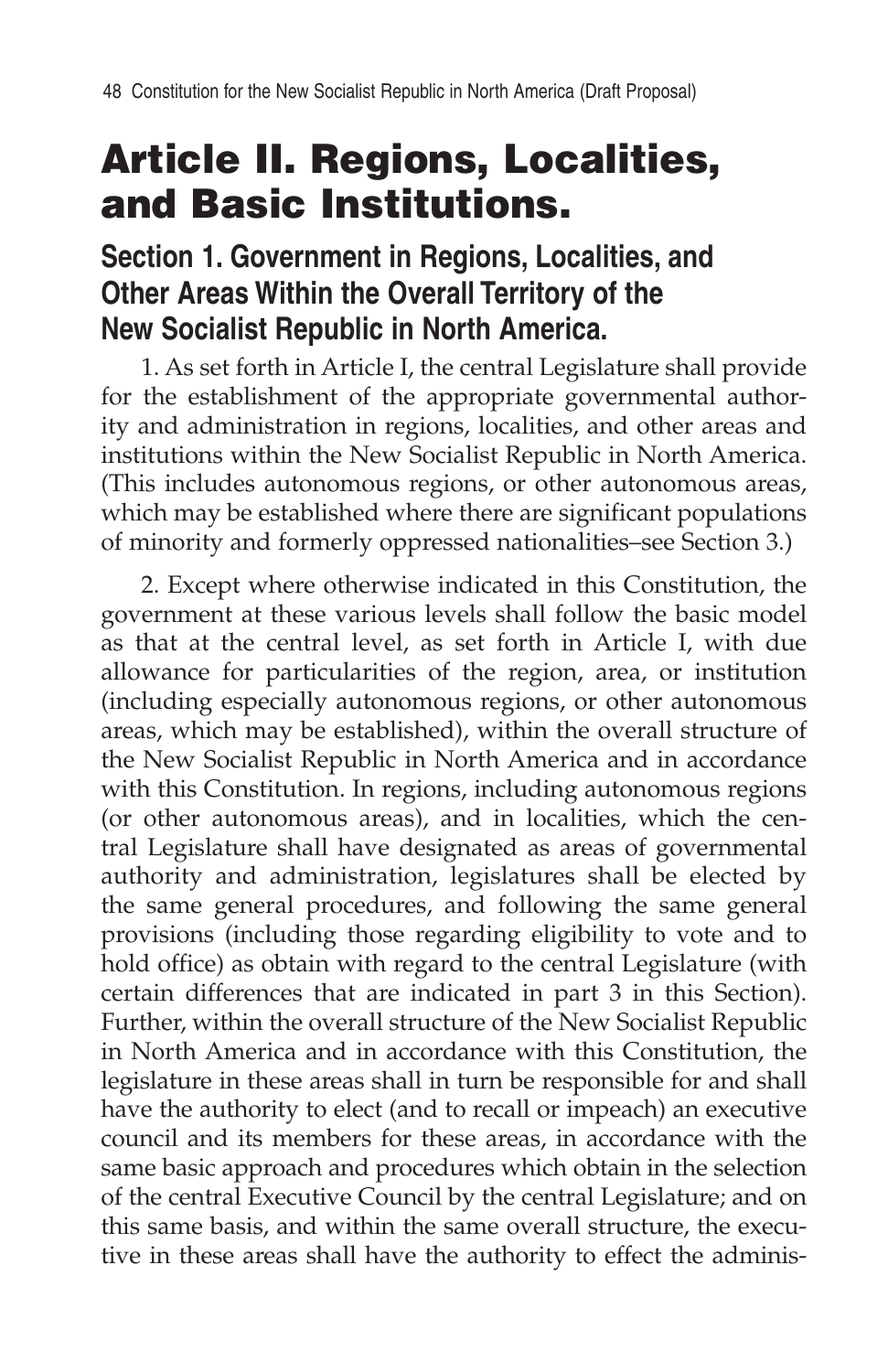trative functions that are set forth in Section 2 of Article I of this Constitution, in the ways that are appropriate for these regional and local areas. The legislature in these areas shall also have the authority, within the overall structure of the New Socialist Republic in North America, and in cooperation with and with overall direction by the central Legislature, to establish courts with jurisdiction within these areas, in accordance with Article I, Section 3 and with this Constitution as a whole. The principle of leadership by the Revolutionary Communist Party with regard to the central Executive (as discussed in Article I, Section 2) and of review and approval by the Party of nominees for the judiciary (as discussed in Article I, Section 3) shall also apply in regard to the executive and the courts in these areas. The principle of leadership by the Party of the armed forces, militia, and other organs of public defense and security, as set forth in Article I, Section 2, shall also apply.

3. Elections to the legislature in the geographic areas which are the subject of this Article shall be apportioned as follows (with an additional criterion for legislatures in autonomous regions and areas which may be established, as set forth in Section 3):

i. 1/3 of the total seats shall be determined through votes cast by the leadership bodies of the basic units of society in these areas–workplaces, neighborhoods, educational institutions, and other institutions designated by the legislature at the central level and/or the area legislature (see Section 2 in this Article).

ii. 1/3 of the total seats shall be determined through votes cast through direct popular election, with voting by districts (or similar geographical designations), established for the purpose of such election by the legislature for the area. Everyone eligible to vote and to hold office may stand for election in this process.

iii. 1/3 of the total seats shall be determined through votes cast by direct popular election (as in point ii above, including the same eligibility requirements), with the difference that those standing for election in this 1/3 apportionment will have been recommended by a nominating council established and led by the Revolutionary Communist Party (as with elections to the central Legislature, it shall be the general orientation of this council, and of the Party in establishing and leading it, that wherever and whenever feasible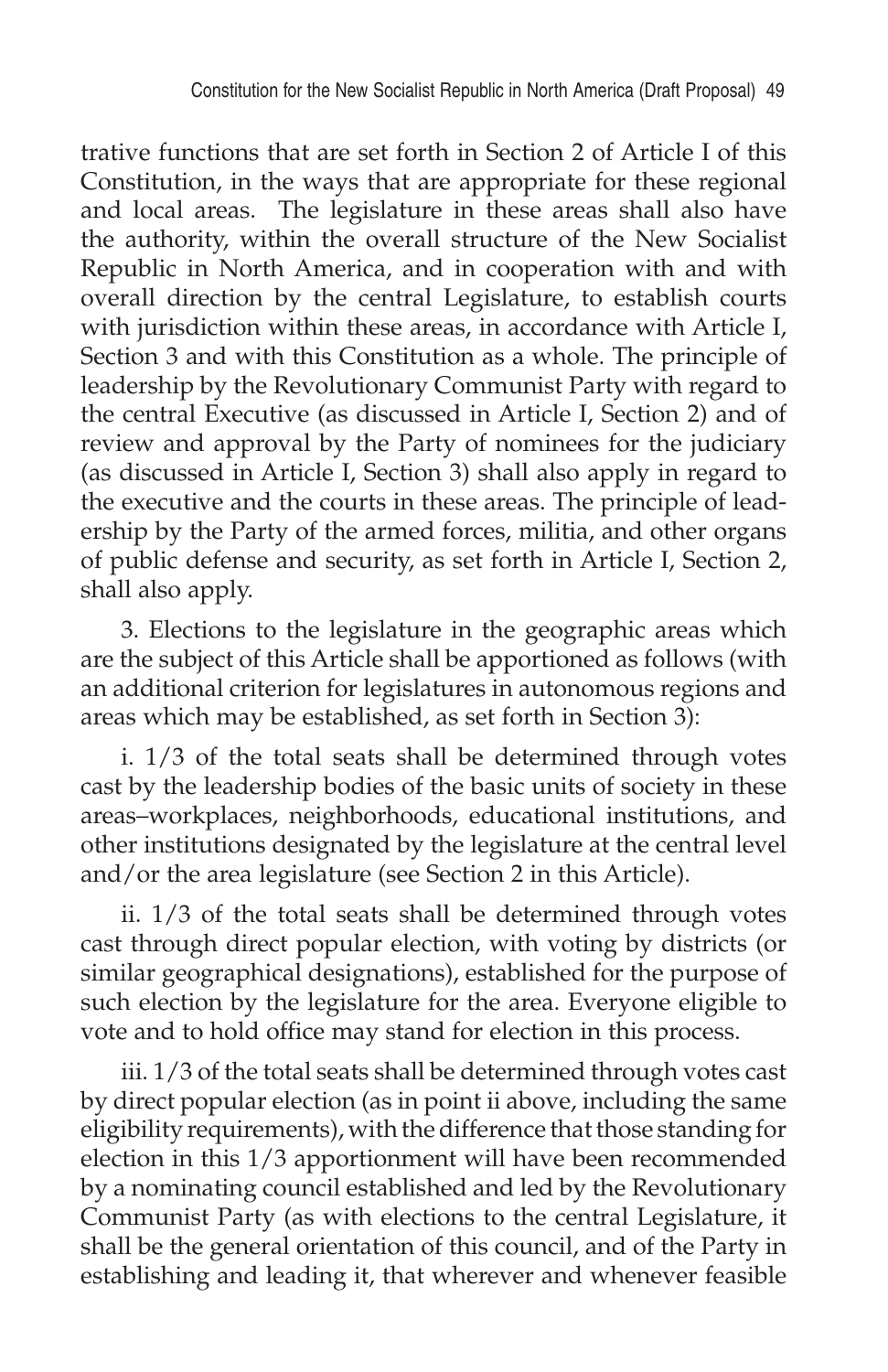more than one group of candidates shall be nominated and that those nominated shall reflect a diversity of views, within the overall framework of the principles and objectives set forth in the Preamble and elsewhere in this Constitution).

4. Members of these legislatures shall serve for 4 years. The basic principles and provisions regarding impeachment of members of the central Legislature, as well as of the executive and the judiciary, shall apply on these levels as well, again with due allowance for the particularities of the region or area.

# **Section 2. Basic Institutions.**

1. Governing and leadership bodies shall be established in all the basic institutions of society, as established by the central Legislature and/or the legislature at other levels. These governing and leadership bodies shall exercise both decision-making and executive functions and shall work in close coordination and cooperation with those they lead.

2. These leadership bodies shall be elected as follows:

i. 1/2 shall be chosen by direct popular vote from among candidates recommended by the Revolutionary Communist Party (or by a body appointed by the Party for this purpose). Here again, the principles discussed above, concerning the orientation and approach in regard to the nomination of such candidates, shall be applied.

ii. 1/2 shall be chosen by direct popular vote in which all those eligible to vote in such an election, and to hold office, may stand for election.

iii. Those who stand for election–in accordance with points i and ii above–must reside or work in, or regularly attend or regularly take part in, the particular institution (according to its specific nature) and must be 18 years of age or older, with the exception that in educational (and other) institutions where there are a significant number of persons under the age of 18, provision should be made (by the leadership body in question) for the selection and participation of a certain percentage of such persons in this leadership body, provided that this amounts to less than 1/3 of the leadership body.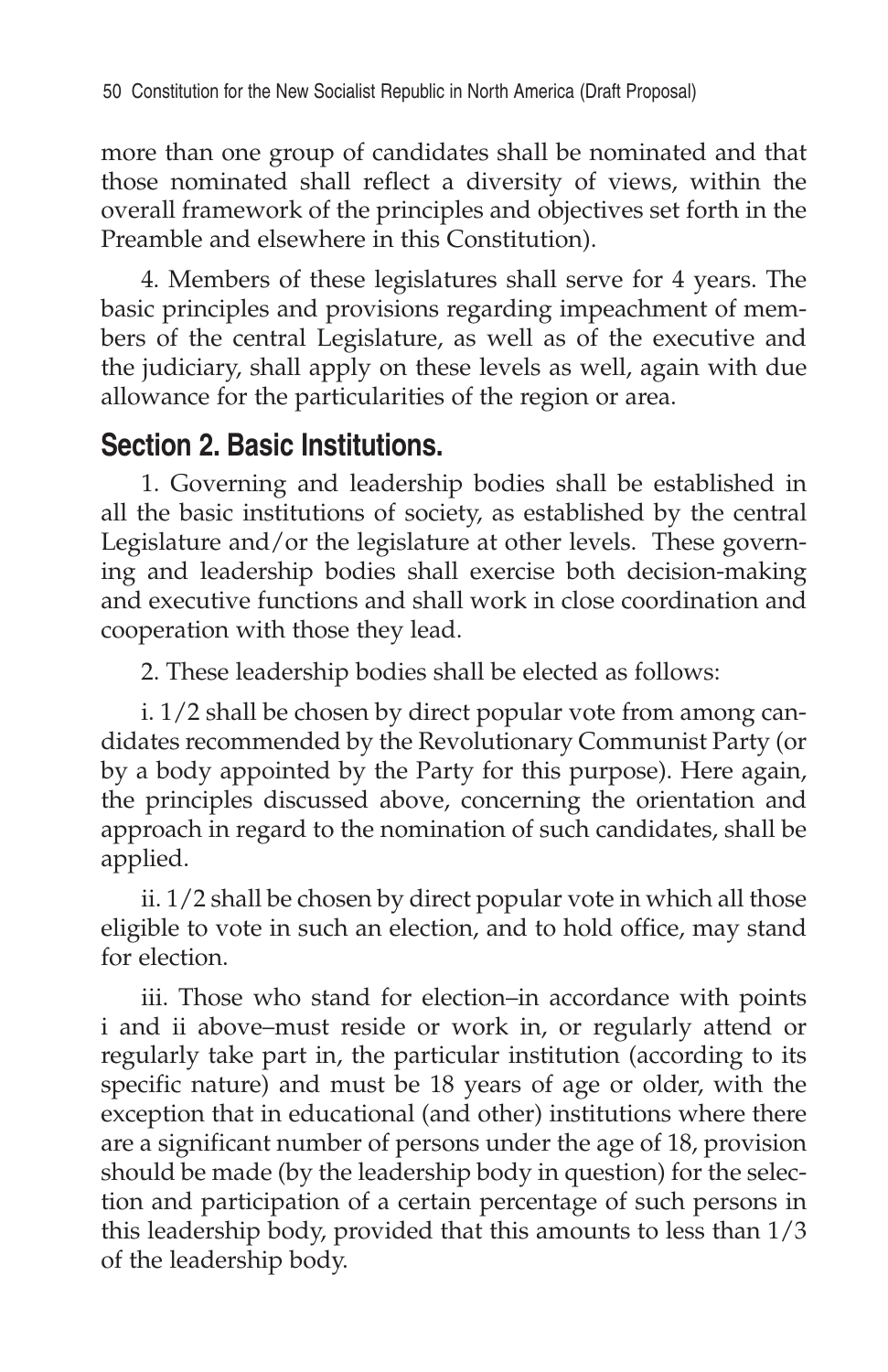# 3. These leadership bodies shall serve for 2 years.

4. These leadership bodies shall, through meetings and assemblies and in other ways, report on their work and hold discussions of this work–and other matters of concern not only regarding the particular institution but the larger society and world–with those regularly involved in these institutions. In this and other ways, these leadership bodies and the members of these bodies should strive to build close relations with, to listen to the opinions and criticisms of, and to learn from at the same time as leading the people who are the foundation of these basic institutions, and of the society as a whole. This fundamental principle and approach should be applied by leadership in general, at all levels of society and government.

5. The leadership bodies of these basic institutions may be recalled by a vote of at least 2/3 of all those who are eligible to vote in elections for these leadership bodies (with voting in regard to such recall in accordance with what is set forth in points 2,i and 2,ii above).

# **Section 3. Minority and Formerly Oppressed Nationalities.**

1. In light of the egregious crimes, oppression and injustice perpetrated by the former ruling class and government of the United States of America against various minority nationalities, to give expression to the voluntary union and growing unity of the various peoples within the New Socialist Republic in North America, and to give the most powerful effect to the principles and objectives set forth in this Constitution, discrimination against minority nationalities, in every sphere of society, including segregation in housing, education and other areas, shall be outlawed and prohibited, and concrete measures and steps shall be adopted and carried out, by the government at the central and other levels, to overcome the effects of discrimination and segregation, and the whole legacy of oppression, to which these peoples have been subjected.

As one important dimension of this, in regions (or other areas) of significant population concentration of minority nationalities which were oppressed within the borders of the former imperialist USA, there shall be the right of the people of those nationalities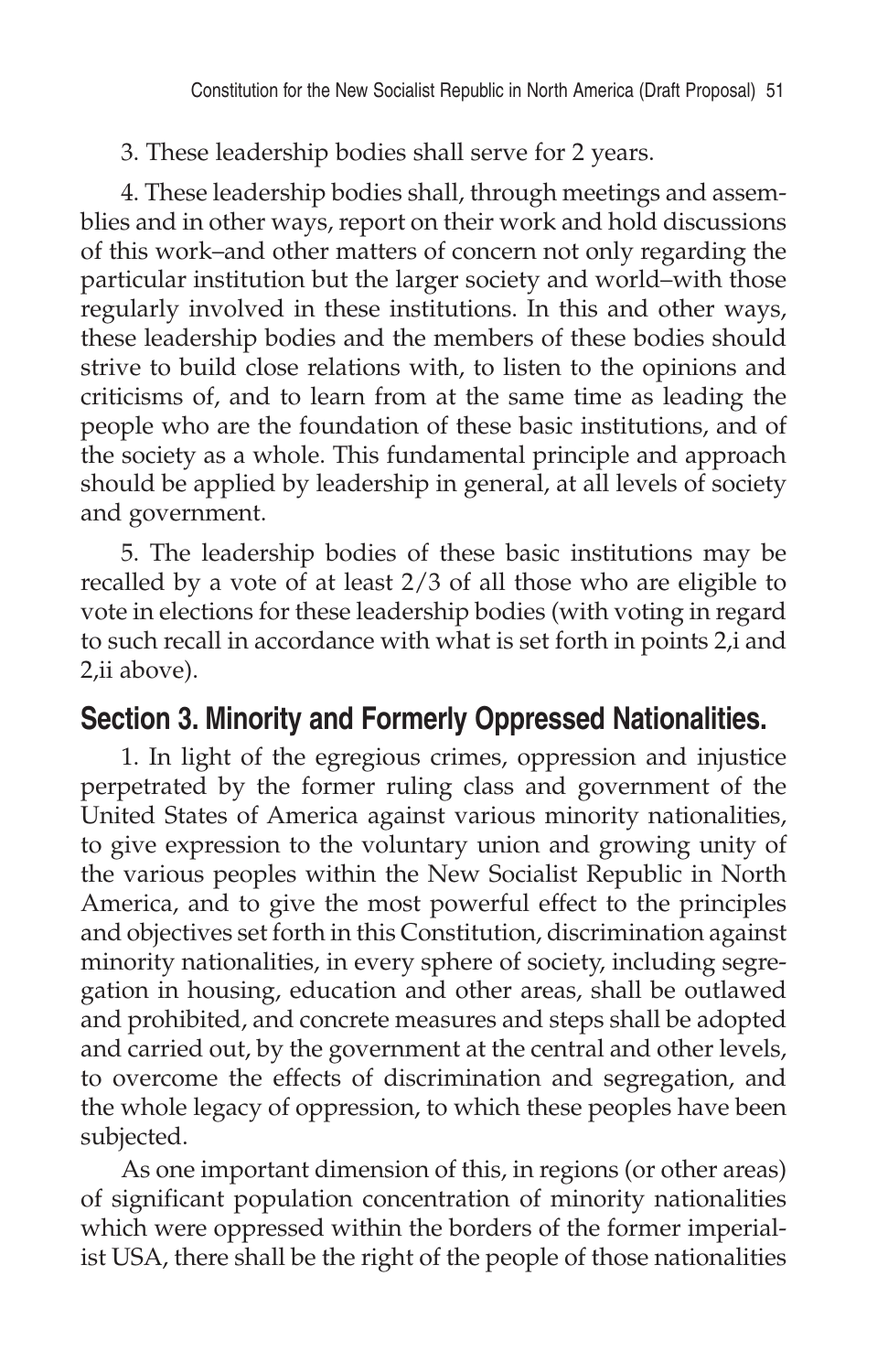to autonomy, in the form of self-government within the overall territory, framework and structure of the New Socialist Republic in North America and its unified socialist economy, system of law, armed forces, and conduct of foreign relations.

The decisions regarding the establishment (or not) of various autonomous regions shall be made through elections–to be held under the auspices of a commission established by the central Legislature, consulting with people from among various and diverse sections of the nationalities concerned–within one year after the founding of the New Socialist Republic in North America. In such elections, only members of the particular nationality in question who are eligible to vote in elections in this Republic shall vote. If a majority of those taking part in such an election vote in favor of establishing an autonomous region, that autonomous region shall be established, within one year after such an election, in accordance with what is set forth in this Constitution. In the event that a majority vote against establishing such an autonomous region, a vote on this question may be held again in 5 years, in accordance with the provisions set forth here. Also, if less than a majority but more than 1/3 of those taking part in an election concerning an autonomous region vote in favor of establishing such an autonomous region, the central Legislature may, by a vote of at least 2/3 of its members, establish such a region. In keeping with the orientation, principles and objectives set forth in this Section, and throughout this Constitution, where such autonomous regions are established they provide an opportunity for people of the nationality concerned to live in areas of significant concentration of that nationality, if they so choose, but they shall not be required to live in such areas, and once again it shall be the orientation, policy, and active purpose of the government, at all levels, to prohibit and work to overcome the effects of discrimination and segregation that have been directed against these nationalities, and generally to promote integration and unity among the various nationalities throughout society, on the basis of equality.

2. The governments in any autonomous regions that are established shall be structured and chosen in accordance with the basic principles and procedures that obtain with regard to the central government and governments in various other areas within the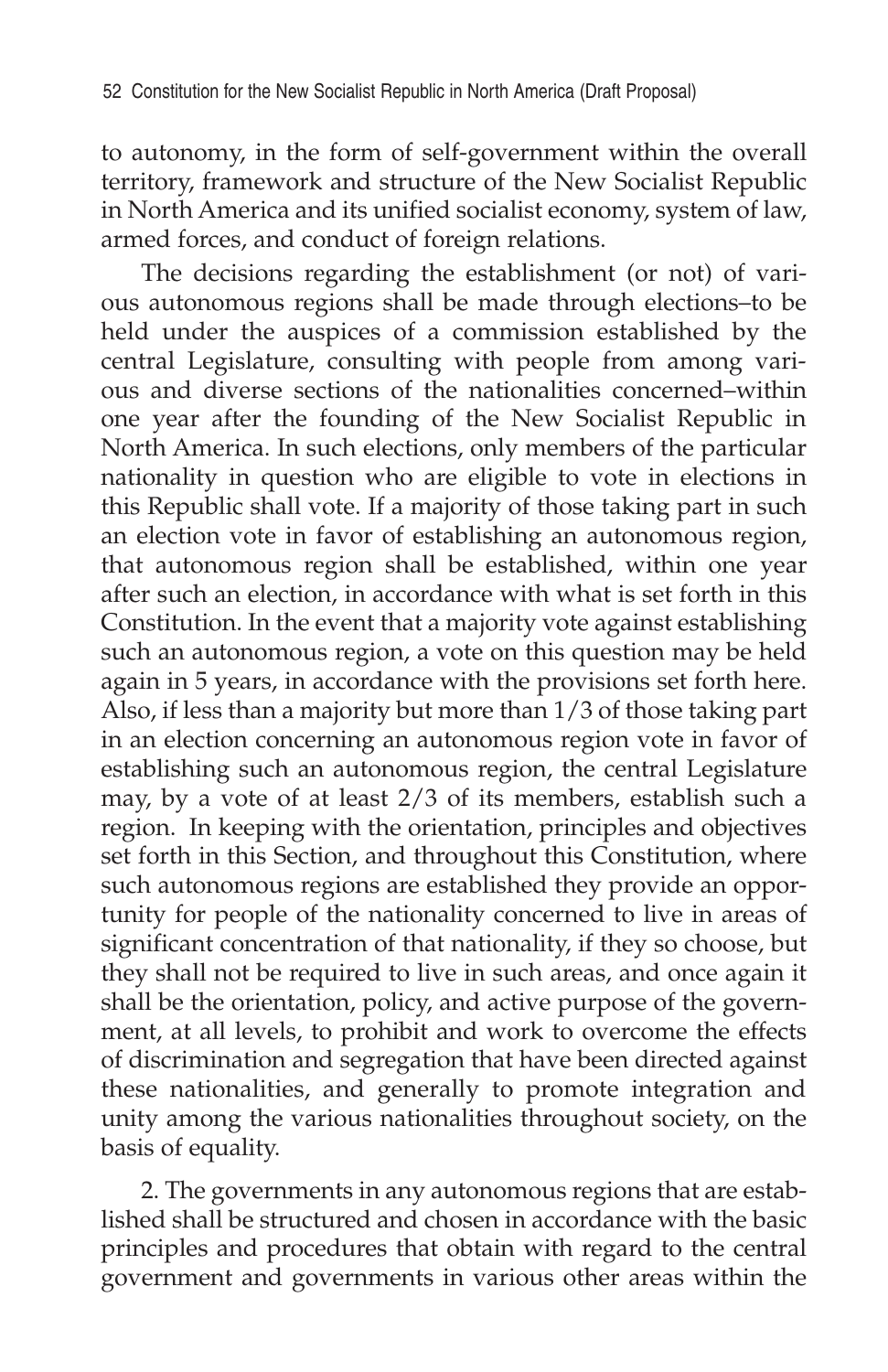overall New Socialist Republic in North America, while these autonomous region governments will also have the right to create additional institutional structures and procedures that may be necessary for the realization and functioning of autonomy, particularly as regards the language and culture of the nationalities concerned, so long as this is in accordance with the Constitution and laws of the New Socialist Republic in North America. Where there may be a conflict between a law or policy in an autonomous region and the laws and policies of the central government, those of the central government shall, so long as they are in accordance with this Constitution, have precedence and effect; but other than in such circumstances, wide scope should be given to governments in autonomous regions with regard to policy and law, particularly as that applies to language and culture.

3. Elections to the legislature–and in turn the role of the legislature in relation to the executive and courts–in autonomous regions shall be carried out as set forth in this Constitution, including in particular Section 2 of this Article, with the added criterion that, in these autonomous regions, attention must be paid to ensuring that a majority, or at least a plurality, of representatives in the legislature of such a region consists of people of the nationality for which the region was primarily established.

4. The legislature in any autonomous region may, by a simple majority vote of its members, initiate a procedure by which the eligible voters in that autonomous region will vote on whether to continue that region as an autonomous entity, within the overall New Socialist Republic in North America, or to abolish that region and integrate its governmental structures into those of the larger Republic as a whole. In such an election, the decision shall be made by a simple majority vote.

5. Looking beyond the first elections–to be held within one year after the founding of the New Socialist Republic in North America–with regard to the establishment (or not) of autonomous regions, procedures shall also be established by the central Legislature which shall provide for the possibility of the creation of autonomous regions in the future, in accordance with what is set forth in this Section, and in this Constitution as a whole. The central Legislature, in consultation with any relevant autonomous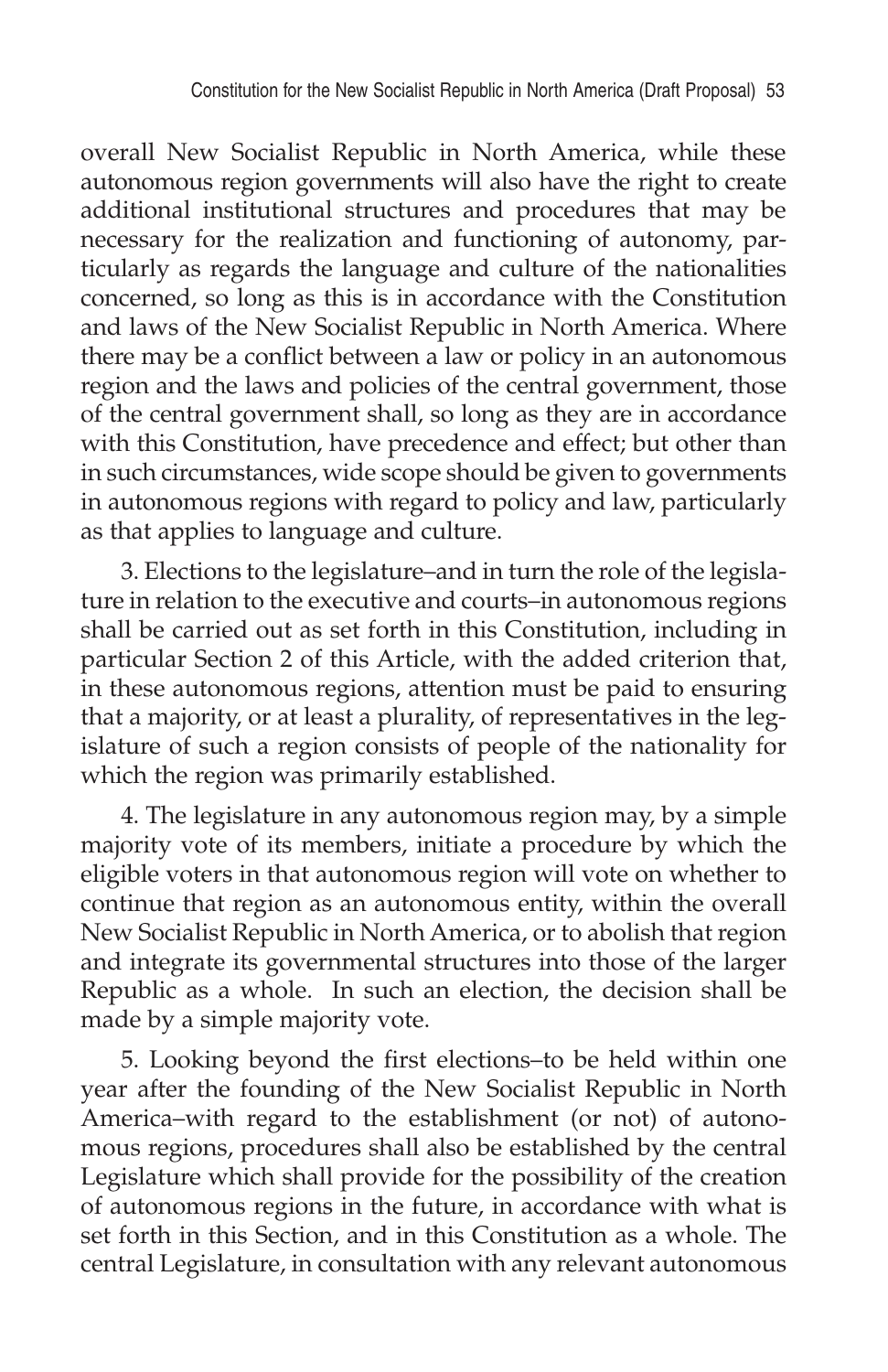region legislature, shall also provide the means and procedures for the possible establishment of autonomy in areas, smaller than regions, in which there is a significant concentration of people of a formerly oppressed nationality. Such autonomous areas as may be established shall be governed in accordance with the basic principles and provisions set forth in this Section and elsewhere in this Constitution, while at the same time taking into account the particular situation and needs of the people in such autonomous areas.

6. Policies with Regard to Particular Nationalities, and Immigrants.

## **A. African-Americans.**

1. If an African-American autonomous region is established, in accordance with what is set forth above in this Section, and in this Constitution overall, the territory of this autonomous region shall be within what was the southern part of the former imperialist United States of America–the area where the enslavement and then the continuing oppression of Black people within that imperialist state had its most concentrated historical foundation and roots and where large numbers of Black people still lived at the time of the revolution which put an end to that imperialist state and brought into being the New Socialist Republic in North America.

2. Further, there shall be the right of African-Americans to self-determination, up to and including the right to secede from the New Socialist Republic in North America and to form a separate country, with its own independent government, in the same general territory where the autonomous African-American region would be established within the New Socialist Republic in North America. If called for by a vote of at least 2/3 of the members of the legislature of the African-American autonomous region, this right to secede and form a separate country will be put to a vote and decided by such a vote, in which African-Americans who reside in the overall territory of the New Socialist Republic in North America, and who are eligible to vote in elections in this Republic, shall be the only people eligible to vote. If, as a result of the vote on the question of autonomy (as set forth above in this Section), an African-American autonomous region has not been established, then a referendum on African-American secession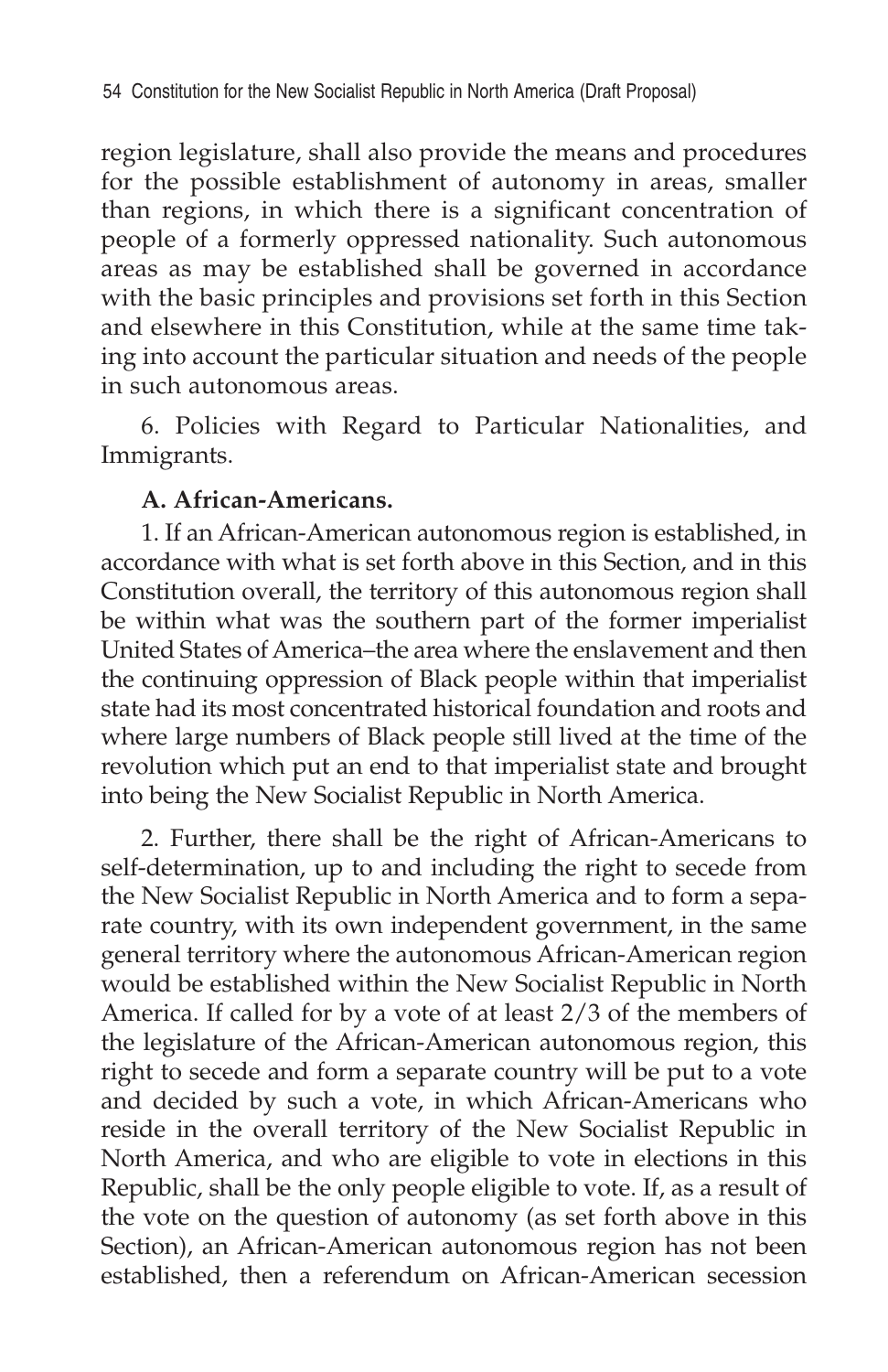may be called for by the central Legislature, through a vote of 2/3 or more of its members–and the central Legislature will be required to vote on whether to call for such a referendum if it is requested to do so by at least 1/3 of its members.

In the event of such a referendum on secession, the procedures relating to it shall be under the supervision of a joint commission established by the central Legislature and the legislature of the African-American autonomous region (if such an autonomous region has been established) and consisting of an equal number of members appointed by each of these two legislatures. If, as a result of the vote on the question of autonomy, an African-American autonomous region has not been established, then the commission to oversee the referendum on secession shall be appointed by the central Legislature, consulting with people from among various and diverse sections of the African-American population. The composition of this commission shall be at least 50% African-American, and this commission, once selected, shall be independent and shall act independently of the central Legislature. The procedures regarding the referendum on secession must include equal access to the government media, within the African-American autonomous region (if such an autonomous region exists) and throughout the New Socialist Republic in North America, for representatives of both sides in this referendum.

As a decision to secede is a momentous one, and one not easily reversed–and therefore ample time and opportunity should be provided for serious reflection, discussion, deliberation and consideration concerning this matter–a vote regarding such secession would be held as follows. A first referendum would be held one year after this referendum has been called for, through procedures indicated above. Those eligible to vote on this referendum (as stipulated here) would vote in favor either of remaining within the New Socialist Republic in North America or of seceding from it. If 50% or more of those voting on this referendum declared in favor of secession, then a second referendum would be held one year after that, with the same eligibility standards for voting and the same basic procedures. In that second referendum, if once again 50% or more of those voting declared in favor of secession, then this secession would be effected. In that event, the government of the New Socialist Republic in North America would, to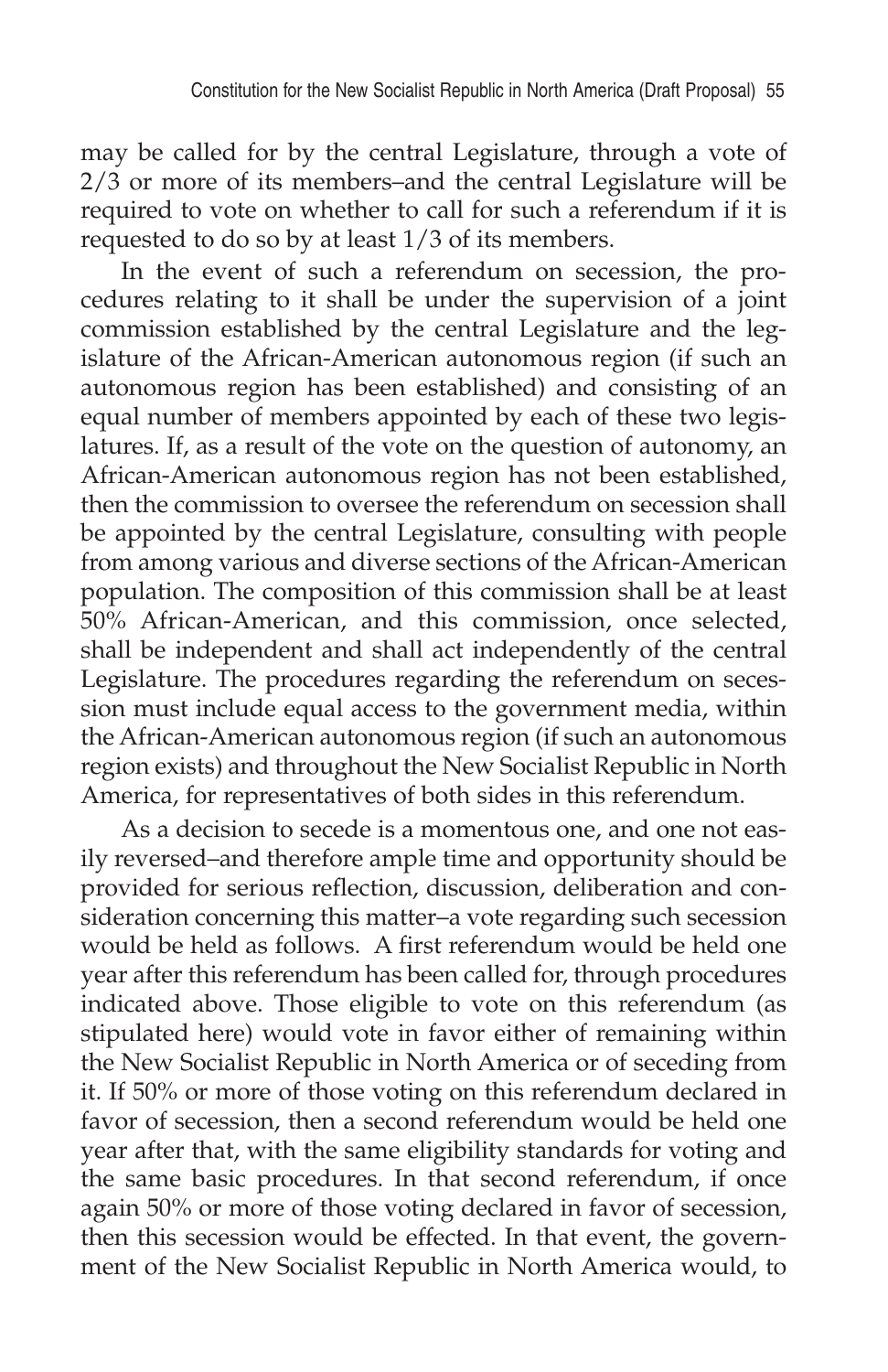the best of its ability under the circumstances and in accordance with the principles and objectives set forth in this Constitution, work to establish relations with the new country established as a result of this secession and to encourage, and as far as possible support and assist, that new country in taking the road of socialism and contributing to the international revolutionary struggle toward the final goal of a communist world. Notwithstanding the difficulty and complications that might be involved, the New Socialist Republic in North America would also remain open to, and would welcome, a reunion, in one state, with the country established through such secession, provided this were effected in accordance with the principles and objectives set forth in this Constitution.

3. In accordance with the principles and provisions set forth above in this Section, and in this Constitution overall, autonomous areas may be established and function in cities and other areas within the New Socialist Republic in North America which have significant concentrations of African-Americans.

### **B. Mexican-Americans.**

1. What was the southwest region of the former United States of America was seized by that country–as part of the expansion of the slave system, and other relations of exploitation and oppression–through armed conquest, including war against Mexico, in the 19th century. Given this history, and after that a long period marked by the domination and exploitation of Mexico and its people by the imperialist United States of America, large numbers of people of Mexican origin and descent have for many generations lived in this region, with their ranks continually expanded by new immigrants forced to leave Mexico because of the continuing effects of domination and exploitation by the USA. They were joined by growing numbers of people from other countries in Latin America which were also subjected to the same kind of domination and depredation at the hands of the imperialist USA. In view of this, and as an expression of proletarian internationalism and of the other basic principles and objectives set forth in this Constitution, the following shall be the orientation and policies of the New Socialist Republic in North America with regard to this region.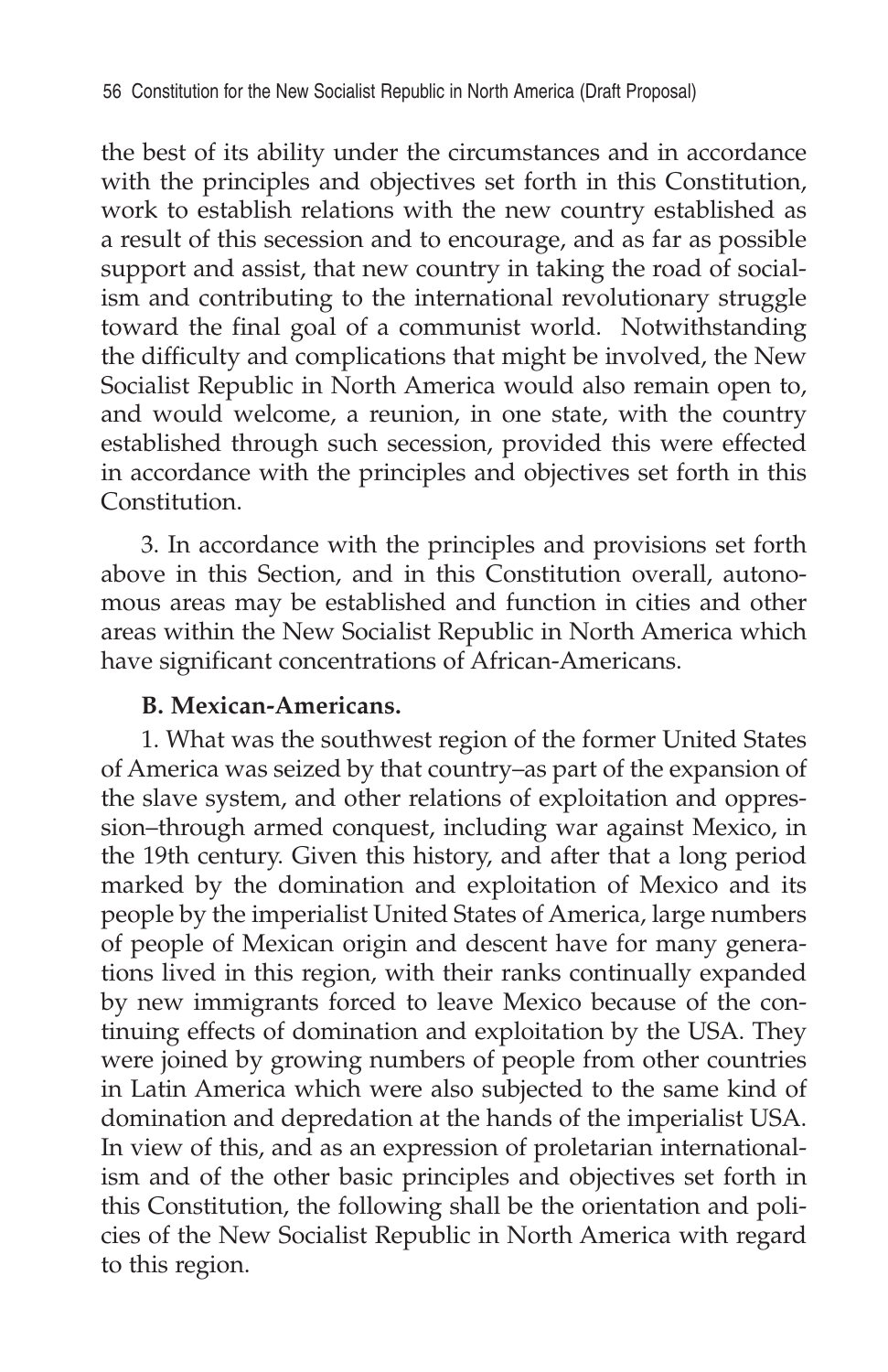2. Relations with Mexico, and policy with regard to the former southwest region of the imperialist USA, shall, from the time of the founding and in the first few years of the New Socialist Republic in North America, take into account the nature of the society and government–and the level and character of revolutionary struggle–in Mexico, as well as the actual extent of territory which has been liberated through the revolution which led to the defeat and dismantling of the imperialist state of the USA and the founding of the New Socialist Republic in North America. At the same time, the necessary consideration shall be given to the situation in the world as a whole, in determining how to proceed with regard to this region. In this overall context, and also taking into account the sentiments and aspirations of the people in the region, in particular those of Mexican origin and descent, the question of whether to return at least parts of this region to Mexico, and/or whether there should be established, within parts of this region, a country that is separate from both Mexico and the New Socialist Republic in North America, shall be taken up by the government of the New Socialist Republic in North America.

3. In any case, within this region–or the part of it that remains within the New Socialist Republic in North America–the right of autonomy of Mexican-Americans shall be recognized and approached in accordance with the principles and objectives set forth in this Article and in this Constitution as a whole.

4. In accordance with the principles and provisions set forth above in this Section, and in this Constitution overall, autonomous areas may be established and function in cities and other areas within the New Socialist Republic in North America which have significant concentrations of Mexican-Americans.

### **C. Native Americans.**

1. The conquest, domination, plunder and life-stealing exploitation carried out by European colonialism in the Americas– including by the European settlers who founded the United States of America and expanded its reach on the North American continent through force and violence, as well as deception and other means–had a massive genocidal impact, decimating and devastating the populations of the first inhabitants of the Americas. As the boundaries of the USA were continuously expanded through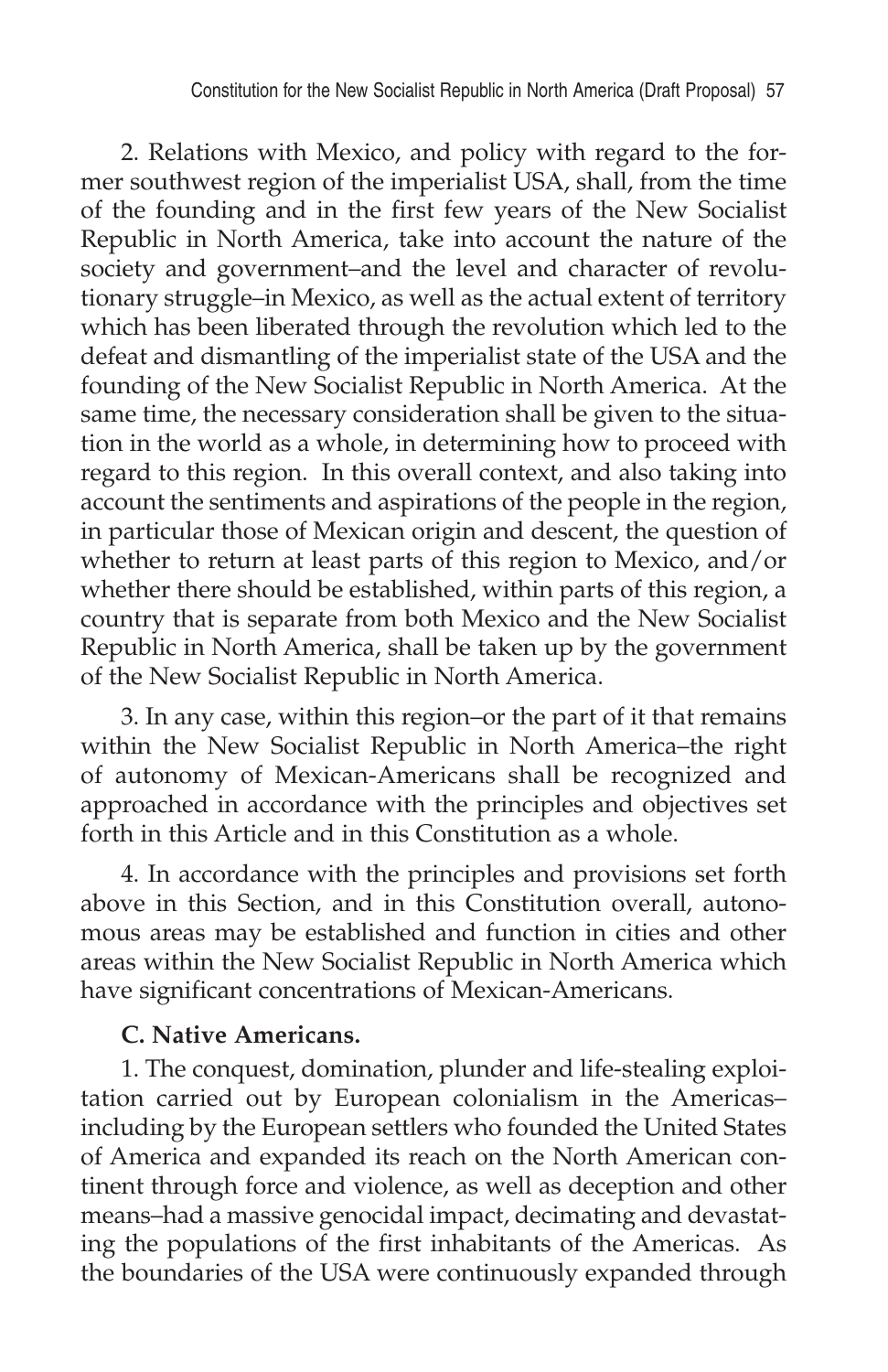conquest–and huge numbers of Native Americans were killed or died off due to this armed expansionism and the destruction of their way of life, the spread of diseases common among Europeans for which the Native Americans had no immunity, and other factors–most of the Native Americans who survived were forced onto reservations that were encircled and controlled by the forces of the imperialist state.

2. The defeat of this imperialist state has opened the way to overcoming the effects and legacy of this terrible history. As one key expression of the importance it attaches to this, the New Socialist Republic in North America shall ensure that the right of autonomy of Native American peoples within this Republic is upheld; and, beyond that, wherever autonomous regions of Native Americans may be established, in the general vicinity of the historical homelands of the various native peoples, the central government will also act to ensure that these autonomous regions not only have the necessary territories but also the resources that will enable a real flourishing of these peoples, within the overall framework of the New Socialist Republic in North America. The central government of the New Socialist Republic in North America will provide special assistance and support to any Native American autonomous regions, on the basis of the principles and objectives set forth in this Constitution.

3. This special assistance and support shall be especially important with regard to Native American autonomous regions, but also with regard to concentrations of Native Americans in urban areas and other parts of this Republic–where autonomous Native American areas may also be set up–and with regard to the Native American population as a whole.

Such special assistance and support will also be of great importance, and shall be extended, to all the formerly oppressed peoples, and any autonomous regions and areas of these peoples, within the New Socialist Republic in North America.

**D.** With regard to other minority nationalities within the New Socialist Republic in North America, the basic orientation and policies to outlaw and prohibit, and to overcome the effects of, discrimination and segregation shall be applied. The central government may, as it deems necessary, provide the means by which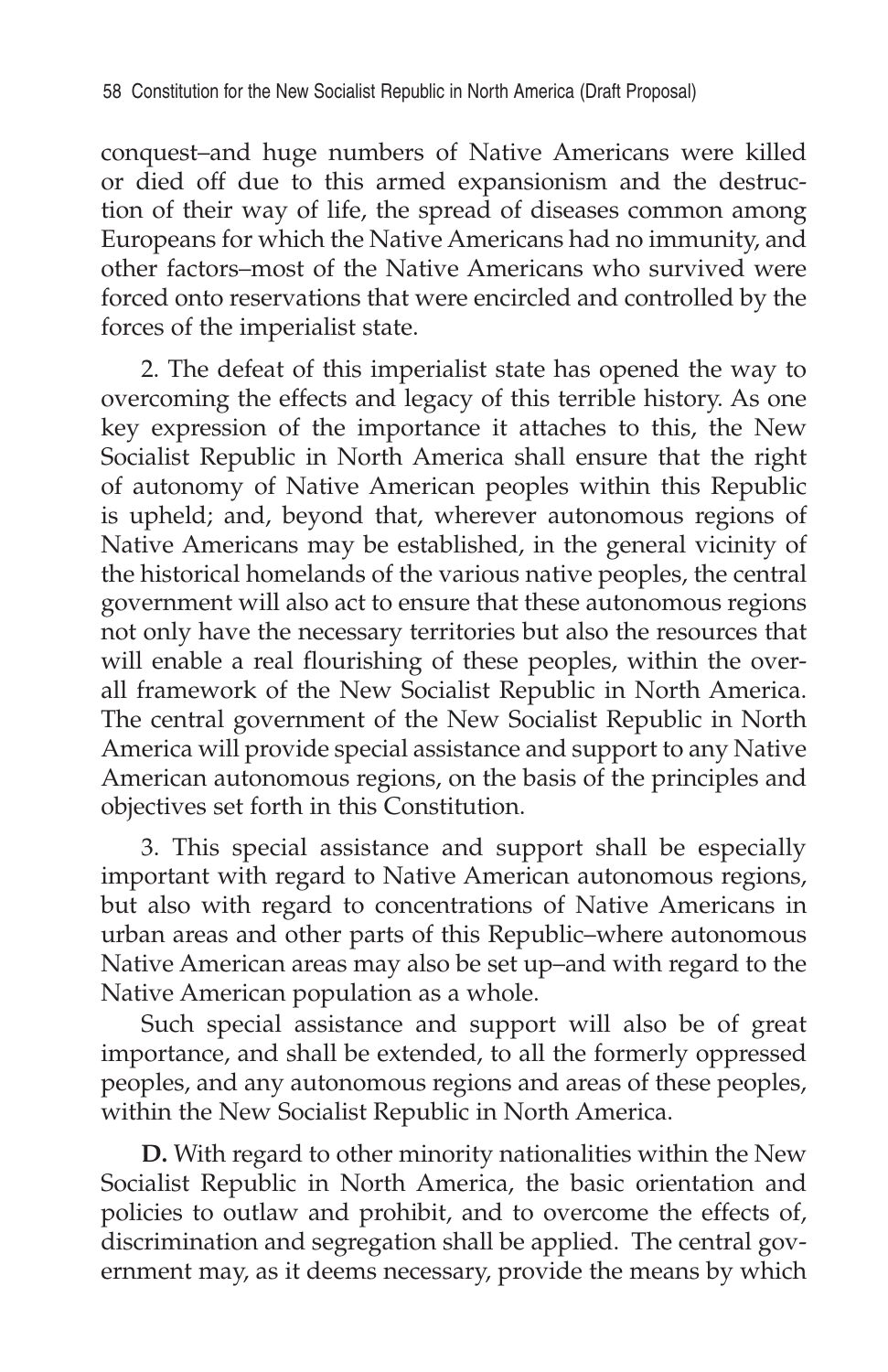autonomous areas could be established in localities where there are significant numbers of these minority nationalities, applying the basic principles that obtain with regard to autonomy within the larger Republic.

## **E. The Nation of Puerto Rico and Puerto Ricans Within the New Socialist Republic in North America.**

1. Puerto Rico and its people were subjected to brutal conquest and domination–first by the Spanish Conquistadors and then by U.S. imperialism, forcibly seizing Puerto Rico at the end of the 19th century–with devastating and even genocidal consequences for the first inhabitants of the island and then the enslaving exploitation of others. Through this process, however, a Puerto Rican nation was forged on that island territory, even as Puerto Rico itself continued to be held as a colonial possession of the imperialist United States of America. As a result of the revolution which brought into being the New Socialist Republic in North America, the hold of U.S. imperialism over Puerto Rico has been broken, and the New Socialist Republic in North America recognizes the independence and right of self-determination of the nation of Puerto Rico. At the same time, the New Socialist Republic in North America works to develop relations with the nation of Puerto Rico on the basis of the internationalist orientation and other principles and objectives set forth in this Constitution, and remains open to the possibility of a union with the nation of Puerto Rico, in a larger socialist state, on this basis.

2. With regard to Puerto Ricans within the territory of the New Socialist Republic in North America, the principles and policies that apply to minority nationalities which were oppressed and discriminated against in the imperialist USA shall be applied, including the right to the establishment of autonomous areas in cities and other places where there are significant numbers of Puerto Ricans.

# **F. Hawai'i, and Other Formerly Occupied Territories.**

1. Hawai'i, too, was seized from the indigenous people there by an expanding U.S. imperialism through force as well as deception. In over 100 years of domination, the USA incorporated Hawai'i into its imperialist state while maintaining it as a major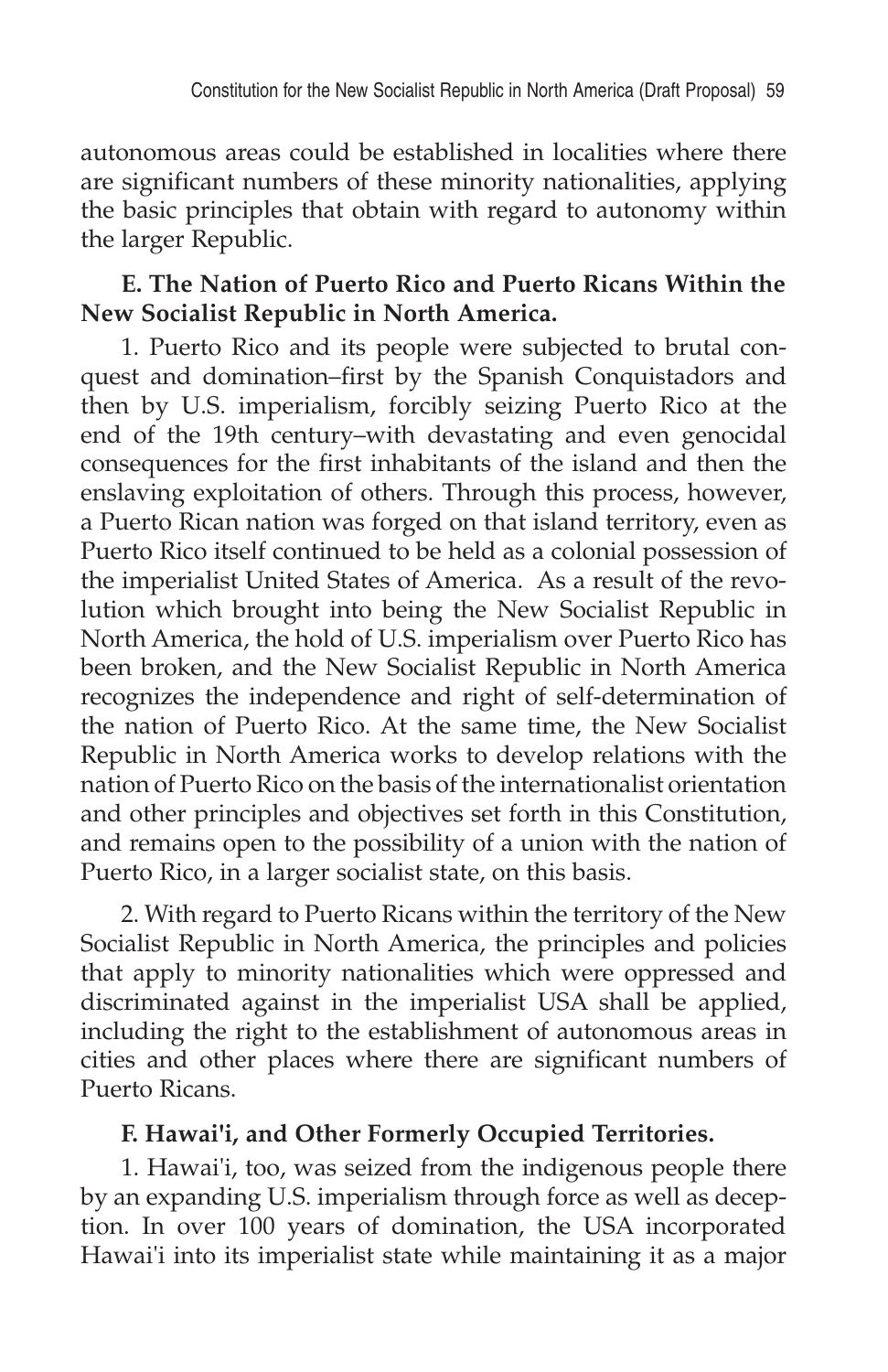military basing area, continually suppressing the native people and degrading aspects of their culture, and the natural beauty and wonder of Hawai'i, into capitalist commodities. As a result, the indigenous people became a minority of the population on the Hawai'ian islands while, because of these same factors–and in particular the large presence of the imperialist military in Hawai'i–there has been a close interconnection between the revolutionary struggle in Hawai'i and in the continental U.S. against the same imperialist system. With the victory of the revolution leading to the defeat and dismantling of the imperialist state of the USA, the New Socialist Republic in North America recognizes and supports the right of the indigenous people of Hawai'i to selfrule and to play a decisive role in determining the direction of the society in Hawai'i, while at the same time encouraging and supporting those forces which are striving to take the road of socialism in Hawai'i and to develop the closest possible unity with the New Socialist Republic in North America, including the possibility of being part of this Republic, on the basis of the principles set forth in this Constitution.

2. The same basic orientation and approach shall be applied to other areas, outside of North America, which were seized by the imperialist USA and maintained, under its domination, as "territories" of its empire.

**G.** Where contradictions may arise regarding the territories of autonomous regions and areas of different nationalities that are established within the New Socialist Republic in North America, these contradictions shall be resolved through consultation involving the central government and the nationalities affected, in accordance with the basic principles set forth in this Constitution.

# **H. Immigrants, Citizenship and Asylum**.

1. Throughout its history and its development into an imperialist power, the United States of America depended on the exploitation, often in extreme conditions, of generations of immigrants, numbering in the many millions, who were driven to the USA as a result of oppression, poverty, war and upheaval. These immigrants– including those from Europe who came to the USA during the latter part of the 19th and the first part of the 20th century, or at least several generations of them–were also subjected to discrimination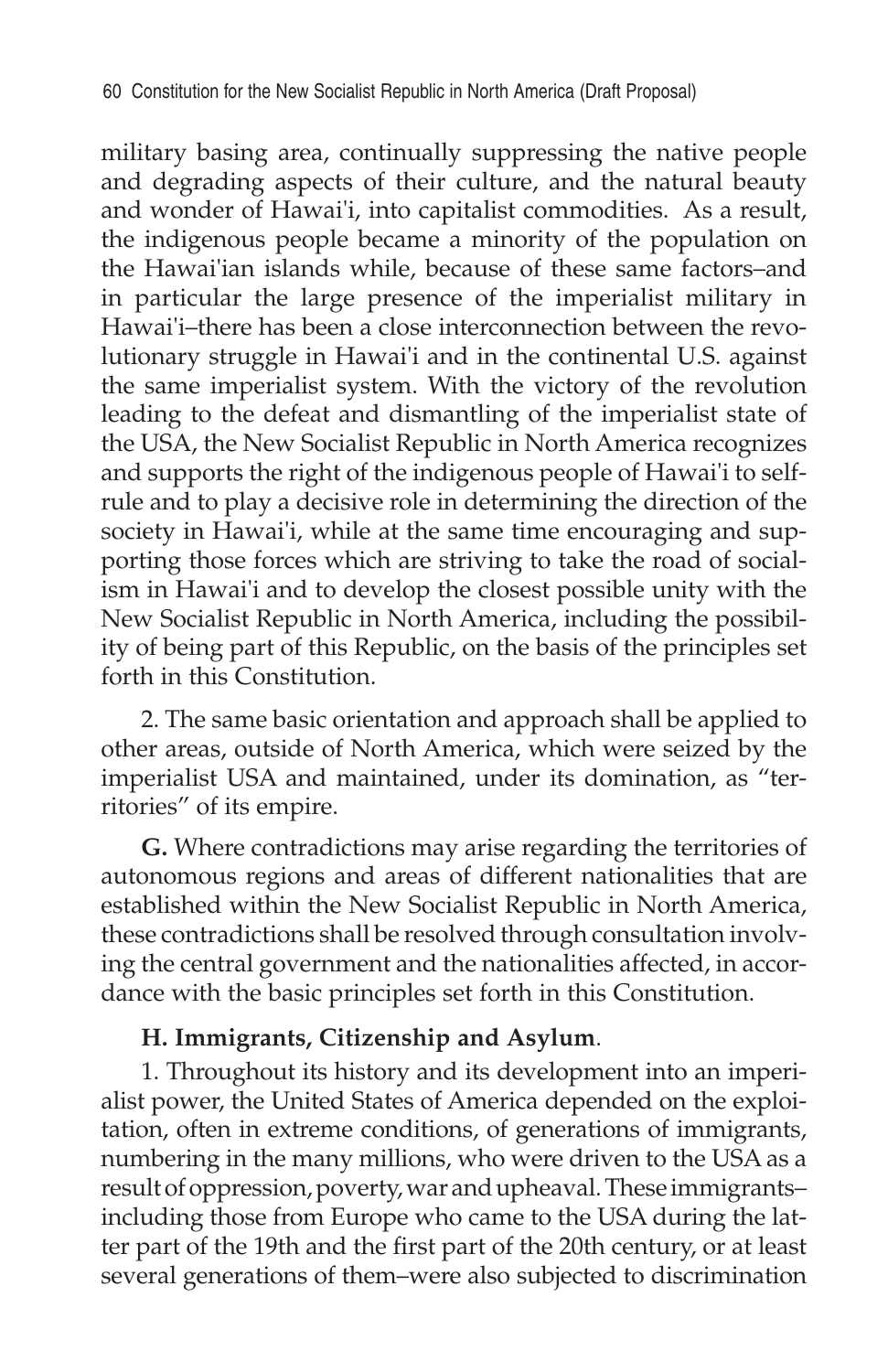and demeaning treatment, although after a period of time many of these immigrant groups were integrated into the larger "white European" population in the USA and, on the basis of expansion and conquest by U.S. imperialism, and the spoils acquired in this way, many were able to rise from the ranks of the working class and poorer sections of the population and become a part of the "American middle class," with a more or less privileged position in relation to especially the lower and more exploited sections of the proletariat and the masses of Black and Latino people and others concentrated, and forcibly contained, within the decaying and repressive confines of the inner cities of late imperial America. At the same time, and in a heightening way through the end of the 20th and the first part of the 21st century, as a result of the domination and plunder carried out by U.S. imperialism throughout most of the Third World in particular, and the devastation and massive dislocation that resulted from and accompanied this, great numbers of immigrants from Mexico and elsewhere in Latin America, as well as other parts of the Third World, were driven to the U.S., many of whom were not able to secure legal entry and consequently were forced to live in the shadows and remain vulnerable to extreme exploitation as well as to discrimination and to violence and terror carried out by the state and by mobs encouraged by reactionary policies, actions and statements of the government and government officials. And the ruling forces of the imperialist USA seized on this situation to further tighten control over, and unleash more terror against, these immigrants and to subject many of them to even more extreme exploitation, while whipping up a xenophobic and fascist anti-immigrant atmosphere.

The defeat and dismantling of the imperialist USA and its machinery of violent destruction and repression has radically changed this situation. In this revolutionary struggle, and its victory, large numbers of immigrants, as well as masses of Black people and other oppressed nationalities within the former imperialist USA, played a crucial role, and they can and must continue to play a vital part in the continuing transformation of society, and the world as a whole, as part of the backbone of the New Socialist Republic in North America.

2. At the time of the establishment of the New Socialist Republic in North America, all those residing within the territory of this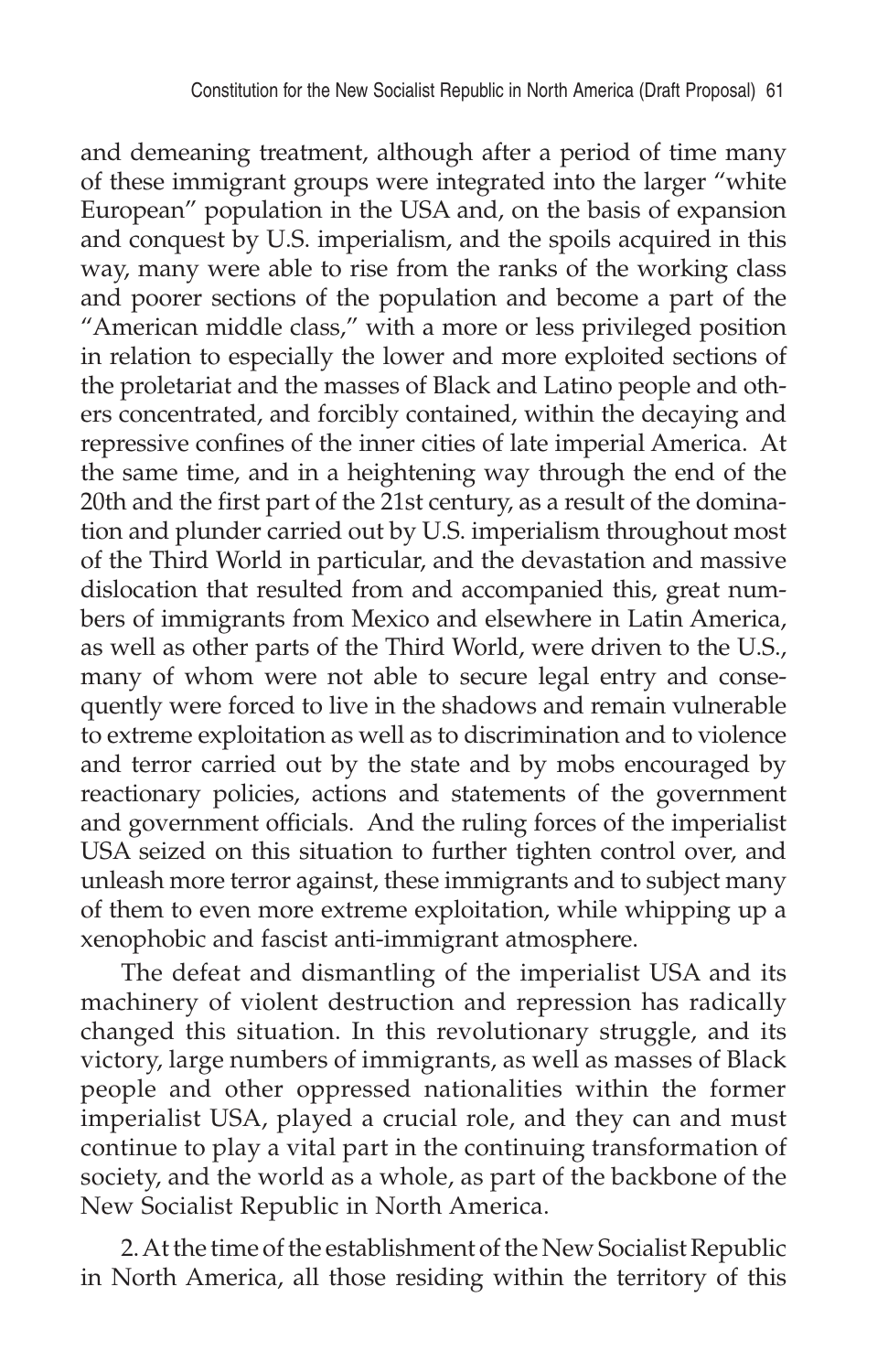Republic–with the exception of those who played a leading role in opposing the revolution which brought about the establishment of this Republic, and/or who may have been found guilty of war crimes and/or other crimes against humanity–shall have been accorded citizenship in this Republic, with the rights and responsibilities of citizens, in accordance with this Constitution. And, from that time forward, all those born within the territory of the New Socialist Republic in North America, as well as all those, wherever they are born, who have at least one parent who is a citizen of this Republic, shall be citizens of this Republic.

3. The orientation of the New Socialist Republic in North America is to welcome immigrants from all over the world who have a sincere desire to contribute to the goals and objectives of this Republic, as set forth in this Constitution and in laws and policies which are established and enacted in accordance with this Constitution. From the time of the establishment of the New Socialist Republic in North America, anyone residing outside of the territory of this Republic who wishes to enter its territory, and any such person wishing to become a citizen, or a permanent resident, of this Republic, must follow the relevant laws and procedures which have been established on the basis of this Constitution. Anyone who applies for asylum in this Republic and, through the relevant procedures that have been established for this purpose, is found to have been persecuted, or to have a well-founded fear of persecution, on account of having taken part in just struggles against imperialist and reactionary states or other reactionary forces, or on account of scientific, artistic, or other pursuits which have brought them into conflict with reactionary powers and institutions, shall be afforded asylum in the New Socialist Republic in North America, so long as they pledge to act in compliance with the Constitution of this Republic, and do act accordingly. Provided that they do not engage in any serious violation of the laws of this Republic, people granted asylum have the right to remain within the territory of this Republic for as long as they choose to do so, and shall be accorded the same rights as citizens, with the exception that, so long as they have not become citizens, they may not vote in elections or be elected or appointed to public office. They shall have the right, after a certain period, determined by law, to become citizens of this Republic, with the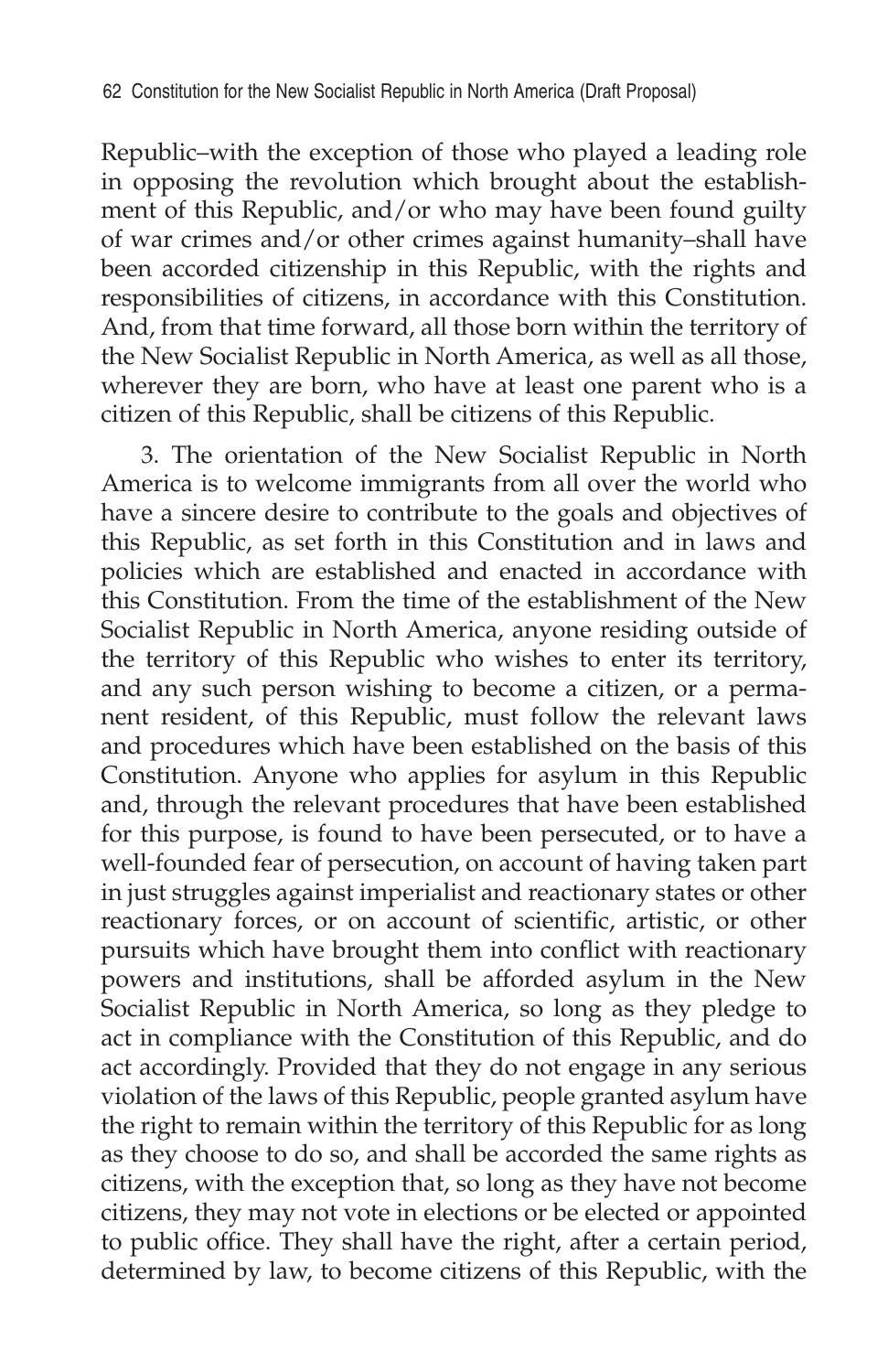same rights and responsibilities as all other citizens. The citizenship process, as well as review of the asylum status of all those granted asylum, shall be carried out in accordance with the laws and procedures established for these purposes.

4. Anyone who is discovered to have entered the territory of this Republic without following the relevant laws and procedures, shall be detained and provided with a timely hearing, conducted by the government institution with the relevant responsibility, to determine the reasons for their presence within this Republic. In connection with this process, such persons may apply for asylum or seek residency on some other basis, and these requests will be considered in the light of the basic orientation and principles set forth here. If, however, evidence emerges which would indicate that the person, or persons, in question have entered the territory of this Republic not only by means that are in violation of its laws, but also with the intent to further violate the law in an effort to carry out sabotage or otherwise do harm to this Republic and its people, then criminal proceedings shall be instituted against such a person, or persons, in accordance with laws and legal procedures established on the basis of this Constitution.

# Article III. Rights of the People and the Struggle to Uproot All Exploitation and Oppression.

**Section 1. The Basic Right of the People, the Purpose and Role of the Government, and Contradictions Between the People and the Government, in the New Socialist Republic in North America.**

1. The most basic right of the proletariat, together with the broad masses of people, in the New Socialist Republic in North America is to be enabled to have the fundamentally decisive role in determining the direction of society, and to join in struggle with others throughout the world, in order to finally abolish relations of exploitation and oppression; and to bring into being, and increasingly play the determining role in regard to, government which will be an instrument toward those ends.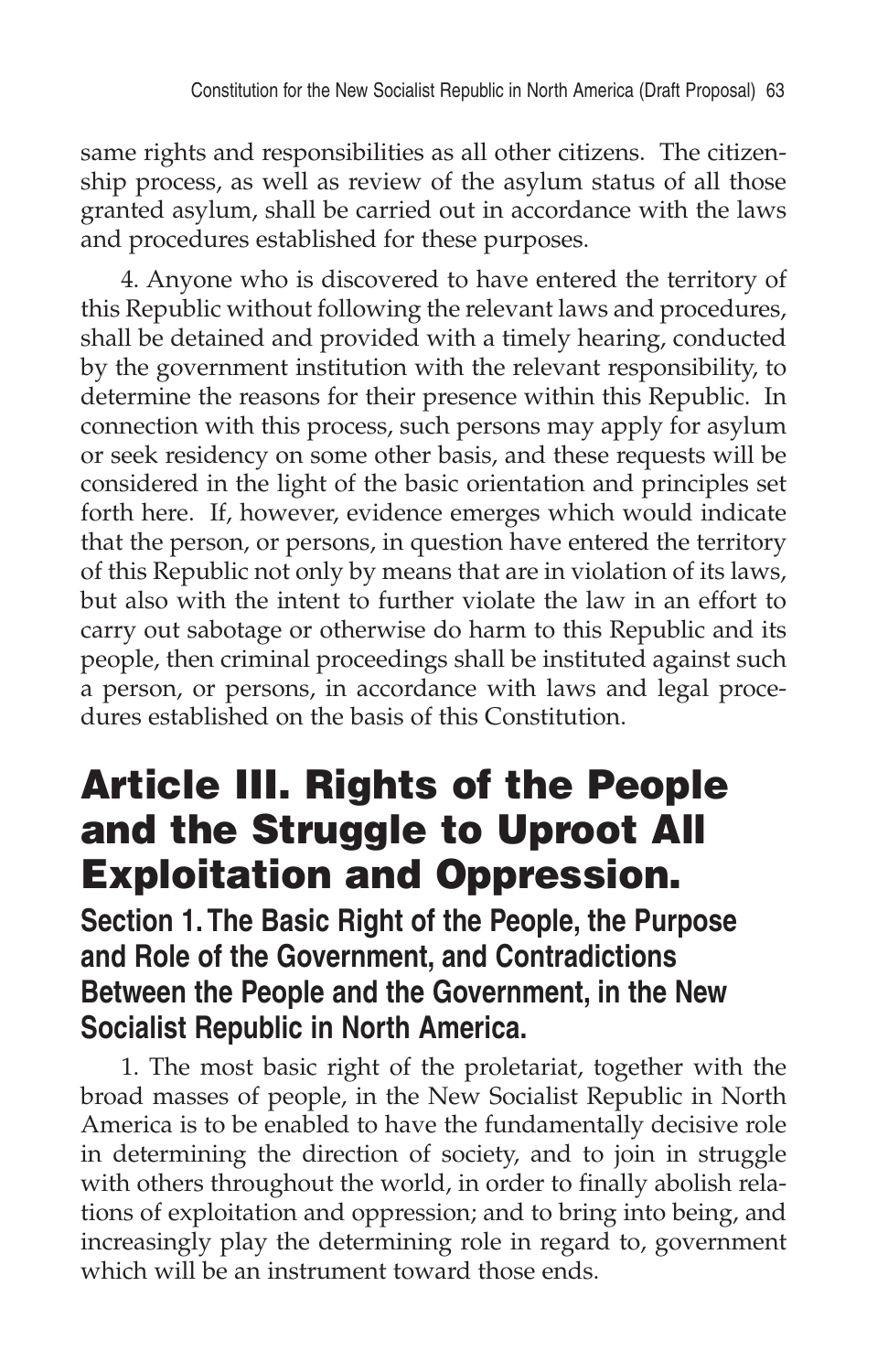2. The purpose of the government of the New Socialist Republic in North America is to act in accordance with the principles and objectives set forth in this Constitution, in order to meet the basic needs and above all to serve the most fundamental and largest interests of the proletariat, together with the broad masses of people, within this Republic and ultimately in the world as a whole, with the aim of contributing as much as possible to the emancipation of all humanity, through the advance to communism.

At the same time, owing to remaining and still deep-seated contradictions, within this Republic and in the world overall– including contradictions between this Republic and imperialist and reactionary states, as well as contradictions within the economic (production) relations and the social relations, and the reflections of all this in the political, ideological and cultural spheres in this society itself–there are, and for some time will continue to be, contradictions between the people and the government in this Republic, and there is the possibility for the government, or particular agencies or persons with authority within the government, to act in conflict with the purpose and rightful role of this government. For these reasons, provisions must be made, and adhered to, which shall afford people in this Republic protection against government misconduct and abuse. And essential guidelines must be clearly set down by which the policy and actions of the government can be evaluated, with regard to particular rights, and above all the most basic right of the people in this Republic.

# **Section 2. Legal and Civil Rights and Liberties.**

1. In keeping with what is set forth in this Constitution as a whole, and specifically in the above Section of this Article, the orientation of the government, and that promoted in society overall, must be to not only allow but to value dissent, as well as political, philosophical and in general intellectual and cultural ferment and diversity, and to promote and foster an atmosphere in which all this can flourish. This shall find expression and be embodied in government policy and action, as well as in the law, including that part of law and policy specifically intended to protect the legal and civil rights and liberties of the people in this Republic.

In the New Socialist Republic in North America, the capitalist system has been overthrown and a socialist economic system–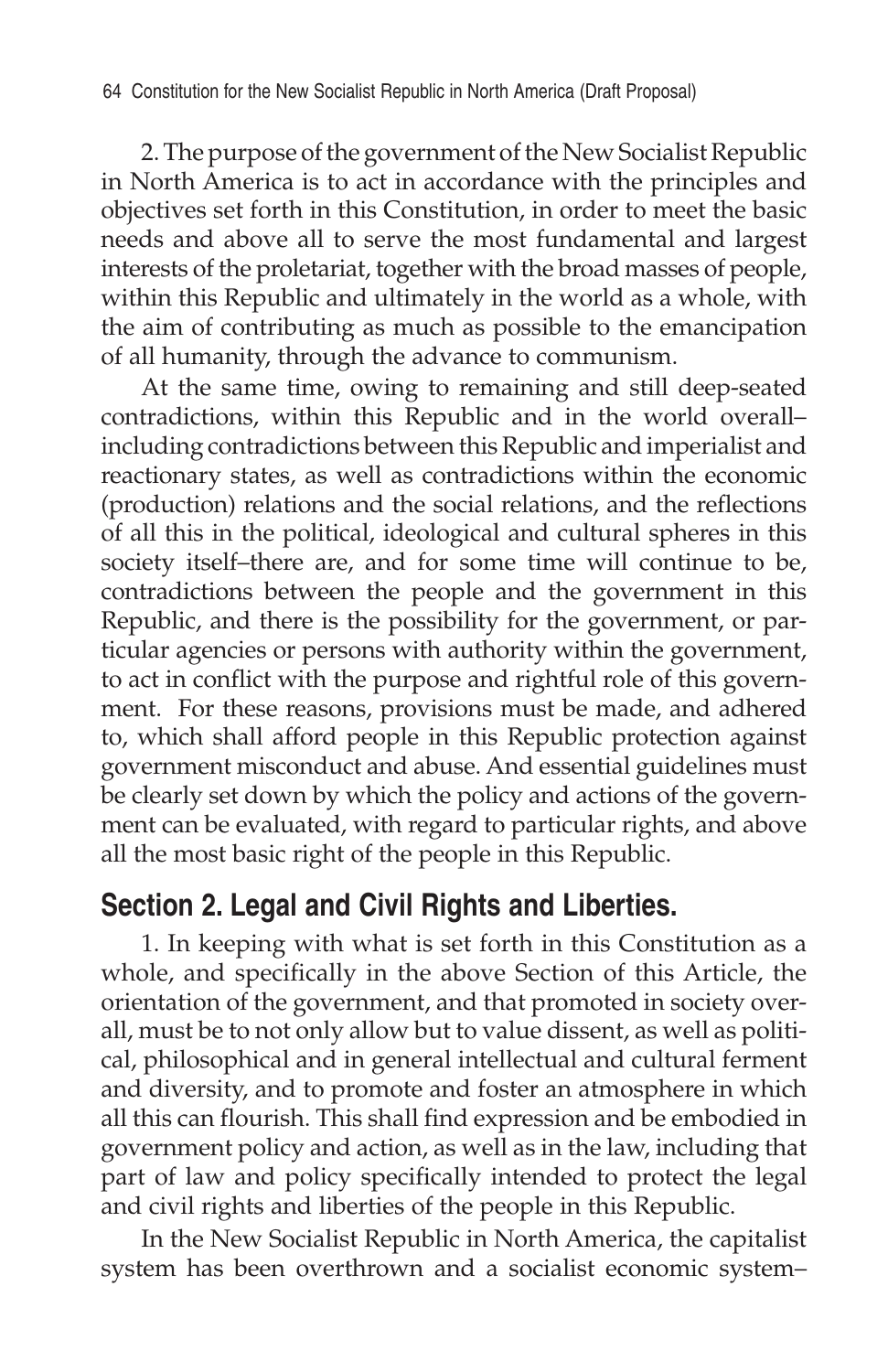in which the right to employment and income is guaranteed–is being constructed, and there is ongoing transformation not only of the economy but of the society as a whole, including in the cultural and ideological realm, with a radically new morality being brought forward, in keeping with the goal of uprooting exploitation and oppression: for these reasons, "common crime" has ceased to be a major social problem, as it was in the former imperialist USA. But it has not yet been possible to eliminate all such crime, and more fundamentally, for the reasons touched on above in this Article, there remain contradictions between the people and the government. So long as that is the case, there is the prospect of political crimes against this Republic and its government, but also the possibility of ill-founded and wrongful arrest and prosecution of people for allegedly committing both political as well as "common" crimes. It is for this reason that, as set forth in Article I, Section 2, a Department of Legal Defense and Assistance shall be established, at the central level and at the various other levels of governmental and administrative responsibility, and this Department, while funded by the government, shall in every other way be independent of and operate independently of the government, in representing citizens and residents of the New Socialist Republic in North America when they are accused of crimes, as well as in other legal proceedings in which they confront the government in an adversarial position and have a right to legal representation.

2. No person in the New Socialist Republic in North America shall be deprived of the rights set forth in this Constitution, except through due process of law.

Through the course of and as a result of the revolutionary struggle which led to the defeat and dismantling of the former imperialist United States of America, and which has brought into being the New Socialist Republic in North America, members and functionaries of the former imperialist ruling class and its government and state apparatus–and in particular those who had been responsible for the most egregious crimes against the people and against humanity–will have been duly punished, in accordance with the necessities and requirements of that revolutionary struggle and the fundamental principles that guided and governed it.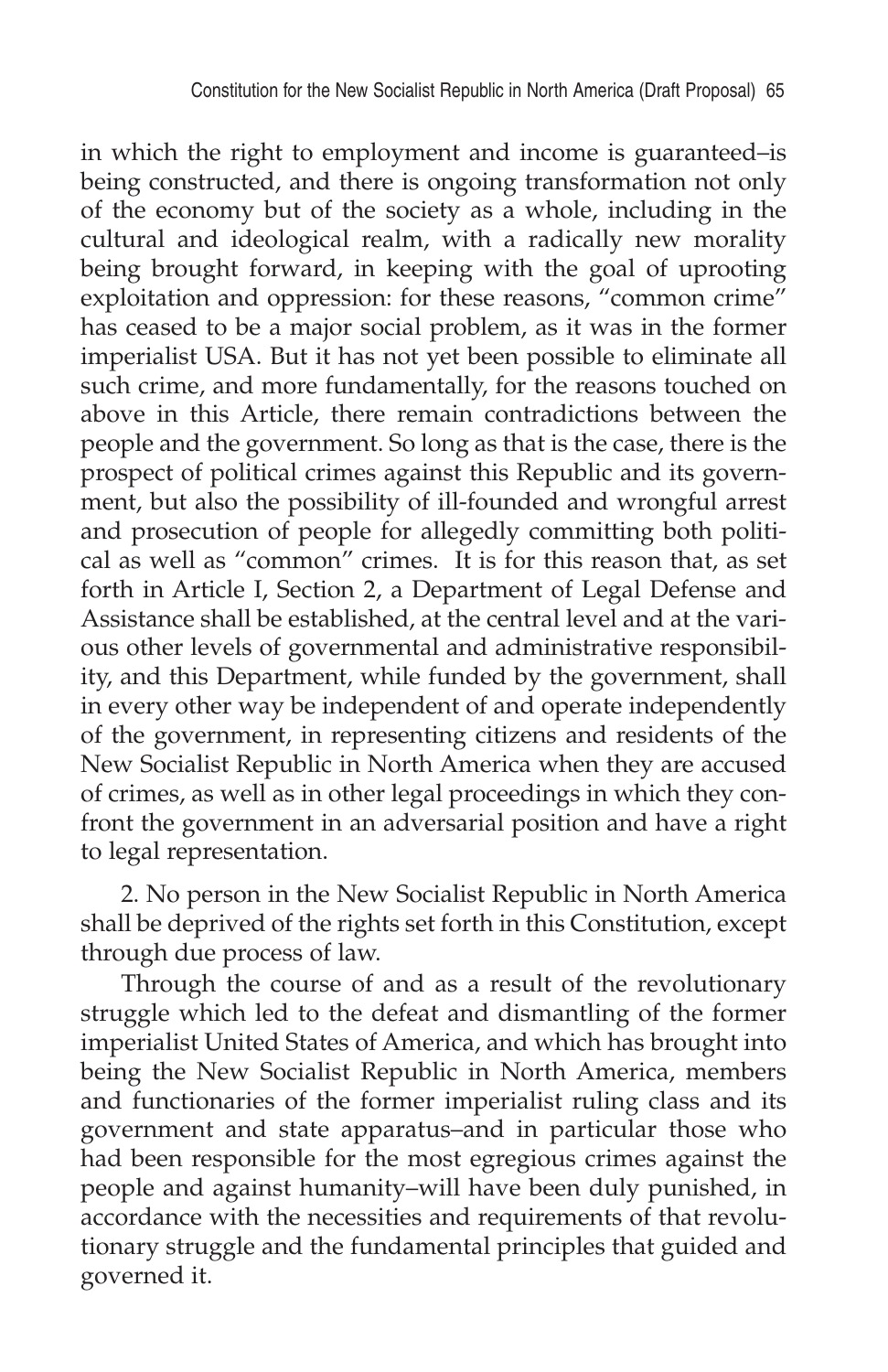Also, with the advance of that revolutionary struggle, as territory was increasingly wrenched from the control of the imperialists, growing numbers of people who had been imprisoned under the rule of those imperialists came under the jurisdiction of the advancing revolutionary forces. In this situation, the policy of the revolutionary forces with regard to these prisoners was to immediately abolish the inhumane conditions to which they had been subjected, and to begin a process through which they could learn more fully about the world and the struggle to transform it, and could have the best basis to transform their own world outlook and become conscious partisans of the revolutionary cause. To the degree possible, depending on the strength of the revolutionary forces and the overall situation, those who had been incarcerated in the dungeons of the imperialists, and who had in fact become partisan to the revolution, were provided with means to become actively involved in this revolution, in accordance with its basic principles.

Since the establishment of the New Socialist Republic in North America, the orientation and policy of the government of this Republic has been to enable as many as possible of those imprisoned under the old imperialist system to not only be freed from prison and integrated into the new society but to contribute in many ways to the continuing revolution, and to further transform themselves in the process. To this end, special bodies were set up to review, as quickly as possible, the cases and the situations of all those who had been incarcerated under the old imperialist system and who remained imprisoned at the time of the founding of the New Socialist Republic in North America. This resulted in release from prison, within a relatively short period, for the great majority–with the exception of those who had committed truly egregious offenses in the past and who showed no genuine signs that they were able, willing and determined to avail themselves of the chance, with the triumph of the revolution and the founding of the new revolutionary society, to radically transform themselves, and contribute to transforming the larger world, with the goal of uprooting relations of domination, oppression, and exploitation and the ways of thinking that go along with all that. Among the great majority who were released, this generally involved a transition period in which supervision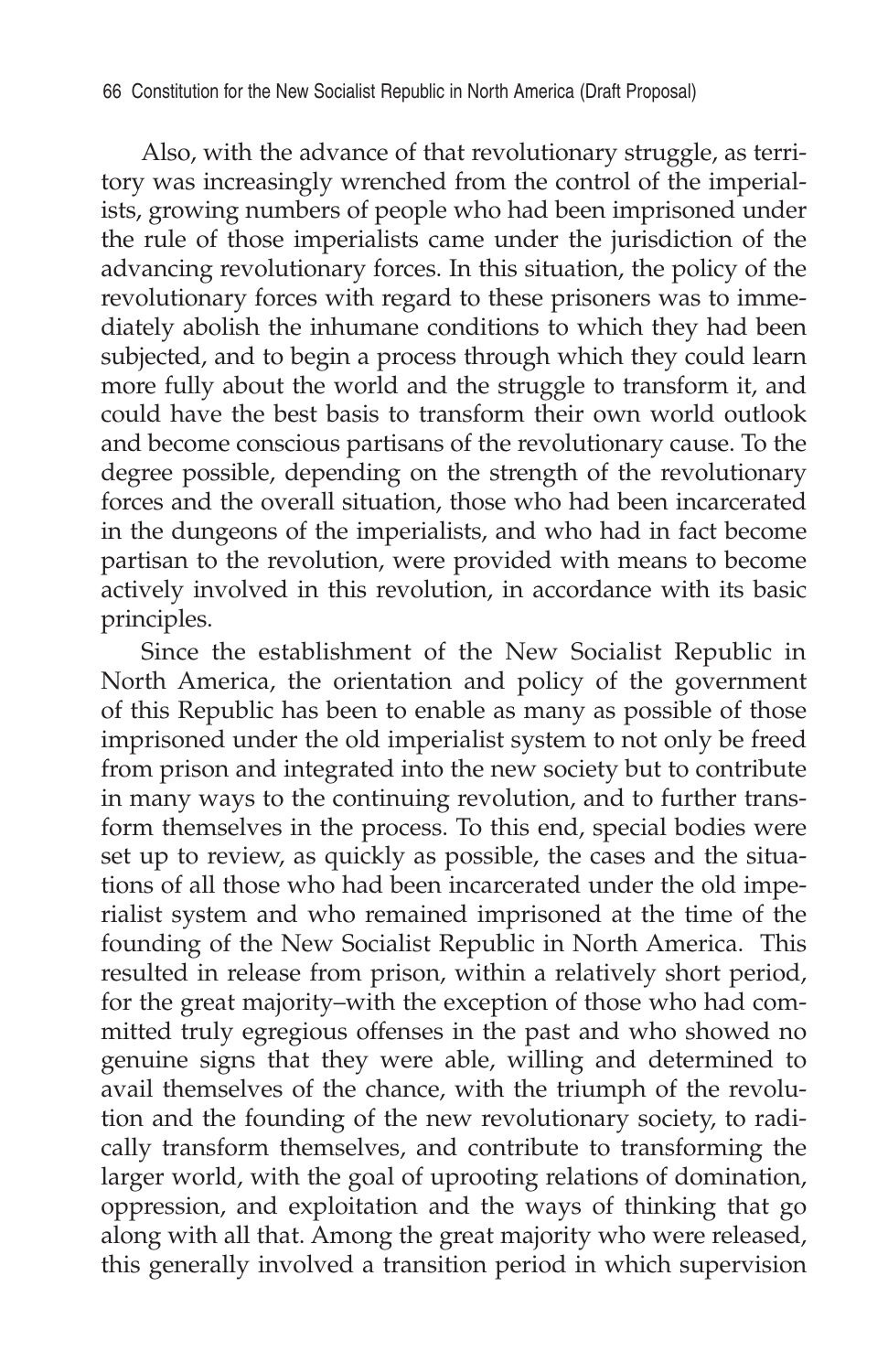by the relevant authority was combined with active support and assistance, including education, both practical and political–with the length and specific character of this transition process determined in accordance with the particular history and needs of the different individuals. Political education and ideological struggle has also been carried out in the society overall, to contribute to an atmosphere in which people broadly would understand the actual reasons and causes for crime in the old society and the importance of creating the conditions and atmosphere in which those who had been incarcerated as a result of criminal activity in that old society could be welcomed and supported in devoting their energies, creativity, initiative, and determination to building the new revolutionary society and carrying forward the revolutionary process in these radically new conditions. The result has been that, in addition to a significant number of people who were discovered to have been wrongfully prosecuted and imprisoned under the old system, and were therefore immediately released and provided with the means to become actively involved in the new society and its revolutionary transformation, literally millions of men and women–who had been denied a decent life in the old society; who had become involved in criminal activity, owing to their often desperate conditions and in many cases to the influence of the prevailing outlook and values in that old society, which constantly encouraged and in many ways rewarded advancing one's interests at the expense of and through the domination of others; and who had been written off as subhuman, and confined in subhuman conditions, by the guardians and enforcers of the old order–have regained and reasserted their humanity through active involvement in the new, revolutionary society, with many of them having joined the front ranks of revolution to remake the whole world in the interests of humanity.

This New Socialist Republic in North America having been established, its Constitution adopted and in effect, and its government at various levels operating in accordance with this Constitution: from that time forward, only as a matter of law, and through due process of law, may people be imprisoned or otherwise deprived of rights and liberties. This shall apply to those– including former members and functionaries of the ruling class of the imperialist USA and its state and government apparatus–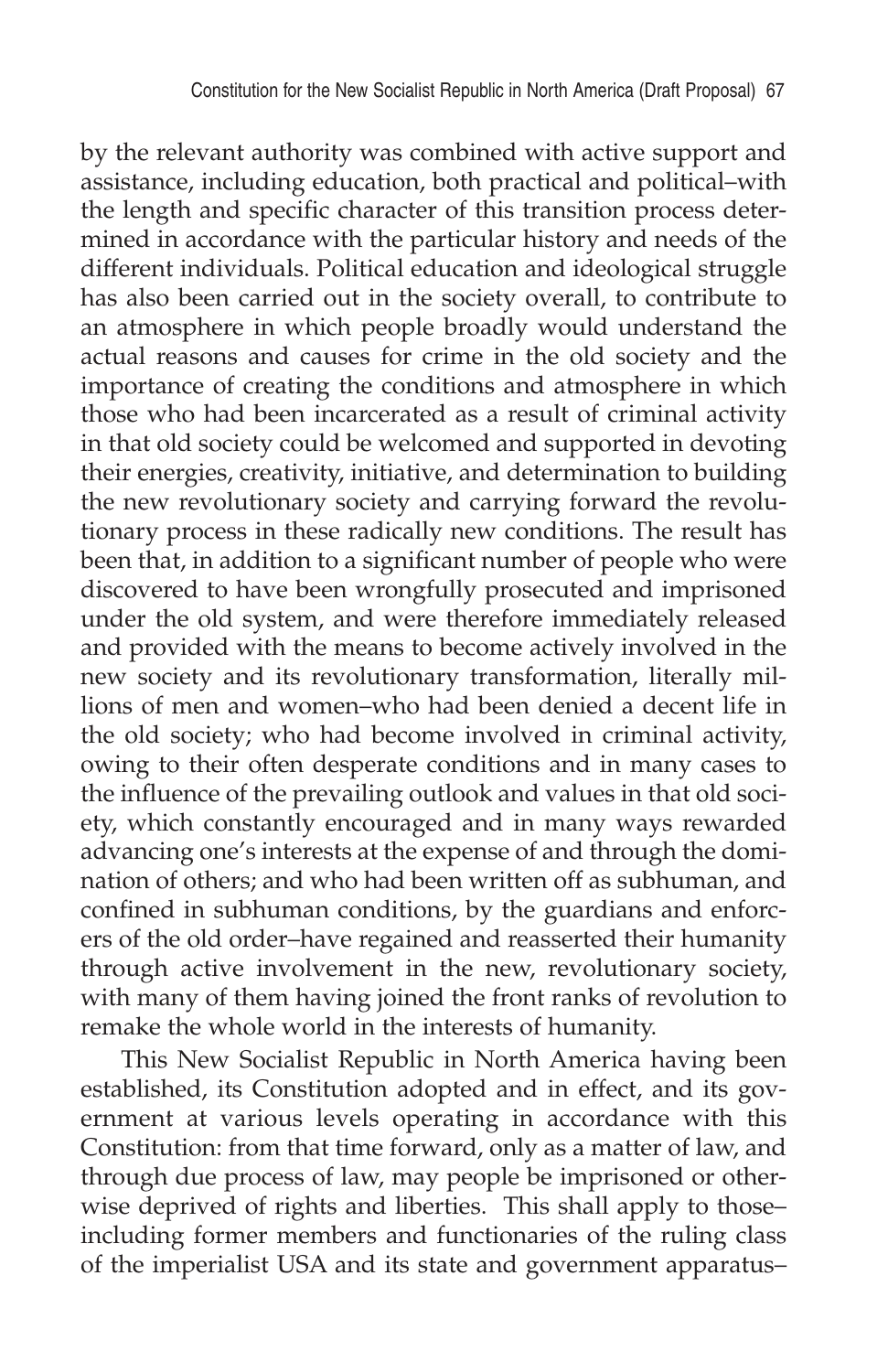who are within the jurisdiction of this Republic and who may be accused of having in the past committed, or may in the future be accused of committing, war crimes and crimes against humanity: whether tried in special Tribunals established to preside in cases of war crimes and other crimes against humanity (as set forth in Article I, Section 3) or in other judicial proceedings, all those accused of crimes shall be treated in accordance with the laws, and due process of law.

3. The following shall apply with regard to the New Socialist Republic in North America and those residing within its territory:

**A.** Freedom of speech, of assembly and association, and of dissent and protest shall not be restricted, except in cases of violation of the law and through due process of law.

Expression of opposition to this Republic and its Constitution and government–including advocacy in favor of abolishing this Republic and replacing it with another kind of society and form of government–shall not be prohibited, and on the contrary shall be permitted and protected, except as this shall involve the commission, or an active conspiracy to commit, or the direct and immediate advocacy of, violent acts, which are not in self-defense, against the government or members of the government, or others residing in this Republic, or other actions which violate the law (but, once again, expression of opposition to this Republic and its government, or mere advocacy in favor of replacing this with another form of society and government, may not be declared and treated as a violation of the law).

**B.** The right to strike. In the event of a strike, particularly one involving state-owned sections of the economy, the government shall work to effect a resolution which will best meet the needs and requirements of the people involved, on the basis of and in accordance with the needs of society and the people overall and the principles and objectives set forth in this Constitution. In any event, no violent means may be used to end a strike and suppress those on strike, except as may be necessary in cases of violation of the law; and in general, in working to resolve such situations, means of persuasion and appeals to the largest interests of the proletariat and masses of people shall be fundamentally relied upon.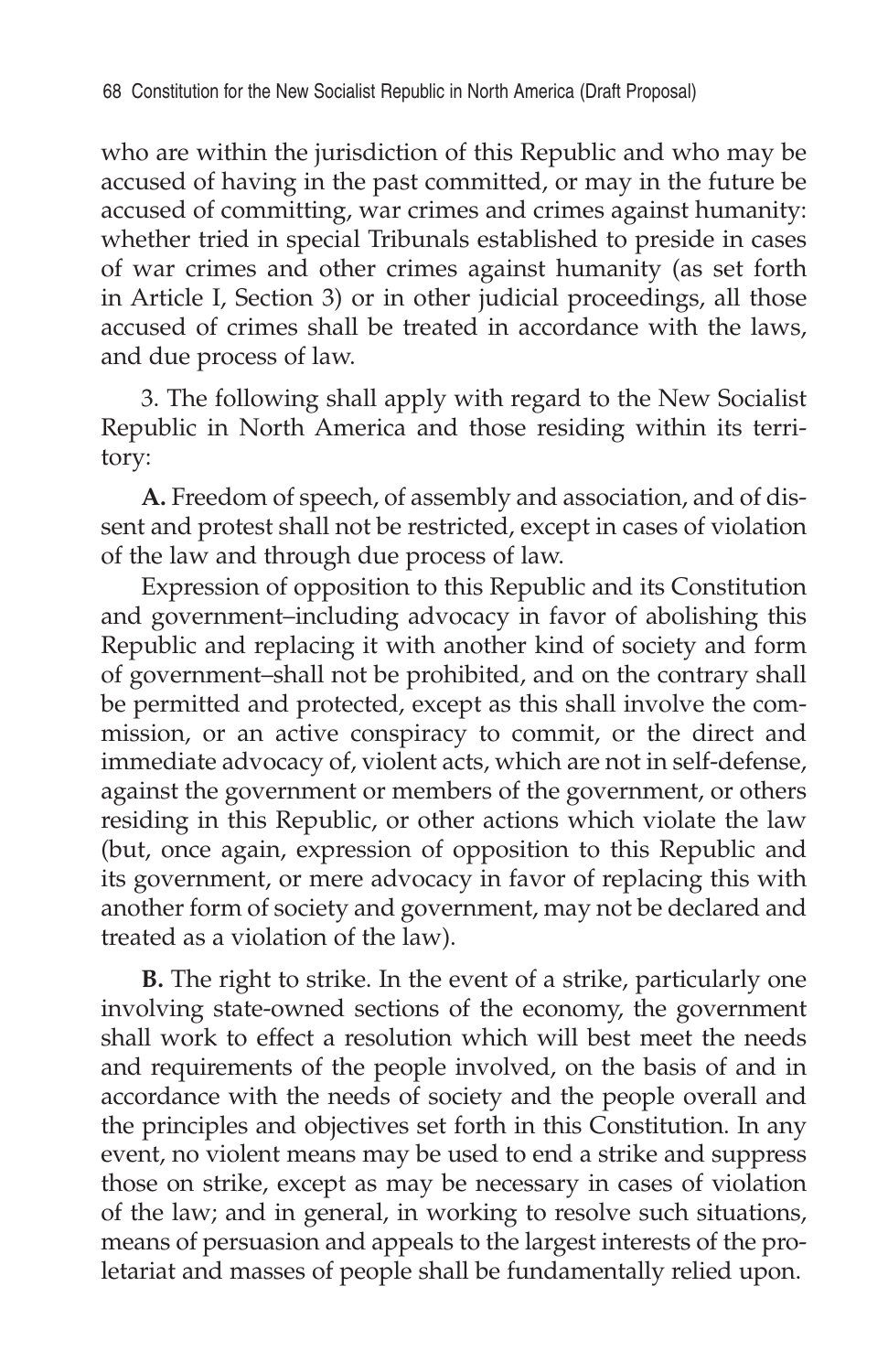**C**. The right to travel. Citizens and lawful residents of the New Socialist Republic in North America are free to travel anywhere within the territory of this Republic, and may not be restricted in such travel, by action of any agency of the government, at any level, except in accordance with the law and due process of law (but laws may not be passed whose essential or primary purpose is to restrict travel within this Republic, except insofar as a violation of some other law is involved). With regard to travel from this Republic to other countries and parts of the world–and return to this Republic–this shall not be prohibited or interfered with, except in accordance with laws and legitimate security concerns which shall be adopted and acted upon by agencies of the government on the basis of, and in conformity with, this Constitution. Aside from what is set forth in the provisions in this Constitution concerning immigration into and asylum and residency in the New Socialist Republic in North America, with regard to people from other countries and parts of the world who wish to enter and remain for a certain period within this Republic, for one or another purpose, it shall be the general orientation of the government of this Republic to welcome and allow such travel, so long, again, as this shall be in conformity with the law and legitimate security concerns. Reasonable measures, which are in accord with these principles, shall be adopted by the government and its agencies to regulate travel from and into this Republic.

**D.** Individuals 18 years or older may own firearms for personal use, so long as this is in conformity with regulations that are established in this regard, and other laws that are established, in accordance with this Constitution. The use by others, less than 18 years, of firearms must be under the supervision of someone 18 years or older and in conformity with what is set forth here, and elsewhere in this Constitution.

**E.** No one shall be subjected to denial or abridgement of rights or liberty, or to discrimination, on the basis of nationality, gender, sexual orientation, or religious or other belief.

**F.** The right to religious belief and religious practice shall not be denied or abridged, except in the case of violation of the law and through due process of law. At the same time, religion and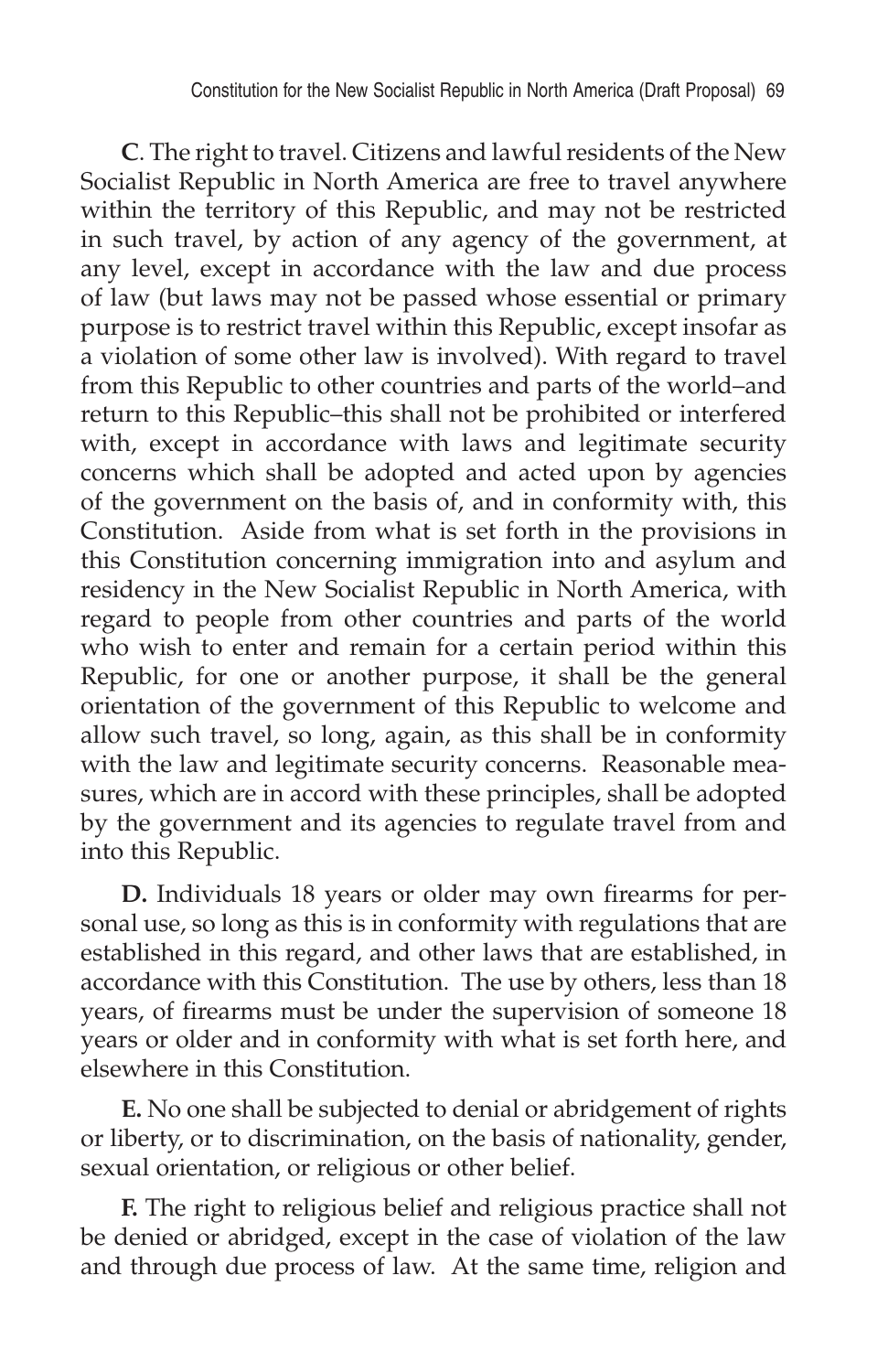religious practice may not be used to carry out exploitation and to accumulate private capital, in violation of the law, or to engage in violation of the law in some other way; nor may religious persons, groups, or institutions be granted rights or privileges which do not apply to the people in this Republic in general.

The right not to practice religion or to hold religious beliefs, and to propagate atheism, shall also be upheld.

The separation of religion and the state shall be upheld and applied: No government body, and no representative of the government, may advocate or propagate and promote religion, nor on the other hand suppress or restrict religious belief and practice, except in accordance with provisions here and elsewhere in this Constitution and laws in conformity with this Constitution. No functions of the state or of the law may be performed in the name of religion or by persons or institutions invoking religious authority.

The principles and functioning of the government in various spheres, including the educational system in particular–and its promotion of the scientific method and approach, a spirit of critical and rational thinking, the pursuit of the truth and correspondence with objective reality as the criterion of truth– shall be carried out in accordance with what is set forth in this Constitution, and this may not be interfered with on the basis of religious belief or practice or through claims of exception based in religious belief or practice. In the educational system, religious beliefs and practices should be analyzed and discussed in terms of their social and cultural content and role, as well as their historical roots and development–in the same way, and in accordance with the same approach and standards, as should be applied with regard to all other social and historical phenomena.

Particularly with regard to formerly oppressed nationalities, insofar as aspects of religious belief and practice are interwoven with the historically evolved culture of the people, the orientation and approach of the government shall be to seek to separate out from religious belief and practice those aspects of the people's culture which are in accord with the basic interests of the people and can contribute to enriching the lives of not only the people of the particular nationality but the people more generally, and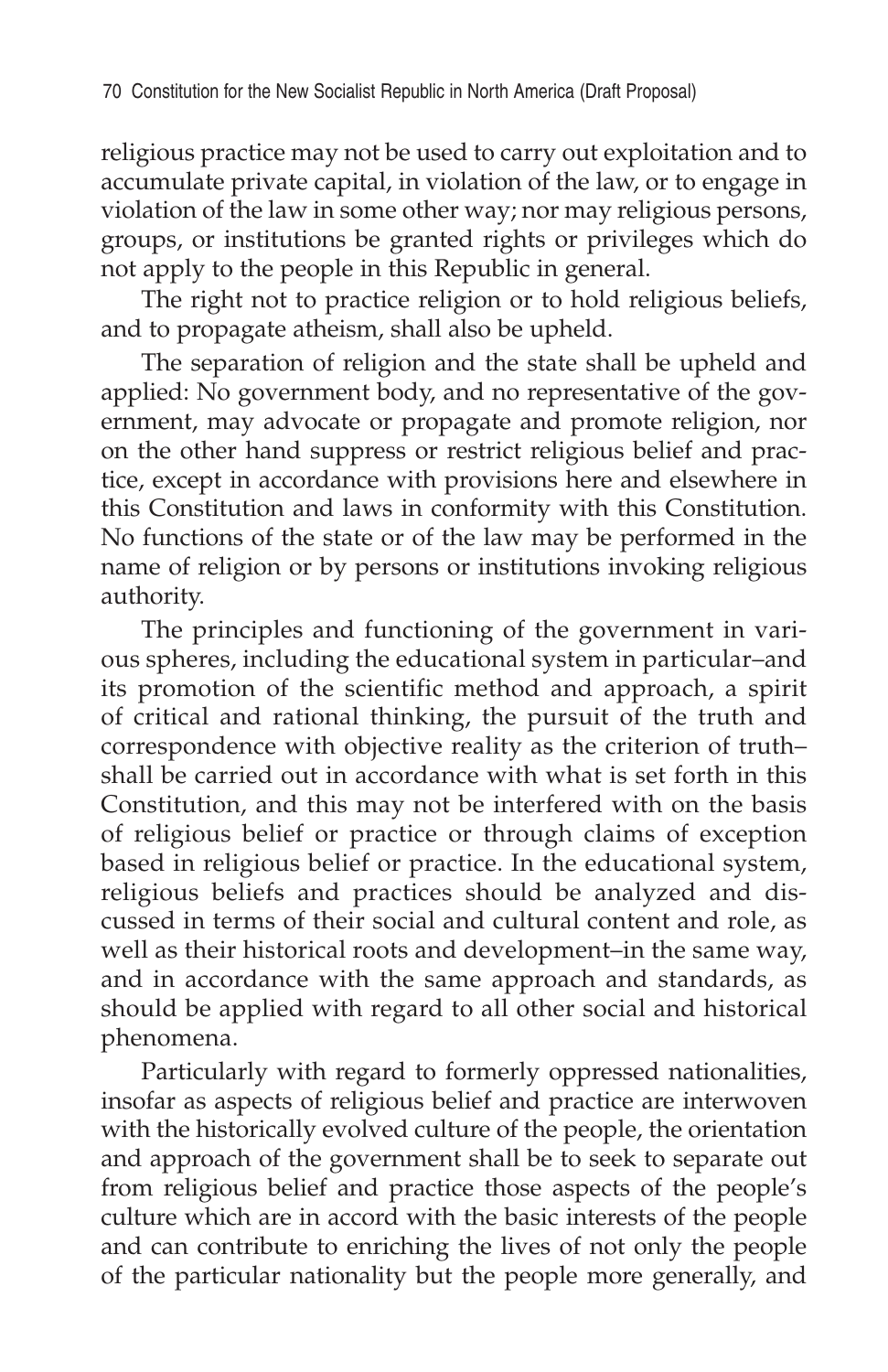which should be preserved and developed in line with what is set forth in this Constitution, while maintaining the separation of religion and the state.

In addition to the role of the government with regard to education, science and other spheres, the Revolutionary Communist Party will vigorously propagate and advocate for the communist worldview, with its foundation in dialectical and historical materialism, and, as an important part of this, will actively and vigorously promote atheism and engage in lively debate with advocates of religious and other viewpoints which are in opposition to the communist worldview.

**G**. With regard to the law, legal proceedings, and punishment in accordance with the law, the following shall apply:

i. Freedom from arbitrary and unreasonable stops and searches –and from other infringements of basic rights and liberties, by organs of public security or other government institutions, except on the basis of law and due process of law.

ii. The prevention of unlawful imprisonment and punishment, including through the right of habeas corpus, that is, the right of persons accused and arrested to be presented before and to have a hearing before a court–on the basis of the law and due process of law–with regard to accusations and charges against them, in a timely manner (within 48 hours after detention). This right, however, may be suspended, or its application adjusted, in circumstances of extraordinary emergency (as discussed in H, below).

iii. No one shall be subjected to "double jeopardy" with regard to a crime for which they are accused and prosecuted–that is, after being tried and acquitted no one may be tried again for the same crime. Nor shall there be any "ex post facto" application of the law: no one may be arrested or prosecuted for an act which was not against the law in the New Socialist Republic in North America at the time the act was committed but may then have been subsequently prohibited by law.

iv. The central Legislature–and the legislatures at other levels, within the overall framework of the Constitution and laws of this Republic–may, within the spheres of their authority and responsibility, establish laws as to the "statute of limitations" (the time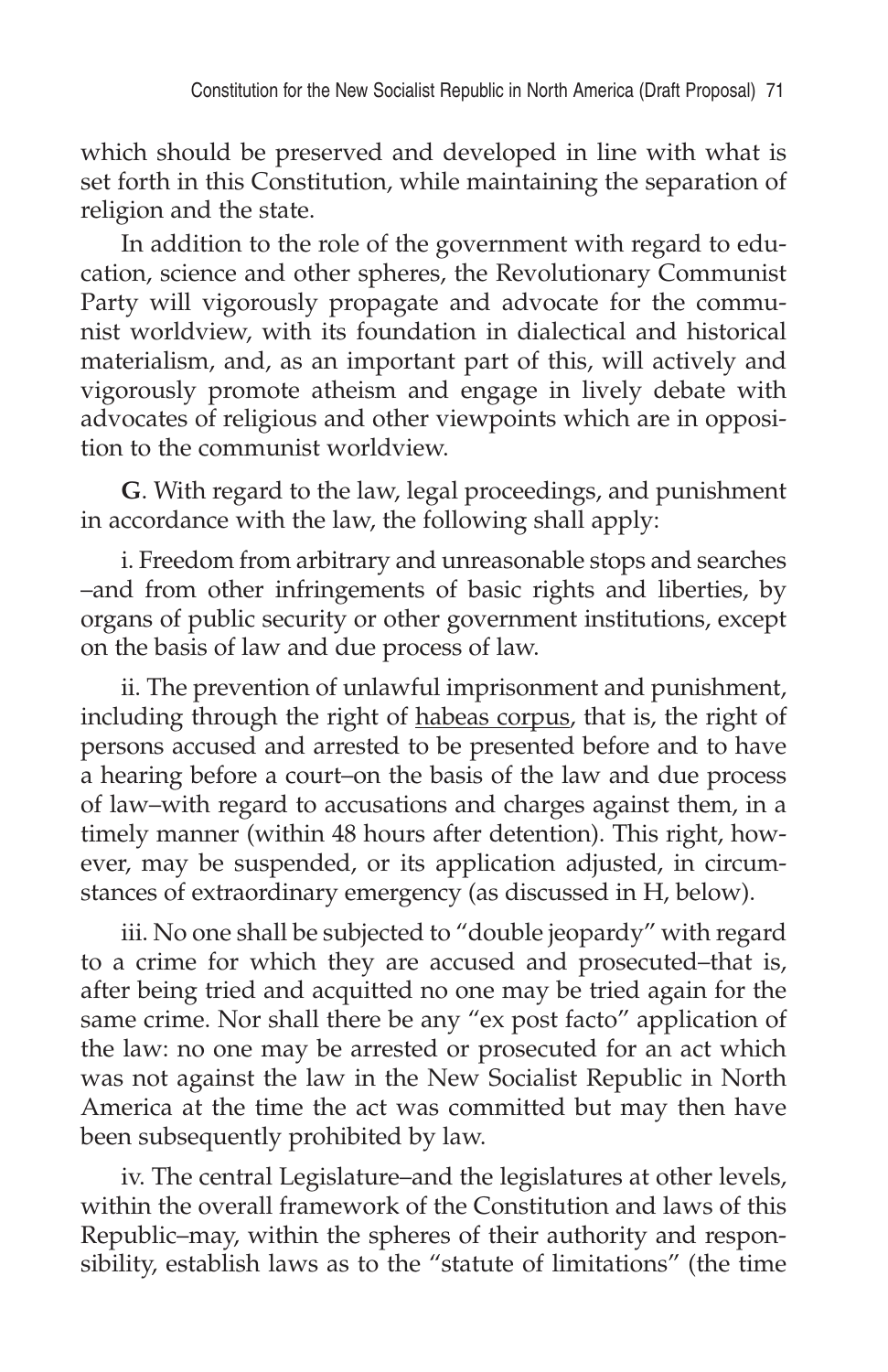after which someone may no longer be prosecuted) with regard to various violations of the law.

v. Everyone accused of a crime and arrested has the right to legal representation, provided by the appropriate branch or arm of the Department of Legal Defense and Assistance, established and funded by the government but acting independently of the government on behalf of those it represents (see Article I, Sections 2 and 3). Defendants in such cases may also represent themselves, with or without the assistance of legal counsel, unless it is determined, in a hearing in open court, that they are unable to adequately provide for their own defense, in which case the assistance of legal counsel shall be mandatory. Those accused and arrested must be informed, immediately upon their arrest, of the right to legal counsel and the right to remain silent. If they are not immediately informed of these rights, or if these rights are in some other way violated by those detaining them, then any evidence against them acquired as a result of such violation may not be used against them.

vi. Along with the right of habeas corpus and other measures to prevent unlawful detention and denial of rights and liberty, defendants in criminal cases have the right to a timely trial and to reasonable bail before trial, as determined in a legal hearing presided over by a judge. Such a bail hearing must be held in a timely manner after arrest. The basic orientation with regard to bail shall be consistent with "the presumption of innocence." The approach to bail shall take into account remaining differences in income, and related factors, with regard to different defendants, so that such factors do not result in some defendants being effectively denied bail, when they otherwise have a right to it. While provision should be made to ensure the appearance of the defendant in legal proceedings where the defendant's appearance is required, as a general principle bail shall be granted in keeping with the situation of the particular defendant–and with the understanding that confinement in circumstances where a person has not been convicted of a crime is an unjustified infringement of the rights of the person and an impediment to a defendant's having the best possible defense in the face of accusation and prosecution for alleged commission of a crime–except in cases where it is clearly demonstrated, through the appropriate legal proceeding,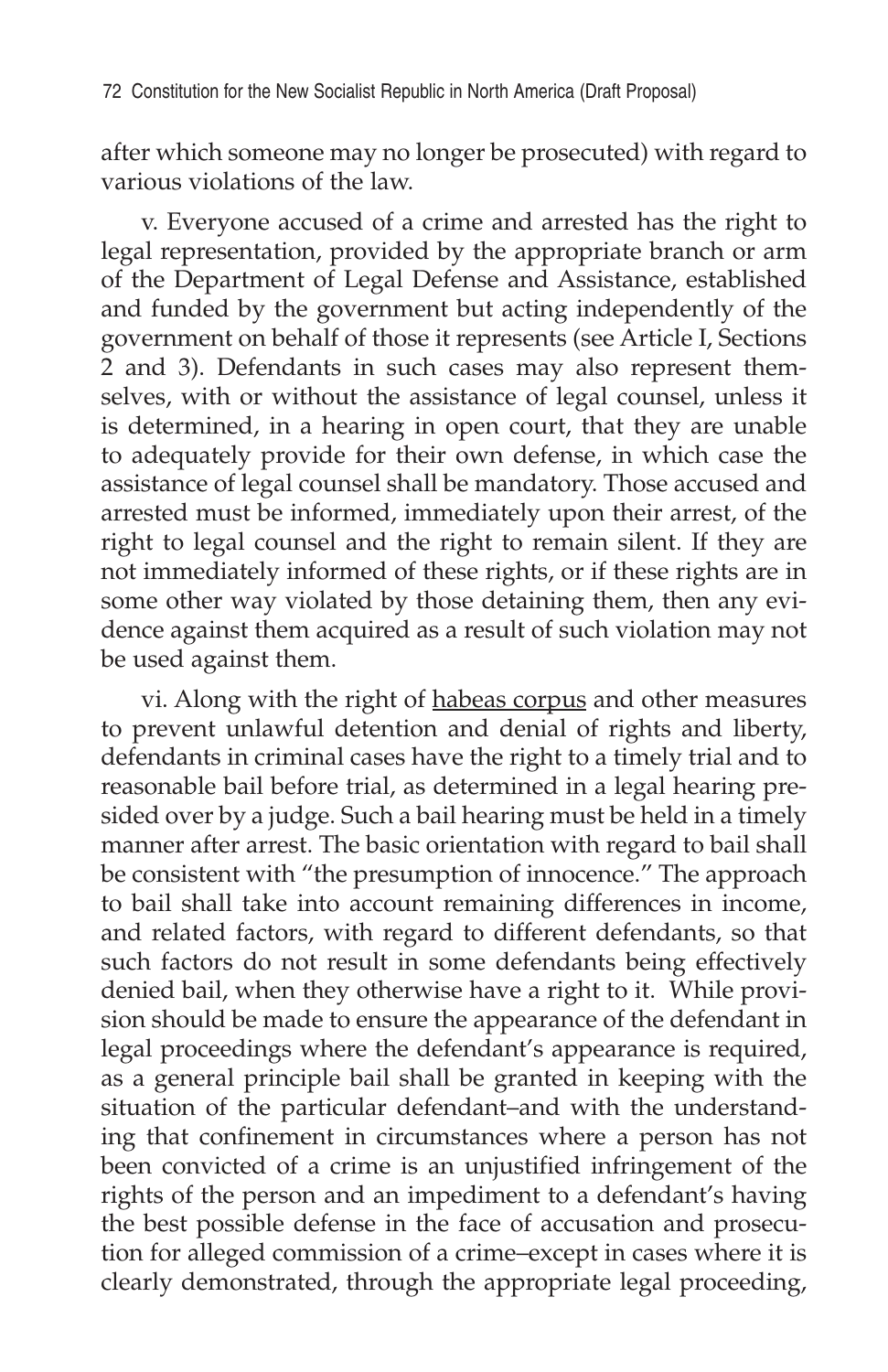that releasing a defendant on bail poses an actual danger to the security of this Republic and its people. Denial of bail may be appealed, and such an appeal must be heard in a timely way– within 48 hours, except under extraordinary circumstances–by the appropriate court.

vii. Trials involving prosecution for criminal offenses shall be presided over by a judge, who shall have been appointed to that position in accordance with Article I, Section 3 and other relevant parts of this Constitution. The basic rules and procedures for criminal (and any other) legal proceedings shall be established by the appropriate legislative body. These rules and procedures must include: the right of defendants to the "presumption of innocence," that is, they may be convicted of a crime only if it is proven beyond a reasonable doubt that they are guilty of that crime (and juries shall be duly informed and reminded of this principle); the right of persons against self-incrimination, including the right not to testify in proceedings in which they are accused of violation of the law; and the right of defendants to have presented, in open court, all witnesses and evidence against them and the right (exercised directly by themselves and/or through the representation of legal counsel) to question and challenge all such witnesses and evidence. In keeping with the basic orientation articulated in Article I, Section 3, regarding the use of, and translation into, different languages in judicial proceedings, all defendants in criminal proceedings have the right to any assistance they may require from translators, in order to fully understand and participate in these legal proceedings and to fully exercise their rights in such proceedings. In criminal proceedings, the accused has the right to have a trial by a jury, selected from the general adult population of voting age in the relevant jurisdiction, in accordance with laws and procedures established in conformity with this Constitution. A defendant in a criminal case may also choose to forego a jury trial and to have the verdict rendered by a judge.

viii. The law and due process of law shall provide for appeal in cases of criminal conviction. With regard to the appeal process, the more serious the crime, the more that weight shall be given to providing avenues of appeal. Legal representation by the Department of Legal Defense and Assistance shall be provided,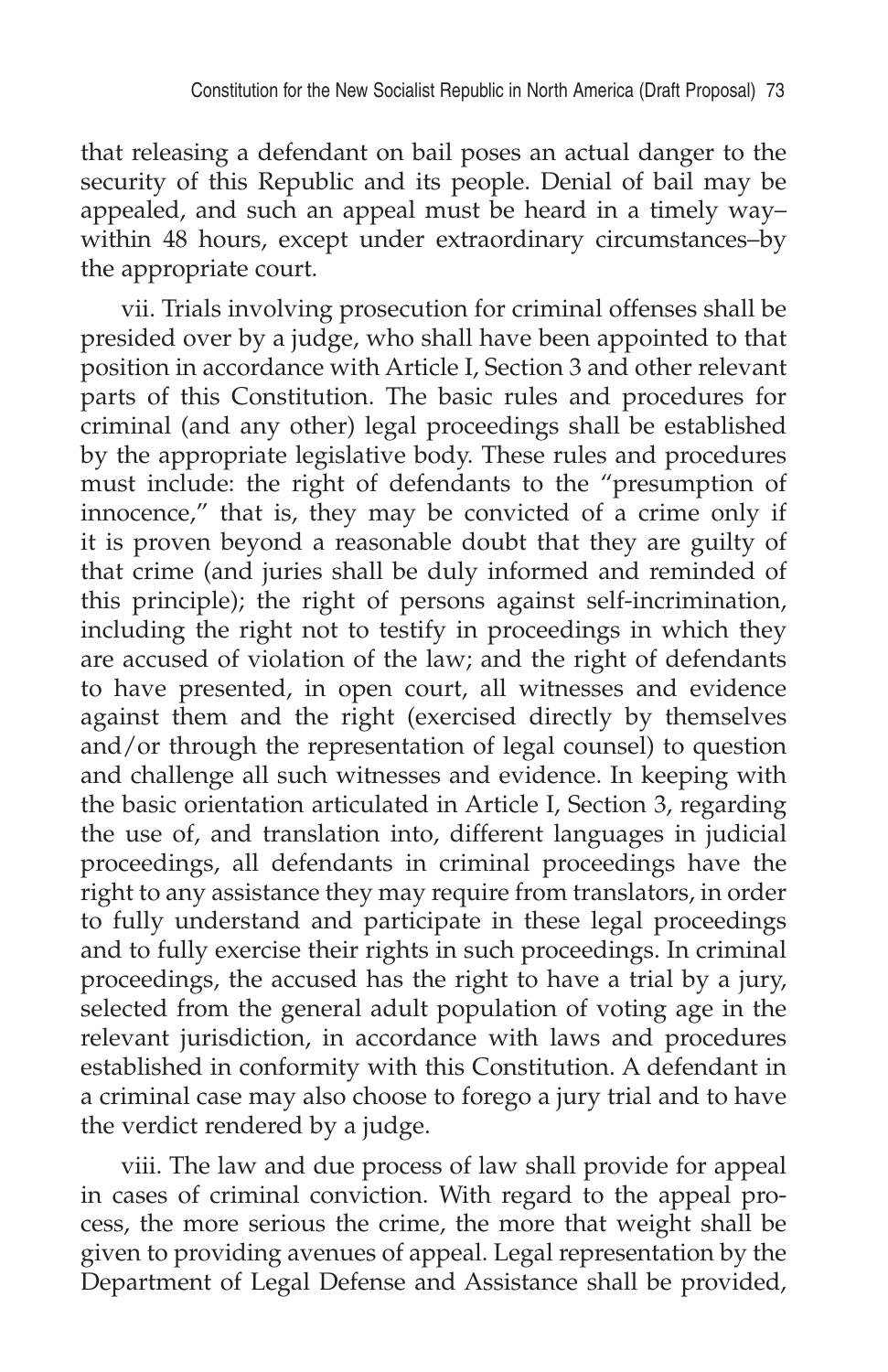if requested by the defendants, or if ordered by a judge with the relevant authority, in appeals of criminal convictions.

ix. In regard to all those convicted and sentenced to be punished for violation of the law, the basic orientation with regard to such imprisonment shall be to rehabilitate the persons convicted and imprisoned, and to release them and reintegrate them as productive members of the larger society, as soon as it may be possible to do so, in accordance with the judgment that this can be done without unacceptable risk and danger to society and the people, and where doing so would not be contrary to what is set forth in this Constitution. To this end, education, in accordance with the principles set forth in this Constitution–and in particular the principle of "solid core, with a lot of elasticity," including education in the communist worldview and values but also access to a wide variety of political and philosophical, scientific, literary and other works, expressing a diversity of views–shall be afforded prisoners, and they shall be provided with the means to engage in productive work which can make a contribution to society, under conditions which are not only humane but which conform to the general standards of work in society at large. In no case shall persons be kept in prison for a period longer than that provided for by law and through legal proceedings embodying due process of law.

x. Cruel and unusual punishment, including torture, shall be prohibited.

xi. The New Socialist Republic in North America having been established and its organs of government–including the courts and other institutions dealing with justice, law and security–functional: from that time forward, the death penalty shall be eliminated and prohibited, except in circumstances of extraordinary emergency (as discussed in H, below). And once such circumstances of extraordinary emergency have been overcome, and the normal functioning of society and government can be resumed, the death penalty shall once again be prohibited. Even in circumstances of extraordinary emergency, a judgment of the death penalty shall be rendered only in extreme cases, and whenever possible the carrying out of this sentence shall be suspended pending the end of the extraordinary emergency, at which time the prohibition against the death penalty shall once again apply.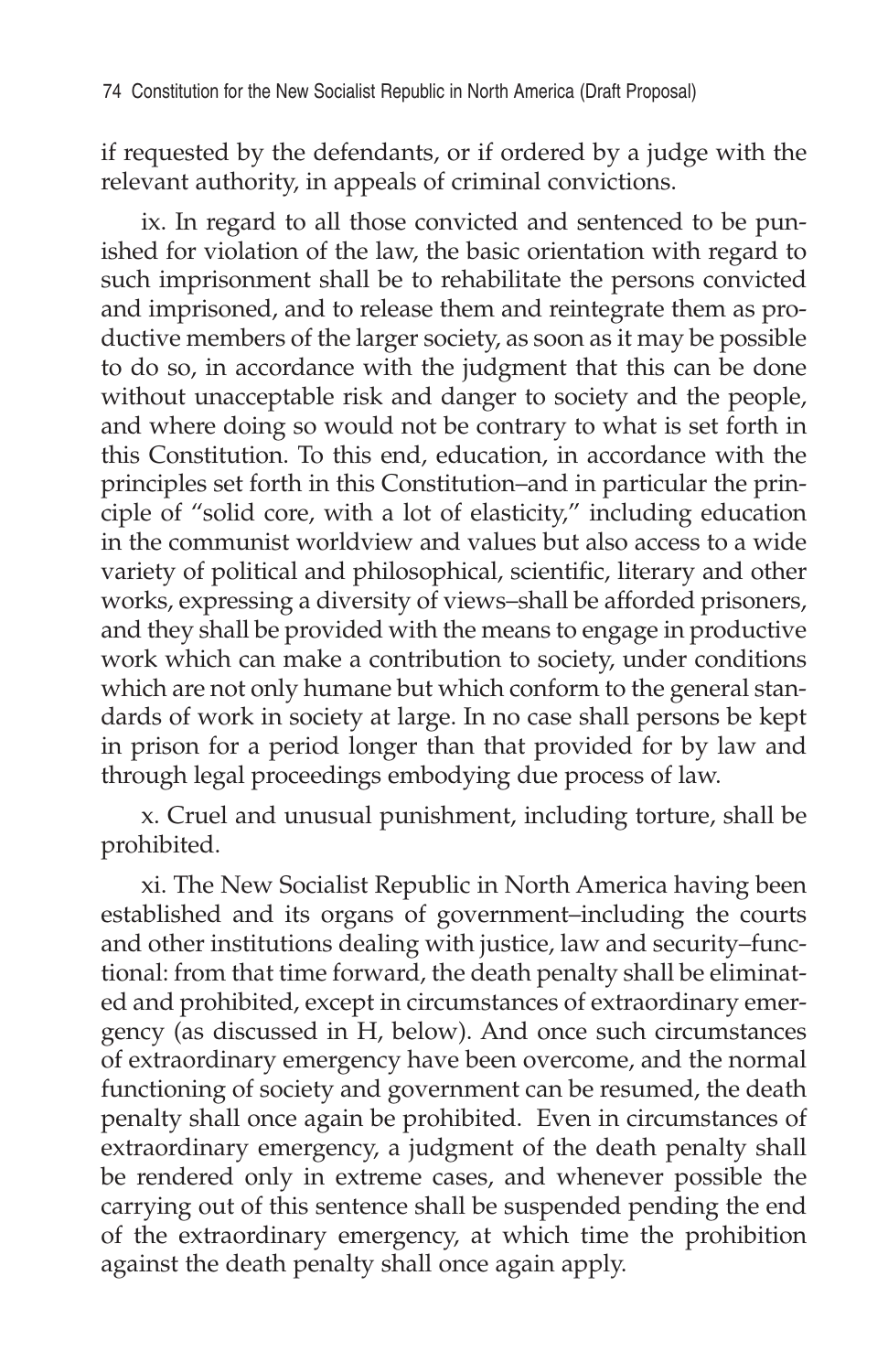**H.** If, in its judgment, a situation of war, invasion or insurrection directed against the state, or other extraordinary circumstances, constitute a direct and immediate threat to the security, or even the very existence, of the New Socialist Republic in North America, the central Executive Council may declare a "security emergency" and, if it deems this necessary, may temporarily suspend rights and provisions set forth in this Article and elsewhere in this Constitution, including the prohibition of the death penalty. But, under no circumstances may torture or other means of cruel and unusual punishment be applied, and the principle of the humane treatment of prisoners, of all kinds, must be adhered to.

In the event of such suspension of certain rights and provisions of this Constitution, within the shortest possible time after such suspension–one week or less, unless circumstances absolutely prevent this, and in any case as soon as it can actually be done–this action by the Executive must be reviewed by the Supreme Court, which shall have the authority to determine whether any part of this action by the central Executive Council, or this action in its entirety, is actually required by the circumstances and is in accord with this Constitution. With regard to any parts of such an action, or the action as a whole, which the Supreme Court finds to be in violation of the Constitution: this must be immediately ended, upon such judgment. Further, until a normal situation and the normal functioning of society and government shall have resumed, a review by the Supreme Court of the actions and policies of the Executive in carrying out emergency measures, including the suspension of civil and legal rights and liberties, must be repeated, at regular intervals of no more than 30 days, to determine whether the circumstances continue to justify these policies and actions. Further, the central Legislature must be apprised of the reasons for this action by the Executive Council and must be convened to discuss this action and to offer its advice to the Executive Council, within the shortest possible time–not to exceed 15 days, if at all possible. The orientation and standard with regard to such emergencies must be: to restrict only to the degree really necessary the rights and liberties of the people during such emergencies, to put an end to such emergencies at the earliest possible time and, upon the ending of such emergencies, to fully restore the rights and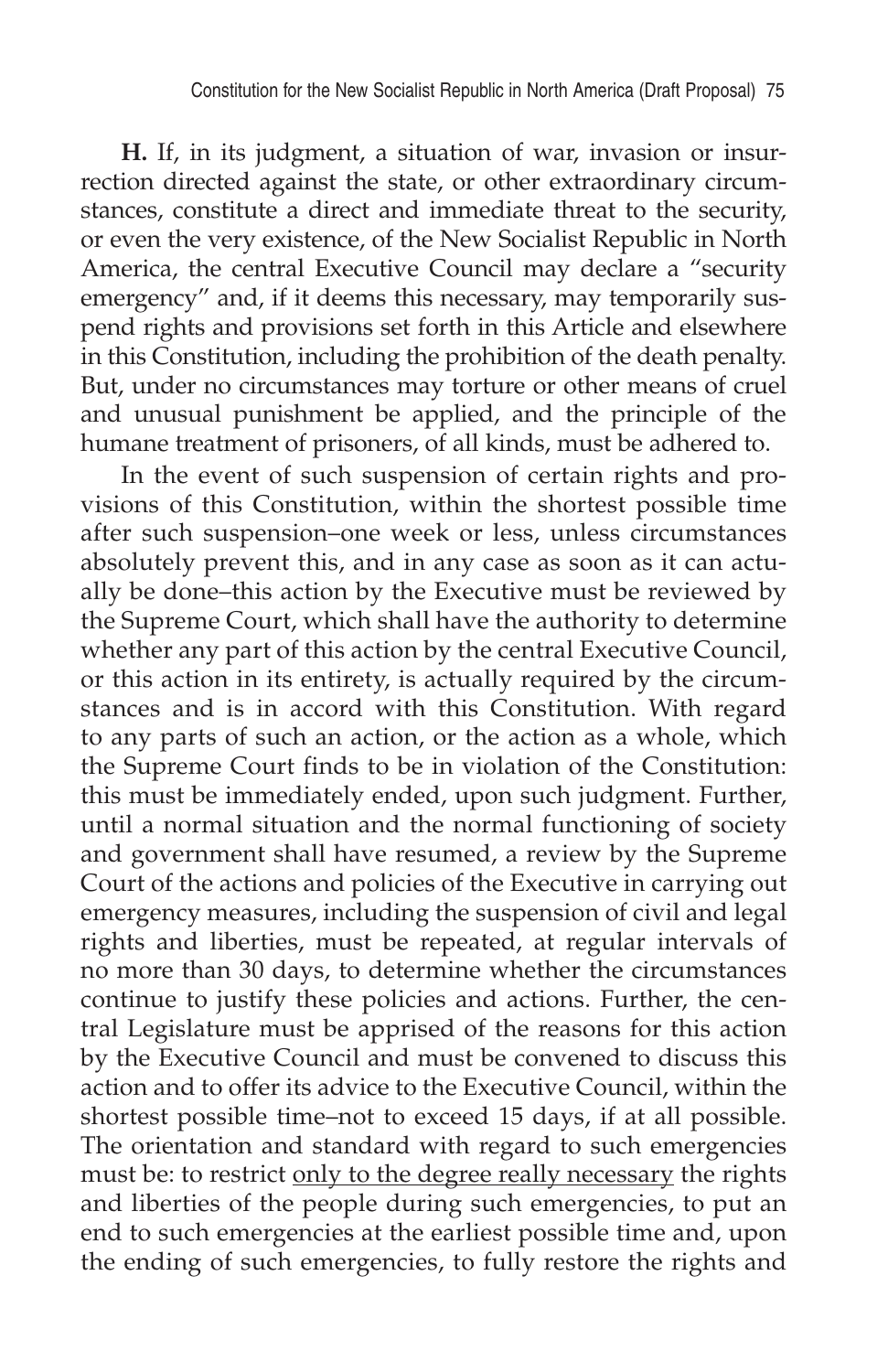liberties of the people, in accordance with what is set forth in this Constitution.

#### **Section 3. Eradicating the Oppression of Women.**

1. The oppression of women emerged thousands of years ago in human history together with the splitting of society into exploiting and exploited classes, and this oppression is one of the cornerstones of all societies based on exploitation. For the same reason, the struggle to finally and fully uproot the oppression of women is of profound importance and will be a decisive driving force in carrying forward the revolution toward the final goal of communism, and the eradication of all exploitation and oppression, throughout the world. Based on this understanding, the New Socialist Republic in North America gives the highest priority not only to establishing and giving practical effect to full legal equality for women–and to basic rights and liberties that are essential for the emancipation of women, such as reproductive freedom, including the right to abortion as well as birth control– but also to the increasing, and increasingly unfettered, involvement of women, equally with men, in every sphere of society, and to propagating and popularizing the need for and importance of uprooting and overcoming all remaining expressions and manifestations of patriarchy and male supremacy, in the economic and social relations and in the realms of politics, ideology and culture, and to promote the objective of fully emancipating women and the pivotal role of the struggle for this emancipation in the overall transformation of this society and the world as a whole. This orientation, and policies and laws flowing from it, shall be applied, promoted, encouraged and supported with the full political, legal and moral force, authority and influence of the government, at all levels, in the New Socialist Republic in North America.

#### **Section 4. Uprooting National Oppression and Overcoming Gaps Between Regions and Other Great Differences.**

1. As set forth in the preceding Article in this Constitution, the orientation, laws and policies of the government of the New Socialist Republic in North America shall also attach great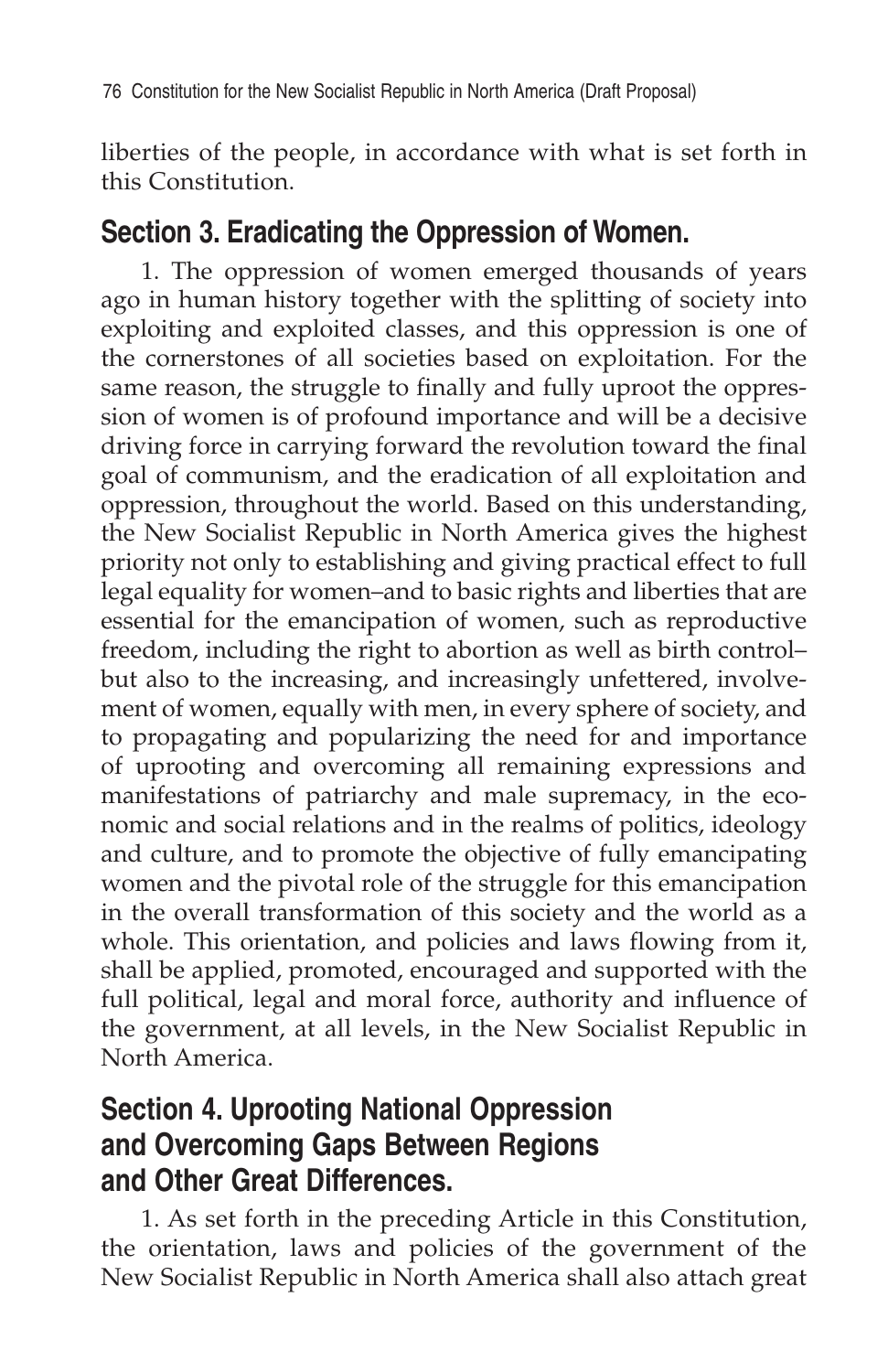importance to–and shall wield to the fullest extent the political, legal and moral force, authority and influence of the government on behalf of–achieving the full equality of nationalities within this Republic and to overcoming the whole history and continuing effects of national oppression, not only in this society but throughout the world.

2. As evidenced in the historical experience of oppressed nationalities in the imperialist USA (and in experience throughout the world) overcoming inequalities between regions is closely interconnected with uprooting national oppression. Especially for this reason, the government of the New Socialist Republic in North America will devote special attention, efforts, and resources to the development of regions which, owing to the rule of exploiting classes and the dynamics of capitalism, and other factors, have been maintained, under the old system, in a more backward state, and to overcoming disparities between regions, as well as the gaps between urban and rural areas (in this regard see also Article IV).

#### **Section 5. The Mental/Manual Contradiction.**

1. Longstanding and deeply-rooted division between intellectual and physical work, and between those who primarily engage in the one and the other (the mental/manual contradiction), is bound up with the antagonistic division of society into exploiters and exploited, and itself contains the seeds of such antagonistic division. In order to continue developing the economy, and transforming not only the relations of production but the society as a whole, on the road of socialism toward the final goal of a communist world, it is necessary to correctly handle the contradictions that are bound up with, and interpenetrate with, this division–neither undermining the sphere of intellectual work nor reinforcing and perpetuating an oppressive division between intellectual and physical work–so as to finally move beyond a world in which such divisions exist and fetter human beings, and to bring into being a community of freely associating human beings who are capable of carrying out, and find fulfillment in carrying out, both physical and intellectual labor.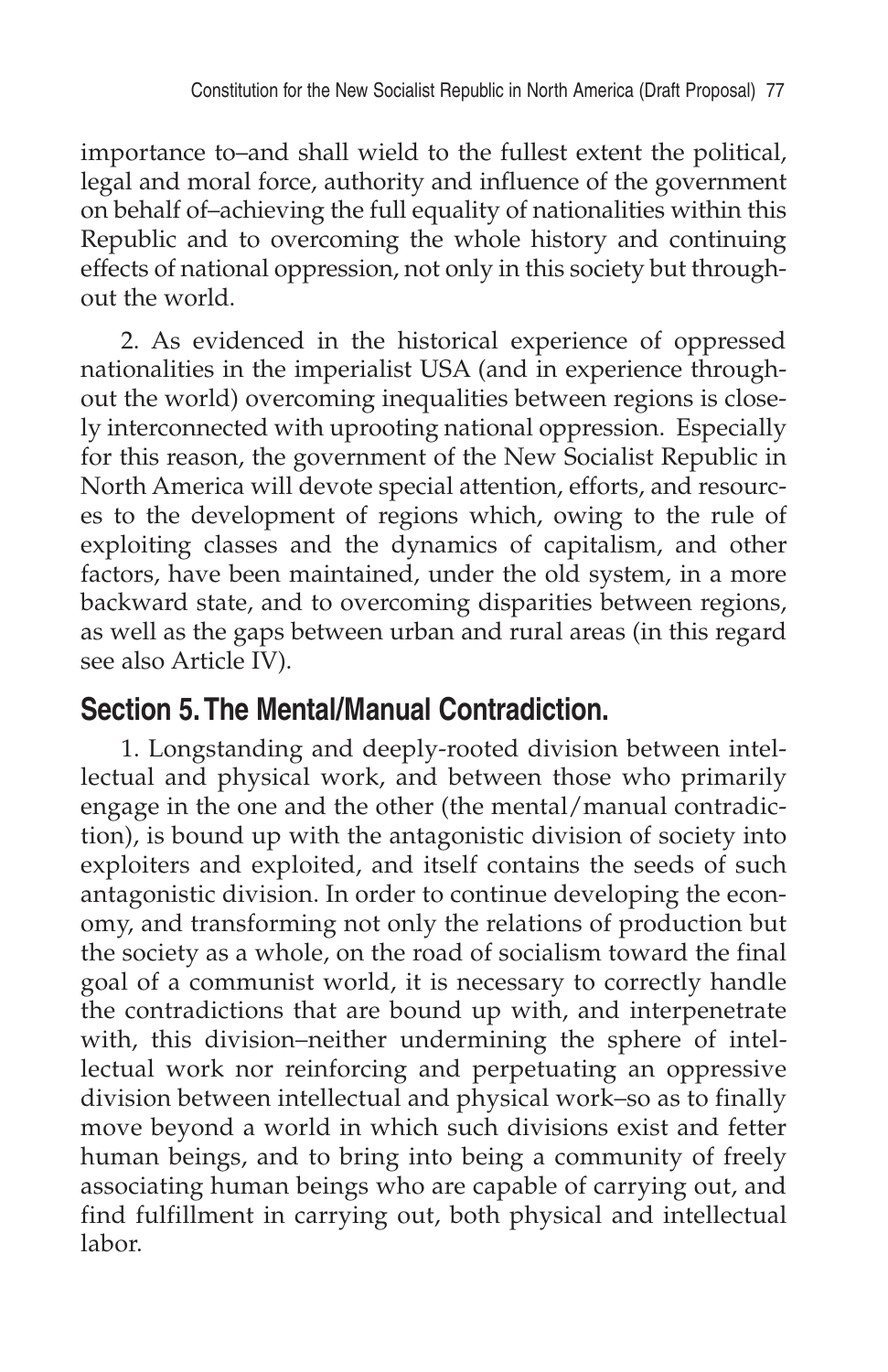2. The orientation, laws, policies and actions of the government of the New Socialist Republic in North America shall give expression to these objectives and the struggle to achieve them.

#### **Section 6.**

What is set forth in the preceding Sections of this Article, together with the principles in the following Article (IV) regarding the development of the economy along socialist lines, is decisive in terms of the exercise of the most basic right of the people in this Republic and in the continuing struggle to finally uproot and move beyond all relations of exploitation and oppression, in this society and in the world as a whole–which is fundamental to, and must be at the heart of and a driving force in, the New Socialist Republic in North America. And in all this the leadership role of the Revolutionary Communist Party will be of decisive importance.

# Article IV. The Economy and Economic Development in the New Socialist Republic in North America.

### **Section 1.**

The economy of the New Socialist Republic in North America is a planned socialist economy, under the direction of the state and led by the Revolutionary Communist Party, in accordance with the principles and provisions set forth in Article I, Section 2 and elsewhere in this Constitution. Social production and economic development are guided and evaluated according to three overarching criteria:

1. Advancing the world revolution to uproot all exploitation and oppression and to emancipate all of humanity;

2. Meeting social need, creating a common material wealth that contributes to the all-around development of society and the individuals who make it up, and overcoming oppressive divisions between mental and manual labor, town and country, different regions and nationalities, and men and women;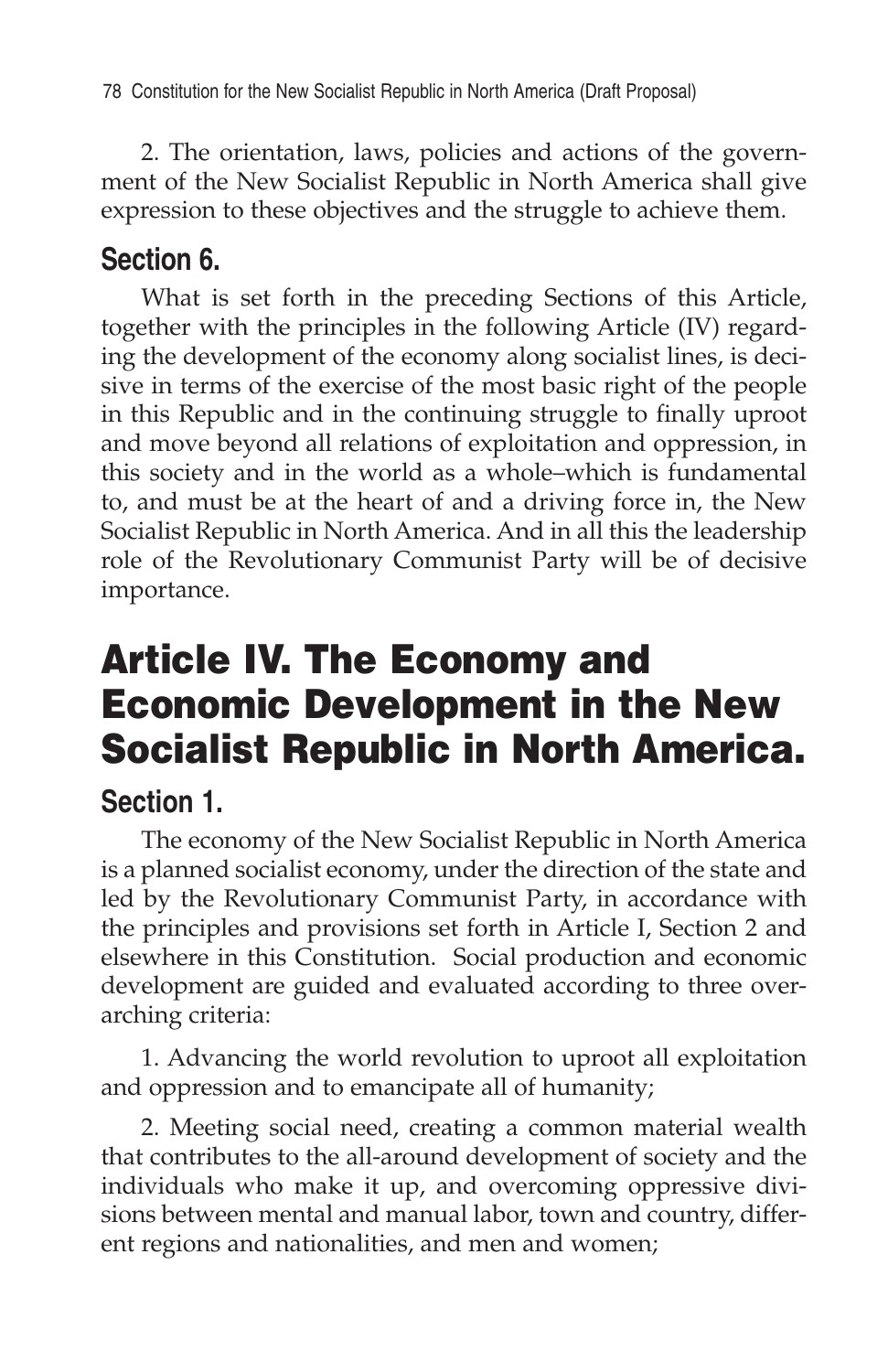3. Protecting, preserving, and enhancing the ecosystems and biodiversity of the planet for current and future generations.

### **Section 2.**

 Socialist production is based on and promotes relations and values of people working cooperatively for the common good and for the interests of world humanity. Socialist relations of production must enable the masses of people to gain increasing collective mastery over economic processes. In line with this orientation and these objectives, the exploitation of human labor, and the sale and purchase of labor power, is forbidden, except as this may be allowed and provided for, for a limited time on a transitional basis, and on a small scale, within the overall framework of socialist economic development and in accordance with socialist planning to effect such development.

### **Section 3.**

In order to develop the economy along socialist lines it is necessary to put revolutionary politics in command of economic matters. To meet goals and solve problems of production, the state must mobilize the conscious activism of people in accordance with the principles and objectives set forth here and elsewhere in this Constitution. It must encourage initiative and creativity to advance the public interest.

### **Section 4.**

1. A socialist economy operates according to principles of "socialist sustainable development." It takes the "long view" of what is needed to benefit humanity and the planet. It organizes and regulates production and growth on the basis of awareness of natural limits and the interconnected web of ecosystems. It emphasizes safe and renewable sources of energy.

2. The state in the New Socialist Republic in North America recognizes special internationalist responsibilities to share knowledge and technology, to allocate resources, and to promote initiatives to protect the global environment–and to assist the people in other parts of the world, especially in the Third World, to cope with the damage caused by imperialist environmental despoliation and plunder.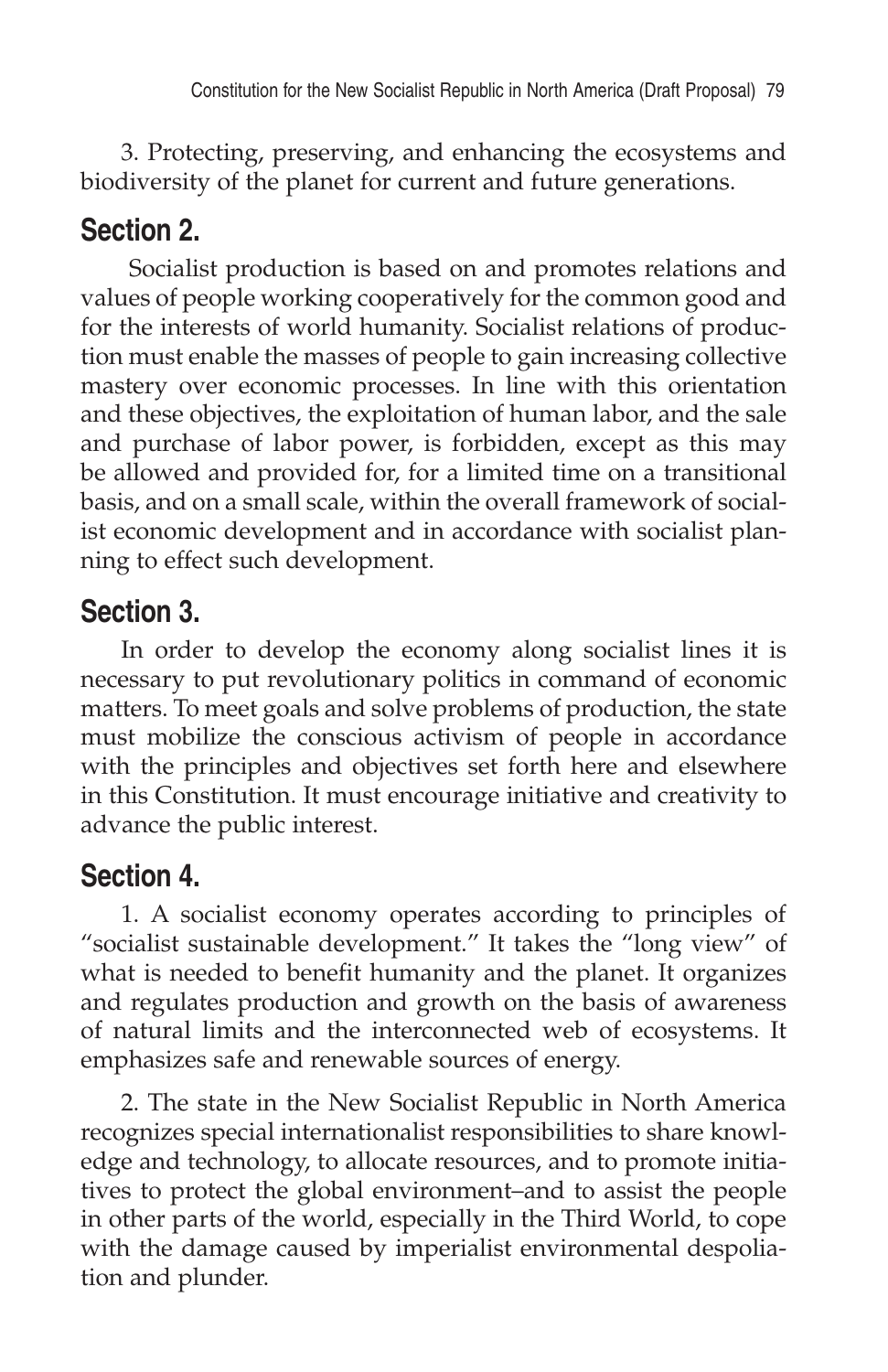#### **Section 5. The System of Public-State Ownership is the Foundation of the New Socialist Economy.**

1. This form of ownership concentrates the highest interests of the proletariat and masses of people and the revolution which embodies those interests. It enables society to consciously and collectively utilize and develop social productive forces in order to transform society and the world and to enable humanity to truly become caretakers of the planet.

Means of production, and other private capital and wealth of the former capitalist-imperialist ruling class of the United States of America, shall be expropriated, without compensation, and converted into state/public property (or other forms of property which are in accordance with state planning and the development of the economy along socialist lines). With regard to others–who were not part of that ruling class and did not play an active role in opposing the revolution which led to the establishment of the New Socialist Republic in North America–means of production they own at the time of the founding of this Republic will be dealt with in the framework of overall state planning and the development of public-state ownership of the means of production, but appropriate compensation shall be provided to them for means of production owned by them which are converted to public-state ownership. In accordance with provisions established in law, they shall be entitled, for a certain period, to retain land (and houses and other property appertaining directly to this land) that they owned at the time of the founding of this Republic, up to a certain value, although they may not sell this land and related property– and it may be used only for personal purposes, and not as a means of production or other capital–except as authorized by state planning; after a period prescribed by law, the state may exercise the authority to acquire, with appropriate compensation, such land and other related property, converting it into public-state property, in line with the overall needs and development of the socialist economy. In conformity with these same basic principles and objectives, laws shall be established which make due allowance for the inheritance of personal property, within certain limits, while also ensuring that personal property is not converted into private capital, except as may be authorized by state planning, and that such inheritance and use of personal property does not come into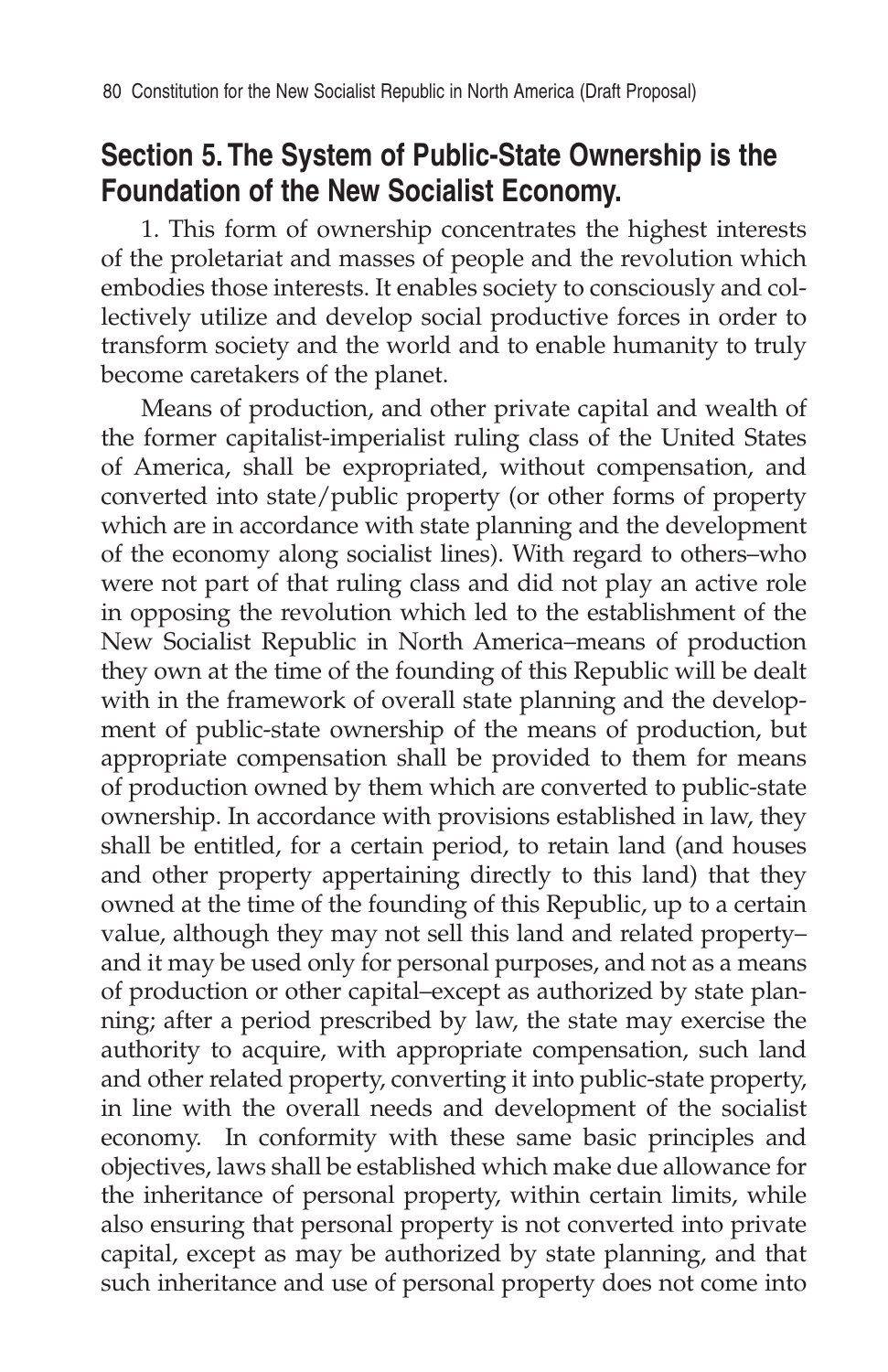fundamental conflict with and undermine the development of the economy, and the society overall, along the road of socialism.

2. The major means of production–factories and large-scale industrial-agricultural equipment, telecommunications, systems of transport, industrial-agricultural storage and distribution systems, etc., as well as land and raw materials–are state/public property (which for a time may be supplemented by cooperative and collective forms of ownership involving parts of the population, in accordance with state planning and in the overall context of socialist development of the economy), except where, also in accordance with state planning and in the overall context of socialist development, some private ownership of means of production may be allowed. The banking-financial system is state owned and directed.

3. Land, waters, forests, minerals, and other natural resources are protected and managed as "public goods." They fall within the scope of public-state ownership. Socialist-state ownership recognizes its responsibility to preserve the "commons"–the atmosphere, oceans, wildlife, and so forth–for all of humanity and for the future.

4. It is unlawful to turn public-state means of production into private property for speculation or to sell or purchase such means of production as private property. Destruction of state property and despoliation of natural resources is subject to punishment as prescribed by law and in accordance with due process of law.

5. The state in the New Socialist Republic in North America exercises firm control over all channels of foreign trade.

6. Collective-cooperative ownership is recognized as a secondary and transitional form of ownership applying to certain sectors of commerce, artisanal, and some small-scale, localized forms of agricultural and industrial production.

### **Section 6. The Socialist Economy Practices Comprehensive and Unified Planning.**

1. The knowledge, skills, capabilities and resources of the people and the society are deployed to serve what is useful and important for the betterment of world humanity.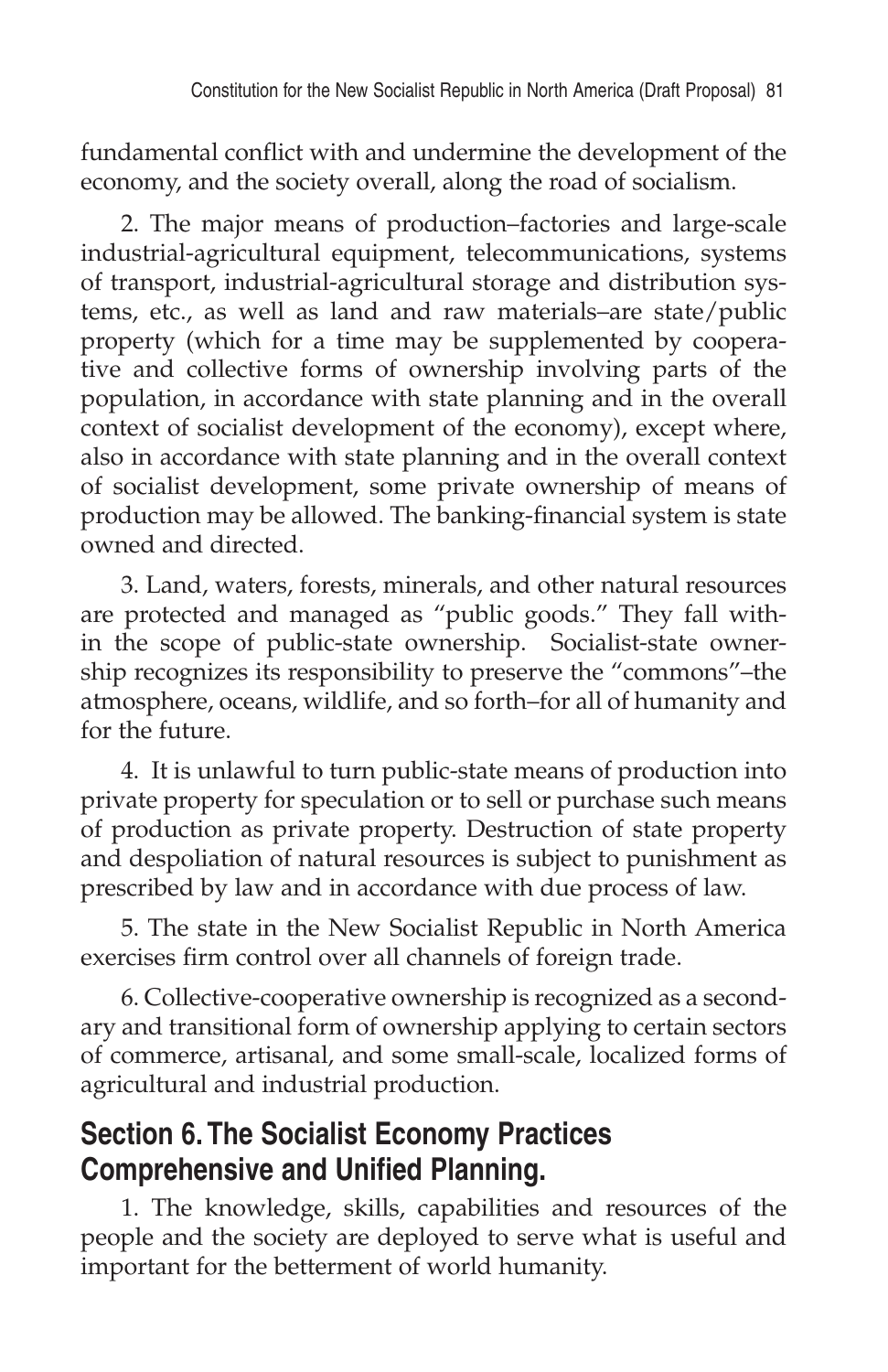2. The socialist economy combines long- and short-term plans to guide development in accordance with conscious revolutionary goals. It seeks to correctly handle and balance long-term and more immediate interests.

3. Plans are drawn up, reviewed, and modified on the basis of consultation with the masses and through mass discussion, broad debate, and political struggle over the direction of society.

4. Plans must be implemented but must also be flexible and provide extensive leeway for adjustments and change.

5. The principle of "solid core, with a lot of elasticity" informs the system of economic planning. The planning system operates through mechanisms of centralization and decentralization. Centralization involves overall leadership in drawing up plans and in coordinating the economy; establishment of key economic, social, and environmental priorities; attention to major input-output requirements and technological, sectoral, regional, and ecological balances; centrally set prices and financial policy; unified principles of management; attention to overall coherence and direction of economic development and the needs of the world revolution. Decentralization involves local management and initiative, maximizing to the greatest degree possible collective participation and decision-making at the basic levels of society, and giving wide scope to experimentation and adaptation within the overall framework of the plan.

6. Individual units and enterprises of the socialist economy are integrated into the overall plan and must operate with a sense of larger social and global responsibility.

7. The dangers of bourgeois-bureaucratic methods of planning and "overgrowth of administration," on the one hand, and units, sectors, and lower levels "going their own way" independent of the highest interests of the revolution, on the other–these dangers must be put before society and combatted.

8. Socialist economic development is not undertaken as though it were a clockwork mechanism of coordination and control. Planning is led by a revolutionary line and is a process of struggle, transformation, discovery and learning–and is inseparable from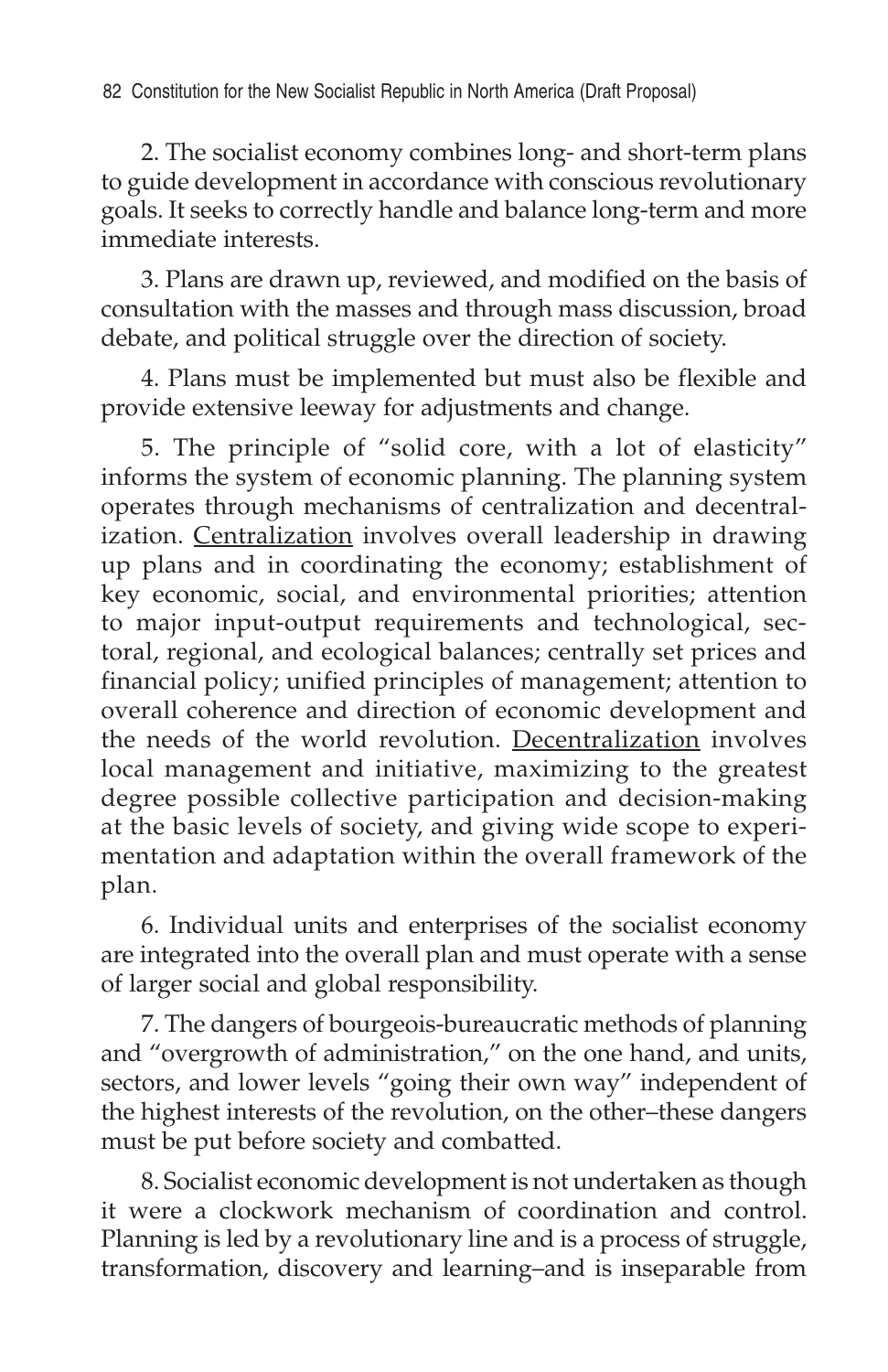social movements and social struggles that emerge in response to the unresolved contradictions of socialist society.

9. The state in the New Socialist Republic in North America and the planned economy under its direction take special measures for "raising the bottom up." This principle serves the crucial task of overcoming historic inequalities affecting the formerly oppressed nationalities, and other profound disparities in society. The whole of society will be mobilized to overcome these inequalities. Priorities in distribution of needed social goods and services (like health and housing) will be guided by this principle. The socialist economy also gives priority to overcoming gaps between the more developed regions and areas and the less developed.

To redress the systematic dispossession of land and the ruination of farming livelihoods of Black and other minority farmers by the former capitalist-imperialist system, the government of the New Socialist Republic in North America will, for a certain period, allocate some farmland as private, individual/family property to those so affected and desiring to re-engage in this form of productive cultivation of land and allow for the continued private ownership/cultivation of farmland by those minority farmers who have maintained this mode of activity and wish to carry it on. This will be a transitional measure and will be carried out in the framework of the overall socialist development of the economy, which will be encouraged and fostered among farmers, as well as other sections of the people, in keeping with the reality that the socialist transformation of agriculture, and the economy as a whole, is fundamental to bringing into being a society, and world, in which the masses of people, including formerly oppressed Black and other minority farmers, will finally be free of oppression and relations of exploitation will finally be ended.

10. The socialist economy takes account of the special needs of women, while at the same time prohibiting and eliminating discrimination against women, and fosters the transformation of all patriarchal relations, values, and ways of thinking–with the aim of finally abolishing all such relations, values, and ways of thinking and fully emancipating women.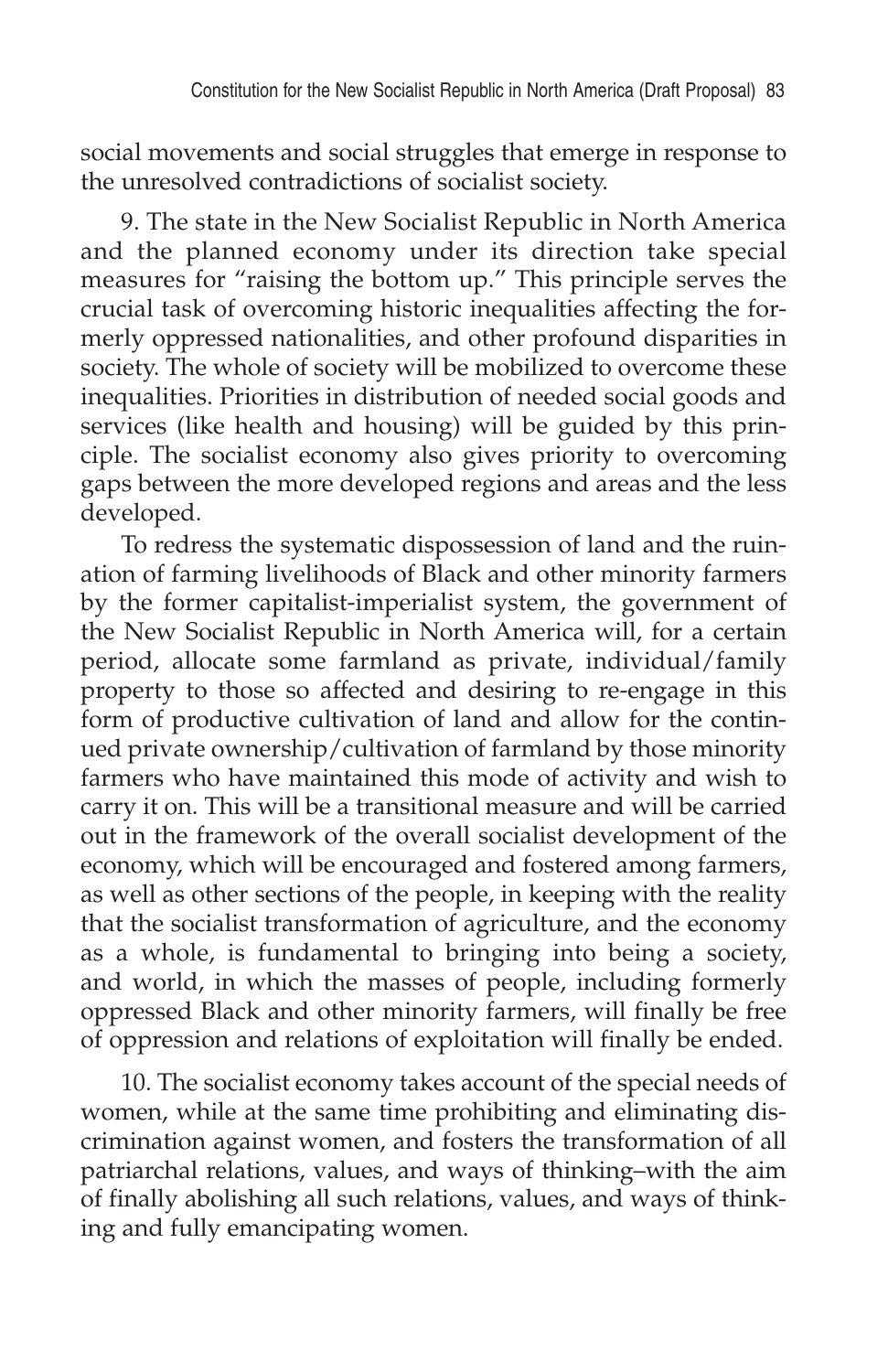### **Section 7. Classes and Class Struggle Continue to Exist in Socialist Society.**

1. For the reasons that have been spoken to in other parts of this Constitution, bourgeois relations are regenerated in socialist society; and newly engendered bourgeois forces will seek to restructure society in a capitalist direction.

2. It is the right and responsibility of people in this society to interrogate, debate, and wage struggle over the actual content of socialist-state ownership and planning and the politicalideological outlook and policies in command of social production and development.

### **Section 8. Employment and Work, Social Fabric, and Urban and Rural Relations.**

1. The right to employment and income is guaranteed. The socialist economy enables individuals of diverse capabilities and inclinations to contribute to the development of a liberating society, and to gain in knowledge and capability. Economic-social planning strives to forge the conditions for meaningful and fulfilling work that links people and their creativity to each other and to the goal of emancipating humanity.

2. The allocation of social labor in the planned socialist economy combines volunteering with assignment to work and tasks, in order to meet the great needs of the new society and the advance of the world revolutionary struggle. People may volunteer, or apply, for work in various fields and areas of the economy and society, and while this will be taken into account to a significant degree, in an overall and ultimate sense decisions as to the allocation of work and the assignment of tasks must be made on the basis of the plan and the key principles of socialist economic development. The orientation of "mobilizing all positive factors"– unleashing the skills, innovativeness, and determination of broad strata of society and seeking to maximize the learning and interaction between different segments of society–will be applied. This takes place in an atmosphere in which the needs and priorities of society are broadly discussed, debated, and struggled out. On this basis, people will be increasingly motivated to voluntarily and consciously act in the larger public interest. At the same time,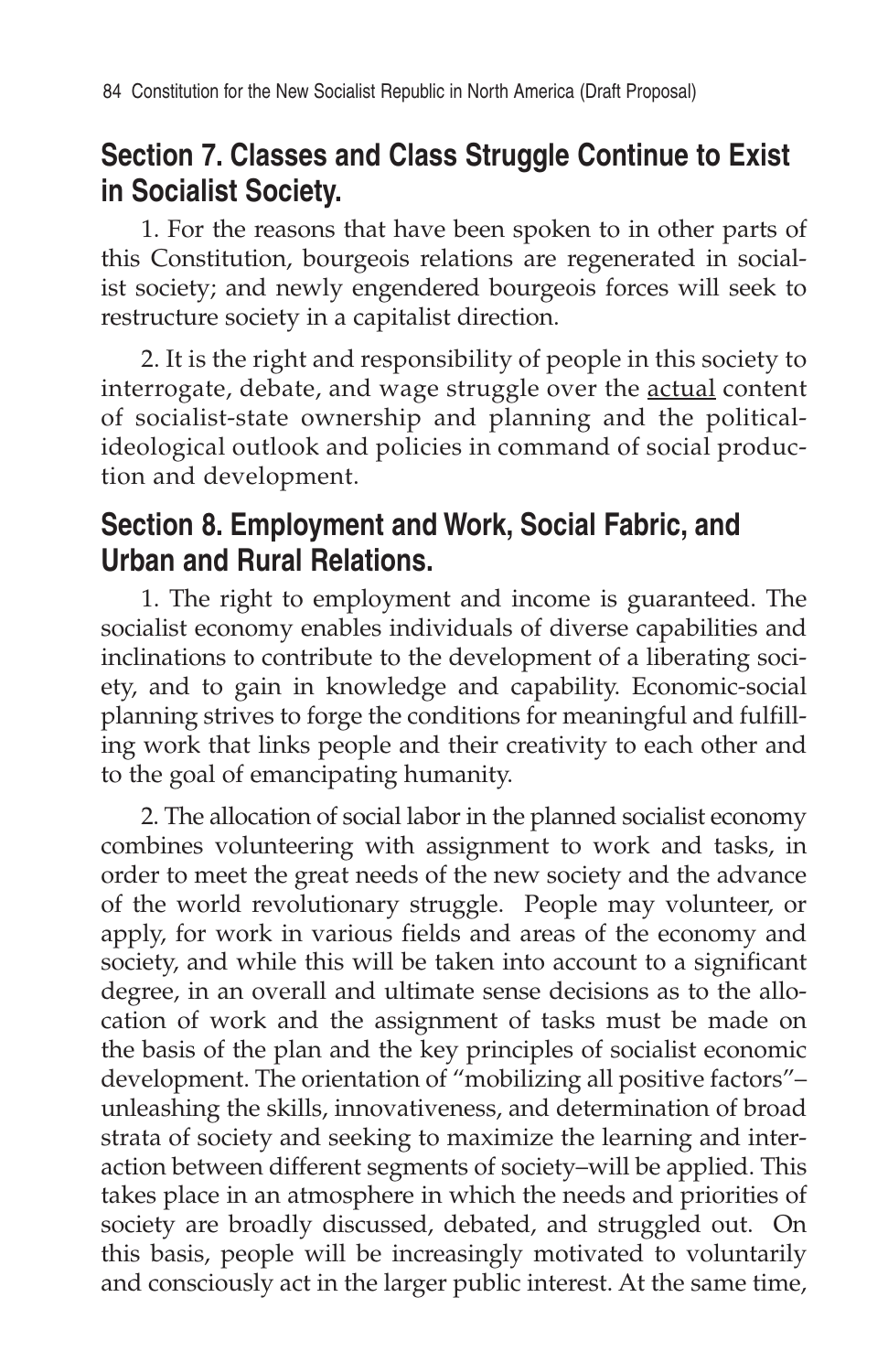allowance and provision will be made for various individuals as well as working groups to take initiative, and engage in creative exploration and experimentation, in the overall framework of and in fundamental accordance with the principles of socialist economic planning and the development of the economy, and the society as a whole, along socialist lines: this is an important principle and method with regard to the economy, as well as science and other spheres.

3. Members of the Revolutionary Communist Party must lead in going to the front lines and taking up the most difficult assignments and tasks.

4. The workplace is not simply a unit of production. The workplace is a site of politics, ideology and culture; it is a site of the struggle to remake society. Critical questions–from international affairs to educational policy, to the struggles to overcome national inequalities and to emancipate women–must be taken up.

5. The socialist economy seeks to overcome the numbing and alienating effects of the oppressive division of labor of the old capitalist society. Individuals in work units will have particular responsibilities, but will also rotate between positions and duties. Delegations from different units and sectors of the economy will carry on exchanges with other units and sectors. As revolution spreads and advances worldwide, such exchanges will be increasingly conducted on an international scale.

6. The socialist economy aims to break down walls between units of production and surrounding social life, and to combine work with residence and community. Economic-social planning strives to promote sustainable cities that thrive on a new kind of "social space" enabling people to meaningfully interact, organize politically, create and enjoy culture, recreate and relax. Economic-social planning seeks to integrate agriculture and industry, along with urban and rural activities, in new ways– and to connect people more closely with agricultural land and with nature.

7. Managers must take part in production; forms of collective management involving the direct producers must be established; and people as a whole will, increasingly, rotate between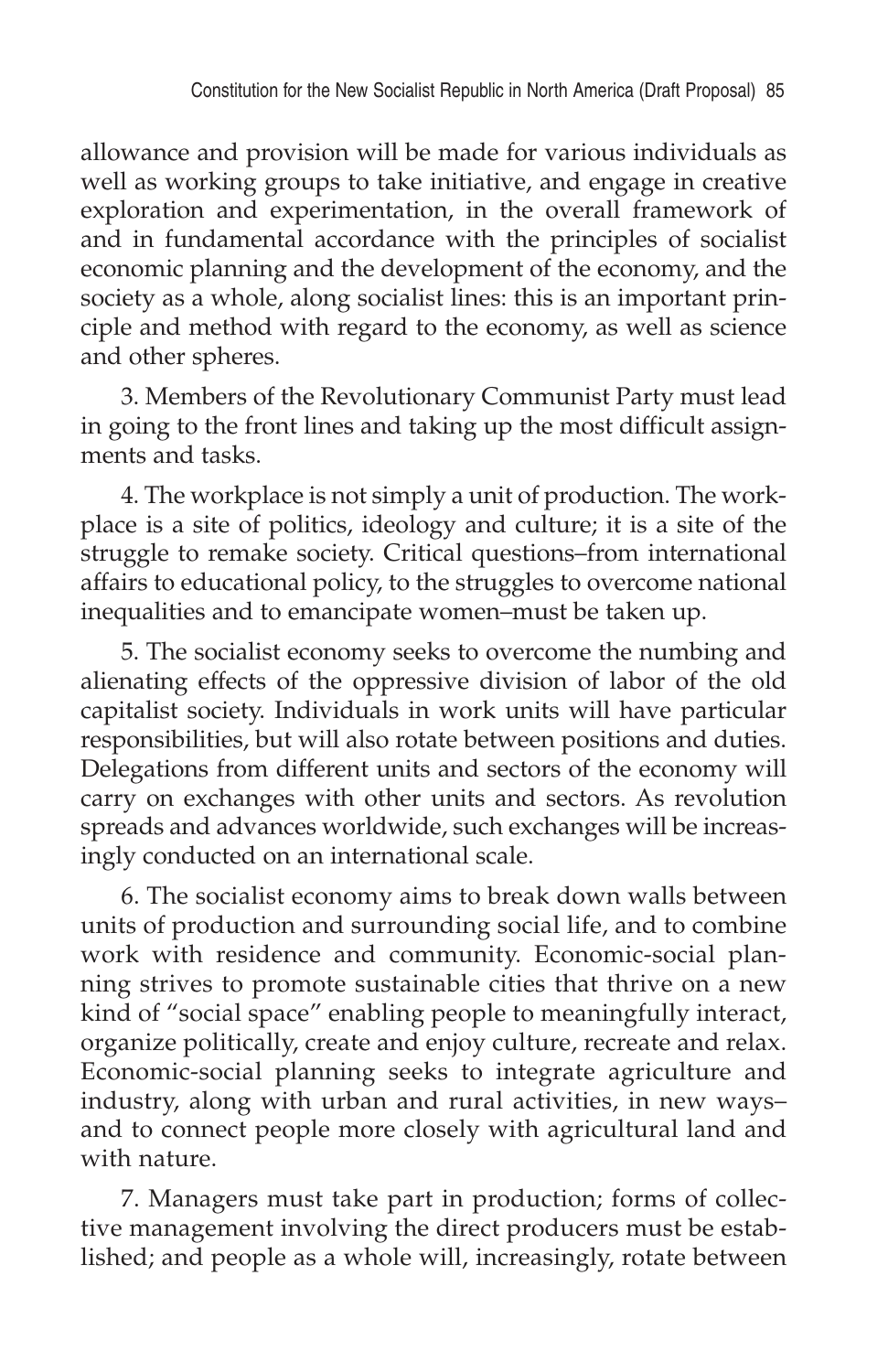administrative tasks and productive labor. Regulations and rules must serve the conscious social organization of production.

8. Citizens and legal residents have the right to strike, along with other basic rights that are set forth in Article III and elsewhere in this Constitution.

9. In matters of wages and income, the socialist state applies the broad principle: "From each according to her/his ability, to each according to her/his work." The specific categories and grades of wages and salaries are established centrally. A substantial portion of consumer goods will, for some time, be supplied through consumer markets; although these markets will be regulated by the state, consumption will still involve individual purchase and possession. The state protects the right of people to their income from work, savings, and other means of legal livelihood.

10. While instituting the socialist principle of payment for work, the socialist state strives, step-by-step, to reduce wage and salary differences. It leads struggle against backward values of competitive gain and self-enrichment and promotes the outlook of "serving the people" and advancing the revolution. It expands the sphere of distribution of goods and services, like housing and health care, according to social need and through more collective means (in workplaces, neighborhoods, etc.).

11. With regard to those who, owing to illness, injury, or disability, are unable to work in other capacities, they will be provided with opportunities to contribute to society and with the necessities of life, including intellectual and cultural as well as material needs, in keeping with the general standards prevailing in society overall; attention will be paid and resources devoted to their particular needs, while at the same time they will be integrated into the larger social and political life of society. The same basic approach will be applied to people who have reached the age of retirement. It is a matter of basic orientation and principle in a socialist state, such as the New Socialist Republic in North America, that, while all those who are of the appropriate ages, and are physically and mentally able to do so, shall work in order to earn their income–and, more fundamentally, in order to contribute to the development and transformation of society and the world as a whole, in keeping with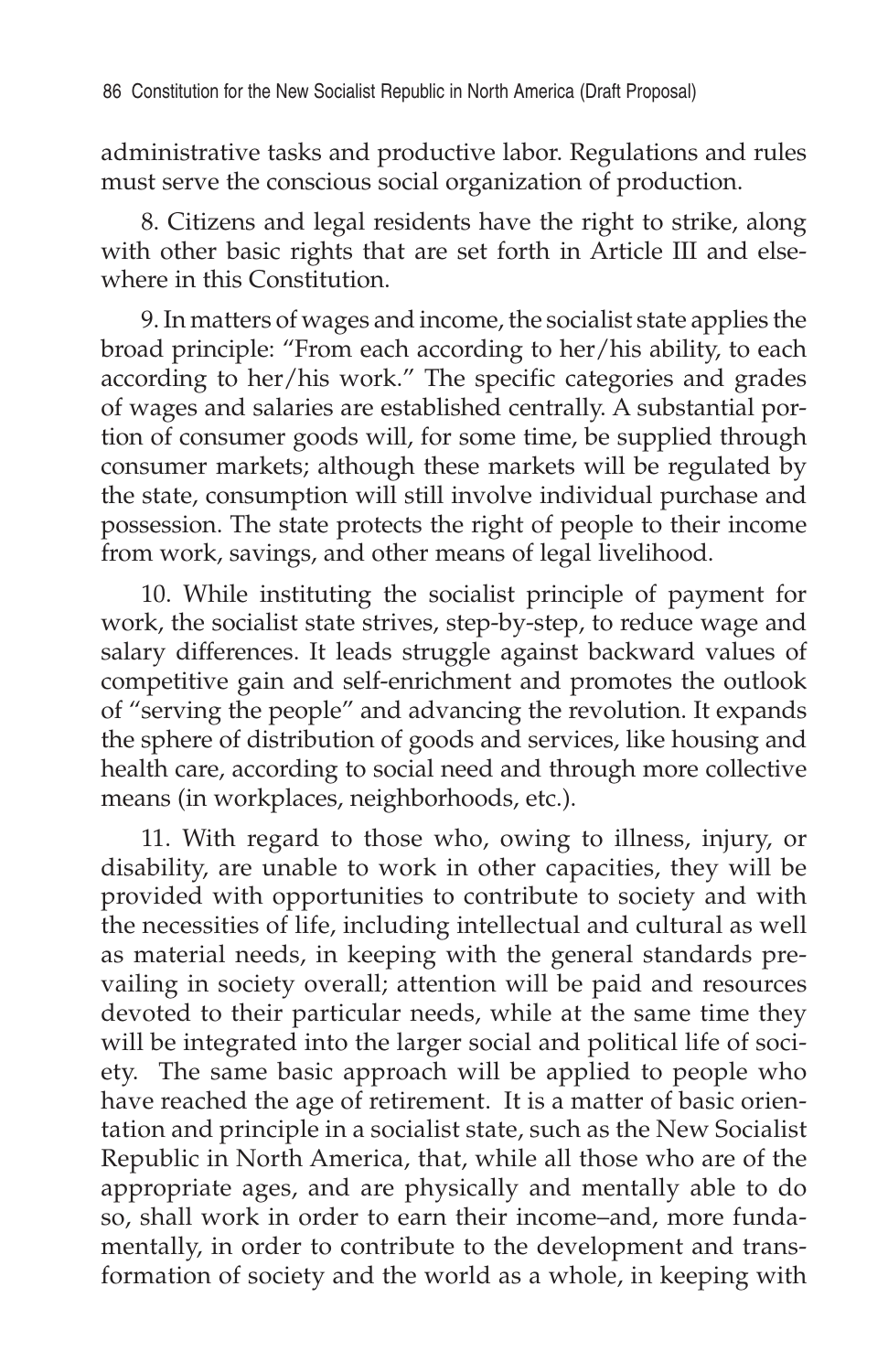the principles set forth in this Constitution–all people, from the time of birth and throughout their lives, shall enjoy the full benefits and rights of living in such a state and, while taking into account the particular situations of different individuals, all shall be extended the fullest possible opportunities to be active and productive members of this society and to contribute to the fulfillment of its objectives. In keeping with this orientation, and with regard specifically to "the most vulnerable" in society, they shall have the right to have their most basic needs met–which includes a supportive social environment as well as essential material necessities–and to be integrated to the greatest degree possible into the flow of society. Besides the physically and mentally disabled, and the elderly, this shall be applied to those who, particularly in the early stages of this Republic, might be temporarily homeless or orphaned, and to any others in need of some form of supplemental assistance to most fully partake of, and to in turn enrich in many ways, the society at large and the new world being brought into being.

#### **Section 9. The Socialist State as a Base Area for the World Revolution.**

1. This orientation is built into the state's economic structures and its planning system and priorities, as well as its capacities to dispatch resources and people to different parts of the world to carry out various internationalist tasks and responsibilities.

2. In all international economic relations, proletarian internationalism and the needs of the world revolution come first.

3. With other socialist states that exist or come into being, trade will be carried out under the principles of proletarian internationalism, to aid the construction of socialism in these countries and the world revolution.

4. With regard to imperialist and reactionary states, the New Socialist Republic in North America will not put economic exchanges and agreements above its responsibility to support revolutionary movements in these countries.

5. Trade with nations and countries which remain under the domination and oppression of imperialism must also be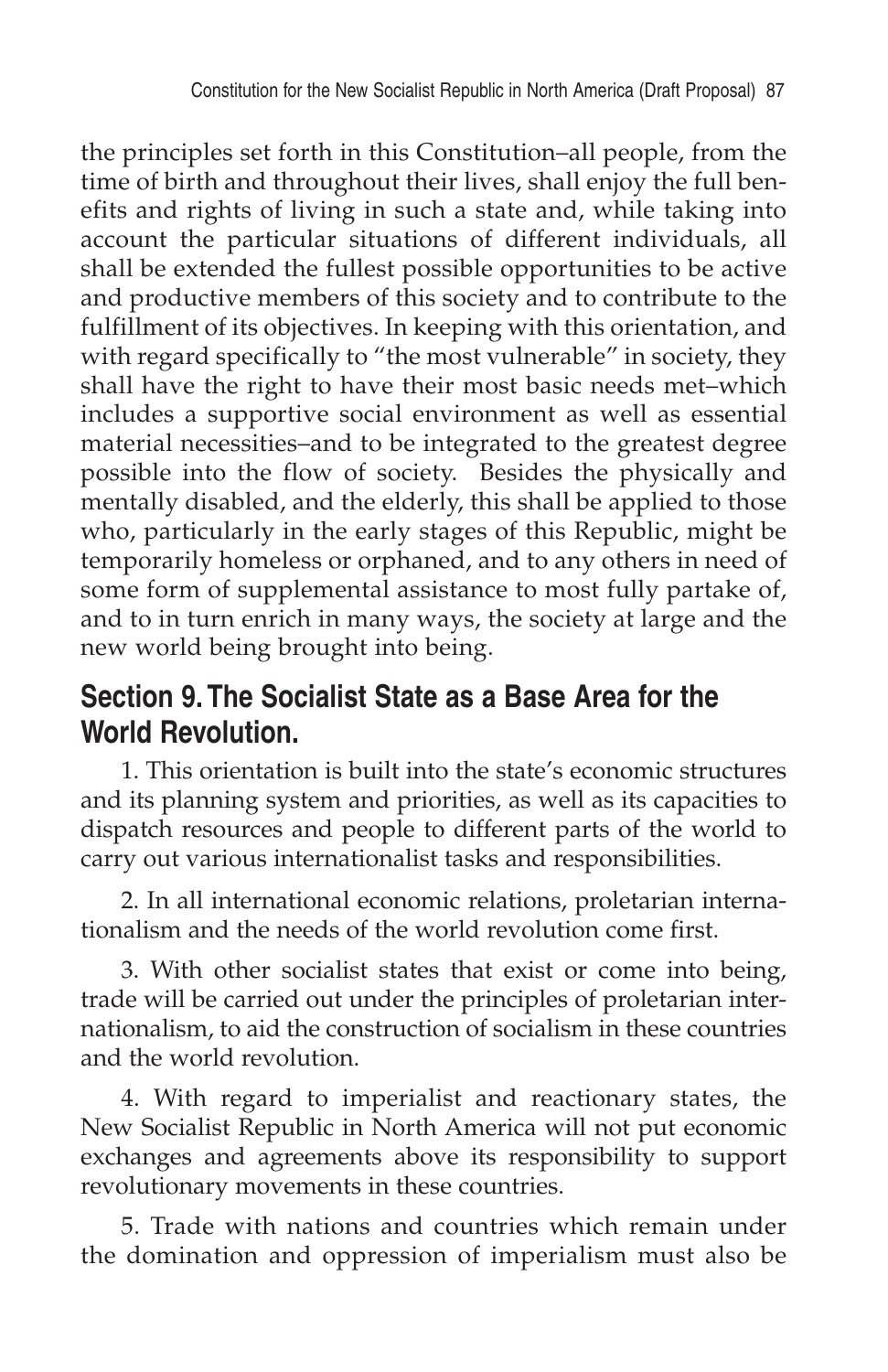conducted on the basis of proletarian internationalism, and will take into account relations of dependency imposed by the former U.S. empire–requiring, in some cases, that parts, supplies, equipment and other assistance be provided to these countries for some time. But this must also take into account the nature of these countries and of their governments and ruling classes, the class struggle within them, and the role of these countries internationally.

6. The structure of production and the resource base of the socialist economy cannot depend on labor and materials from other countries–much less exploitation and domination. The development of a socialist economy must not involve the export of capital–for example, building factories, or making loans, for profit. A socialist economy must not reproduce relations of domination and inequality in its international interactions. This question, too, must be put before the masses of people, as part of their coming to more deeply understand, and to act on, the basic principles on which the New Socialist Republic in North America is founded and according to which it must proceed.

7. A socialist economy must practice self-reliance and sustainability at the same time that it aids the struggles of the exploited and oppressed of the world.

8. The economy must be planned and developed in such a way as to make provision for, and actually provide, the resources and technology necessary for the security and defense of the society and the state against provocations, aggression and attacks by imperialists and other reactionary forces. At the same time, this must be done in accordance with the principles set forth in this Constitution–including specifically those regarding defense and security–and without allowing the provision of the necessary means for defense and security to fundamentally distort or undermine the development of the economy, and the society overall, along socialist lines and the fulfilling of internationalist responsibilities. The armed forces must, at all levels, strive to economize on expenditure and, where possible and in correspondence with overall economic planning, engage in productive activities that can contribute to their self-provisioning.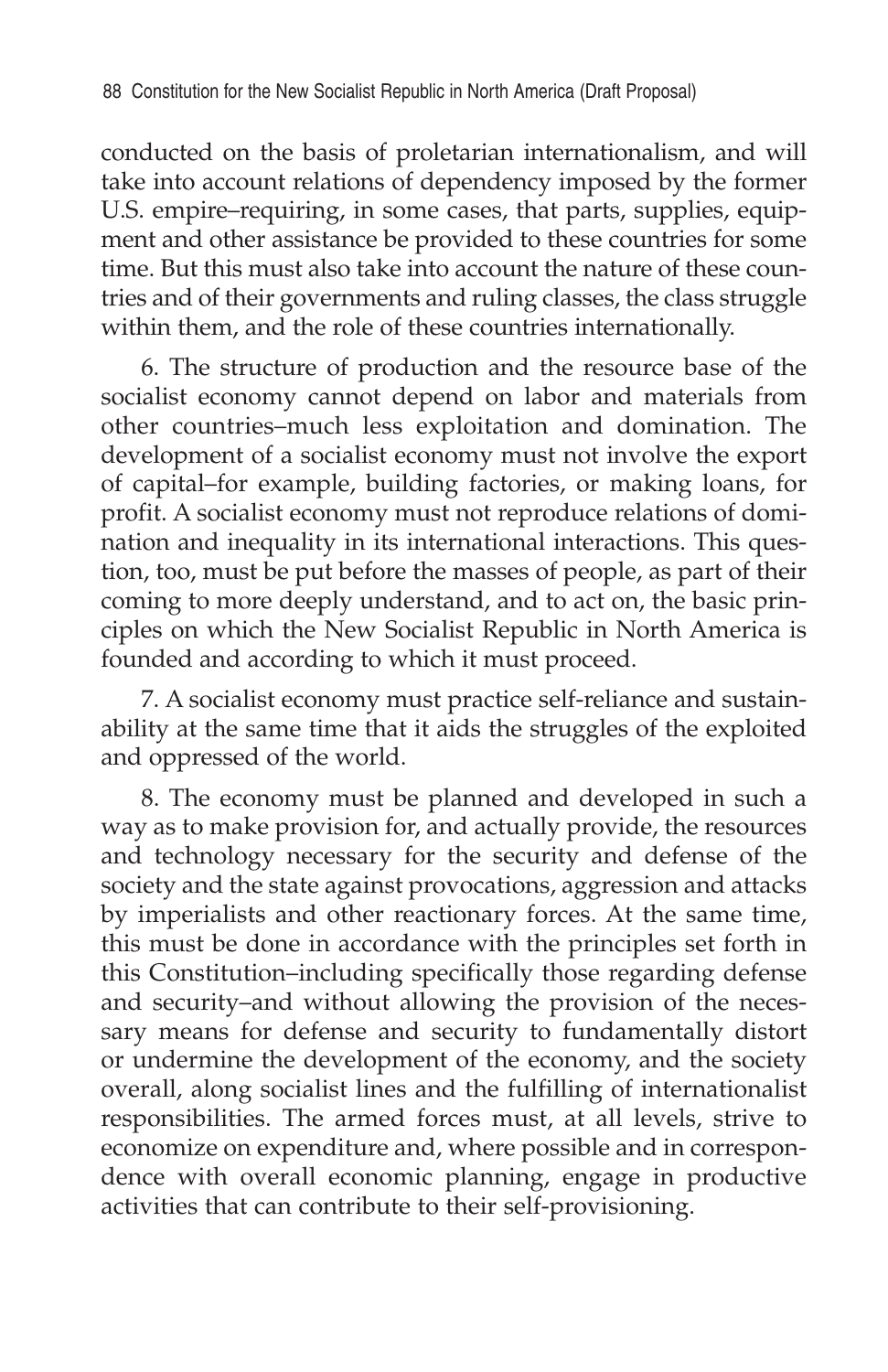### **Section 10. The Socialist Economy and the Advance to Communism.**

1. The system of ownership, the relations among people in production, and the distribution of the products of human labor reflect the material and ideological development of socialist society. But they must undergo change through continuing revolution and contribute in their motion and development to furthering the revolutionary struggle to achieve a higher level of society– communism–throughout the world.

2. In communist society, the enslaving subordination of the individual to the division of labor will be overcome; commodity production and exchange through money will be replaced with the direct distribution of social products, on the basis of overall planning; the principle of "from each according to his/her abilities, to each according to his/her needs" will guide distribution on the basis of a leap in the material and ideological development of society; and a higher form of social ownership and planning, no longer requiring the mediation of a state, will be achieved.

3. Socialist society, and the economy which is its foundation, must be moving, and be led, in this direction–toward the goal of communism. The planned socialist economy must nurture the seeds of the communist transformation and reorganization of the world.

# Article V. Adoption of This Constitution.

#### **Section 1.**

This Constitution had been distributed, and discussion and debate in regard to it promoted, for a whole period, by the Revolutionary Communist Party, as one key element in building a movement for revolution; and then, with the qualitative change in the situation and the emergence of the necessary conditions, this was done in connection with the struggle that resulted in the defeat and dismantling of the imperialist forces of the USA, and their state apparatus of violence and repression, and the founding of the New Socialist Republic in North America.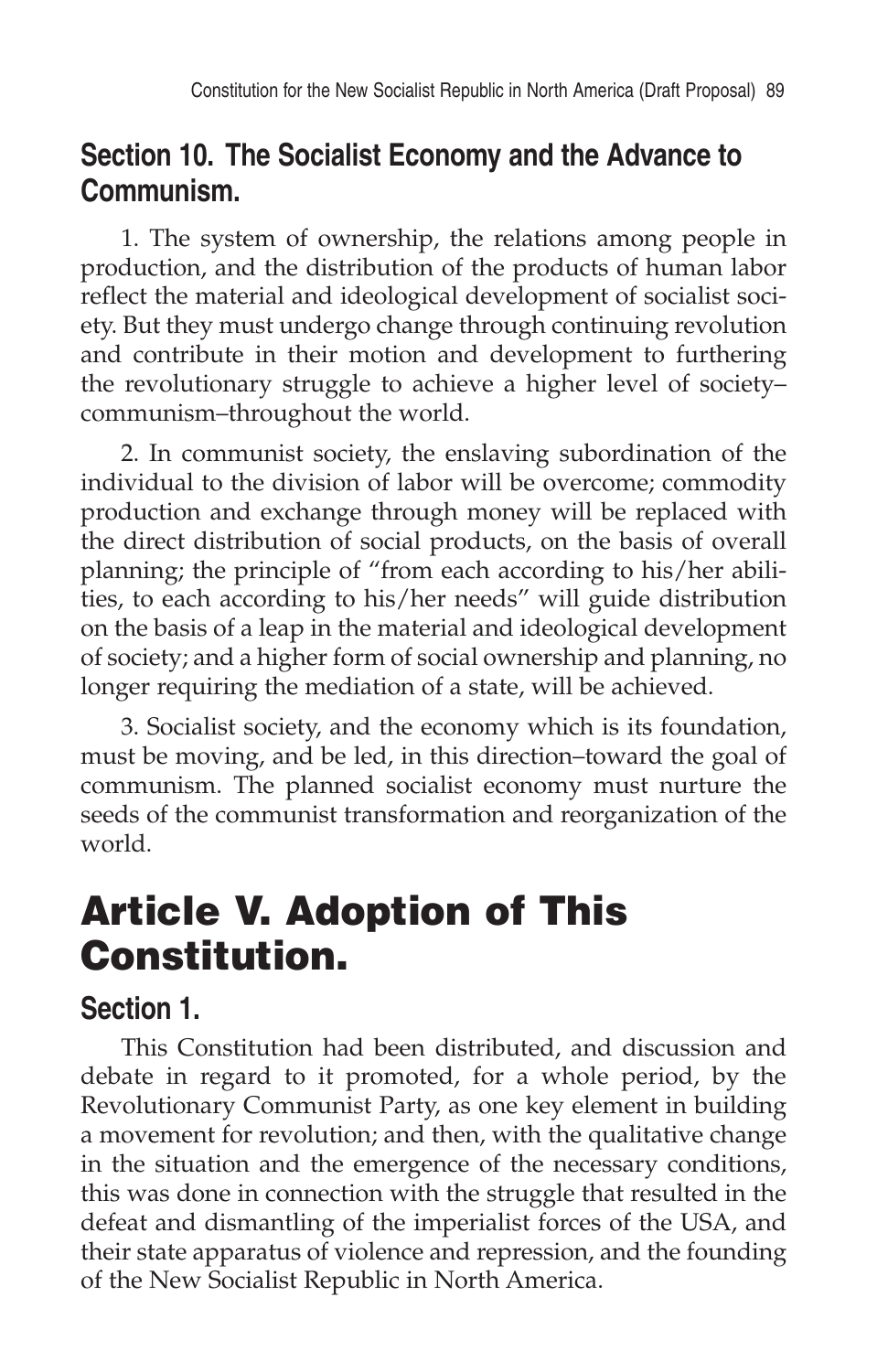90 Constitution for the New Socialist Republic in North America (Draft Proposal)

This Constitution shall have been adopted, in the first instance, by the Provisional Governing Council established under the leadership of the Revolutionary Communist Party, after the existence of the New Socialist Republic in North America had been declared by an official statement of the Party. This Provisional Governing Council shall have been convened, and deliberated and decided on this Constitution, in as expeditious a manner as possible, in keeping with the immediate need to establish the new revolutionary state on a clear and firm constitutional foundation. Members of this Council shall have been drawn from those directly taking part in, as well as those actively supporting, the revolutionary struggle that resulted in the founding of this Republic, but it shall also have involved others from diverse strata among the people. After discussion of the Preamble and the various Articles of this Constitution, this Council shall have approved and adopted this Constitution (with any changes it deemed necessary and appropriate) by a simple majority vote of its members.

### **Section 2.**

Having been adopted by the Provisional Governing Council referred to in Section 1, this Constitution shall have force and be in effect throughout the New Socialist Republic in North America.

## Article VI. Amendments to This Constitution.

### **Section 1.**

Amendments to this Constitution may be proposed, and the process of considering such amendments initiated, by the central Legislature or the legislatures in the regions, including any autonomous regions (or other autonomous areas) that may be established, and in the localities of this Republic. This process may also be initiated through proposals made by the central Executive Council.

## **Section 2.**

1. In the case of amendments that are raised directly in the central Legislature, by one or more of its members, the matter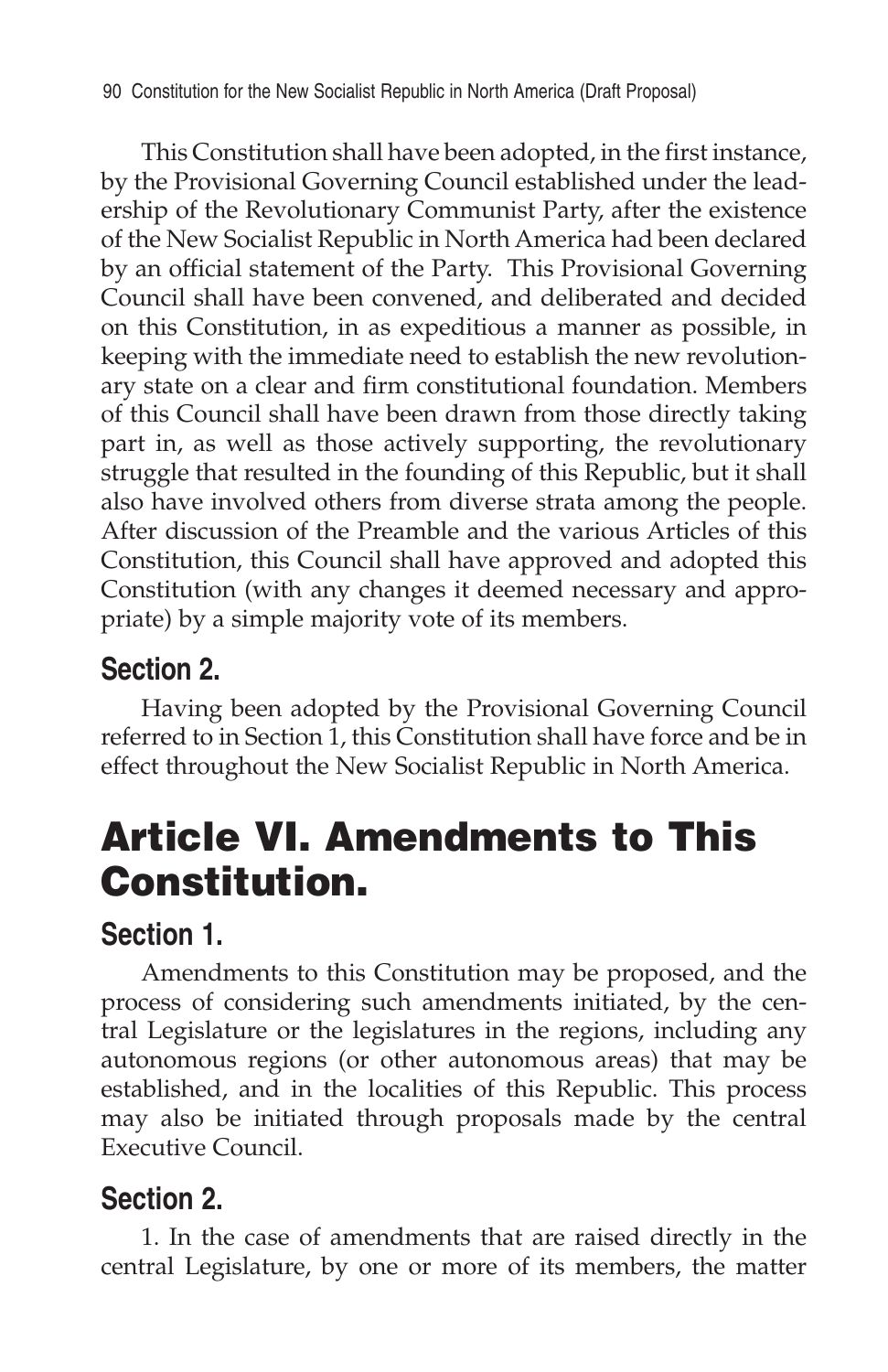shall be decided by a vote of that body. If at least 3/4 of the members of that Legislature vote in favor of the amendment, it shall then be prepared as a referendum to be voted on in a general election, in the same manner, and according to the same basic apportioned procedures, as shall apply to the election of the central Legislature, as set forth in Article I, Section 1–with the difference that is contained in point 2 below.

2. If this referendum is affirmed by at least 2/3 of the votes cast in accordance with the procedures discussed in point 1 above, the amendment shall be adopted, and shall become part of this Constitution, within 30 days after this vote has been tabulated and the final result announced.

3. In the case of amendments which are proposed by the central Executive Council, they shall be presented to the central Legislature, and then the matter shall be voted on by this central Legislature–and if approved by at least 3/4 of the members of that Legislature, the matter shall then proceed in accordance with what is set forth above in this Section of this Article.

4. In the case of amendments which are proposed by a member (or members) of the legislature of a region, including an autonomous region (or other autonomous area), or a locality, the amendments shall first be voted on by the legislature in question. If at least 2/3 of the members of that legislature vote in support of such a proposed amendment, it shall then be presented to the central Legislature, and from there things shall proceed in accordance with what is set forth above in this Section of this Article.